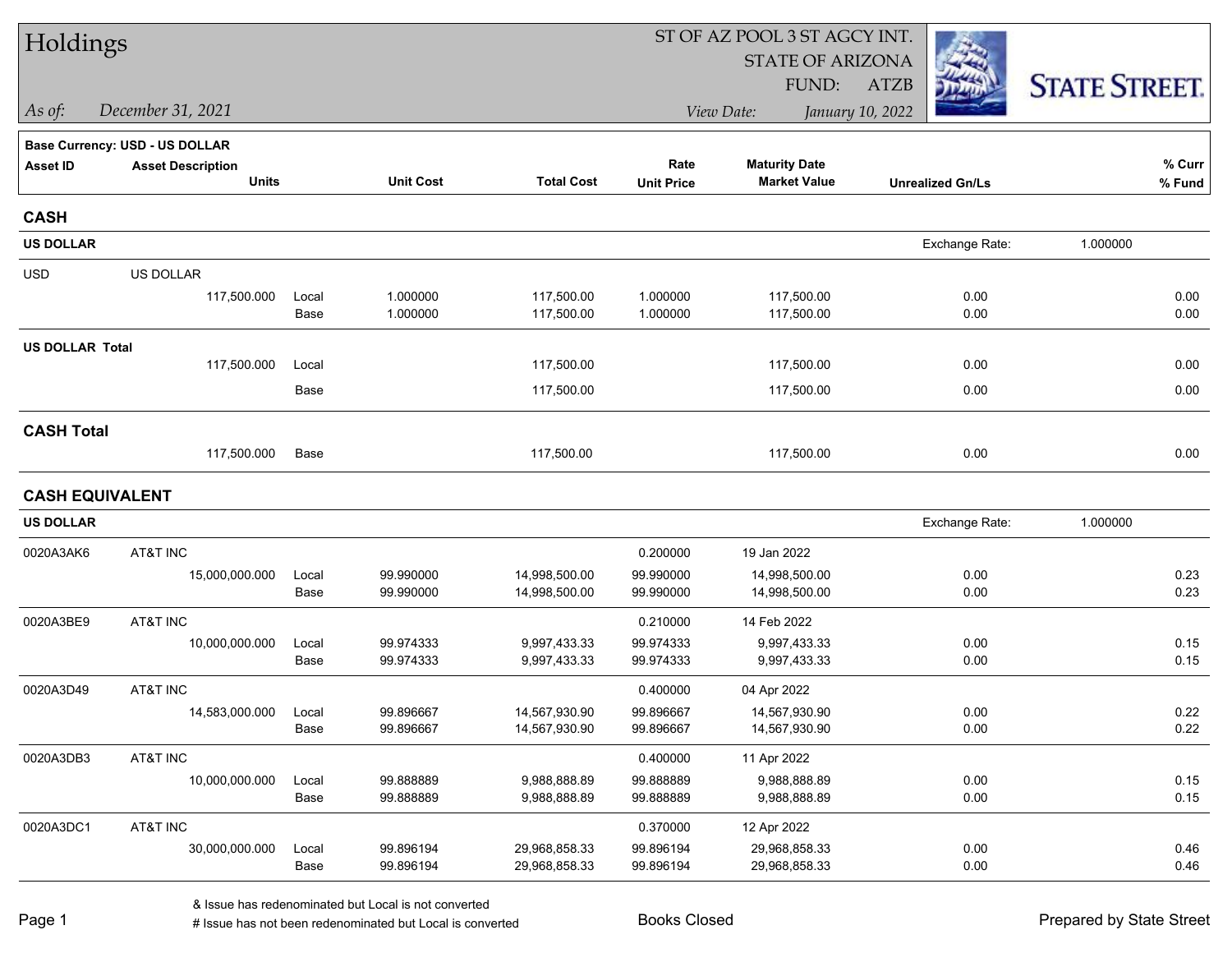|  |  | Holdings |
|--|--|----------|
|--|--|----------|

STATE OF ARIZONA

ATZB



*December 31, 2021 As of: View Date: January 10, 2022*

**Base Currency: USD - US DOLLAR**

FUND:

| <b>Asset ID</b> | <b>Asset Description</b><br><b>Units</b>       |       | <b>Unit Cost</b> | <b>Total Cost</b> | Rate<br><b>Unit Price</b> | <b>Maturity Date</b><br><b>Market Value</b> | <b>Unrealized Gn/Ls</b> | % Curr<br>% Fund |
|-----------------|------------------------------------------------|-------|------------------|-------------------|---------------------------|---------------------------------------------|-------------------------|------------------|
| 02079NZX2       | ALPHABET INC                                   |       |                  |                   | 0.060000                  | 31 Dec 2021                                 |                         |                  |
|                 | 25,000,000.000                                 | Local | 100.000000       | 25,000,000.00     | 100.000000                | 25,000,000.00                               | 0.00                    | 0.39             |
|                 |                                                | Base  | 100.000000       | 25,000,000.00     | 100.000000                | 25,000,000.00                               | 0.00                    | 0.39             |
| 02314QBP3       | AMAZON COM INC DISC COML                       |       |                  |                   | 0.060000                  | 23 Feb 2022                                 |                         |                  |
|                 | 25,000,000.000                                 | Local | 99.991167        | 24,997,791.67     | 99.991167                 | 24,997,791.67                               | 0.00                    | 0.39             |
|                 |                                                | Base  | 99.991167        | 24,997,791.67     | 99.991167                 | 24,997,791.67                               | 0.00                    | 0.39             |
| 02665WDC2       | AMERICAN HONDA FINANCE SR UNSECURED 01/23 2.05 |       |                  |                   | 2.050000                  | 10 Jan 2023                                 |                         |                  |
|                 | 5,000,000.000                                  | Local | 99.988639        | 4,999,431.93      | 101.430033                | 5,071,501.65                                | 72,069.72               | 0.08             |
|                 |                                                | Base  | 99.988639        | 4,999,431.93      | 101.430033                | 5,071,501.65                                | 72,069.72               | 0.08             |
| 03040MAE7       | AMERICAN WATER CAPIT                           |       |                  |                   | 0.200000                  | 14 Jan 2022                                 |                         |                  |
|                 | 25,000,000.000                                 | Local | 99.992778        | 24,998,194.45     | 99.992778                 | 24,998,194.45                               | 0.00                    | 0.39             |
|                 |                                                | Base  | 99.992778        | 24,998,194.45     | 99.992778                 | 24,998,194.45                               | 0.00                    | 0.39             |
| 0347M3B11       | ANGLESEA FDG PLC and ANG                       |       |                  |                   | 0.150000                  | 01 Feb 2022                                 |                         |                  |
|                 | 25,000,000.000                                 | Local | 99.987083        | 24,996,770.83     | 99.987083                 | 24.996.770.83                               | 0.00                    | 0.39             |
|                 |                                                | Base  | 99.987083        | 24,996,770.83     | 99.987083                 | 24,996,770.83                               | 0.00                    | 0.39             |
| 03785EAX2       | APPLE INC                                      |       |                  |                   | 0.060000                  | 31 Jan 2022                                 |                         |                  |
|                 | 25,000,000.000                                 | Local | 99.995000        | 24,998,750.00     | 99.995000                 | 24,998,750.00                               | 0.00                    | 0.39             |
|                 |                                                | Base  | 99.995000        | 24,998,750.00     | 99.995000                 | 24,998,750.00                               | 0.00                    | 0.39             |
| 05253CBJ4       | <b>AUST &amp; NEW ZEA</b>                      |       |                  |                   | 0.140000                  | 18 Feb 2022                                 |                         |                  |
|                 | 10,000,000.000                                 | Local | 99.981333        | 9,998,133.33      | 99.981333                 | 9,998,133.33                                | 0.00                    | 0.15             |
|                 |                                                | Base  | 99.981333        | 9,998,133.33      | 99.981333                 | 9,998,133.33                                | 0.00                    | 0.15             |
| 06367CFG7       | <b>BANK OF MONTREAL-</b>                       |       |                  |                   | 0.220000                  | 18 May 2022                                 |                         |                  |
|                 | 10,000,000.000                                 | Local | 100.000000       | 10,000,000.00     | 99.650500                 | 9,965,050.00                                | $-34,950.00$            | 0.15             |
|                 |                                                | Base  | 100.000000       | 10,000,000.00     | 99.650500                 | 9,965,050.00                                | $-34,950.00$            | 0.15             |
| 06367CJQ1       | <b>BANK OF MONTREAL-</b>                       |       |                  |                   | 0.200000                  | 02 Sep 2022                                 |                         |                  |
|                 | 10,000,000.000                                 | Local | 100.000000       | 10,000,000.00     | 99.650500                 | 9,965,050.00                                | $-34,950.00$            | 0.15             |
|                 |                                                | Base  | 100.000000       | 10,000,000.00     | 99.650500                 | 9,965,050.00                                | $-34,950.00$            | 0.15             |
| 06367KA33       | <b>BANK OF MONTREAL-</b>                       |       |                  |                   | 0.080000                  | 03 Jan 2022                                 |                         |                  |
|                 | 15,000,000.000                                 | Local | 99.999556        | 14,999,933.33     | 99.999556                 | 14,999,933.33                               | 0.00                    | 0.23             |
|                 |                                                | Base  | 99.999556        | 14,999,933.33     | 99.999556                 | 14,999,933.33                               | 0.00                    | 0.23             |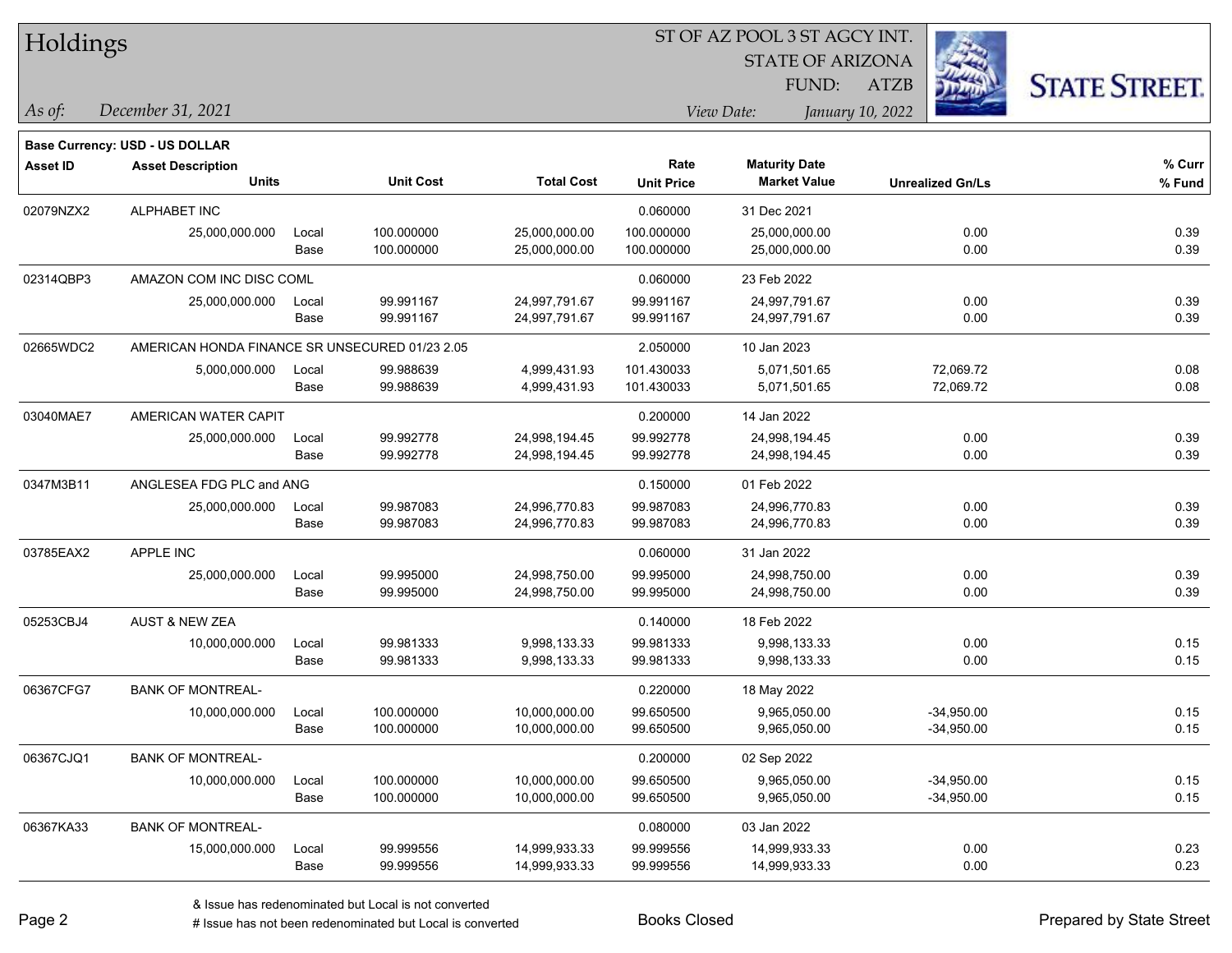| Holdings        |                                |       |                  |                   |                   | ST OF AZ POOL 3 ST AGCY INT. |                         |                      |  |
|-----------------|--------------------------------|-------|------------------|-------------------|-------------------|------------------------------|-------------------------|----------------------|--|
|                 |                                |       |                  |                   |                   | <b>STATE OF ARIZONA</b>      |                         |                      |  |
|                 |                                |       |                  |                   |                   | FUND:                        | ATZB                    | <b>STATE STREET.</b> |  |
| As of:          | December 31, 2021              |       |                  |                   |                   | View Date:                   | January 10, 2022        |                      |  |
|                 | Base Currency: USD - US DOLLAR |       |                  |                   |                   |                              |                         |                      |  |
| <b>Asset ID</b> | <b>Asset Description</b>       |       |                  |                   | Rate              | <b>Maturity Date</b>         |                         | % Curr               |  |
|                 | <b>Units</b>                   |       | <b>Unit Cost</b> | <b>Total Cost</b> | <b>Unit Price</b> | <b>Market Value</b>          | <b>Unrealized Gn/Ls</b> | % Fund               |  |
| 06417KCB3       | <b>BANK OF NOVA SCOTIA/THE</b> |       |                  |                   | 0.210000          | 11 Mar 2022                  |                         |                      |  |
|                 | 50,000,000.000                 | Local | 99.959750        | 49,979,875.00     | 99.959750         | 49,979,875.00                | 0.00                    | 0.77                 |  |
|                 |                                | Base  | 99.959750        | 49,979,875.00     | 99.959750         | 49,979,875.00                | 0.00                    | 0.77                 |  |
| 06417KDN6       | <b>BANK OF NOVA SCOTIA/THE</b> |       |                  |                   | 0.200000          | 22 Apr 2022                  |                         |                      |  |
|                 | 25,000,000.000                 | Local | 99.938333        | 24,984,583.33     | 99.938333         | 24,984,583.33                | 0.00                    | 0.39                 |  |
|                 |                                | Base  | 99.938333        | 24,984,583.33     | 99.938333         | 24,984,583.33                | 0.00                    | 0.39                 |  |
| 06417KEA3       | <b>BANK OF NOVA SCOTIA/THE</b> |       |                  |                   | 0.200000          | 10 May 2022                  |                         |                      |  |
|                 | 14,000,000.000                 | Local | 99.928333        | 13,989,966.67     | 99.702700         | 13,958,378.00                | $-31,588.67$            | 0.22                 |  |
|                 |                                | Base  | 99.928333        | 13,989,966.67     | 99.702700         | 13,958,378.00                | $-31,588.67$            | 0.22                 |  |
| 06417KF20       | <b>BANK OF NOVA SCOTIA/THE</b> |       |                  |                   | 0.160000          | 02 Jun 2022                  |                         |                      |  |
|                 | 25,000,000.000                 | Local | 99.932444        | 24,983,111.11     | 99.895833         | 24,973,958.25                | $-9,152.86$             | 0.39                 |  |
|                 |                                | Base  | 99.932444        | 24,983,111.11     | 99.895833         | 24,973,958.25                | $-9,152.86$             | 0.39                 |  |
| 07010KAL2       | <b>BASIN ELEC PWR COOP</b>     |       |                  |                   | 0.120000          | 20 Jan 2022                  |                         |                      |  |
|                 | 10,000,000.000                 | Local | 99.993667        | 9,999,366.67      | 99.993667         | 9,999,366.67                 | 0.00                    | 0.15                 |  |
|                 |                                | Base  | 99.993667        | 9,999,366.67      | 99.993667         | 9,999,366.67                 | 0.00                    | 0.15                 |  |
| 07010KAR9       | <b>BASIN ELEC PWR COOP</b>     |       |                  |                   | 0.120000          | 25 Jan 2022                  |                         |                      |  |
|                 | 10,000,000.000                 | Local | 99.992000        | 9,999,200.00      | 99.992000         | 9,999,200.00                 | 0.00                    | 0.15                 |  |
|                 |                                | Base  | 99.992000        | 9,999,200.00      | 99.992000         | 9,999,200.00                 | 0.00                    | 0.15                 |  |
| 07010KB80       | <b>BASIN ELEC PWR COOP</b>     |       |                  |                   | 0.140000          | 08 Feb 2022                  |                         |                      |  |
|                 | 15,000,000.000                 | Local | 99.985222        | 14,997,783.33     | 99.985222         | 14,997,783.33                | 0.00                    | 0.23                 |  |
|                 |                                | Base  | 99.985222        | 14,997,783.33     | 99.985222         | 14,997,783.33                | 0.00                    | 0.23                 |  |
| 13608BG57       | CANADIAN IMPERIAL BK           |       |                  |                   | 0.180000          | 05 Jul 2022                  |                         |                      |  |
|                 | 25,000,000.000                 | Local | 99.907500        | 24,976,875.00     | 99.835300         | 24,958,825.00                | $-18,050.00$            | 0.39                 |  |
|                 |                                | Base  | 99.907500        | 24,976,875.00     | 99.835300         | 24,958,825.00                | $-18,050.00$            | 0.39                 |  |
| 138994009       | CANTOR FITZGERALD REPO REPO    |       |                  |                   | 0.020000          | 03 Jan 2022                  |                         |                      |  |
|                 | 550,000,000.000                | Local | 100.000000       | 550,000,000.00    | 100.000000        | 550,000,000.00               | 0.00                    | 8.49                 |  |
|                 |                                | Base  | 100.000000       | 550,000,000.00    | 100.000000        | 550,000,000.00               | 0.00                    | 8.49                 |  |
| 138994009       | CANTOR FITZGERALD REPO REPO    |       |                  |                   | 0.200000          | 05 Jan 2022                  |                         |                      |  |
|                 | 15,000,000.000                 | Local | 100.000000       | 15,000,000.00     | 100.000000        | 15,000,000.00                | 0.00                    | 0.23                 |  |
|                 |                                | Base  | 100.000000       | 15,000,000.00     | 100.000000        | 15,000,000.00                | 0.00                    | 0.23                 |  |

 $\overline{\phantom{0}}$ 

 $\overline{\phantom{0}}$ 

 $\overline{\phantom{0}}$ 

 $\overline{\phantom{0}}$ 

 $\overline{\phantom{0}}$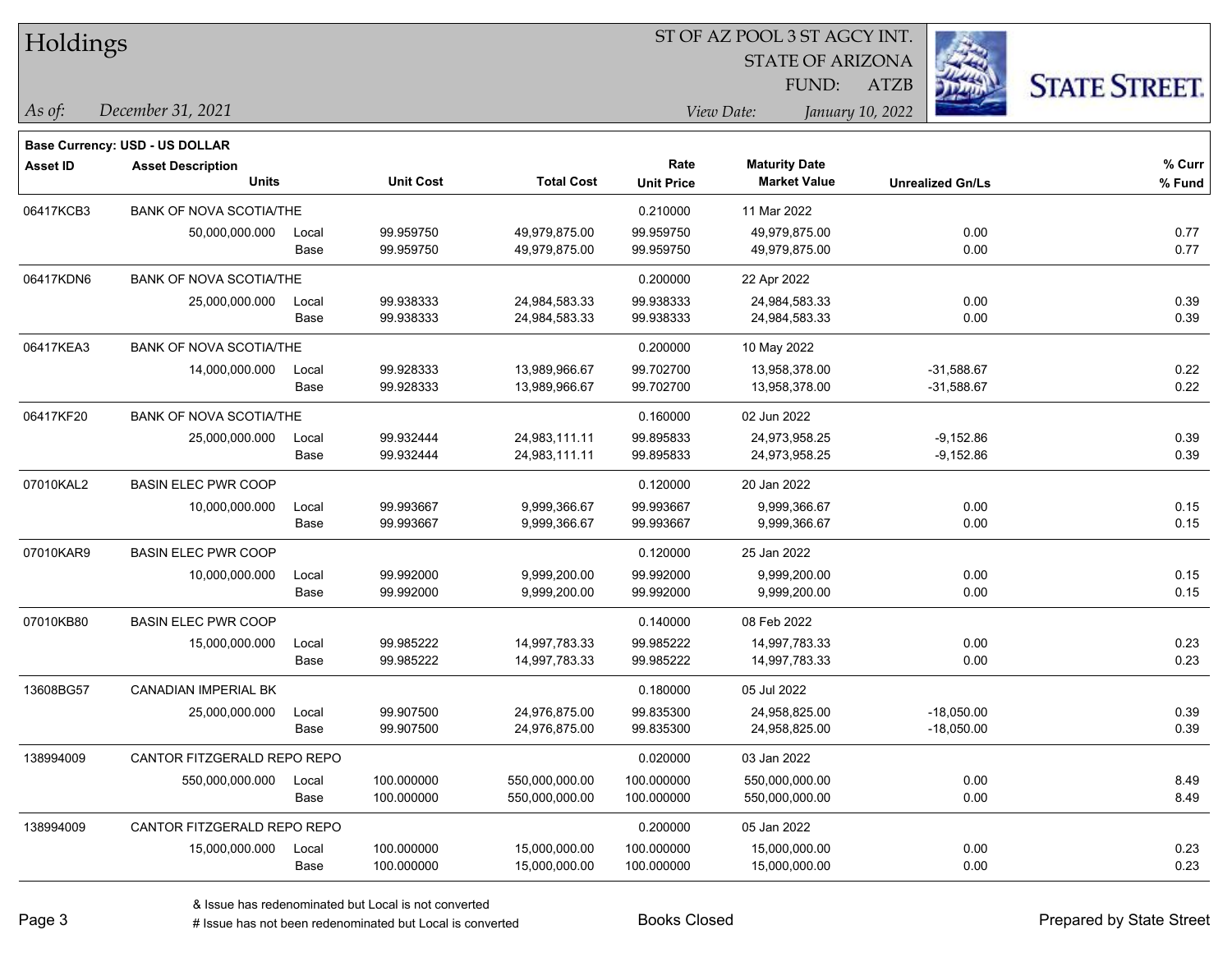|  | Holdings |
|--|----------|
|--|----------|

STATE OF ARIZONA

ATZB



*December 31, 2021 As of: View Date: January 10, 2022*

**Base Currency: USD - US DOLLAR**

FUND:

| <b>Asset ID</b> | <b>Asset Description</b>    |       |                  |                   | Rate              | <b>Maturity Date</b> |                         | % Curr |
|-----------------|-----------------------------|-------|------------------|-------------------|-------------------|----------------------|-------------------------|--------|
|                 | <b>Units</b>                |       | <b>Unit Cost</b> | <b>Total Cost</b> | <b>Unit Price</b> | <b>Market Value</b>  | <b>Unrealized Gn/Ls</b> | % Fund |
| 138994009       | CANTOR FITZGERALD REPO REPO |       |                  |                   | 0.200000          | 12 Jan 2022          |                         |        |
|                 | 40,000,000.000              | Local | 100.000000       | 40,000,000.00     | 100.000000        | 40,000,000.00        | 0.00                    | 0.62   |
|                 |                             | Base  | 100.000000       | 40,000,000.00     | 100.000000        | 40,000,000.00        | 0.00                    | 0.62   |
| 138994009       | CANTOR FITZGERALD REPO REPO |       |                  |                   | 0.300000          | 18 Jan 2022          |                         |        |
|                 | 15.000.000.000              | Local | 100.000000       | 15,000,000.00     | 100.000000        | 15,000,000.00        | 0.00                    | 0.23   |
|                 |                             | Base  | 100.000000       | 15,000,000.00     | 100.000000        | 15,000,000.00        | 0.00                    | 0.23   |
| 138994009       | CANTOR FITZGERALD REPO REPO |       |                  |                   | 0.300000          | 27 Jan 2022          |                         |        |
|                 | 20,000,000.000              | Local | 100.000000       | 20,000,000.00     | 100.000000        | 20,000,000.00        | 0.00                    | 0.31   |
|                 |                             | Base  | 100.000000       | 20,000,000.00     | 100.000000        | 20,000,000.00        | 0.00                    | 0.31   |
| 138994009       | CANTOR FITZGERALD REPO REPO |       |                  |                   | 0.200000          | 28 Jan 2022          |                         |        |
|                 | 10,000,000.000              | Local | 100.000000       | 10,000,000.00     | 100.000000        | 10,000,000.00        | 0.00                    | 0.15   |
|                 |                             | Base  | 100.000000       | 10,000,000.00     | 100.000000        | 10,000,000.00        | 0.00                    | 0.15   |
| 138994009       | CANTOR FITZGERALD REPO REPO |       |                  |                   | 0.300000          | 01 Feb 2022          |                         |        |
|                 | 20,000,000.000              | Local | 100.000000       | 20,000,000.00     | 100.000000        | 20,000,000.00        | 0.00                    | 0.31   |
|                 |                             | Base  | 100.000000       | 20,000,000.00     | 100.000000        | 20,000,000.00        | 0.00                    | 0.31   |
| 138994009       | CANTOR FITZGERALD REPO REPO |       |                  |                   | 0.320000          | 01 Feb 2022          |                         |        |
|                 | 10,000,000.000              | Local | 100.000000       | 10,000,000.00     | 100.000000        | 10,000,000.00        | 0.00                    | 0.15   |
|                 |                             | Base  | 100.000000       | 10,000,000.00     | 100.000000        | 10,000,000.00        | 0.00                    | 0.15   |
| 138994009       | CANTOR FITZGERALD REPO REPO |       |                  |                   | 0.300000          | 07 Feb 2022          |                         |        |
|                 | 18,000,000.000              | Local | 100.000000       | 18,000,000.00     | 100.000000        | 18,000,000.00        | 0.00                    | 0.28   |
|                 |                             | Base  | 100.000000       | 18,000,000.00     | 100.000000        | 18,000,000.00        | 0.00                    | 0.28   |
| 14912EAR8       | CATERPLR FIN SRV CO.        |       |                  |                   | 0.080000          | 25 Jan 2022          |                         |        |
|                 | 25,000,000.000              | Local | 99.994667        | 24,998,666.67     | 99.994667         | 24,998,666.67        | 0.00                    | 0.39   |
|                 |                             | Base  | 99.994667        | 24,998,666.67     | 99.994667         | 24,998,666.67        | 0.00                    | 0.39   |
| 17327BKQ7       | CITIGROUP GLOBAL MKTS INC S |       |                  |                   | 0.260000          | 24 Oct 2022          |                         |        |
|                 | 10,000,000.000              | Local | 99.786222        | 9,978,622.22      | 99.650500         | 9,965,050.00         | $-13,572.22$            | 0.15   |
|                 |                             | Base  | 99.786222        | 9,978,622.22      | 99.650500         | 9,965,050.00         | $-13,572.22$            | 0.15   |
| 19121BC80       | COCA-COLA COMPANY           |       |                  |                   | 0.080000          | 08 Mar 2022          |                         |        |
|                 | 8,000,000.000               | Local | 99.985333        | 7,998,826.67      | 99.985333         | 7,998,826.67         | 0.00                    | 0.12   |
|                 |                             | Base  | 99.985333        | 7,998,826.67      | 99.985333         | 7,998,826.67         | 0.00                    | 0.12   |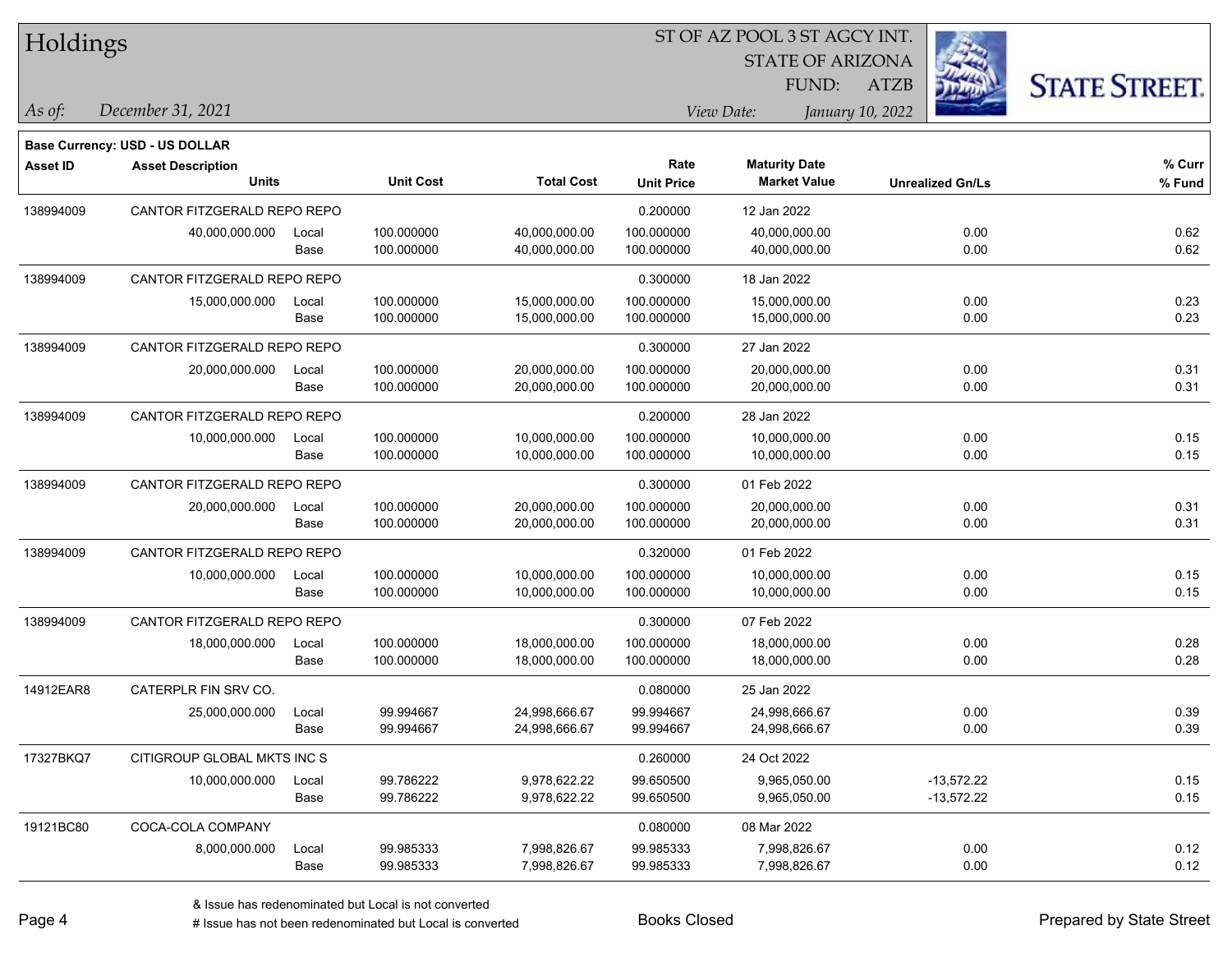| Holdings        |                                       |       |                  |                   | ST OF AZ POOL 3 ST AGCY INT. |                         |                         |                      |  |  |
|-----------------|---------------------------------------|-------|------------------|-------------------|------------------------------|-------------------------|-------------------------|----------------------|--|--|
|                 |                                       |       |                  |                   |                              | <b>STATE OF ARIZONA</b> |                         |                      |  |  |
|                 |                                       |       |                  |                   |                              | FUND:                   | <b>ATZB</b>             | <b>STATE STREET.</b> |  |  |
| $\vert$ As of:  | December 31, 2021                     |       |                  |                   |                              | View Date:              | January 10, 2022        |                      |  |  |
|                 | <b>Base Currency: USD - US DOLLAR</b> |       |                  |                   |                              |                         |                         |                      |  |  |
| <b>Asset ID</b> | <b>Asset Description</b>              |       |                  |                   | Rate                         | <b>Maturity Date</b>    |                         | % Curr               |  |  |
|                 | <b>Units</b>                          |       | <b>Unit Cost</b> | <b>Total Cost</b> | <b>Unit Price</b>            | <b>Market Value</b>     | <b>Unrealized Gn/Ls</b> | % Fund               |  |  |
| 19121BH10       | COCA-COLA COMPANY                     |       |                  |                   | 0.120000                     | 01 Aug 2022             |                         |                      |  |  |
|                 | 10,000,000.000                        | Local | 99.929333        | 9,992,933.33      | 100.000000                   | 10,000,000.00           | 7,066.67                | 0.15                 |  |  |
|                 |                                       | Base  | 99.929333        | 9,992,933.33      | 100.000000                   | 10,000,000.00           | 7,066.67                | 0.15                 |  |  |
| 19121BJD2       | COCA-COLA COMPANY                     |       |                  |                   | 0.110000                     | 13 Sep 2022             |                         |                      |  |  |
|                 | 40,000,000.000                        | Local | 99.922083        | 39,968,833.33     | 100.000000                   | 40,000,000.00           | 31,166.67               | 0.62                 |  |  |
|                 |                                       | Base  | 99.922083        | 39,968,833.33     | 100.000000                   | 40,000,000.00           | 31,166.67               | 0.62                 |  |  |
| 2063C1AA8       | CONCORD MIN CPTL CO                   |       |                  |                   | 0.160000                     | 10 Jan 2022             |                         |                      |  |  |
|                 | 20,000,000.000                        | Local | 99.996000        | 19,999,200.00     | 99.996000                    | 19,999,200.00           | 0.00                    | 0.31                 |  |  |
|                 |                                       | Base  | 99.996000        | 19,999,200.00     | 99.996000                    | 19,999,200.00           | 0.00                    | 0.31                 |  |  |
| 2546R3AJ3       | DISNEY (WALT) CO THE                  |       |                  |                   | 0.200000                     | 18 Jan 2022             |                         |                      |  |  |
|                 | 25,000,000.000                        | Local | 99.990556        | 24,997,638.89     | 99.990556                    | 24,997,638.89           | 0.00                    | 0.39                 |  |  |
|                 |                                       | Base  | 99.990556        | 24,997,638.89     | 99.990556                    | 24,997,638.89           | 0.00                    | 0.39                 |  |  |
| 2546R3DL5       | DISNEY (WALT) CO THE                  |       |                  |                   | 0.240000                     | 20 Apr 2022             |                         |                      |  |  |
|                 | 8,000,000.000                         | Local | 99.927333        | 7,994,186.66      | 99.927333                    | 7,994,186.66            | 0.00                    | 0.12                 |  |  |
|                 |                                       | Base  | 99.927333        | 7,994,186.66      | 99.927333                    | 7,994,186.66            | 0.00                    | 0.12                 |  |  |
| 2546R3DV3       | DISNEY (WALT) CO THE                  |       |                  |                   | 0.270000                     | 29 Apr 2022             |                         |                      |  |  |
|                 | 10,000,000.000                        | Local | 99.911500        | 9,991,150.00      | 100.000000                   | 10,000,000.00           | 8,850.00                | 0.15                 |  |  |
|                 |                                       | Base  | 99.911500        | 9,991,150.00      | 100.000000                   | 10,000,000.00           | 8,850.00                | 0.15                 |  |  |
| 2546R3FW9       | DISNEY (WALT) CO THE                  |       |                  |                   | 0.210000                     | 30 Jun 2022             |                         |                      |  |  |
|                 | 20,000,000.000                        | Local | 99.895000        | 19,979,000.00     | 99.822989                    | 19,964,597.80           | $-14,402.20$            | 0.31                 |  |  |
|                 |                                       | Base  | 99.895000        | 19,979,000.00     | 99.822989                    | 19,964,597.80           | $-14,402.20$            | 0.31                 |  |  |
| 2546R3GF5       | DISNEY (WALT) CO THE                  |       |                  |                   | 0.240000                     | 15 Jul 2022             |                         |                      |  |  |
|                 | 20,000,000.000                        | Local | 99.870000        | 19,974,000.00     | 99.802175                    | 19,960,435.00           | $-13,565.00$            | 0.31                 |  |  |
|                 |                                       | Base  | 99.870000        | 19,974,000.00     | 99.802175                    | 19,960,435.00           | $-13,565.00$            | 0.31                 |  |  |
| 26244JAA7       | DUKE ENERGY CORP                      |       |                  |                   | 0.170000                     | 10 Jan 2022             |                         |                      |  |  |
|                 | 15,000,000.000                        | Local | 99.995750        | 14,999,362.50     | 99.995750                    | 14,999,362.50           | 0.00                    | 0.23                 |  |  |
|                 |                                       | Base  | 99.995750        | 14,999,362.50     | 99.995750                    | 14,999,362.50           | 0.00                    | 0.23                 |  |  |
| 26244JB16       | DUKE ENERGY CORP                      |       |                  |                   | 0.220000                     | 01 Feb 2022             |                         |                      |  |  |
|                 | 10,000,000.000                        | Local | 99.981056        | 9,998,105.55      | 99.981056                    | 9,998,105.55            | 0.00                    | 0.15                 |  |  |
|                 |                                       | Base  | 99.981056        | 9,998,105.55      | 99.981056                    | 9,998,105.55            | 0.00                    | 0.15                 |  |  |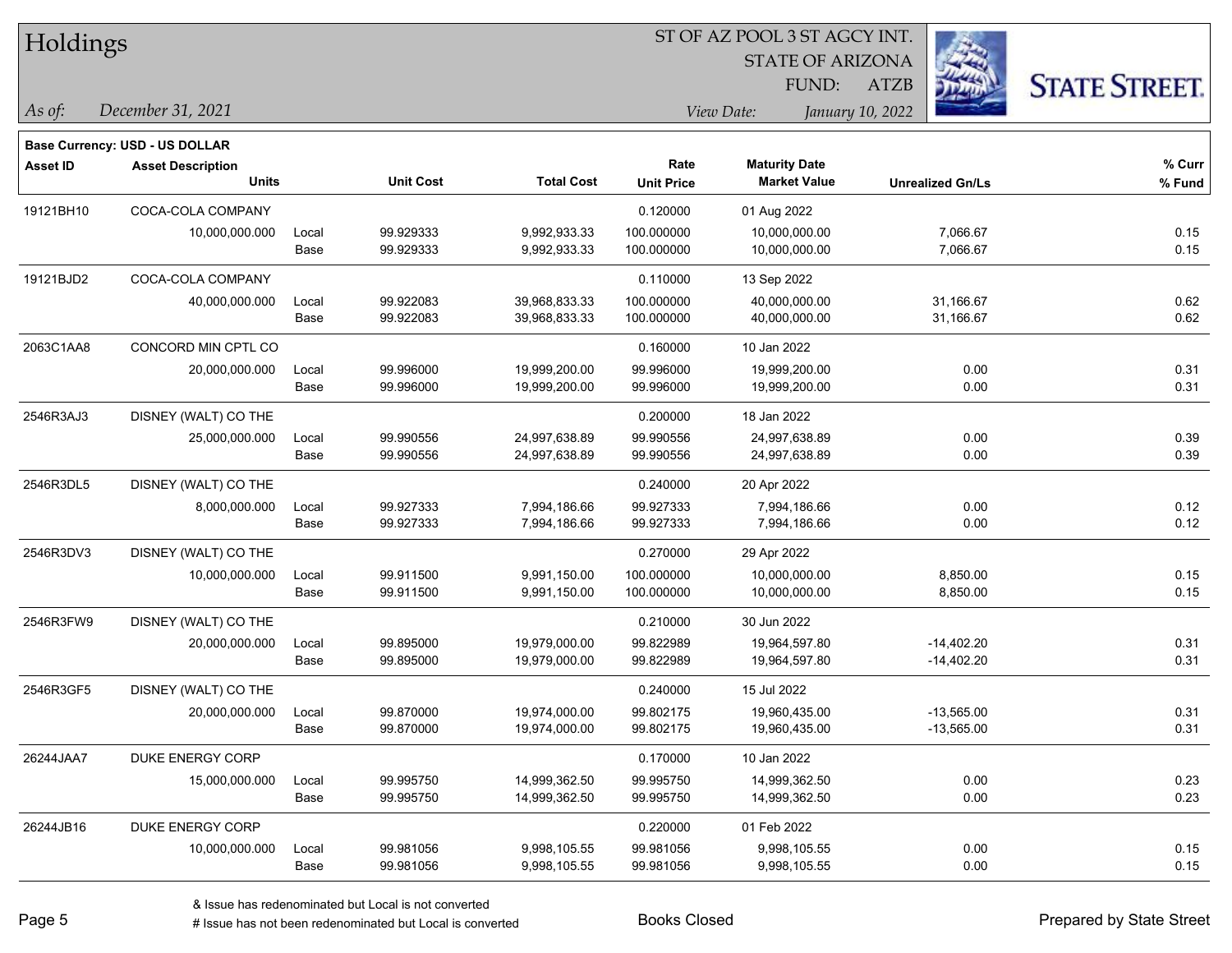| Holdings        |                                                           |       |                  |                   |                   | ST OF AZ POOL 3 ST AGCY INT. |                         |                      |  |
|-----------------|-----------------------------------------------------------|-------|------------------|-------------------|-------------------|------------------------------|-------------------------|----------------------|--|
|                 |                                                           |       |                  |                   |                   | <b>STATE OF ARIZONA</b>      |                         |                      |  |
|                 |                                                           |       |                  |                   |                   | FUND:                        | ATZB                    | <b>STATE STREET.</b> |  |
| As of:          | December 31, 2021                                         |       |                  |                   |                   | View Date:                   | January 10, 2022        |                      |  |
|                 | <b>Base Currency: USD - US DOLLAR</b>                     |       |                  |                   |                   |                              |                         |                      |  |
| <b>Asset ID</b> | <b>Asset Description</b>                                  |       |                  |                   | Rate              | <b>Maturity Date</b>         |                         | % Curr               |  |
|                 | <b>Units</b>                                              |       | <b>Unit Cost</b> | <b>Total Cost</b> | <b>Unit Price</b> | <b>Market Value</b>          | <b>Unrealized Gn/Ls</b> | % Fund               |  |
| 26244JB24       | <b>DUKE ENERGY CORP</b>                                   |       |                  |                   | 0.200000          | 02 Feb 2022                  |                         |                      |  |
|                 | 20,000,000.000                                            | Local | 99.982222        | 19,996,444.45     | 99.982222         | 19,996,444.45                | 0.00                    | 0.31                 |  |
|                 |                                                           | Base  | 99.982222        | 19,996,444.45     | 99.982222         | 19,996,444.45                | 0.00                    | 0.31                 |  |
| 26244JB73       | DUKE ENERGY CORP                                          |       |                  |                   | 0.200000          | 07 Feb 2022                  |                         |                      |  |
|                 | 15,000,000.000                                            | Local | 99.979444        | 14,996,916.67     | 99.979444         | 14,996,916.67                | 0.00                    | 0.23                 |  |
|                 |                                                           | Base  | 99.979444        | 14,996,916.67     | 99.979444         | 14,996,916.67                | 0.00                    | 0.23                 |  |
| 30229BC13       | <b>EXXON MOBIL CORP</b>                                   |       |                  |                   | 0.100000          | 01 Mar 2022                  |                         |                      |  |
|                 | 10,000,000.000                                            | Local | 99.983611        | 9,998,361.11      | 99.983611         | 9,998,361.11                 | 0.00                    | 0.15                 |  |
|                 |                                                           | Base  | 99.983611        | 9,998,361.11      | 99.983611         | 9,998,361.11                 | 0.00                    | 0.15                 |  |
| 30601WAU3       | <b>FAIRWAY FINANCE CORP</b>                               |       |                  |                   | 0.130000          | 28 Jan 2022                  |                         |                      |  |
|                 | 20,000,000.000                                            | Local | 99.990250        | 19,998,050.00     | 99.990250         | 19,998,050.00                | 0.00                    | 0.31                 |  |
|                 |                                                           | Base  | 99.990250        | 19,998,050.00     | 99.990250         | 19,998,050.00                | 0.00                    | 0.31                 |  |
| 30601WBB4       | <b>FAIRWAY FINANCE CORP</b>                               |       |                  |                   | 0.140000          | 11 Feb 2022                  |                         |                      |  |
|                 | 10,000,000.000                                            | Local | 99.984056        | 9,998,405.56      | 99.984056         | 9,998,405.56                 | 0.00                    | 0.15                 |  |
|                 |                                                           | Base  | 99.984056        | 9,998,405.56      | 99.984056         | 9,998,405.56                 | 0.00                    | 0.15                 |  |
| 30601WE21       | <b>FAIRWAY FINANCE CORP</b>                               |       |                  |                   | 0.150000          | 02 May 2022                  |                         |                      |  |
|                 | 10,000,000.000                                            | Local | 99.949583        | 9,994,958.33      | 99.910750         | 9,991,075.00                 | $-3,883.33$             | 0.15                 |  |
|                 |                                                           | Base  | 99.949583        | 9,994,958.33      | 99.910750         | 9,991,075.00                 | $-3,883.33$             | 0.15                 |  |
| 31607A703       | FIDELITY GOVERNMENT PORTFOLIO FIDELITY INV MMKT GOVT INST |       |                  |                   | 0.000000          | 03 Jan 2022                  |                         |                      |  |
|                 | 10,057,818.870                                            | Local | 100.000000       | 10,057,818.87     | 100.000000        | 10,057,818.87                | 0.00                    | 0.16                 |  |
|                 |                                                           | Base  | 100.000000       | 10,057,818.87     | 100.000000        | 10,057,818.87                | 0.00                    | 0.16                 |  |
| 38141W273       | GOLDMAN SACHS FINANCIAL SQUARE GLDMN SCHS FIN SQ GV FST   |       |                  |                   | 0.000000          | 03 Jan 2022                  |                         |                      |  |
|                 | 150,014,204.890                                           | Local | 100.000000       | 150,014,204.89    | 100.000000        | 150,014,204.89               | 0.00                    | 2.31                 |  |
|                 |                                                           | Base  | 100.000000       | 150,014,204.89    | 100.000000        | 150,014,204.89               | $0.00\,$                | 2.31                 |  |
| 38346MBH6       | <b>GOTHAM FDG CORP</b>                                    |       |                  |                   | 0.120000          | 17 Feb 2022                  |                         |                      |  |
|                 | 15,000,000.000                                            | Local | 99.984333        | 14,997,650.00     | 99.984333         | 14,997,650.00                | 0.00                    | 0.23                 |  |
|                 |                                                           | Base  | 99.984333        | 14,997,650.00     | 99.984333         | 14,997,650.00                | 0.00                    | 0.23                 |  |
| 38346MBJ2       | <b>GOTHAM FDG CORP</b>                                    |       |                  |                   | 0.180000          | 18 Feb 2022                  |                         |                      |  |
|                 | 25,000,000.000                                            | Local | 99.976000        | 24,994,000.00     | 99.976000         | 24,994,000.00                | 0.00                    | 0.39                 |  |

Base 99.976000 24,994,000.00 99.976000 24,994,000.00 0.00 0.39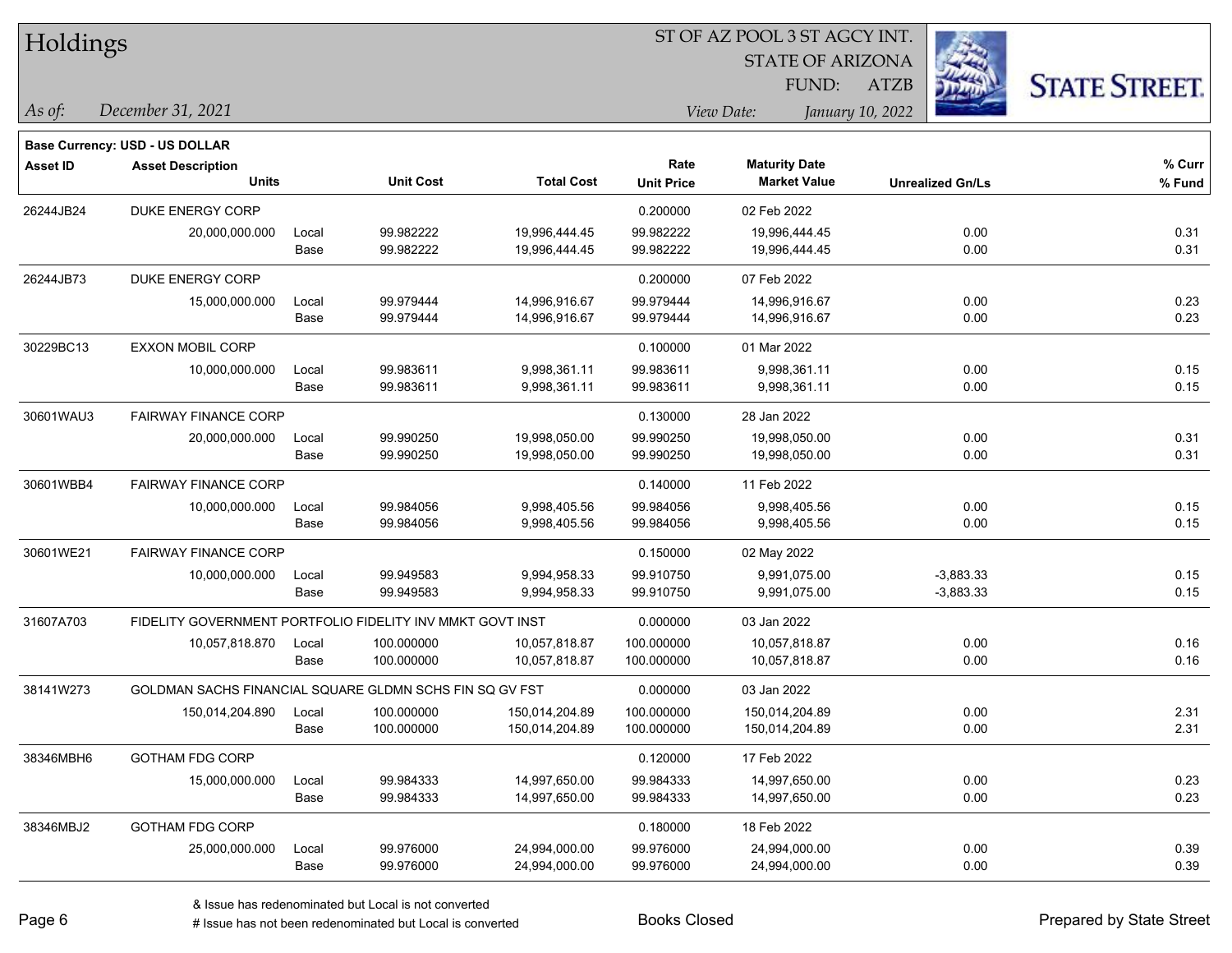| HOIGINGS        |                                          |               |                          |                                |                           | <b>STATE OF ARIZONA</b><br>FUND:            | <b>ATZB</b>                  | <b>STATE STREET.</b> |
|-----------------|------------------------------------------|---------------|--------------------------|--------------------------------|---------------------------|---------------------------------------------|------------------------------|----------------------|
| As of:          | December 31, 2021                        |               |                          |                                |                           | View Date:                                  | January 10, 2022             |                      |
|                 | Base Currency: USD - US DOLLAR           |               |                          |                                |                           |                                             |                              |                      |
| <b>Asset ID</b> | <b>Asset Description</b><br><b>Units</b> |               | <b>Unit Cost</b>         | <b>Total Cost</b>              | Rate<br><b>Unit Price</b> | <b>Maturity Date</b><br><b>Market Value</b> | <b>Unrealized Gn/Ls</b>      | % Curr<br>% Fund     |
| 38346MC85       | <b>GOTHAM FDG CORP</b>                   |               |                          |                                | 0.200000                  | 08 Mar 2022                                 |                              |                      |
|                 | 15,000,000.000                           | Local<br>Base | 99.963333<br>99.963333   | 14,994,500.00<br>14,994,500.00 | 99.963333<br>99.963333    | 14,994,500.00<br>14,994,500.00              | 0.00<br>0.00                 | 0.23<br>0.23         |
| 41282KA73       | HARLEY-DAVIDSON FND CP                   |               |                          |                                | 0.330000                  | 07 Jan 2022                                 |                              |                      |
|                 | 15,000,000.000                           | Local<br>Base | 99.994500<br>99.994500   | 14,999,175.00<br>14,999,175.00 | 99.994500<br>99.994500    | 14,999,175.00<br>14,999,175.00              | 0.00<br>0.00                 | 0.23<br>0.23         |
| 41282KF11       | HARLEY-DAVIDSON FND CP                   |               |                          |                                | 0.510000                  | 01 Jun 2022                                 |                              |                      |
|                 | 15,300,000.000                           | Local<br>Base | 99.786083<br>99.786083   | 15,267,270.75<br>15,267,270.75 | 99.786083<br>99.786083    | 15,267,270.75<br>15,267,270.75              | 0.00<br>0.00                 | 0.24<br>0.24         |
| 42786UBE4       | <b>HERSHEY FOODS CORP</b>                |               |                          |                                | 0.120000                  | 14 Feb 2022                                 |                              |                      |
|                 | 34,000,000.000                           | Local<br>Base | 99.985333<br>99.985333   | 33,995,013.33<br>33,995,013.33 | 99.985333<br>99.985333    | 33,995,013.33<br>33,995,013.33              | 0.00<br>0.00                 | 0.52<br>0.52         |
| 43851UEG4       | HONEYWELL INTERNATN'                     |               |                          |                                | 0.160000                  | 16 May 2022                                 |                              |                      |
|                 | 25,000,000.000                           | Local<br>Base | 99.940000<br>99.940000   | 24,985,000.00<br>24,985,000.00 | 99.947169<br>99.947169    | 24,986,792.25<br>24,986,792.25              | 1,792.25<br>1,792.25         | 0.39<br>0.39         |
| 43851UHK2       | HONEYWELL INTERNATN'                     |               |                          |                                | 0.110000                  | 19 Aug 2022                                 |                              |                      |
|                 | 20,000,000.000                           | Local<br>Base | 99.929722<br>99.929722   | 19,985,944.44<br>19,985,944.44 | 99.857500<br>99.857500    | 19,971,500.00<br>19,971,500.00              | $-14,444.44$<br>$-14,444.44$ | 0.31<br>0.31         |
| 43851UK51       | HONEYWELL INTERNATN'                     |               |                          |                                | 0.130000                  | 05 Oct 2022                                 |                              |                      |
|                 | 10,000,000.000                           | Local<br>Base | 99.899972<br>99.899972   | 9,989,997.22<br>9,989,997.22   | 99.800625<br>99.800625    | 9,980,062.50<br>9,980,062.50                | $-9,934.72$<br>$-9,934.72$   | 0.15<br>0.15         |
| 43851UK69       | HONEYWELL INTERNATN'                     |               |                          |                                | 0.130000                  | 06 Oct 2022                                 |                              |                      |
|                 | 20,000,000.000                           | Local<br>Base | 99.899611<br>99.899611   | 19,979,922.22<br>19,979,922.22 | 99.799133<br>99.799133    | 19,959,826.60<br>19,959,826.60              | $-20,095.62$<br>$-20,095.62$ | 0.31<br>0.31         |
| 4523EMBP7       | ILLINOIS TOOL WORKS INC                  |               |                          |                                | 0.110000                  | 23 Feb 2022                                 |                              |                      |
|                 | 10,000,000.000                           | Local<br>Base | 99.983806<br>99.983806   | 9,998,380.55<br>9,998,380.55   | 99.983806<br>99.983806    | 9,998,380.55<br>9,998,380.55                | 0.00<br>0.00                 | 0.15<br>0.15         |
| 46514TZN1       | <b>ISRAEL ST 05/26 0</b>                 |               |                          |                                | 1.830000                  | 01 May 2026                                 |                              |                      |
|                 | 1,500,000.000                            | Local<br>Base | 100.000000<br>100.000000 | 1,500,000.00<br>1,500,000.00   | 100.000000<br>100.000000  | 1,500,000.00<br>1,500,000.00                | 0.00<br>0.00                 | 0.02<br>0.02         |

**CONSTRUCTION** 

 $TT.1.1:$ 

 $\overline{\phantom{0}}$ 

 $\overline{\phantom{0}}$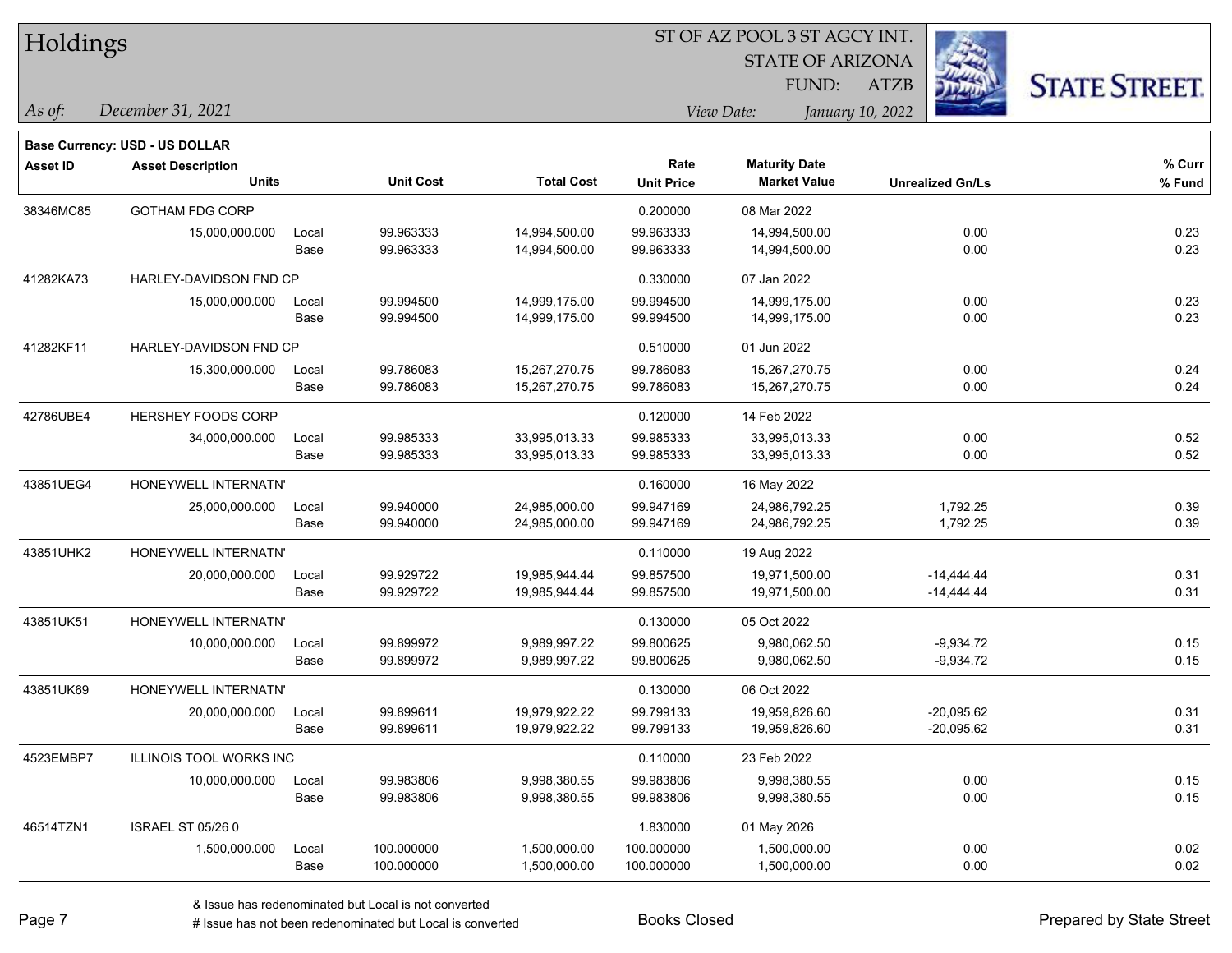| Holdings        |                                                      |       |                  |                   |                   | ST OF AZ POOL 3 ST AGCY INT. |                         |                      |  |
|-----------------|------------------------------------------------------|-------|------------------|-------------------|-------------------|------------------------------|-------------------------|----------------------|--|
|                 |                                                      |       |                  |                   |                   | <b>STATE OF ARIZONA</b>      |                         |                      |  |
|                 |                                                      |       |                  |                   |                   | FUND:                        | ATZB                    | <b>STATE STREET.</b> |  |
| As of:          | December 31, 2021                                    |       |                  |                   |                   | View Date:                   | January 10, 2022        |                      |  |
|                 | <b>Base Currency: USD - US DOLLAR</b>                |       |                  |                   |                   |                              |                         |                      |  |
| <b>Asset ID</b> | <b>Asset Description</b>                             |       |                  |                   | Rate              | <b>Maturity Date</b>         |                         | $%$ Curr             |  |
|                 | <b>Units</b>                                         |       | <b>Unit Cost</b> | <b>Total Cost</b> | <b>Unit Price</b> | <b>Market Value</b>          | <b>Unrealized Gn/Ls</b> | % Fund               |  |
| 46590EG85       | <b>J.P. MORGAN SECURITIES</b>                        |       |                  |                   | 0.200000          | 08 Jul 2022                  |                         |                      |  |
|                 | 40,000,000.000                                       | Local | 99.895556        | 39,958,222.22     | 99.806767         | 39,922,706.80                | $-35,515.42$            | 0.62                 |  |
|                 |                                                      | Base  | 99.895556        | 39,958,222.22     | 99.806767         | 39,922,706.80                | $-35,515.42$            | 0.62                 |  |
| 46590EK56       | J.P. MORGAN SECURITIES                               |       |                  |                   | 0.200000          | 05 Oct 2022                  |                         |                      |  |
|                 | 10,000,000.000                                       | Local | 99.846111        | 9,984,611.11      | 99.797700         | 9,979,770.00                 | $-4,841.11$             | 0.15                 |  |
|                 |                                                      | Base  | 99.846111        | 9,984,611.11      | 99.797700         | 9,979,770.00                 | $-4,841.11$             | 0.15                 |  |
| 46640QF14       | <b>J.P. MORGAN SECURITIES</b>                        |       |                  |                   | 0.240000          | 01 Jun 2022                  |                         |                      |  |
|                 | 40,000,000.000                                       | Local | 99.899333        | 39,959,733.34     | 99.899333         | 39,959,733.34                | 0.00                    | 0.62                 |  |
|                 |                                                      | Base  | 99.899333        | 39,959,733.34     | 99.899333         | 39,959,733.34                | 0.00                    | 0.62                 |  |
| 47816GBB4       | <b>JOHNSON &amp; JOHNSON</b>                         |       |                  |                   | 0.070000          | 11 Feb 2022                  |                         |                      |  |
|                 | 10,000,000.000                                       | Local | 99.992028        | 9,999,202.78      | 99.992028         | 9,999,202.78                 | 0.00                    | 0.15                 |  |
|                 |                                                      | Base  | 99.992028        | 9,999,202.78      | 99.992028         | 9,999,202.78                 | 0.00                    | 0.15                 |  |
| 47816GFD6       | JOHNSON & JOHNSON                                    |       |                  |                   | 0.100000          | 13 Jun 2022                  |                         |                      |  |
|                 | 10,000,000.000                                       | Local | 99.954722        | 9,995,472.22      | 99.954722         | 9,995,472.22                 | 0.00                    | 0.15                 |  |
|                 |                                                      | Base  | 99.954722        | 9,995,472.22      | 99.954722         | 9,995,472.22                 | 0.00                    | 0.15                 |  |
| 4812CA561       | JPMORGAN US GOVERNMENT MONEY M JPMORGAN US GOVT MMKT |       |                  |                   | 0.000000          | 03 Jan 2022                  |                         |                      |  |
|                 | 150,069,654.260                                      | Local | 100.000000       | 150,069,654.26    | 100.000000        | 150,069,654.26               | 0.00                    | 2.32                 |  |
|                 |                                                      | Base  | 100.000000       | 150,069,654.26    | 100.000000        | 150,069,654.26               | 0.00                    | 2.32                 |  |
| 59157UBF6       | METLIFE SHORT TERM FDG                               |       |                  |                   | 0.140000          | 15 Feb 2022                  |                         |                      |  |
|                 | 25,000,000.000                                       | Local | 99.982500        | 24,995,625.00     | 99.982500         | 24,995,625.00                | 0.00                    | 0.39                 |  |
|                 |                                                      | Base  | 99.982500        | 24,995,625.00     | 99.982500         | 24,995,625.00                | 0.00                    | 0.39                 |  |
| 59157UC16       | METLIFE SHORT TERM FDG                               |       |                  |                   | 0.150000          | 01 Mar 2022                  |                         |                      |  |
|                 | 28,000,000.000                                       | Local | 99.975417        | 27,993,116.67     | 99.975417         | 27,993,116.67                | 0.00                    | 0.43                 |  |
|                 |                                                      | Base  | 99.975417        | 27,993,116.67     | 99.975417         | 27,993,116.67                | 0.00                    | 0.43                 |  |
| 60689GAJ5       | MIZUHO BANK LTD                                      |       |                  |                   | 0.110000          | 18 Jan 2022                  |                         |                      |  |
|                 | 25,000,000.000                                       | Local | 99.994806        | 24,998,701.39     | 99.994806         | 24,998,701.39                | 0.00                    | 0.39                 |  |
|                 |                                                      | Base  | 99.994806        | 24,998,701.39     | 99.994806         | 24,998,701.39                | 0.00                    | 0.39                 |  |
| 60689GC79       | MIZUHO BANK LTD                                      |       |                  |                   | 0.180000          | 07 Mar 2022                  |                         |                      |  |
|                 | 25,000,000.000                                       | Local | 99.967500        | 24,991,875.00     | 99.967500         | 24,991,875.00                | 0.00                    | 0.39                 |  |
|                 |                                                      | Base  | 99.967500        | 24,991,875.00     | 99.967500         | 24,991,875.00                | 0.00                    | 0.39                 |  |

 $\overline{\phantom{0}}$ 

 $\overline{\phantom{0}}$ 

 $\overline{\phantom{0}}$ 

 $\overline{a}$ 

 $\overline{\phantom{0}}$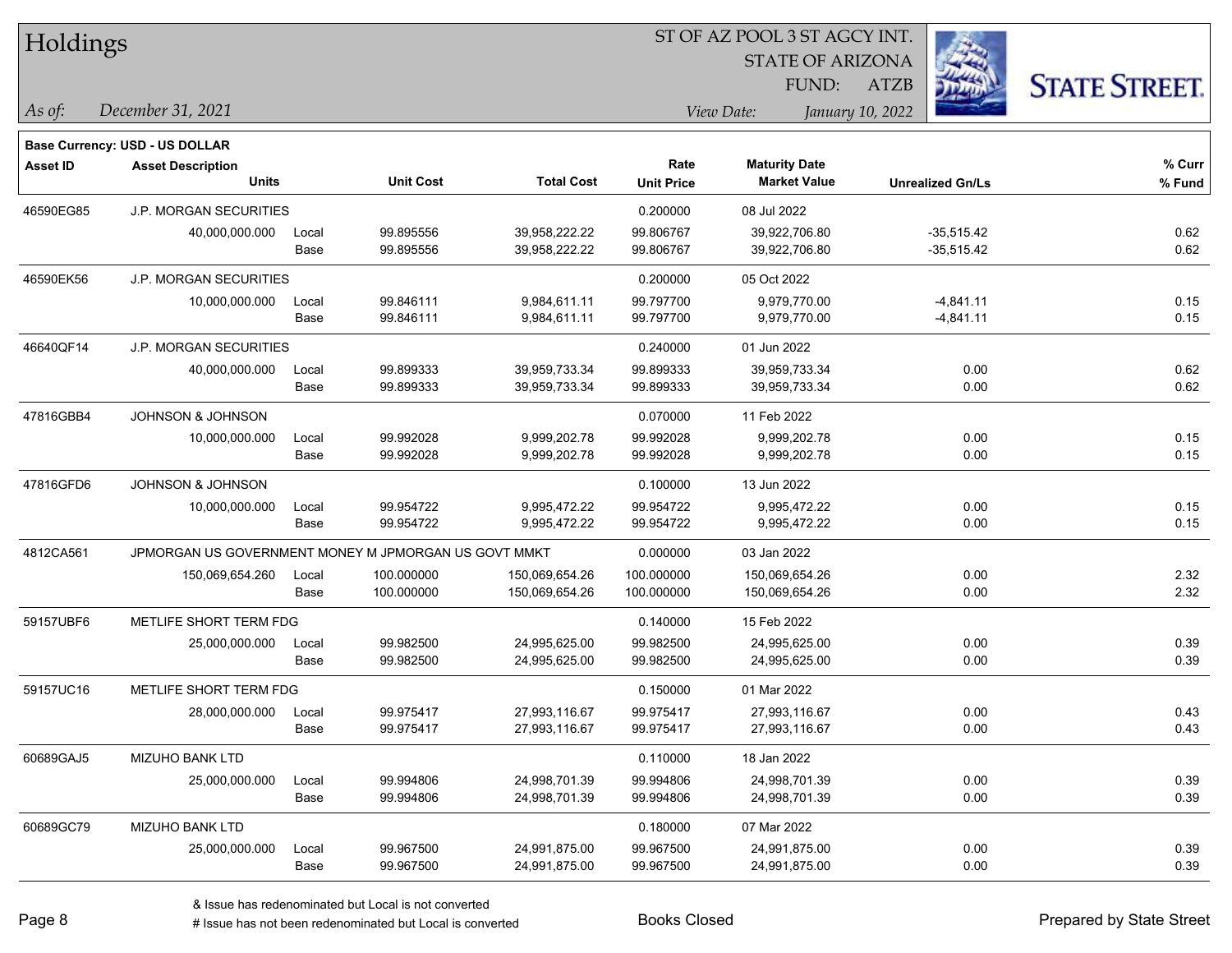Holdings

#### ST OF AZ POOL 3 ST AGCY INT.

STATE OF ARIZONA FUND:



*December 31, 2021 As of: View Date: January 10, 2022*

**Base Currency: USD - US DOLLAR**

ATZB

| Asset ID  | <b>Asset Description</b>                         |       |                  |                   | Rate              | <b>Maturity Date</b> |                         | % Curr |
|-----------|--------------------------------------------------|-------|------------------|-------------------|-------------------|----------------------|-------------------------|--------|
|           | <b>Units</b>                                     |       | <b>Unit Cost</b> | <b>Total Cost</b> | <b>Unit Price</b> | <b>Market Value</b>  | <b>Unrealized Gn/Ls</b> | % Fund |
| 61747C707 | MSILF GOVERNMENT PORTFOLIO MSILF GOVERNMENT INST |       |                  |                   | 0.000000          | 03 Jan 2022          |                         |        |
|           | 100,006,222.880                                  | Local | 100.000000       | 100,006,222.88    | 100.000000        | 100,006,222.88       | 0.00                    | 1.54   |
|           |                                                  | Base  | 100.000000       | 100,006,222.88    | 100.000000        | 100,006,222.88       | 0.00                    | 1.54   |
| 63254FC47 | NATL AUSTRALIA BK LT                             |       |                  |                   | 0.120000          | 04 Mar 2022          |                         |        |
|           | 20,000,000.000                                   | Local | 99.979333        | 19,995,866.67     | 99.979333         | 19,995,866.67        | 0.00                    | 0.31   |
|           |                                                  | Base  | 99.979333        | 19,995,866.67     | 99.979333         | 19,995,866.67        | 0.00                    | 0.31   |
| 63307MG52 | NATIONAL BK OF CANAD                             |       |                  |                   | 0.180000          | 05 Jul 2022          |                         |        |
|           | 25,000,000.000                                   | Local | 99.907500        | 24,976,875.00     | 99.821575         | 24,955,393.75        | $-21,481.25$            | 0.39   |
|           |                                                  | Base  | 99.907500        | 24,976,875.00     | 99.821575         | 24,955,393.75        | $-21,481.25$            | 0.39   |
| 64106HA50 | NESTLE FIN FRANCE S.                             |       |                  |                   | 0.060000          | 05 Jan 2022          |                         |        |
|           | 10,000,000.000                                   | Local | 99.999333        | 9,999,933.33      | 99.999333         | 9,999,933.33         | 0.00                    | 0.15   |
|           |                                                  | Base  | 99.999333        | 9,999,933.33      | 99.999333         | 9,999,933.33         | 0.00                    | 0.15   |
| 64106HBE0 | NESTLE FIN FRANCE S.                             |       |                  |                   | 0.090000          | 14 Feb 2022          |                         |        |
|           | 25,000,000.000                                   | Local | 99.989000        | 24,997,250.00     | 99.989000         | 24,997,250.00        | 0.00                    | 0.39   |
|           |                                                  | Base  | 99.989000        | 24,997,250.00     | 99.989000         | 24,997,250.00        | 0.00                    | 0.39   |
| 67983UBN2 | OLD LINE FUNDING LLC                             |       |                  |                   | 0.140000          | 22 Feb 2022          |                         |        |
|           | 8,000,000.000                                    | Local | 99.979778        | 7,998,382.22      | 99.979778         | 7,998,382.22         | 0.00                    | 0.12   |
|           |                                                  | Base  | 99.979778        | 7,998,382.22      | 99.979778         | 7,998,382.22         | 0.00                    | 0.12   |
| 74271UAX8 | PROCTOR GAMBLE AND CO                            |       |                  |                   | 0.060000          | 31 Jan 2022          |                         |        |
|           | 15,000,000.000                                   | Local | 99.995000        | 14,999,250.00     | 99.995000         | 14,999,250.00        | 0.00                    | 0.23   |
|           |                                                  | Base  | 99.995000        | 14,999,250.00     | 99.995000         | 14,999,250.00        | 0.00                    | 0.23   |
| 74271UC16 | PROCTOR GAMBLE AND CO                            |       |                  |                   | 0.070000          | 01 Mar 2022          |                         |        |
|           | 25,000,000.000                                   | Local | 99.988528        | 24,997,131.94     | 99.988528         | 24,997,131.94        | 0.00                    | 0.39   |
|           |                                                  | Base  | 99.988528        | 24,997,131.94     | 99.988528         | 24,997,131.94        | 0.00                    | 0.39   |
| 78009BC18 | ROYAL BK OF CANADA                               |       |                  |                   | 0.120000          | 01 Mar 2022          |                         |        |
|           | 25,000,000.000                                   | Local | 99.980333        | 24,995,083.33     | 99.980333         | 24,995,083.33        | 0.00                    | 0.39   |
|           |                                                  | Base  | 99.980333        | 24,995,083.33     | 99.980333         | 24,995,083.33        | 0.00                    | 0.39   |
| 78012UY58 | ROYAL BK OF CANADA                               |       |                  |                   | 0.200000          | 09 Aug 2022          |                         |        |
|           | 10,000,000.000                                   | Local | 100.000000       | 10,000,000.00     | 100.000000        | 10,000,000.00        | 0.00                    | 0.15   |
|           |                                                  | Base  | 100.000000       | 10,000,000.00     | 100.000000        | 10,000,000.00        | 0.00                    | 0.15   |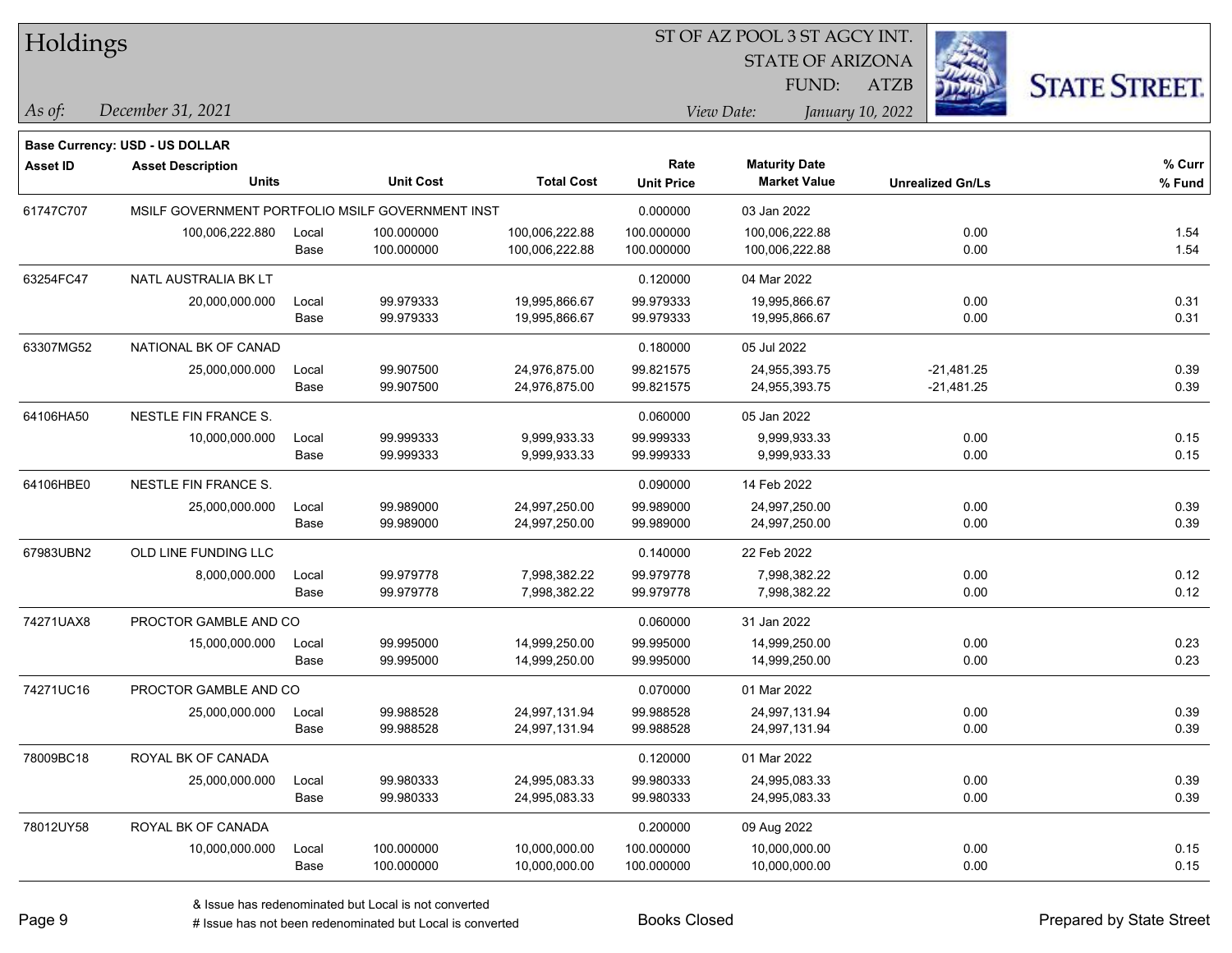| Holdings        |                                       |       |                  |                   | ST OF AZ POOL 3 ST AGCY INT.<br><b>STATE OF ARIZONA</b> |                      |                         |                      |  |  |
|-----------------|---------------------------------------|-------|------------------|-------------------|---------------------------------------------------------|----------------------|-------------------------|----------------------|--|--|
|                 |                                       |       |                  |                   |                                                         | FUND:                | ATZB                    |                      |  |  |
| As of:          | December 31, 2021                     |       |                  |                   |                                                         | View Date:           | January 10, 2022        | <b>STATE STREET.</b> |  |  |
|                 | Base Currency: USD - US DOLLAR        |       |                  |                   |                                                         |                      |                         |                      |  |  |
| <b>Asset ID</b> | <b>Asset Description</b>              |       |                  |                   | Rate                                                    | <b>Maturity Date</b> |                         | % Curr               |  |  |
|                 | <b>Units</b>                          |       | <b>Unit Cost</b> | <b>Total Cost</b> | <b>Unit Price</b>                                       | <b>Market Value</b>  | <b>Unrealized Gn/Ls</b> | % Fund               |  |  |
| 78013WFU9       | ROYAL BANK OF CANADA                  |       |                  |                   | 0.160000                                                | 28 Jun 2022          |                         |                      |  |  |
|                 | 20,000,000.000                        | Local | 99.920889        | 19,984,177.78     | 99.847467                                               | 19,969,493.40        | $-14,684.38$            | 0.31                 |  |  |
|                 |                                       | Base  | 99.920889        | 19,984,177.78     | 99.847467                                               | 19,969,493.40        | $-14,684.38$            | 0.31                 |  |  |
| 78013WG12       | ROYAL BANK OF CANADA                  |       |                  |                   | 0.150000                                                | 01 Jul 2022          |                         |                      |  |  |
|                 | 25,000,000.000                        | Local | 99.924583        | 24,981,145.83     | 99.841883                                               | 24,960,470.75        | $-20,675.08$            | 0.39                 |  |  |
|                 |                                       | Base  | 99.924583        | 24,981,145.83     | 99.841883                                               | 24,960,470.75        | $-20,675.08$            | 0.39                 |  |  |
| 8085A3CA1       | <b>SCHWAB CHARLES CORP</b>            |       |                  |                   | 0.170000                                                | 10 Mar 2022          |                         |                      |  |  |
|                 | 25,000,000.000                        | Local | 99.967889        | 24,991,972.22     | 99.967889                                               | 24,991,972.22        | 0.00                    | 0.39                 |  |  |
|                 |                                       | Base  | 99.967889        | 24,991,972.22     | 99.967889                                               | 24,991,972.22        | 0.00                    | 0.39                 |  |  |
| 82124MBG4       | SHEFFIELD RECEIVABLE                  |       |                  |                   | 0.140000                                                | 16 Feb 2022          |                         |                      |  |  |
|                 | 5,000,000.000                         | Local | 99.982111        | 4,999,105.56      | 99.982111                                               | 4,999,105.56         | 0.00                    | 0.08                 |  |  |
|                 |                                       | Base  | 99.982111        | 4,999,105.56      | 99.982111                                               | 4,999,105.56         | 0.00                    | 0.08                 |  |  |
| 83369X4B1       | SOCIETE GENERALE NY                   |       |                  |                   | 0.160000                                                | 21 Mar 2022          |                         |                      |  |  |
|                 | 25,000,000.000                        | Local | 100.000000       | 25,000,000.00     | 100.000000                                              | 25,000,000.00        | 0.00                    | 0.39                 |  |  |
|                 |                                       | Base  | 100.000000       | 25,000,000.00     | 100.000000                                              | 25,000,000.00        | 0.00                    | 0.39                 |  |  |
| 8678T3008       | SUNTRUST BKS INC DTC CP GENERIC CUSIP |       |                  |                   | 0.050000                                                | 06 Jan 2022          |                         |                      |  |  |
|                 | 65,000,000.000                        | Local | 100.000000       | 65,000,000.00     | 100.000000                                              | 65,000,000.00        | 0.00                    | 1.00                 |  |  |
|                 |                                       | Base  | 100.000000       | 65,000,000.00     | 100.000000                                              | 65,000,000.00        | 0.00                    | 1.00                 |  |  |
| 8678T3008       | SUNTRUST BKS INC DTC CP GENERIC CUSIP |       |                  |                   | 0.300000                                                | 07 Feb 2022          |                         |                      |  |  |
|                 | 10,000,000.000                        | Local | 100.000000       | 10,000,000.00     | 100.000000                                              | 10,000,000.00        | 0.00                    | 0.15                 |  |  |
|                 |                                       | Base  | 100.000000       | 10,000,000.00     | 100.000000                                              | 10,000,000.00        | 0.00                    | 0.15                 |  |  |
| 88602UC16       | THUNDER BAY FNDNG LLC                 |       |                  |                   | 0.150000                                                | 01 Mar 2022          |                         |                      |  |  |
|                 | 25,000,000.000                        | Local | 99.975417        | 24,993,854.17     | 99.975417                                               | 24,993,854.17        | 0.00                    | 0.39                 |  |  |
|                 |                                       | Base  | 99.975417        | 24,993,854.17     | 99.975417                                               | 24,993,854.17        | 0.00                    | 0.39                 |  |  |
| 89114NZL2       | TORONTO-DOMINION                      |       |                  |                   | 0.210000                                                | 04 Mar 2022          |                         |                      |  |  |
|                 | 25,000,000.000                        | Local | 100.000000       | 25,000,000.00     | 100.000000                                              | 25,000,000.00        | 0.00                    | 0.39                 |  |  |
|                 |                                       | Base  | 100.000000       | 25,000,000.00     | 100.000000                                              | 25,000,000.00        | 0.00                    | 0.39                 |  |  |
| 89114WNB7       | TORONTO-DOMINION                      |       |                  |                   | 0.010000                                                | 15 Mar 2022          |                         |                      |  |  |
|                 | 25,000,000.000                        | Local | 100.000000       | 25,000,000.00     | 100.000000                                              | 25,000,000.00        | 0.00                    | 0.39                 |  |  |
|                 |                                       | Base  | 100.000000       | 25,000,000.00     | 100.000000                                              | 25,000,000.00        | 0.00                    | 0.39                 |  |  |

 $\overline{\phantom{0}}$ 

 $\overline{\phantom{0}}$ 

 $\overline{\phantom{0}}$ 

 $\overline{\phantom{0}}$ 

 $\overline{\phantom{0}}$ 

# Issue has not been redenominated but Local is converted Books Closed Prepared by State Street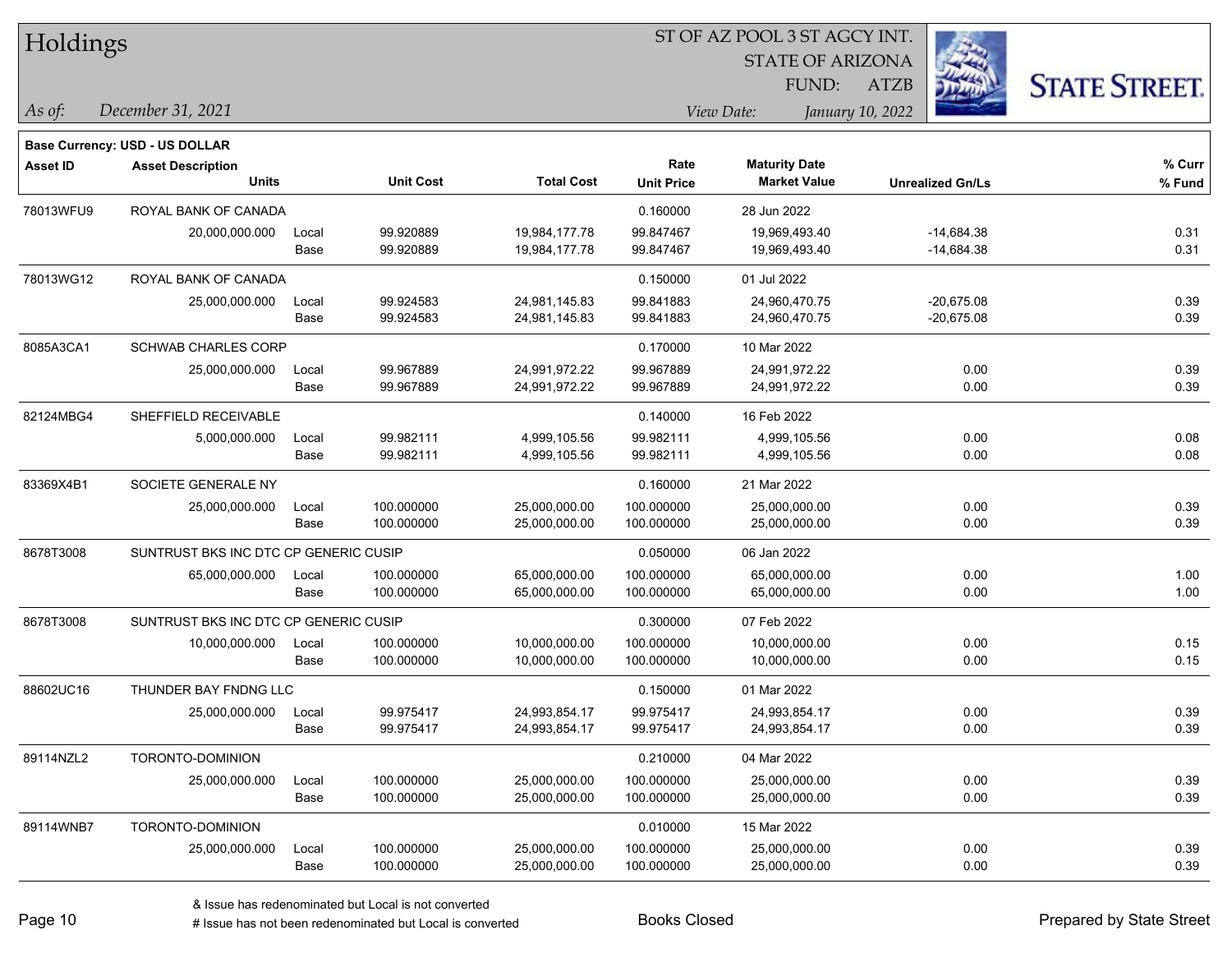| Holdings        |                                                 |       |                  |                   |                   | ST OF AZ POOL 3 ST AGCY INT. |                         |                         |                      |
|-----------------|-------------------------------------------------|-------|------------------|-------------------|-------------------|------------------------------|-------------------------|-------------------------|----------------------|
|                 |                                                 |       |                  |                   |                   |                              | <b>STATE OF ARIZONA</b> |                         |                      |
|                 |                                                 |       |                  |                   |                   | FUND:                        | <b>ATZB</b>             |                         | <b>STATE STREET.</b> |
| As of:          | December 31, 2021                               |       |                  |                   | View Date:        |                              | January 10, 2022        |                         |                      |
|                 | Base Currency: USD - US DOLLAR                  |       |                  |                   |                   |                              |                         |                         |                      |
| <b>Asset ID</b> | <b>Asset Description</b>                        |       |                  |                   | Rate              | <b>Maturity Date</b>         |                         |                         | % Curr               |
|                 | <b>Units</b>                                    |       | <b>Unit Cost</b> | <b>Total Cost</b> | <b>Unit Price</b> | <b>Market Value</b>          |                         | <b>Unrealized Gn/Ls</b> | % Fund               |
| 89119BCW4       | <b>TORONTO DOMINION BANK</b>                    |       |                  |                   | 0.150000          | 30 Mar 2022                  |                         |                         |                      |
|                 | 20,000,000.000                                  | Local | 99.963333        | 19,992,666.67     | 99.963333         | 19,992,666.67                |                         | 0.00                    | 0.31                 |
|                 |                                                 | Base  | 99.963333        | 19,992,666.67     | 99.963333         | 19,992,666.67                |                         | 0.00                    | 0.31                 |
| 89119BD60       | <b>TORONTO DOMINION BANK</b>                    |       |                  |                   | 0.230000          | 06 Apr 2022                  |                         |                         |                      |
|                 | 25,000,000.000                                  | Local | 99.939306        | 24,984,826.39     | 99.939306         | 24,984,826.39                |                         | 0.00                    | 0.39                 |
|                 |                                                 | Base  | 99.939306        | 24,984,826.39     | 99.939306         | 24,984,826.39                |                         | 0.00                    | 0.39                 |
| 89119BGJ9       | <b>TORONTO DOMINION BANK</b>                    |       |                  |                   | 0.250000          | 18 Jul 2022                  |                         |                         |                      |
|                 | 20,000,000.000                                  | Local | 99.862500        | 19,972,500.00     | 99.862500         | 19,972,500.00                |                         | 0.00                    | 0.31                 |
|                 |                                                 | Base  | 99.862500        | 19,972,500.00     | 99.862500         | 19,972,500.00                |                         | 0.00                    | 0.31                 |
| 91411UAK1       | RGTS OF UNIV OF CA                              |       |                  |                   | 0.080000          | 19 Jan 2022                  |                         |                         |                      |
|                 | 5,100,000.000                                   | Local | 99.996000        | 5,099,796.00      | 99.996000         | 5,099,796.00                 |                         | 0.00                    | 0.08                 |
|                 |                                                 | Base  | 99.996000        | 5,099,796.00      | 99.996000         | 5,099,796.00                 |                         | 0.00                    | 0.08                 |
| 91411UEA9       | <b>RGTS OF UNIV OF CA</b>                       |       |                  |                   | 0.010000          | 10 May 2022                  |                         |                         |                      |
|                 | 3,000,000.000                                   | Local | 99.939083        | 2,998,172.50      | 99.939083         | 2,998,172.50                 |                         | 0.00                    | 0.05                 |
|                 |                                                 | Base  | 99.939083        | 2,998,172.50      | 99.939083         | 2,998,172.50                 |                         | 0.00                    | 0.05                 |
| 91512DBE0       | <b>BOARD OF RGTS UNVST TX</b>                   |       |                  |                   | 0.130000          | 14 Feb 2022                  |                         |                         |                      |
|                 | 10,000,000.000                                  | Local | 99.984111        | 9,998,411.11      | 99.984111         | 9,998,411.11                 |                         | 0.00                    | 0.15                 |
|                 |                                                 | Base  | 99.984111        | 9,998,411.11      | 99.984111         | 9,998,411.11                 |                         | 0.00                    | 0.15                 |
| 91842KAR7       | VW CR INC                                       |       |                  |                   | 0.210000          | 25 Jan 2022                  |                         |                         |                      |
|                 | 20,000,000.000                                  | Local | 99.986000        | 19,997,200.00     | 99.986000         | 19,997,200.00                |                         | 0.00                    | 0.31                 |
|                 |                                                 | Base  | 99.986000        | 19,997,200.00     | 99.986000         | 19,997,200.00                |                         | 0.00                    | 0.31                 |
| 91842KHV1       | VW CR INC                                       |       |                  |                   | 0.320000          | 29 Aug 2022                  |                         |                         |                      |
|                 | 10,000,000.000                                  | Local | 99.786667        | 9,978,666.67      | 99.666139         | 9,966,613.90                 |                         | $-12,052.77$            | 0.15                 |
|                 |                                                 | Base  | 99.786667        | 9,978,666.67      | 99.666139         | 9,966,613.90                 |                         | $-12,052.77$            | 0.15                 |
| 921FRK000       | BMO TRIPARTY MTGE CLAS/ISIT/RTRP MATU//20121224 |       |                  |                   | 0.020000          | 03 Jan 2022                  |                         |                         |                      |
|                 | 100,000,000.000                                 | Local | 100.000000       | 100,000,000.00    | 100.000000        | 100,000,000.00               |                         | 0.00                    | 1.54                 |
|                 |                                                 | Base  | 100.000000       | 100,000,000.00    | 100.000000        | 100,000,000.00               |                         | 0.00                    | 1.54                 |
| 92646LC16       | VICTORY RECEIVABLES                             |       |                  |                   | 0.200000          | 01 Mar 2022                  |                         |                         |                      |
|                 | 25,000,000.000                                  | Local | 99.967222        | 24,991,805.56     | 99.967222         | 24,991,805.56                |                         | 0.00                    | 0.39                 |
|                 |                                                 | Base  | 99.967222        | 24,991,805.56     | 99.967222         | 24,991,805.56                |                         | 0.00                    | 0.39                 |

 $\overline{\phantom{a}}$ 

 $\overline{\phantom{0}}$ 

 $\overline{\phantom{0}}$ 

 $\overline{\phantom{0}}$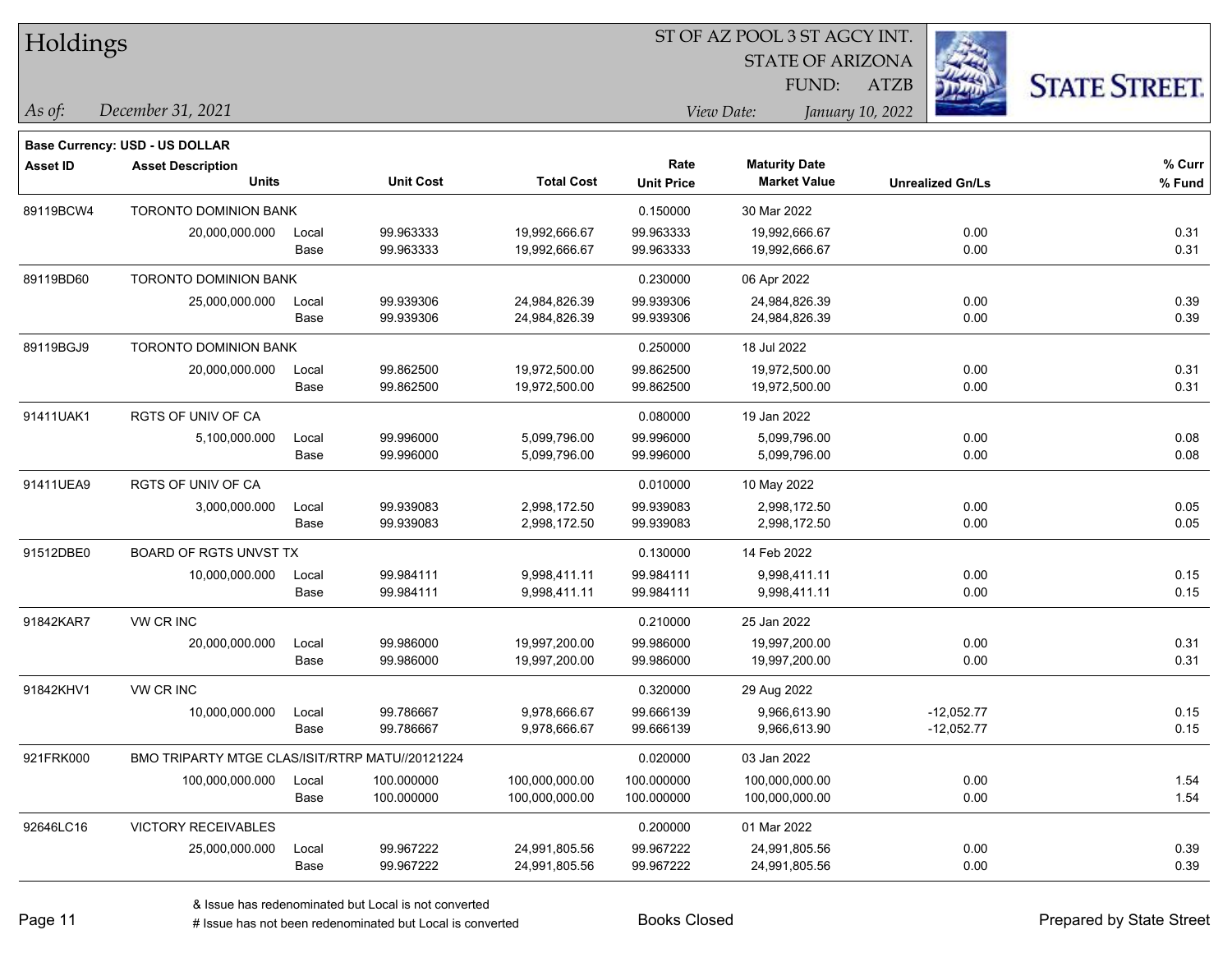Holdings STATE OF ARIZONA **STATE STREET.** FUND: ATZB *December 31, 2021 As of: View Date: January 10, 2022* **Base Currency: USD - US DOLLAR Asset ID Asset Description Rate Maturity Date % Curr Units Unit Cost Total Cost Unit Price Market Value Unrealized Gn/Ls % Fund** 926NKW009 AMHERST PIERPONT 04/15 VAR 0.03000 03 Jan 2022 400,000,000.000 Local 100.000000 400,000,000.00 100.000000 400,000,000.00 0.00 6.17 Base 100.000000 400,000,000.00 100.000000 400,000,000.00 0.00 6.17 926NKW009 AMHERST PIERPONT 04/15 VAR 0.120000 14 Jan 2022 30,000,000.000 Local 100.000000 30,000,000.00 100.000000 30,000,000.00 0.00 0.46 Base 100.000000 30,000,000.00 100.000000 30,000,000.00 0.00 0.46 92780KAL2 VIRGINIA ELECT.& PWR 0.20000 20 Jan 2022 10,000,000.000 Local 99.989444 9,998,944.44 9,998,94444 0.00 0.15 Base 99.989444 9,998,944.44 99.989444 9,998,944.44 0.00 0.15 93142XB42 WALGREENS BOOTS 0.330000 04 Feb 2022 25,000,000.000 Local 99.968833 24,992,208.33 99.968833 24,992,208.33 0.00 0.39 Base 99.968833 24,992,208.33 99.968833 24,992,208.33 0.00 0.39 93142XBJ9 WALGREENS BOOTS 0.300000 18 Feb 2022 10,000,000.000 Local 99.960000 9,996,000.00 99.960000 9,996,000.00 0.00 0.15 Base 99.960000 9,996,000.00 99.960000 9,996,000.00 0.00 0.15 93142XBR1 WALGREENS BOOTS 0.330000 25 Feb 2022 5,932,000.000 Local 99.949583 5,929,009.28 99.949583 5,929,009.28 0.00 0.09 Base 99.949583 5,929,009.28 99.949583 5,929,009.28 0.00 0.09 94107NAE4 WASTE MANAGEMENT INC 0.220000 14 Jan 2022 20,000,000.000 Local 99.992056 19,998,411.11 99.992056 19,998,411.11 0.00 0.31 Base 99.992056 19,998,411.11 99.992056 19,998,411.11 0.00 0.31 94107NC10 WASTE MANAGEMENT INC **0.260000** 01 Mar 2022 20,000,000.000 Local 99.957389 19,991,477.78 99.957389 19,991,477.78 0.00 0.31 Base 99.957389 19,991,477.78 99.957389 19,991,477.78 0.00 0.31 94107NH23 WASTE MANAGEMENT INC 0.310000 02 Aug 2022 15,000,000.000 Local 99.816583 14,972,487.50 99.718667 14,957,800.05 -14,687.45 0.23 Base 99.816583 14,972,487.50 99.718667 14,957,800.05 -14,687.45 0.23 94107NKD5 WASTE MANAGEMENT INC 2002 2002 13 Oct 2022 10,000,000.000 Local 99.754583 9,975,458.33 99.595153 9,959,515.30 -15,943.03 0.15

ST OF AZ POOL 3 ST AGCY INT.

Base 99.754583 9,975,458.33 99.595153 9,959,515.30 -15,943.03 0.15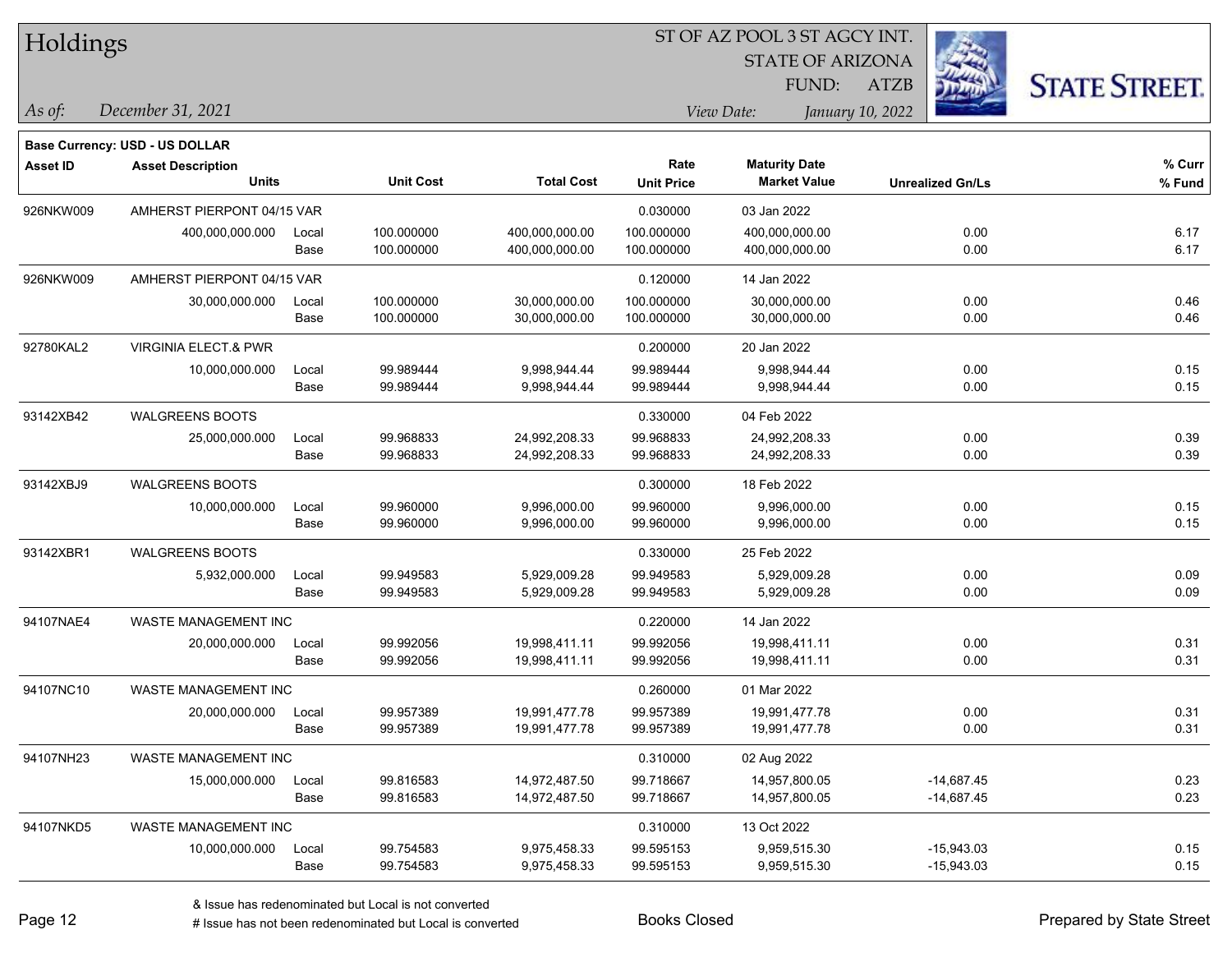| Holdings            |                                          |               |                                                      |                                  |                           | 51 OF AZ POOL 3 51 AGCY INT.<br><b>STATE OF ARIZONA</b><br>FUND: | <b>ATZB</b>                  | <b>STATE STREET.</b> |
|---------------------|------------------------------------------|---------------|------------------------------------------------------|----------------------------------|---------------------------|------------------------------------------------------------------|------------------------------|----------------------|
| As of:              | December 31, 2021                        |               |                                                      |                                  |                           | View Date:                                                       | January 10, 2022             |                      |
|                     | <b>Base Currency: USD - US DOLLAR</b>    |               |                                                      |                                  |                           |                                                                  |                              |                      |
| <b>Asset ID</b>     | <b>Asset Description</b><br><b>Units</b> |               | <b>Unit Cost</b>                                     | <b>Total Cost</b>                | Rate<br><b>Unit Price</b> | <b>Maturity Date</b><br><b>Market Value</b>                      | <b>Unrealized Gn/Ls</b>      | % Curr<br>% Fund     |
| 94107PAA7           | WASTE MANAGEMENT INC                     |               |                                                      |                                  | 0.340000                  | 28 Apr 2022                                                      |                              |                      |
|                     | 25,000,000.000                           | Local<br>Base | 99.889500<br>99.889500                               | 24,972,375.00<br>24,972,375.00   | 99.650500<br>99.650500    | 24,912,625.00<br>24,912,625.00                                   | $-59,750.00$<br>$-59,750.00$ | 0.38<br>0.38         |
| 9612C1ED5           | <b>WESTPAC BANKING CORP.</b>             |               |                                                      |                                  | 0.190000                  | 13 May 2022                                                      |                              |                      |
|                     | 15,000,000.000                           | Local<br>Base | 99.930333<br>99.930333                               | 14,989,550.00<br>14,989,550.00   | 99.936083<br>99.936083    | 14,990,412.45<br>14,990,412.45                                   | 862.45<br>862.45             | 0.23<br>0.23         |
| 9612C1GF8           | <b>WESTPAC BANKING CORP.</b>             |               |                                                      |                                  | 0.190000                  | 15 Jul 2022                                                      |                              |                      |
|                     | 20,000,000.000                           | Local<br>Base | 99.897083<br>99.897083                               | 19,979,416.66<br>19,979,416.66   | 100.000000<br>100.000000  | 20,000,000.00<br>20,000,000.00                                   | 20,583.34<br>20,583.34       | 0.31<br>0.31         |
| 979QHR003           | SOUTH STREET REPO                        |               |                                                      |                                  | 0.010000                  | 03 Jan 2022                                                      |                              |                      |
|                     | 175,000,000.000                          | Local<br>Base | 100.000000<br>100.000000                             | 175,000,000.00<br>175,000,000.00 | 100.000000<br>100.000000  | 175,000,000.00<br>175,000,000.00                                 | 0.00<br>0.00                 | 2.70<br>2.70         |
| 979QHR003           | SOUTH STREET REPO                        |               |                                                      |                                  | 0.040000                  | 03 Jan 2022                                                      |                              |                      |
|                     | 230,455,294.580                          | Local         | 100.000000                                           | 230,455,294.58                   | 100.000000                | 230,455,294.58                                                   | 0.00                         | 3.56                 |
|                     |                                          | Base          | 100.000000                                           | 230,455,294.58                   | 100.000000                | 230,455,294.58                                                   | 0.00                         | 3.56                 |
| 985FHY004           | MITSUBISHI UFJ REPO                      |               |                                                      |                                  | 0.040000                  | 03 Jan 2022                                                      |                              |                      |
|                     | 536,885,604.880                          | Local<br>Base | 100.000000<br>100.000000                             | 536,885,604.88<br>536,885,604.88 | 100.000000<br>100.000000  | 536,885,604.88<br>536,885,604.88                                 | 0.00<br>0.00                 | 8.28<br>8.28         |
| US DOLLAR Total     |                                          |               |                                                      |                                  |                           |                                                                  |                              |                      |
|                     | 4,460,903,800.360                        | Local         |                                                      | 4,460,046,665.02                 |                           | 4,459,770,836.57                                                 | $-275,828.45$                | 68.81                |
|                     |                                          | Base          |                                                      | 4,460,046,665.02                 |                           | 4,459,770,836.57                                                 | $-275,828.45$                | 68.81                |
|                     | <b>CASH EQUIVALENT Total</b>             |               |                                                      |                                  |                           |                                                                  |                              |                      |
|                     | 4,460,903,800.360 Base                   |               |                                                      | 4,460,046,665.02                 |                           | 4,459,770,836.57                                                 | $-275,828.45$                | 68.81                |
| <b>FIXED INCOME</b> |                                          |               |                                                      |                                  |                           |                                                                  |                              |                      |
| US DOLLAR           |                                          |               |                                                      |                                  |                           |                                                                  | Exchange Rate:               | 1.000000             |
| 00206RMJ8           | AT+T INC SR UNSECURED 03/24 0.9          |               |                                                      |                                  | 0.900000                  | 25 Mar 2024                                                      |                              |                      |
|                     | 7,000,000.000                            | Local<br>Base | 99.978515<br>99.978515                               | 6,998,496.05<br>6,998,496.05     | 99.541569<br>99.541569    | 6,967,909.83<br>6,967,909.83                                     | $-30,586.22$<br>$-30,586.22$ | 0.11<br>0.11         |
|                     |                                          |               | & Issue has redenominated but Local is not converted |                                  |                           |                                                                  |                              |                      |

 $\overline{\text{SUS}}$ 

Page 13

# Issue has not been redenominated but Local is converted Books Closed Prepared by State Street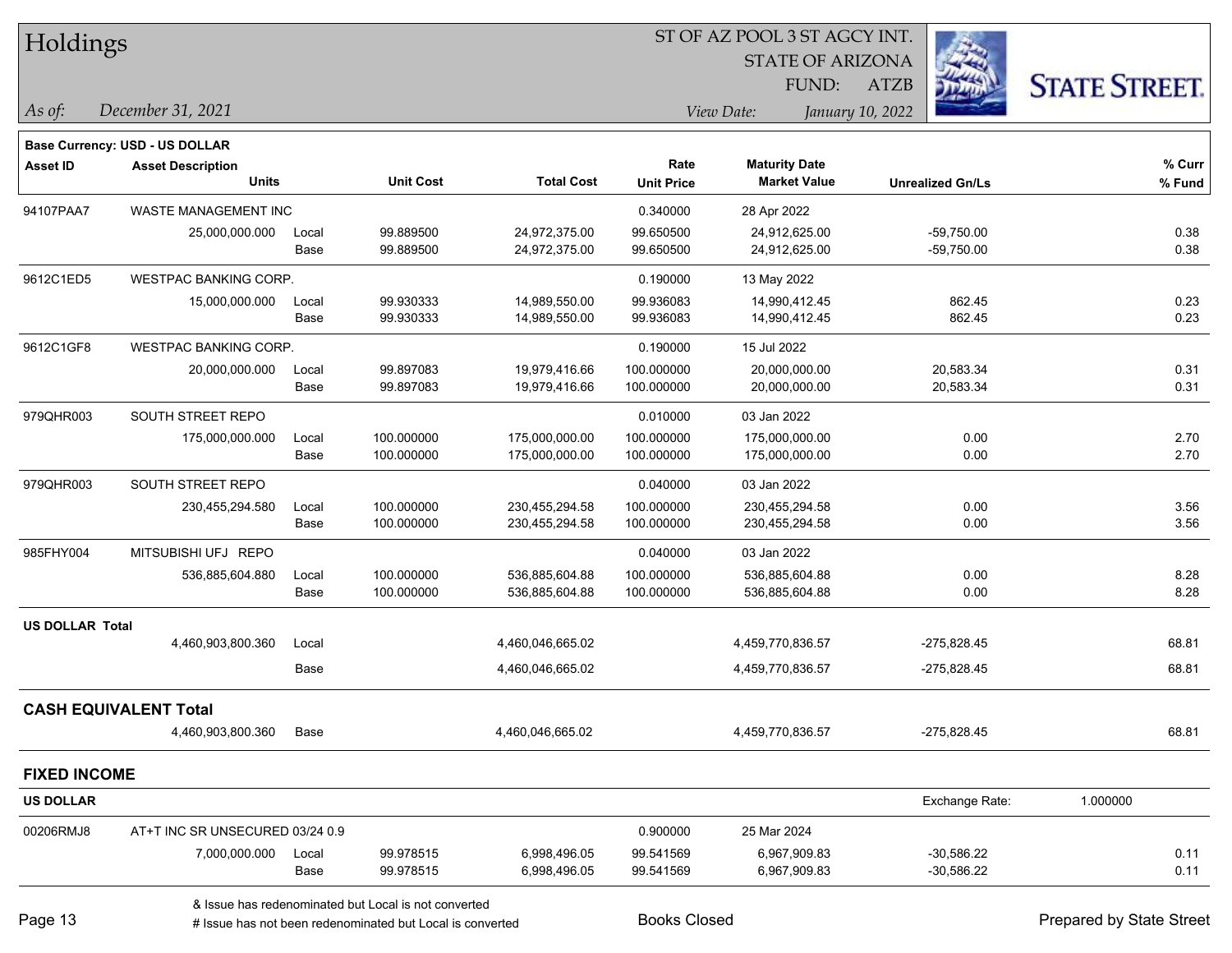| Holdings        |                                                |       |                  |                   | ST OF AZ POOL 3 ST AGCY INT. |                         |                         |                      |  |  |
|-----------------|------------------------------------------------|-------|------------------|-------------------|------------------------------|-------------------------|-------------------------|----------------------|--|--|
|                 |                                                |       |                  |                   |                              | <b>STATE OF ARIZONA</b> |                         |                      |  |  |
|                 |                                                |       |                  |                   |                              | FUND:                   | ATZB                    | <b>STATE STREET.</b> |  |  |
| As of:          | December 31, 2021                              |       |                  |                   |                              | View Date:              | January 10, 2022        |                      |  |  |
|                 | Base Currency: USD - US DOLLAR                 |       |                  |                   |                              |                         |                         |                      |  |  |
| <b>Asset ID</b> | <b>Asset Description</b>                       |       |                  |                   | Rate                         | <b>Maturity Date</b>    |                         | % Curr               |  |  |
|                 | <b>Units</b>                                   |       | <b>Unit Cost</b> | <b>Total Cost</b> | <b>Unit Price</b>            | <b>Market Value</b>     | <b>Unrealized Gn/Ls</b> | % Fund               |  |  |
| 00206RML3       | AT+T INC SR UNSECURED 03/26 1.7                |       |                  |                   | 1.700000                     | 25 Mar 2026             |                         |                      |  |  |
|                 | 7,000,000.000                                  | Local | 99.897792        | 6,992,845.46      | 99.483236                    | 6,963,826.52            | $-29,018.94$            | 0.11                 |  |  |
|                 |                                                | Base  | 99.897792        | 6,992,845.46      | 99.483236                    | 6,963,826.52            | $-29,018.94$            | 0.11                 |  |  |
| 00287YBC2       | ABBVIE INC SR UNSECURED 11/23 3.75             |       |                  |                   | 3.750000                     | 14 Nov 2023             |                         |                      |  |  |
|                 | 5,500,000.000                                  | Local | 105.542102       | 5,804,815.59      | 104.696571                   | 5,758,311.41            | $-46,504.18$            | 0.09                 |  |  |
|                 |                                                | Base  | 105.542102       | 5,804,815.59      | 104.696571                   | 5,758,311.41            | $-46,504.18$            | 0.09                 |  |  |
| 023135AW6       | AMAZON.COM INC SR UNSECURED 02/23 2.4          |       |                  |                   | 2.400000                     | 22 Feb 2023             |                         |                      |  |  |
|                 | 5,000,000.000                                  | Local | 99.623336        | 4,981,166.78      | 101.857045                   | 5,092,852.25            | 111,685.47              | 0.08                 |  |  |
|                 |                                                | Base  | 99.623336        | 4,981,166.78      | 101.857045                   | 5,092,852.25            | 111,685.47              | 0.08                 |  |  |
| 023135BW5       | AMAZON.COM INC SR UNSECURED 05/24 0.45         |       |                  |                   | 0.450000                     | 12 May 2024             |                         |                      |  |  |
|                 | 10,000,000.000                                 | Local | 99.885172        | 9,988,517.15      | 98.865716                    | 9,886,571.60            | $-101,945.55$           | 0.15                 |  |  |
|                 |                                                | Base  | 99.885172        | 9,988,517.15      | 98.865716                    | 9,886,571.60            | $-101,945.55$           | 0.15                 |  |  |
| 025537AR2       | AMERICAN ELECTRIC POWER SR UNSECURED 11/25 1   |       |                  |                   | 1.000000                     | 01 Nov 2025             |                         |                      |  |  |
|                 | 3,000,000.000                                  | Local | 99.821937        | 2,994,658.12      | 98.223353                    | 2,946,700.59            | $-47,957.53$            | 0.05                 |  |  |
|                 |                                                | Base  | 99.821937        | 2,994,658.12      | 98.223353                    | 2,946,700.59            | $-47,957.53$            | 0.05                 |  |  |
| 025537AS0       | AMERICAN ELECTRIC POWER SR UNSECURED 11/23 VAR |       |                  |                   | 0.611630                     | 01 Nov 2023             |                         |                      |  |  |
|                 | 5,000,000.000                                  | Local | 100.000000       | 5,000,000.00      | 100.007390                   | 5,000,369.50            | 369.50                  | 0.08                 |  |  |
|                 |                                                | Base  | 100.000000       | 5,000,000.00      | 100.007390                   | 5,000,369.50            | 369.50                  | 0.08                 |  |  |
| 025816CD9       | AMERICAN EXPRESS CO SR UNSECURED 05/22 2.75    |       |                  |                   | 2.750000                     | 20 May 2022             |                         |                      |  |  |
|                 | 16,569,000.000                                 | Local | 100.390532       | 16,633,707.32     | 100.704054                   | 16,685,654.71           | 51,947.39               | 0.26                 |  |  |
|                 |                                                | Base  | 100.390532       | 16,633,707.32     | 100.704054                   | 16,685,654.71           | 51,947.39               | 0.26                 |  |  |
| 025816CG2       | AMERICAN EXPRESS CO SR UNSECURED 07/24 2.5     |       |                  |                   | 2.500000                     | 30 Jul 2024             |                         |                      |  |  |
|                 | 10,000,000.000                                 | Local | 99.834153        | 9,983,415.32      | 103.249633                   | 10,324,963.30           | 341,547.98              | 0.16                 |  |  |
|                 |                                                | Base  | 99.834153        | 9,983,415.32      | 103.249633                   | 10,324,963.30           | 341,547.98              | 0.16                 |  |  |
| 02587AAN4       | AMERICAN EXPRESS CREDIT ACCOUN AMXCA 2019 2 A  |       |                  |                   | 2.670000                     | 15 Nov 2024             |                         |                      |  |  |
|                 | 4,500,000.000                                  | Local | 99.996967        | 4,499,863.53      | 100.693370                   | 4,531,201.65            | 31,338.12               | 0.07                 |  |  |
| Original Face:  | 4,500,000.000                                  | Base  | 99.996967        | 4,499,863.53      | 100.693370                   | 4,531,201.65            | 31,338.12               | 0.07                 |  |  |
| 02588QAB4       | AMERICAN EXPRESS CREDIT ACCOUN AMXCA 2019 1 A  |       |                  |                   | 2.870000                     | 15 Oct 2024             |                         |                      |  |  |
|                 | 3,000,000.000                                  | Local | 99.991703        | 2,999,751.10      | 100.540070                   | 3,016,202.10            | 16,451.00               | 0.05                 |  |  |
| Original Face:  | 3,000,000.000                                  | Base  | 99.991703        | 2,999,751.10      | 100.540070                   | 3,016,202.10            | 16,451.00               | 0.05                 |  |  |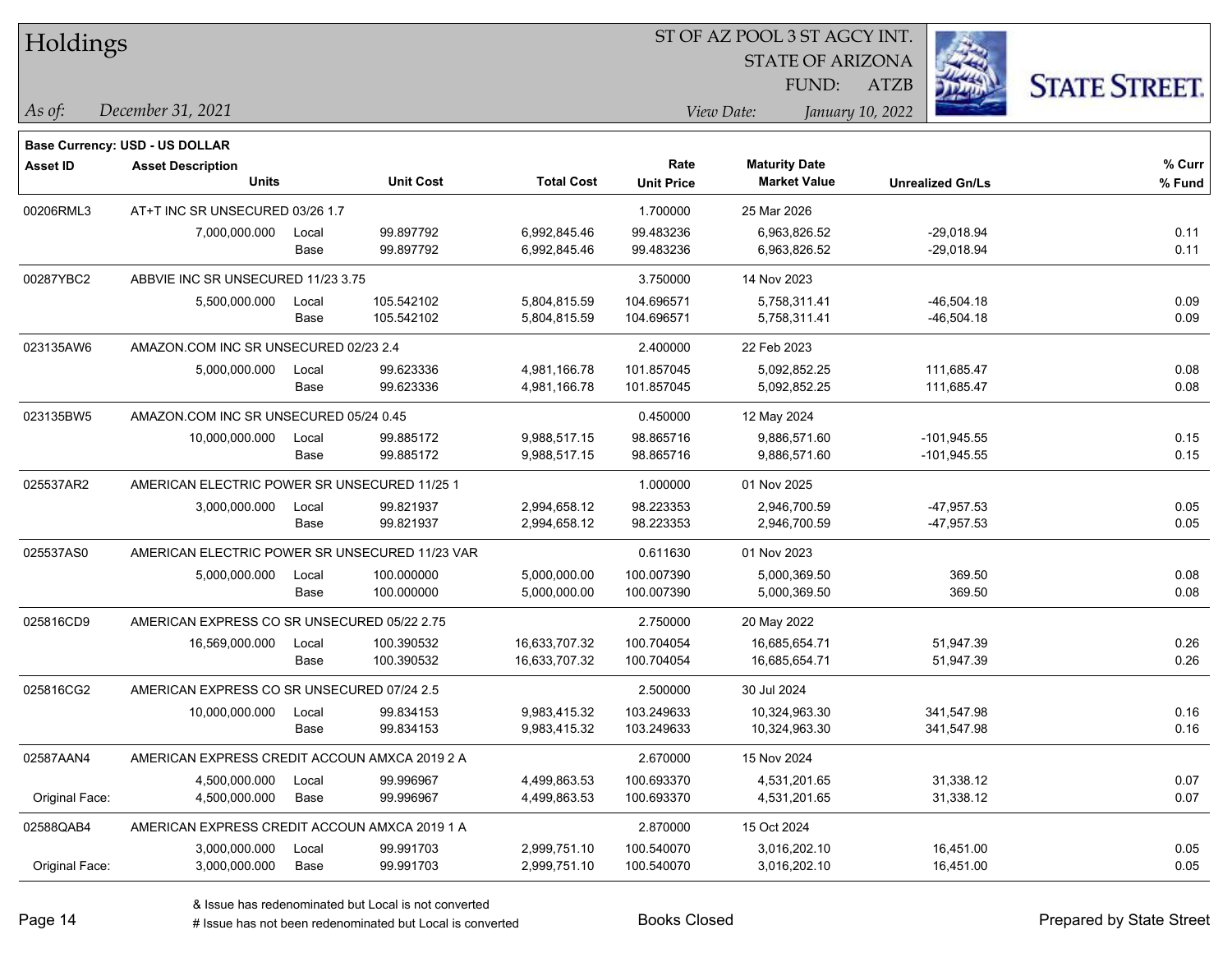| Holdings        |                                                |       |                  |                   |                   | ST OF AZ POOL 3 ST AGCY INT.                |                         |                      |
|-----------------|------------------------------------------------|-------|------------------|-------------------|-------------------|---------------------------------------------|-------------------------|----------------------|
|                 |                                                |       |                  |                   |                   | <b>STATE OF ARIZONA</b>                     |                         |                      |
|                 |                                                |       |                  |                   |                   | FUND:                                       | <b>ATZB</b>             | <b>STATE STREET.</b> |
| As of:          | December 31, 2021                              |       |                  |                   |                   | View Date:                                  | January 10, 2022        |                      |
|                 |                                                |       |                  |                   |                   |                                             |                         |                      |
|                 | <b>Base Currency: USD - US DOLLAR</b>          |       |                  |                   | Rate              |                                             |                         | % Curr               |
| <b>Asset ID</b> | <b>Asset Description</b><br><b>Units</b>       |       | <b>Unit Cost</b> | <b>Total Cost</b> | <b>Unit Price</b> | <b>Maturity Date</b><br><b>Market Value</b> | <b>Unrealized Gn/Ls</b> | % Fund               |
| 0258M0EG0       | AMERICAN EXPRESS CREDIT SR UNSECURED 03/22 2.7 |       |                  |                   | 2.700000          | 03 Mar 2022                                 |                         |                      |
|                 | 3,110,000.000                                  | Local | 100.211431       | 3,116,575.50      | 100.175089        | 3,115,445.27                                | $-1,130.23$             | 0.05                 |
|                 |                                                | Base  | 100.211431       | 3,116,575.50      | 100.175089        | 3,115,445.27                                | $-1,130.23$             | 0.05                 |
| 026609AC1       | WYETH LLC COMPANY GUAR 03/23 7.25              |       |                  |                   | 7.250000          | 01 Mar 2023                                 |                         |                      |
|                 | 1,410,000.000                                  | Local | 107.916861       | 1,521,627.74      | 107.480085        | 1,515,469.20                                | $-6, 158.54$            | 0.02                 |
|                 |                                                | Base  | 107.916861       | 1,521,627.74      | 107.480085        | 1,515,469.20                                | $-6, 158.54$            | 0.02                 |
| 02665WDQ1       | AMERICAN HONDA FINANCE SR UNSECURED 01/22 VAR  |       |                  |                   | 0.249500          | 21 Jan 2022                                 |                         |                      |
|                 | 15,000,000.000                                 | Local | 100.000000       | 15,000,000.00     | 100.002699        | 15,000,404.85                               | 404.85                  | 0.23                 |
|                 |                                                | Base  | 100.000000       | 15,000,000.00     | 100.002699        | 15,000,404.85                               | 404.85                  | 0.23                 |
| 02665WDX6       | AMERICAN HONDA FINANCE SR UNSECURED 04/23 0.35 |       |                  |                   | 0.350000          | 20 Apr 2023                                 |                         |                      |
|                 | 30,000,000.000                                 | Local | 99.998646        | 29,999,593.71     | 99.780815         | 29,934,244.50                               | $-65,349.21$            | 0.46                 |
|                 |                                                | Base  | 99.998646        | 29,999,593.71     | 99.780815         | 29,934,244.50                               | $-65,349.21$            | 0.46                 |
| 02665WDY4       | AMERICAN HONDA FINANCE SR UNSECURED 08/24 0.75 |       |                  |                   | 0.750000          | 09 Aug 2024                                 |                         |                      |
|                 | 8,000,000.000                                  | Local | 99.940946        | 7,995,275.70      | 98.944490         | 7,915,559.20                                | $-79,716.50$            | 0.12                 |
|                 |                                                | Base  | 99.940946        | 7,995,275.70      | 98.944490         | 7,915,559.20                                | $-79,716.50$            | 0.12                 |
| 03027XBR0       | AMERICAN TOWER CORP SR UNSECURED 09/26 1.45    |       |                  |                   | 1.450000          | 15 Sep 2026                                 |                         |                      |
|                 | 3,000,000.000                                  | Local | 99.507789        | 2,985,233.67      | 97.828746         | 2,934,862.38                                | $-50,371.29$            | 0.05                 |
|                 |                                                | Base  | 99.507789        | 2,985,233.67      | 97.828746         | 2,934,862.38                                | $-50,371.29$            | 0.05                 |
| 036752AQ6       | ANTHEM INC SR UNSECURED 03/23 0.45             |       |                  |                   | 0.450000          | 15 Mar 2023                                 |                         |                      |
|                 | 5,000,000.000                                  | Local | 99.984357        | 4,999,217.86      | 99.585207         | 4,979,260.35                                | $-19,957.51$            | 0.08                 |
|                 |                                                | Base  | 99.984357        | 4,999,217.86      | 99.585207         | 4,979,260.35                                | $-19,957.51$            | 0.08                 |
| 037833DC1       | APPLE INC SR UNSECURED 09/22 2.1               |       |                  |                   | 2.100000          | 12 Sep 2022                                 |                         |                      |
|                 | 10,000,000.000                                 | Local | 100.202727       | 10,020,272.73     | 101.163348        | 10,116,334.80                               | 96,062.07               | 0.16                 |
|                 |                                                | Base  | 100.202727       | 10,020,272.73     | 101.163348        | 10,116,334.80                               | 96,062.07               | 0.16                 |
| 037833DV9       | APPLE INC SR UNSECURED 05/23 0.75              |       |                  |                   | 0.750000          | 11 May 2023                                 |                         |                      |
|                 | 15,500,000.000                                 | Local | 99.877041        | 15,480,941.37     | 100.268620        | 15,541,636.10                               | 60,694.73               | 0.24                 |
|                 |                                                | Base  | 99.877041        | 15,480,941.37     | 100.268620        | 15,541,636.10                               | 60,694.73               | 0.24                 |
| 037833DX5       | APPLE INC SR UNSECURED 08/25 0.55              |       |                  |                   | 0.550000          | 20 Aug 2025                                 |                         |                      |
|                 | 10,000,000.000                                 | Local | 99.829607        | 9,982,960.67      | 97.270636         | 9,727,063.60                                | $-255,897.07$           | 0.15                 |
|                 |                                                | Base  | 99.829607        | 9,982,960.67      | 97.270636         | 9,727,063.60                                | -255,897.07             | 0.15                 |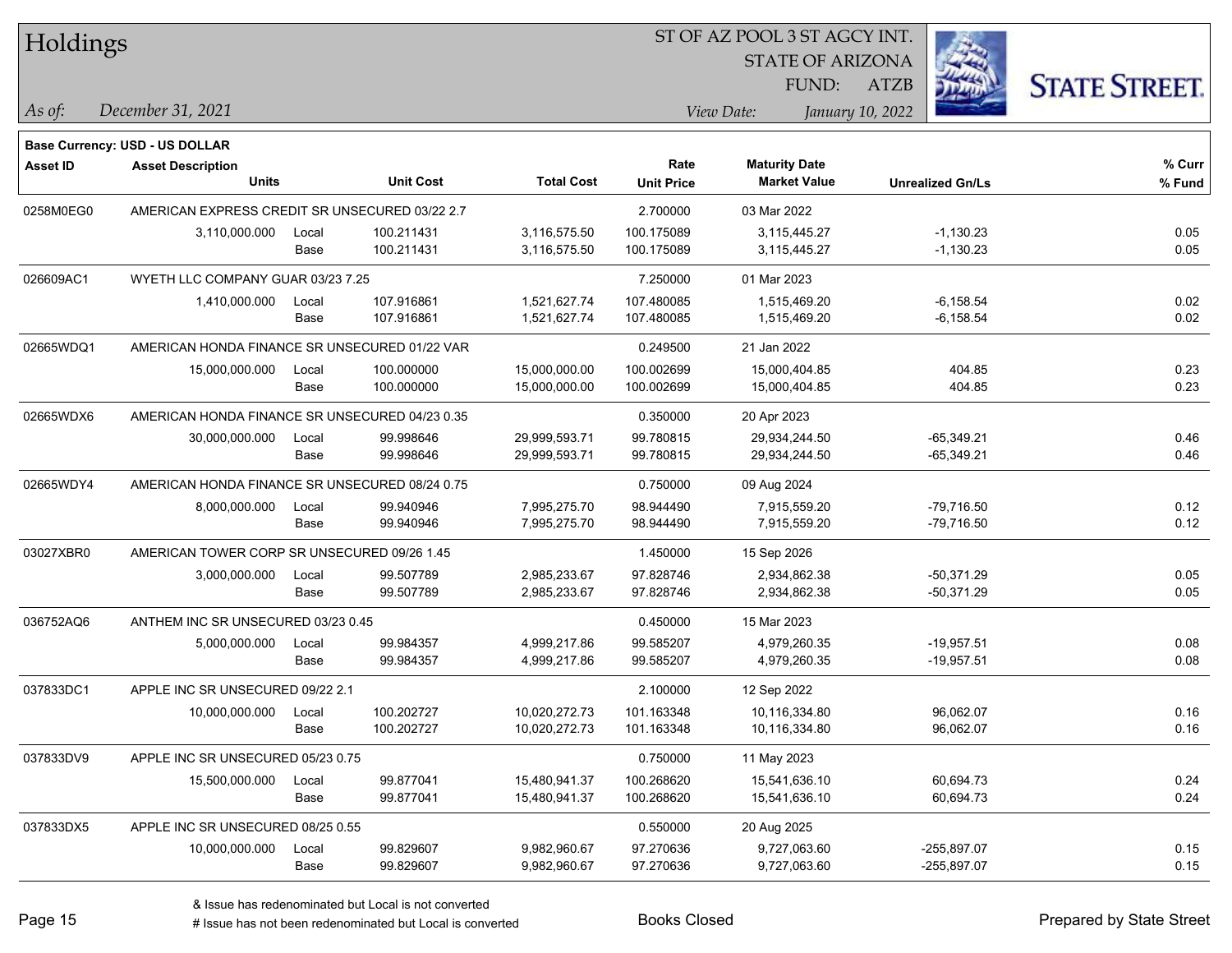| Holdings        |                                                            |       |                  |                   | ST OF AZ POOL 3 ST AGCY INT. |                         |                         |                      |  |  |
|-----------------|------------------------------------------------------------|-------|------------------|-------------------|------------------------------|-------------------------|-------------------------|----------------------|--|--|
|                 |                                                            |       |                  |                   |                              | <b>STATE OF ARIZONA</b> |                         |                      |  |  |
|                 |                                                            |       |                  |                   |                              | FUND:                   | ATZB                    | <b>STATE STREET.</b> |  |  |
| $ $ As of:      | December 31, 2021                                          |       |                  |                   |                              | View Date:              | January 10, 2022        |                      |  |  |
|                 |                                                            |       |                  |                   |                              |                         |                         |                      |  |  |
| <b>Asset ID</b> | Base Currency: USD - US DOLLAR<br><b>Asset Description</b> |       |                  |                   | Rate                         | <b>Maturity Date</b>    |                         | % Curr               |  |  |
|                 | <b>Units</b>                                               |       | <b>Unit Cost</b> | <b>Total Cost</b> | <b>Unit Price</b>            | <b>Market Value</b>     | <b>Unrealized Gn/Ls</b> | % Fund               |  |  |
| 037833EB2       | APPLE INC SR UNSECURED 02/26 0.7                           |       |                  |                   | 0.700000                     | 08 Feb 2026             |                         |                      |  |  |
|                 | 5,000,000.000                                              | Local | 99.815989        | 4,990,799.44      | 97.910907                    | 4,895,545.35            | $-95,254.09$            | 0.08                 |  |  |
|                 |                                                            | Base  | 99.815989        | 4,990,799.44      | 97.910907                    | 4,895,545.35            | $-95,254.09$            | 0.08                 |  |  |
| 040555CS1       | ARIZONA PUBLIC SERVICE SR UNSECURED 05/25 3.15             |       |                  |                   | 3.150000                     | 15 May 2025             |                         |                      |  |  |
|                 | 5,000,000.000                                              | Local | 107.295251       | 5,364,762.56      | 104.094478                   | 5,204,723.90            | $-160,038.66$           | 0.08                 |  |  |
|                 |                                                            | Base  | 107.295251       | 5,364,762.56      | 104.094478                   | 5,204,723.90            | $-160,038.66$           | 0.08                 |  |  |
| 05531FBJ1       | TRUIST FINANCIAL CORP SR UNSECURED 03/23 2.2               |       |                  |                   | 2.200000                     | 16 Mar 2023             |                         |                      |  |  |
|                 | 10,000,000.000                                             | Local | 99.975769        | 9,997,576.88      | 101.681988                   | 10,168,198.80           | 170,621.92              | 0.16                 |  |  |
|                 |                                                            | Base  | 99.975769        | 9,997,576.88      | 101.681988                   | 10,168,198.80           | 170,621.92              | 0.16                 |  |  |
| 06048WK66       | BANK OF AMERICA CORP SR UNSECURED 12/25 VAR                |       |                  |                   | 0.650000                     | 23 Dec 2025             |                         |                      |  |  |
|                 | 5,000,000.000                                              | Local | 99.758670        | 4,987,933.51      | 95.882850                    | 4,794,142.50            | $-193,791.01$           | 0.07                 |  |  |
|                 |                                                            | Base  | 99.758670        | 4,987,933.51      | 95.882850                    | 4,794,142.50            | $-193,791.01$           | 0.07                 |  |  |
| 06048WK74       | BANK OF AMERICA CORP SR SECURED 06/23 VAR                  |       |                  |                   | 0.450000                     | 21 Jun 2023             |                         |                      |  |  |
|                 | 5,000,000.000                                              | Local | 100.000000       | 5,000,000.00      | 99.012136                    | 4,950,606.80            | -49,393.20              | 0.08                 |  |  |
|                 |                                                            | Base  | 100.000000       | 5,000,000.00      | 99.012136                    | 4,950,606.80            | $-49,393.20$            | 0.08                 |  |  |
| 06048WL24       | BANK OF AMERICA CORP SR UNSECURED 02/24 VAR                |       |                  |                   | 0.300000                     | 16 Feb 2024             |                         |                      |  |  |
|                 | 25,000,000.000                                             | Local | 99.893699        | 24,973,424.66     | 97.638873                    | 24,409,718.25           | -563,706.41             | 0.38                 |  |  |
|                 |                                                            | Base  | 99.893699        | 24,973,424.66     | 97.638873                    | 24,409,718.25           | $-563,706.41$           | 0.38                 |  |  |
| 06048WL32       | BANK OF AMERICA CORP SR UNSECURED 02/26 0.8                |       |                  |                   | 0.800000                     | 24 Feb 2026             |                         |                      |  |  |
|                 | 5,371,000.000                                              | Local | 99.450442        | 5,341,483.26      | 95.989641                    | 5,155,603.62            | -185,879.64             | 0.08                 |  |  |
|                 |                                                            | Base  | 99.450442        | 5,341,483.26      | 95.989641                    | 5,155,603.62            | -185,879.64             | 0.08                 |  |  |
| 06048WL81       | BANK OF AMERICA CORP SR UNSECURED 09/24 0.75               |       |                  |                   | 0.750000                     | 26 Sep 2024             |                         |                      |  |  |
|                 | 15,000,000.000                                             | Local | 99.942466        | 14,991,369.86     | 97.051867                    | 14,557,780.05           | -433,589.81             | 0.22                 |  |  |
|                 |                                                            | Base  | 99.942466        | 14,991,369.86     | 97.051867                    | 14,557,780.05           | -433,589.81             | 0.22                 |  |  |
| 06048WM23       | BANK OF AMERICA CORP SR UNSECURED 05/24 0.65               |       |                  |                   | 0.650000                     | 14 May 2024             |                         |                      |  |  |
|                 | 10,000,000.000                                             | Local | 100.000000       | 10,000,000.00     | 98.550822                    | 9,855,082.20            | $-144,917.80$           | 0.15                 |  |  |
|                 |                                                            | Base  | 100.000000       | 10,000,000.00     | 98.550822                    | 9,855,082.20            | $-144,917.80$           | 0.15                 |  |  |
| 06367UBV8       | BANK OF MONTREAL SR UNSECURED 144A 11/26 VAR               |       |                  |                   | 1.000000                     | 18 Nov 2026             |                         |                      |  |  |
|                 | 10,000,000.000                                             | Local | 100.000000       | 10,000,000.00     | 99.919000                    | 9,991,900.00            | $-8,100.00$             | 0.15                 |  |  |
|                 |                                                            | Base  | 100.000000       | 10,000,000.00     | 99.919000                    | 9,991,900.00            | $-8,100.00$             | 0.15                 |  |  |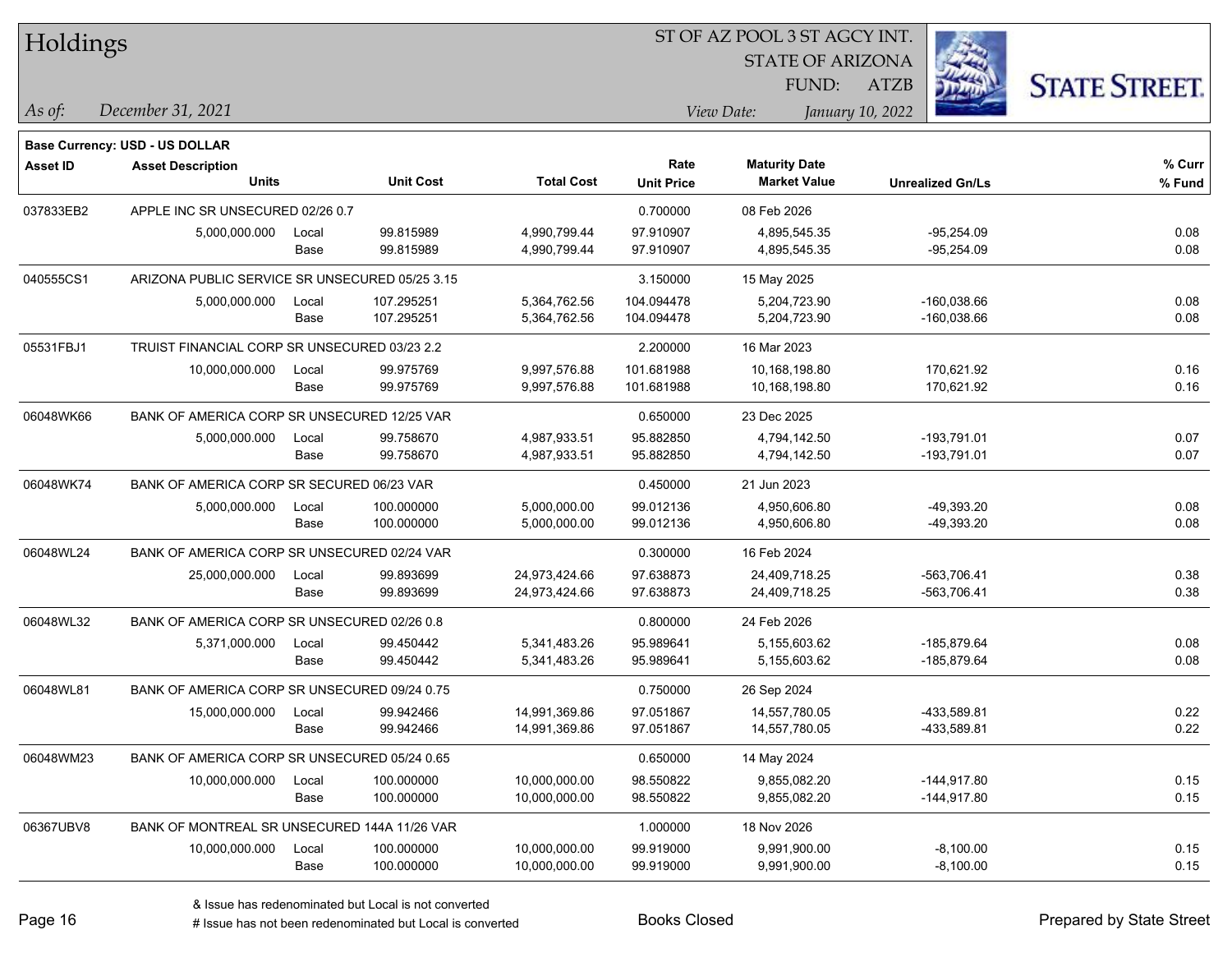| Holdings        |                                                |       |                  |                   | ST OF AZ POOL 3 ST AGCY INT. |                         |                         |                      |
|-----------------|------------------------------------------------|-------|------------------|-------------------|------------------------------|-------------------------|-------------------------|----------------------|
|                 |                                                |       |                  |                   |                              | <b>STATE OF ARIZONA</b> |                         |                      |
|                 |                                                |       |                  |                   |                              | FUND:                   | <b>ATZB</b>             | <b>STATE STREET.</b> |
| As of:          | December 31, 2021                              |       |                  |                   |                              | View Date:              | January 10, 2022        |                      |
|                 | Base Currency: USD - US DOLLAR                 |       |                  |                   |                              |                         |                         |                      |
| <b>Asset ID</b> | <b>Asset Description</b>                       |       |                  |                   | Rate                         | <b>Maturity Date</b>    |                         | % Curr               |
|                 | <b>Units</b>                                   |       | <b>Unit Cost</b> | <b>Total Cost</b> | <b>Unit Price</b>            | <b>Market Value</b>     | <b>Unrealized Gn/Ls</b> | % Fund               |
| 06367WF99       | BANK OF MONTREAL SR UNSECURED 05/23 VAR        |       |                  |                   | 1.100000                     | 12 May 2023             |                         |                      |
|                 | 10,000,000.000                                 | Local | 100.000000       | 10,000,000.00     | 100.753000                   | 10,075,300.00           | 75,300.00               | 0.16                 |
|                 |                                                | Base  | 100.000000       | 10,000,000.00     | 100.753000                   | 10,075,300.00           | 75,300.00               | 0.16                 |
| 06367WX81       | BANK OF MONTREAL SR UNSECURED 07/25 VAR        |       |                  |                   | 1.000000                     | 30 Jul 2025             |                         |                      |
|                 | 10,000,000.000                                 | Local | 100.000000       | 10,000,000.00     | 98.047554                    | 9,804,755.40            | $-195,244.60$           | 0.15                 |
|                 |                                                | Base  | 100.000000       | 10,000,000.00     | 98.047554                    | 9,804,755.40            | $-195,244.60$           | 0.15                 |
| 06368EA44       | BANK OF MONTREAL SR UNSECURED 12/23 VAR        |       |                  |                   | 0.400000                     | 08 Dec 2023             |                         |                      |
|                 | 10,000,000.000                                 | Local | 100.000000       | 10,000,000.00     | 100.000688                   | 10,000,068.80           | 68.80                   | 0.15                 |
|                 |                                                | Base  | 100.000000       | 10,000,000.00     | 100.000688                   | 10,000,068.80           | 68.80                   | 0.15                 |
| 06368FAA7       | BANK OF MONTREAL SR UNSECURED 09/23 0.4        |       |                  |                   | 0.400000                     | 15 Sep 2023             |                         |                      |
|                 | 10,000,000.000                                 | Local | 99.928488        | 9,992,848.84      | 99.272798                    | 9,927,279.80            | $-65,569.04$            | 0.15                 |
|                 |                                                | Base  | 99.928488        | 9,992,848.84      | 99.272798                    | 9,927,279.80            | $-65,569.04$            | 0.15                 |
| 06368GC54       | BANK OF MONTREAL SR UNSECURED 12/26 2          |       |                  |                   | 2.000000                     | 22 Dec 2026             |                         |                      |
|                 | 20,000,000.000                                 | Local | 100.000000       | 20,000,000.00     | 100.038650                   | 20,007,730.00           | 7,730.00                | 0.31                 |
|                 |                                                | Base  | 100.000000       | 20,000,000.00     | 100.038650                   | 20,007,730.00           | 7,730.00                | 0.31                 |
| 06406RAA5       | BANK OF NY MELLON CORP SR UNSECURED 02/22 2.6  |       |                  |                   | 2.600000                     | 07 Feb 2022             |                         |                      |
|                 | 20,000,000.000                                 | Local | 100.040082       | 20,008,016.30     | 100.037511                   | 20,007,502.20           | $-514.10$               | 0.31                 |
|                 |                                                | Base  | 100.040082       | 20,008,016.30     | 100.037511                   | 20,007,502.20           | $-514.10$               | 0.31                 |
| 06406RAG2       | BANK OF NY MELLON CORP SR UNSECURED 04/23 3.5  |       |                  |                   | 3.500000                     | 28 Apr 2023             |                         |                      |
|                 | 7,000,000.000                                  | Local | 99.971196        | 6,997,983.73      | 103.554886                   | 7,248,842.02            | 250,858.29              | 0.11                 |
|                 |                                                | Base  | 99.971196        | 6,997,983.73      | 103.554886                   | 7,248,842.02            | 250,858.29              | 0.11                 |
| 06406RAL1       | BANK OF NY MELLON CORP SR UNSECURED 10/24 2.1  |       |                  |                   | 2.100000                     | 24 Oct 2024             |                         |                      |
|                 | 7,000,000.000                                  | Local | 99.901628        | 6,993,113.98      | 102.554170                   | 7,178,791.90            | 185,677.92              | 0.11                 |
|                 |                                                | Base  | 99.901628        | 6,993,113.98      | 102.554170                   | 7,178,791.90            | 185,677.92              | 0.11                 |
| 06406RAM9       | BANK OF NY MELLON CORP SR UNSECURED 01/23 1.85 |       |                  |                   | 1.850000                     | 27 Jan 2023             |                         |                      |
|                 | 5,000,000.000                                  | Local | 99.976056        | 4,998,802.80      | 101.378984                   | 5,068,949.20            | 70,146.40               | 0.08                 |
|                 |                                                | Base  | 99.976056        | 4,998,802.80      | 101.378984                   | 5,068,949.20            | 70,146.40               | 0.08                 |
| 06406RAP2       | BANK OF NY MELLON CORP SR UNSECURED 12/23 0.35 |       |                  |                   | 0.350000                     | 07 Dec 2023             |                         |                      |
|                 | 10,000,000.000                                 | Local | 99.932183        | 9,993,218.31      | 99.095194                    | 9,909,519.40            | $-83,698.91$            | 0.15                 |
|                 |                                                | Base  | 99.932183        | 9,993,218.31      | 99.095194                    | 9,909,519.40            | -83,698.91              | 0.15                 |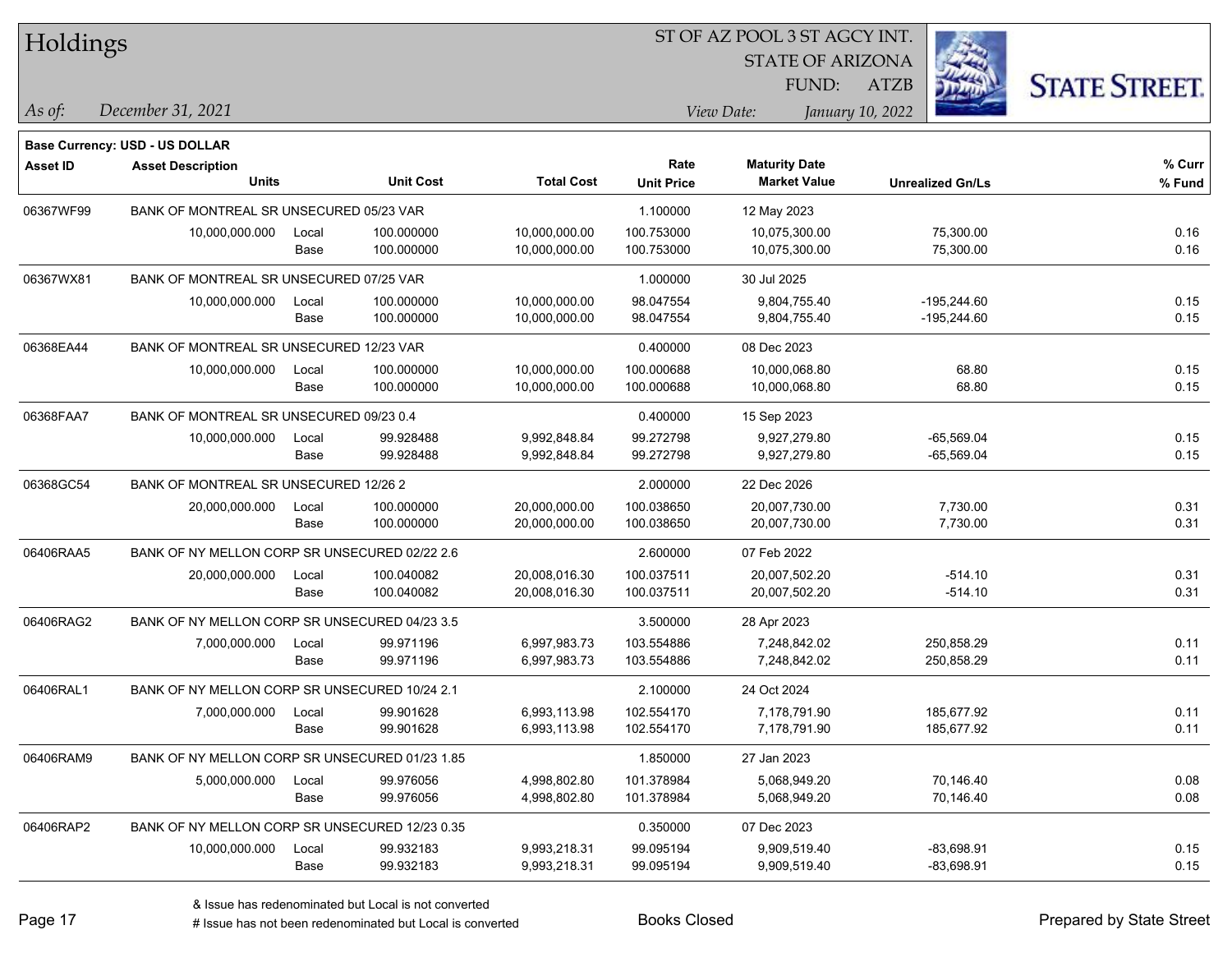| Holdings        |                                                        |               |                        |                              | 51 OF AZ POOL 351 AGCY INT. |                                             |                  |                                |                      |  |
|-----------------|--------------------------------------------------------|---------------|------------------------|------------------------------|-----------------------------|---------------------------------------------|------------------|--------------------------------|----------------------|--|
|                 |                                                        |               |                        |                              |                             | <b>STATE OF ARIZONA</b>                     |                  | Ż.                             |                      |  |
|                 |                                                        |               |                        |                              |                             | FUND:                                       | <b>ATZB</b>      |                                | <b>STATE STREET.</b> |  |
| As of:          | December 31, 2021                                      |               |                        |                              |                             | View Date:                                  | January 10, 2022 |                                |                      |  |
|                 |                                                        |               |                        |                              |                             |                                             |                  |                                |                      |  |
|                 | Base Currency: USD - US DOLLAR                         |               |                        |                              |                             |                                             |                  |                                | % Curr               |  |
| <b>Asset ID</b> | <b>Asset Description</b><br><b>Units</b>               |               | <b>Unit Cost</b>       | <b>Total Cost</b>            | Rate<br><b>Unit Price</b>   | <b>Maturity Date</b><br><b>Market Value</b> |                  | <b>Unrealized Gn/Ls</b>        | % Fund               |  |
|                 |                                                        |               |                        |                              |                             |                                             |                  |                                |                      |  |
| 06406RAQ0       | BANK OF NY MELLON CORP SR UNSECURED 01/26 0.75         |               |                        |                              | 0.750000                    | 28 Jan 2026                                 |                  |                                |                      |  |
|                 | 7,000,000.000                                          | Local<br>Base | 99.825485<br>99.825485 | 6,987,783.93<br>6,987,783.93 | 97.125207<br>97.125207      | 6,798,764.49<br>6,798,764.49                |                  | -189,019.44<br>-189,019.44     | 0.10<br>0.10         |  |
| 06406RAS6       | BANK OF NY MELLON CORP SR UNSECURED 04/24 0.5          |               |                        |                              |                             |                                             |                  |                                |                      |  |
|                 |                                                        |               |                        |                              | 0.500000                    | 26 Apr 2024                                 |                  |                                |                      |  |
|                 | 10,000,000.000                                         | Local<br>Base | 99.918117<br>99.918117 | 9,991,811.74<br>9,991,811.74 | 98.755712<br>98.755712      | 9,875,571.20<br>9,875,571.20                |                  | $-116,240.54$<br>$-116,240.54$ | 0.15<br>0.15         |  |
| 06406RAT4       | BANK OF NY MELLON CORP SR UNSECURED 04/24 VAR          |               |                        |                              | 0.310000                    | 26 Apr 2024                                 |                  |                                |                      |  |
|                 | 8,000,000.000                                          | Local         | 100.000000             | 8,000,000.00                 | 99.950816                   | 7,996,065.28                                |                  | $-3,934.72$                    | 0.12                 |  |
|                 |                                                        | Base          | 100.000000             | 8,000,000.00                 | 99.950816                   | 7,996,065.28                                |                  | $-3,934.72$                    | 0.12                 |  |
| 064159KD7       | BANK OF NOVA SCOTIA SR UNSECURED 09/22 2.45            |               |                        |                              | 2.450000                    | 19 Sep 2022                                 |                  |                                |                      |  |
|                 | 17,000,000.000                                         | Local         | 100.456993             | 17,077,688.74                | 101.376854                  | 17,234,065.18                               |                  | 156,376.44                     | 0.27                 |  |
|                 |                                                        | Base          | 100.456993             | 17,077,688.74                | 101.376854                  | 17,234,065.18                               |                  | 156,376.44                     | 0.27                 |  |
| 064159SH0       | BANK OF NOVA SCOTIA SR UNSECURED 11/22 2               |               |                        |                              | 2.000000                    | 15 Nov 2022                                 |                  |                                |                      |  |
|                 | 15,000,000.000                                         | Local         | 99.991253              | 14,998,687.93                | 101.317455                  | 15,197,618.25                               |                  | 198,930.32                     | 0.23                 |  |
|                 |                                                        | Base          | 99.991253              | 14,998,687.93                | 101.317455                  | 15,197,618.25                               |                  | 198,930.32                     | 0.23                 |  |
| 071813CF4       | BAXTER INTERNATIONAL INC SR UNSECURED 144A 11/24 1.322 |               |                        |                              | 1.322000                    | 29 Nov 2024                                 |                  |                                |                      |  |
|                 | 25,000,000.000                                         | Local         | 100.000000             | 25,000,000.00                | 99.704219                   | 24,926,054.75                               |                  | $-73,945.25$                   | 0.38                 |  |
|                 |                                                        | Base          | 100.000000             | 25,000,000.00                | 99.704219                   | 24,926,054.75                               |                  | $-73,945.25$                   | 0.38                 |  |
| 07330NAT2       | TRUIST BANK SR UNSECURED 12/24 2.15                    |               |                        |                              | 2.150000                    | 06 Dec 2024                                 |                  |                                |                      |  |
|                 | 2,000,000.000                                          | Local         | 99.901654              | 1,998,033.07                 | 103.024094                  | 2,060,481.88                                |                  | 62,448.81                      | 0.03                 |  |
|                 |                                                        | Base          | 99.901654              | 1,998,033.07                 | 103.024094                  | 2,060,481.88                                |                  | 62,448.81                      | 0.03                 |  |
| 084664BT7       | BERKSHIRE HATHAWAY FIN COMPANY GUAR 05/22 3            |               |                        |                              | 3.000000                    | 15 May 2022                                 |                  |                                |                      |  |
|                 | 3,667,000.000                                          | Local         | 101.058138             | 3,705,801.92                 | 100.946232                  | 3,701,698.33                                |                  | $-4,103.59$                    | 0.06                 |  |
|                 |                                                        | Base          | 101.058138             | 3,705,801.92                 | 100.946232                  | 3,701,698.33                                |                  | $-4,103.59$                    | 0.06                 |  |
| 097023CG8       | BOEING CO SR UNSECURED 05/22 2.7                       |               |                        |                              | 2.700000                    | 01 May 2022                                 |                  |                                |                      |  |
|                 | 5,000,000.000                                          | Local         | 99.980603              | 4,999,030.14                 | 100.592105                  | 5,029,605.25                                |                  | 30,575.11                      | 0.08                 |  |
|                 |                                                        | Base          | 99.980603              | 4,999,030.14                 | 100.592105                  | 5,029,605.25                                |                  | 30,575.11                      | 0.08                 |  |
| 097023CZ6       | BOEING CO SR UNSECURED 02/24 1.95                      |               |                        |                              | 1.950000                    | 01 Feb 2024                                 |                  |                                |                      |  |
|                 | 17,000,000.000                                         | Local         | 99.912735              | 16,985,164.99                | 101.130487                  | 17,192,182.79                               |                  | 207,017.80                     | 0.27                 |  |
|                 |                                                        | Base          | 99.912735              | 16,985,164.99                | 101.130487                  | 17,192,182.79                               |                  | 207,017.80                     | 0.27                 |  |

 $\overline{\text{SUSP}}$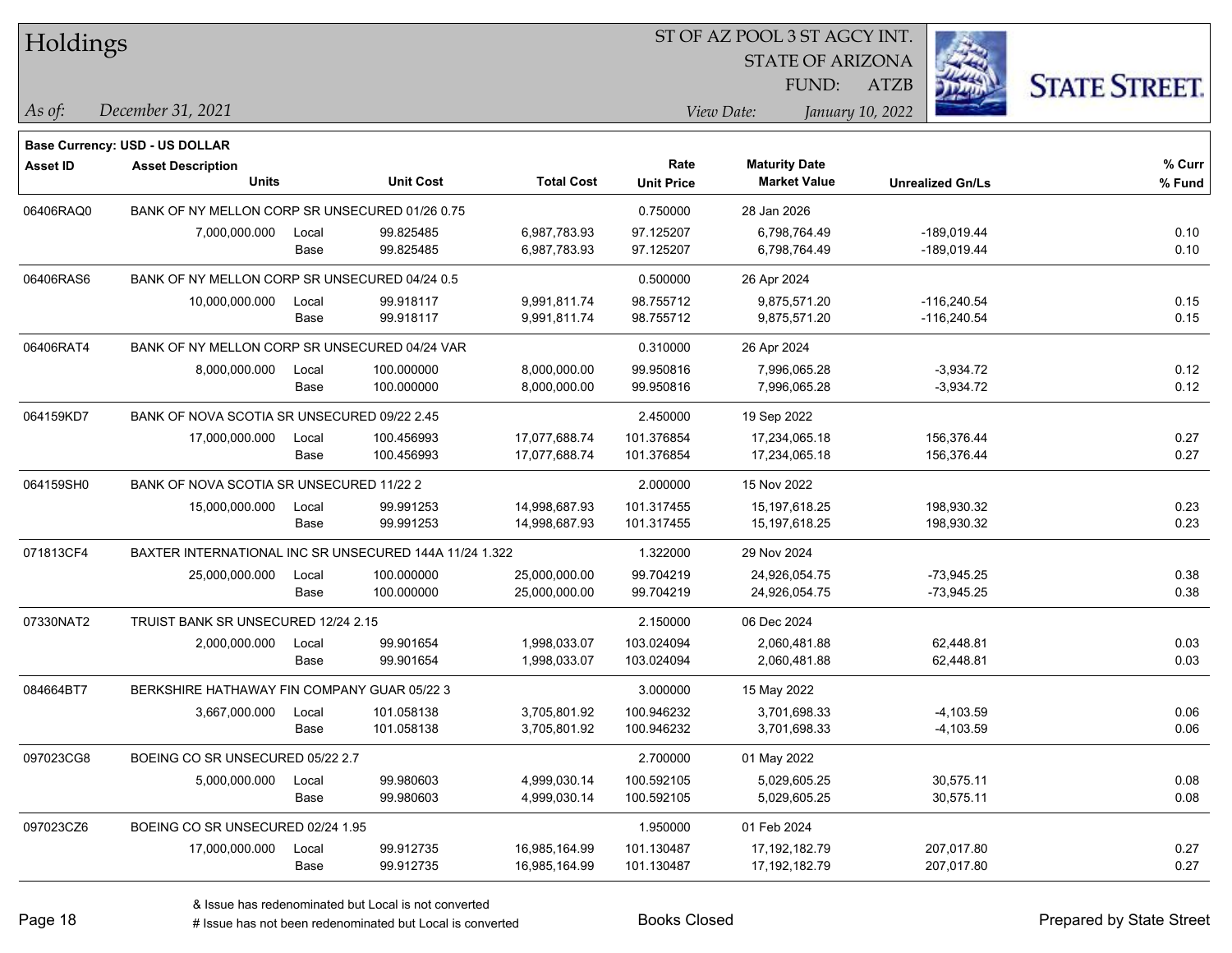| Holdings        |                                                 |       |                  |                   | ST OF AZ POOL 3 ST AGCY INT. |                         |                  |                         |                      |
|-----------------|-------------------------------------------------|-------|------------------|-------------------|------------------------------|-------------------------|------------------|-------------------------|----------------------|
|                 |                                                 |       |                  |                   |                              | <b>STATE OF ARIZONA</b> |                  |                         |                      |
|                 |                                                 |       |                  |                   |                              | FUND:                   | <b>ATZB</b>      |                         | <b>STATE STREET.</b> |
| As of:          | December 31, 2021                               |       |                  |                   |                              | View Date:              | January 10, 2022 |                         |                      |
|                 | <b>Base Currency: USD - US DOLLAR</b>           |       |                  |                   |                              |                         |                  |                         |                      |
| <b>Asset ID</b> | <b>Asset Description</b>                        |       |                  |                   | Rate                         | <b>Maturity Date</b>    |                  |                         | % Curr               |
|                 | <b>Units</b>                                    |       | <b>Unit Cost</b> | <b>Total Cost</b> | <b>Unit Price</b>            | <b>Market Value</b>     |                  | <b>Unrealized Gn/Ls</b> | % Fund               |
| 097023DD4       | BOEING CO SR UNSECURED 02/23 1.167              |       |                  |                   | 1.167000                     | 04 Feb 2023             |                  |                         |                      |
|                 | 5,000,000.000                                   | Local | 100.000000       | 5,000,000.00      | 100.012299                   | 5,000,614.95            |                  | 614.95                  | 0.08                 |
|                 |                                                 | Base  | 100.000000       | 5,000,000.00      | 100.012299                   | 5,000,614.95            |                  | 614.95                  | 0.08                 |
| 110122CL0       | BRISTOL MYERS SQUIBB CO SR UNSECURED 05/22 2.6  |       |                  |                   | 2.600000                     | 16 May 2022             |                  |                         |                      |
|                 | 5,000,000.000                                   | Local | 99.966866        | 4,998,343.29      | 100.835130                   | 5,041,756.50            |                  | 43,413.21               | 0.08                 |
|                 |                                                 | Base  | 99.966866        | 4,998,343.29      | 100.835130                   | 5,041,756.50            |                  | 43,413.21               | 0.08                 |
| 110122CY2       | BRISTOL MYERS SQUIBB CO SR UNSECURED 02/23 2.75 |       |                  |                   | 2.750000                     | 15 Feb 2023             |                  |                         |                      |
|                 | 4,750,000.000                                   | Local | 102.550484       | 4,871,147.97      | 102.269369                   | 4,857,795.03            |                  | -13,352.94              | 0.07                 |
|                 |                                                 | Base  | 102.550484       | 4,871,147.97      | 102.269369                   | 4,857,795.03            |                  | $-13,352.94$            | 0.07                 |
| 12598AAB6       | CNH EQUIPMENT TRUST CNH 2021 A A2               |       |                  |                   | 0.230000                     | 15 Mar 2024             |                  |                         |                      |
|                 | 2,636,920.500                                   | Local | 99.997183        | 2,636,846.22      | 99.920540                    | 2,634,825.20            |                  | $-2,021.02$             | 0.04                 |
| Original Face:  | 4,000,000.000                                   | Base  | 99.997183        | 2,636,846.22      | 99.920540                    | 2,634,825.20            |                  | $-2,021.02$             | 0.04                 |
| 126650DE7       | CVS HEALTH CORP SR UNSECURED 08/24 2.625        |       |                  |                   | 2.625000                     | 15 Aug 2024             |                  |                         |                      |
|                 | 2,000,000.000                                   | Local | 99.734471        | 1,994,689.42      | 103.537717                   | 2,070,754.34            |                  | 76,064.92               | 0.03                 |
|                 |                                                 | Base  | 99.734471        | 1,994,689.42      | 103.537717                   | 2,070,754.34            |                  | 76,064.92               | 0.03                 |
| 13605W2F7       | CANADIAN IMPERIAL BANK SR UNSECURED 03/26 VAR   |       |                  |                   | 1.200000                     | 23 Mar 2026             |                  |                         |                      |
|                 | 10,000,000.000                                  | Local | 100.000000       | 10,000,000.00     | 98.457000                    | 9,845,700.00            |                  | $-154,300.00$           | 0.15                 |
|                 |                                                 | Base  | 100.000000       | 10,000,000.00     | 98.457000                    | 9,845,700.00            |                  | $-154,300.00$           | 0.15                 |
| 13605W3A7       | CANADIAN IMPERIAL BANK SR UNSECURED 04/26 VAR   |       |                  |                   | 1.400000                     | 14 Apr 2026             |                  |                         |                      |
|                 | 5,000,000.000                                   | Local | 100.000000       | 5,000,000.00      | 97.997000                    | 4,899,850.00            |                  | $-100, 150.00$          | 0.08                 |
|                 |                                                 | Base  | 100.000000       | 5,000,000.00      | 97.997000                    | 4,899,850.00            |                  | $-100, 150.00$          | 0.08                 |
| 13605WD32       | CANADIAN IMPERIAL BANK SR UNSECURED 09/25 0.9   |       |                  |                   | 0.900000                     | 08 Sep 2025             |                  |                         |                      |
|                 | 15,000,000.000                                  | Local | 100.000000       | 15,000,000.00     | 96.280645                    | 14,442,096.75           |                  | -557,903.25             | 0.22                 |
|                 |                                                 | Base  | 100.000000       | 15,000,000.00     | 96.280645                    | 14,442,096.75           |                  | -557,903.25             | 0.22                 |
| 13605WF71       | CANADIAN IMPERIAL BANK SR UNSECURED 04/24 0.55  |       |                  |                   | 0.550000                     | 06 Apr 2024             |                  |                         |                      |
|                 | 15,000,000.000                                  | Local | 100.000000       | 15,000,000.00     | 97.051325                    | 14,557,698.75           |                  | -442,301.25             | 0.22                 |
|                 |                                                 | Base  | 100.000000       | 15,000,000.00     | 97.051325                    | 14,557,698.75           |                  | -442,301.25             | 0.22                 |
| 13605WN23       | CANADIAN IMPERIAL BANK SR UNSECURED 11/25 0.9   |       |                  |                   | 0.900000                     | 25 Nov 2025             |                  |                         |                      |
|                 | 10,000,000.000                                  | Local | 100.000000       | 10,000,000.00     | 96.480723                    | 9,648,072.30            |                  | $-351,927.70$           | 0.15                 |
|                 |                                                 | Base  | 100.000000       | 10,000,000.00     | 96.480723                    | 9,648,072.30            |                  | $-351,927.70$           | 0.15                 |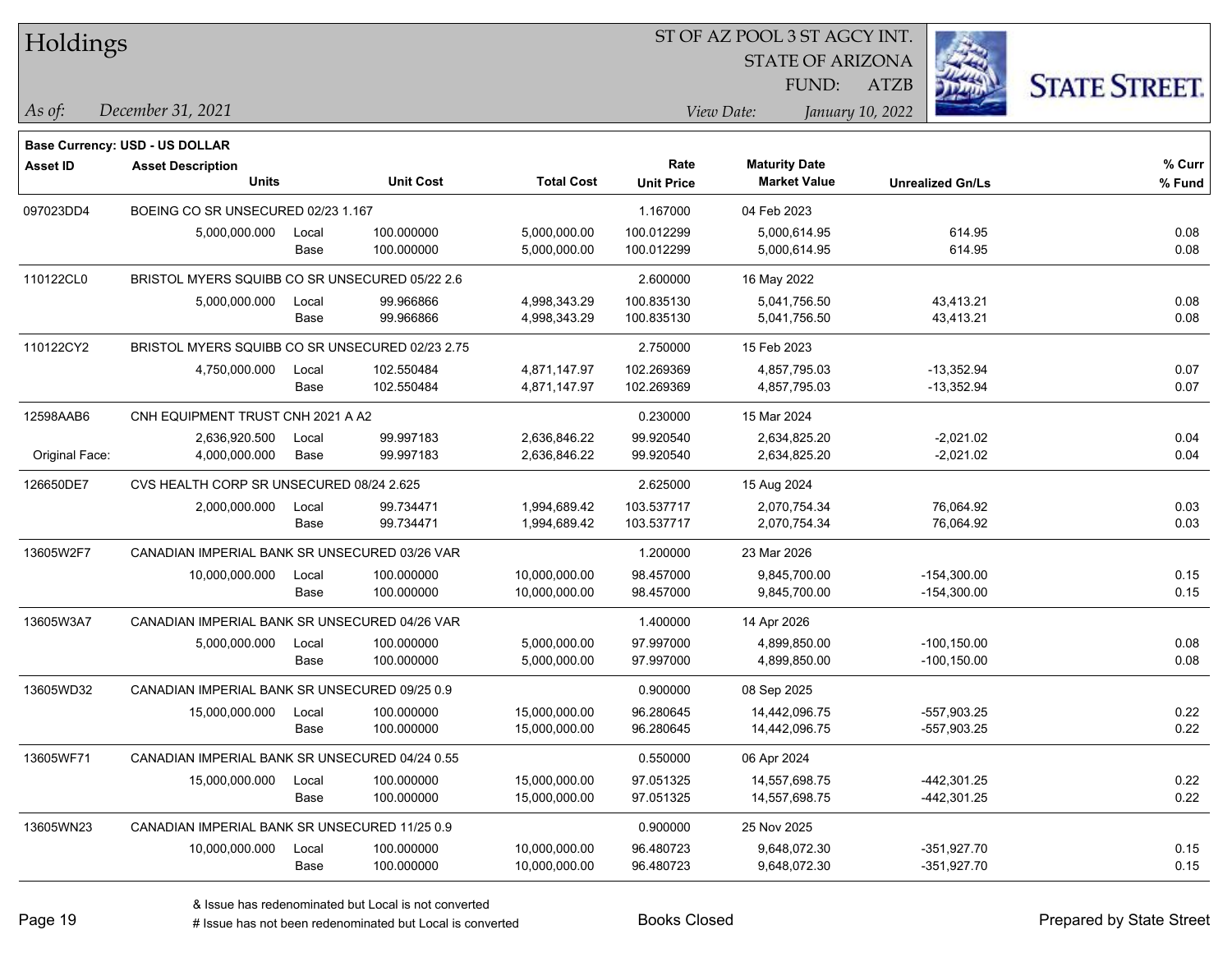| Holdings        |                                                  |       |                  |                   | ST OF AZ POOL 3 ST AGCY INT. |                                |                         |                      |  |  |
|-----------------|--------------------------------------------------|-------|------------------|-------------------|------------------------------|--------------------------------|-------------------------|----------------------|--|--|
|                 |                                                  |       |                  |                   |                              | <b>STATE OF ARIZONA</b>        |                         |                      |  |  |
|                 |                                                  |       |                  |                   |                              | FUND:                          | ATZB                    | <b>STATE STREET.</b> |  |  |
| As of:          | December 31, 2021                                |       |                  |                   |                              | View Date:<br>January 10, 2022 |                         |                      |  |  |
|                 | <b>Base Currency: USD - US DOLLAR</b>            |       |                  |                   |                              |                                |                         |                      |  |  |
| <b>Asset ID</b> | <b>Asset Description</b>                         |       |                  |                   | Rate                         | <b>Maturity Date</b>           |                         | % Curr               |  |  |
|                 | <b>Units</b>                                     |       | <b>Unit Cost</b> | <b>Total Cost</b> | <b>Unit Price</b>            | <b>Market Value</b>            | <b>Unrealized Gn/Ls</b> | % Fund               |  |  |
| 13605WWG2       | CANADIAN IMPERIAL BANK SR UNSECURED 03/25 VAR    |       |                  |                   | 1.750000                     | 06 Mar 2025                    |                         |                      |  |  |
|                 | 10,000,000.000                                   | Local | 100.000000       | 10,000,000.00     | 97.576748                    | 9,757,674.80                   | $-242,325.20$           | 0.15                 |  |  |
|                 |                                                  | Base  | 100.000000       | 10,000,000.00     | 97.576748                    | 9,757,674.80                   | $-242,325.20$           | 0.15                 |  |  |
| 13607X3X3       | CANADIAN IMPERIAL BANK SR UNSECURED 12/26 2      |       |                  |                   | 2.000000                     | 22 Dec 2026                    |                         |                      |  |  |
|                 | 10,000,000.000                                   | Local | 100.000000       | 10,000,000.00     | 99.763882                    | 9,976,388.20                   | $-23,611.80$            | 0.15                 |  |  |
|                 |                                                  | Base  | 100.000000       | 10,000,000.00     | 99.763882                    | 9,976,388.20                   | $-23,611.80$            | 0.15                 |  |  |
| 14040HCK9       | CAPITAL ONE FINANCIAL CO SR UNSECURED 12/24 VAR  |       |                  |                   | 1.343000                     | 06 Dec 2024                    |                         |                      |  |  |
|                 | 20,000,000.000                                   | Local | 100.000000       | 20,000,000.00     | 100.651958                   | 20,130,391.60                  | 130,391.60              | 0.31                 |  |  |
|                 |                                                  | Base  | 100.000000       | 20,000,000.00     | 100.651958                   | 20,130,391.60                  | 130,391.60              | 0.31                 |  |  |
| 14042RHB0       | CAPITAL ONE NA SR UNSECURED 08/22 VAR            |       |                  |                   | 0.964380                     | 08 Aug 2022                    |                         |                      |  |  |
|                 | 10,000,000.000                                   | Local | 100.000000       | 10,000,000.00     | 100.273737                   | 10,027,373.70                  | 27,373.70               | 0.15                 |  |  |
|                 |                                                  | Base  | 100.000000       | 10,000,000.00     | 100.273737                   | 10,027,373.70                  | 27,373.70               | 0.15                 |  |  |
| 141781BP8       | CARGILL INC SR UNSECURED 144A 02/24 0.4          |       |                  |                   | 0.400000                     | 02 Feb 2024                    |                         |                      |  |  |
|                 | 8,000,000.000                                    | Local | 99.926488        | 7,994,119.02      | 98.997834                    | 7,919,826.72                   | $-74,292.30$            | 0.12                 |  |  |
|                 |                                                  | Base  | 99.926488        | 7,994,119.02      | 98.997834                    | 7,919,826.72                   | $-74,292.30$            | 0.12                 |  |  |
| 14314QAA2       | CARMAX AUTO OWNER TRUST CARMX 2021 2 A1          |       |                  |                   | 0.140900                     | 15 Apr 2022                    |                         |                      |  |  |
|                 | 0.020                                            | Local | 100.000000       | 0.02              | 100.000000                   | 0.02                           | 0.00                    | 0.00                 |  |  |
| Original Face:  | 9,000,000.000                                    | Base  | 100.000000       | 0.02              | 100.000000                   | 0.02                           | 0.00                    | 0.00                 |  |  |
| 14913Q3C1       | CATERPILLAR FINL SERVICE SR UNSECURED 11/22 1.95 |       |                  |                   | 1.950000                     | 18 Nov 2022                    |                         |                      |  |  |
|                 | 5,000,000.000                                    | Local | 101.430429       | 5,071,521.44      | 101.361060                   | 5,068,053.00                   | $-3,468.44$             | 0.08                 |  |  |
|                 |                                                  | Base  | 101.430429       | 5,071,521.44      | 101.361060                   | 5,068,053.00                   | $-3,468.44$             | 0.08                 |  |  |
| 14913R2B2       | CATERPILLAR FINL SERVICE SR UNSECURED 05/22 0.95 |       |                  |                   | 0.950000                     | 13 May 2022                    |                         |                      |  |  |
|                 | 5,000,000.000                                    | Local | 100.242535       | 5,012,126.73      | 100.230883                   | 5,011,544.15                   | $-582.58$               | 0.08                 |  |  |
|                 |                                                  | Base  | 100.242535       | 5,012,126.73      | 100.230883                   | 5,011,544.15                   | $-582.58$               | 0.08                 |  |  |
| 14913R2E6       | CATERPILLAR FINL SERVICE SR UNSECURED 01/22 VAR  |       |                  |                   | 0.346630                     | 06 Jan 2022                    |                         |                      |  |  |
|                 | 10,000,000.000                                   | Local | 100.000000       | 10,000,000.00     | 100.000597                   | 10,000,059.70                  | 59.70                   | 0.15                 |  |  |
|                 |                                                  | Base  | 100.000000       | 10,000,000.00     | 100.000597                   | 10,000,059.70                  | 59.70                   | 0.15                 |  |  |
| 14913R2P1       | CATERPILLAR FINL SERVICE SR UNSECURED 09/24 0.6  |       |                  |                   | 0.600000                     | 13 Sep 2024                    |                         |                      |  |  |
|                 | 10,000,000.000                                   | Local | 99.877553        | 9,987,755.29      | 98.626223                    | 9,862,622.30                   | $-125, 132.99$          | 0.15                 |  |  |
|                 |                                                  | Base  | 99.877553        | 9,987,755.29      | 98.626223                    | 9,862,622.30                   | $-125, 132.99$          | 0.15                 |  |  |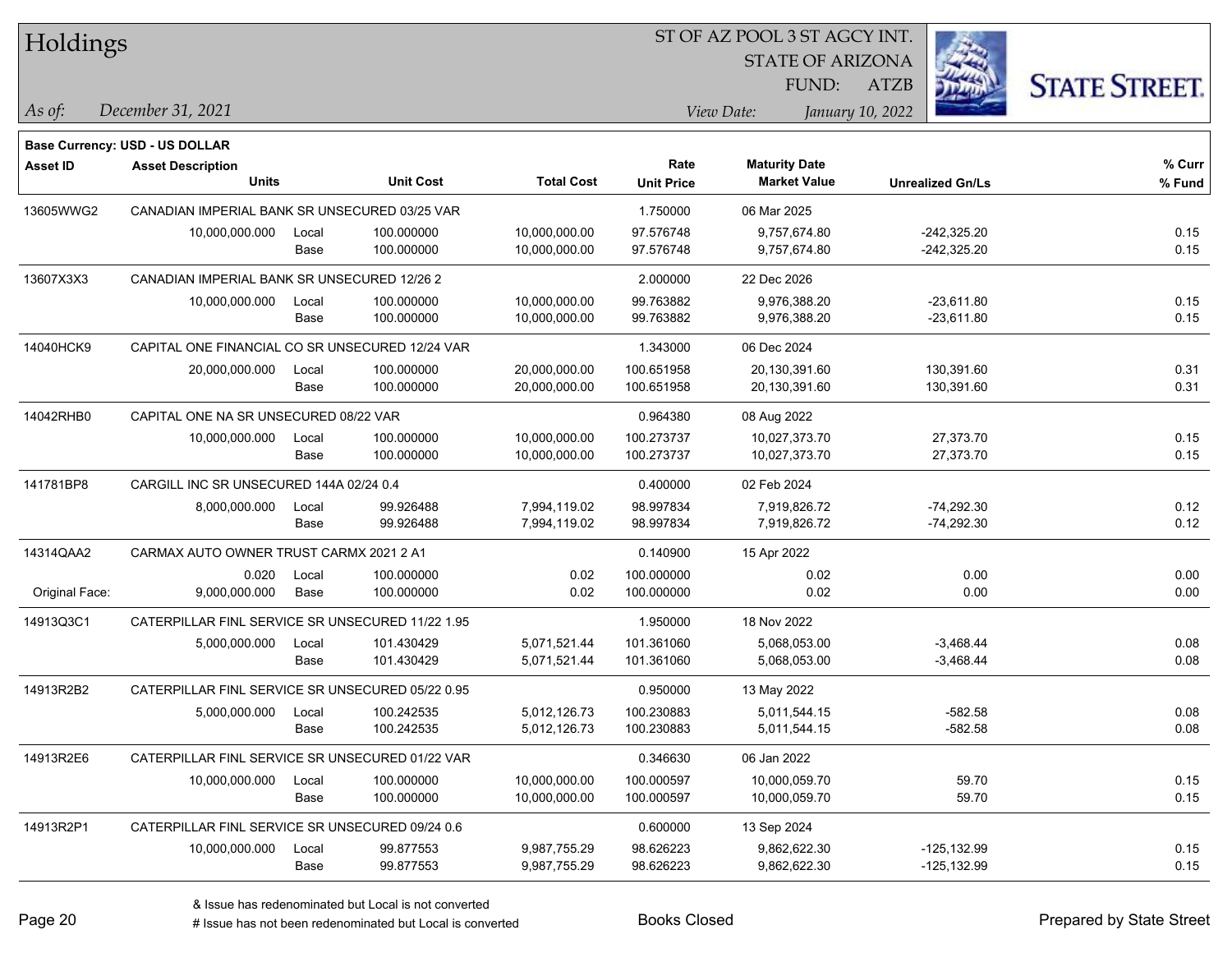| Holdings        |                                                 |       |                  |                   |                   | ST OF AZ POOL 3 ST AGCY INT.                |                         |                      |
|-----------------|-------------------------------------------------|-------|------------------|-------------------|-------------------|---------------------------------------------|-------------------------|----------------------|
|                 |                                                 |       |                  |                   |                   | <b>STATE OF ARIZONA</b>                     |                         |                      |
|                 |                                                 |       |                  |                   |                   | FUND:                                       | <b>ATZB</b>             | <b>STATE STREET.</b> |
| $\vert$ As of:  | December 31, 2021                               |       |                  |                   |                   | View Date:                                  | January 10, 2022        |                      |
|                 |                                                 |       |                  |                   |                   |                                             |                         |                      |
|                 | <b>Base Currency: USD - US DOLLAR</b>           |       |                  |                   | Rate              |                                             |                         | % Curr               |
| <b>Asset ID</b> | <b>Asset Description</b><br><b>Units</b>        |       | <b>Unit Cost</b> | <b>Total Cost</b> | <b>Unit Price</b> | <b>Maturity Date</b><br><b>Market Value</b> | <b>Unrealized Gn/Ls</b> | % Fund               |
| 166756AJ5       | CHEVRON USA INC COMPANY GUAR 08/23 0.426        |       |                  |                   | 0.426000          | 11 Aug 2023                                 |                         |                      |
|                 | 5,000,000.000                                   | Local | 100.086124       | 5,004,306.18      | 99.703999         | 4,985,199.95                                | $-19,106.23$            | 0.08                 |
|                 |                                                 | Base  | 100.086124       | 5,004,306.18      | 99.703999         | 4,985,199.95                                | $-19,106.23$            | 0.08                 |
| 172967FT3       | CITIGROUP INC SR UNSECURED 01/22 4.5            |       |                  |                   | 4.500000          | 14 Jan 2022                                 |                         |                      |
|                 | 4,585,000.000                                   | Local | 100.152297       | 4,591,982.83      | 100.128159        | 4,590,876.09                                | $-1,106.74$             | 0.07                 |
|                 |                                                 | Base  | 100.152297       | 4,591,982.83      | 100.128159        | 4,590,876.09                                | $-1,106.74$             | 0.07                 |
| 17298CHQ4       | CITIGROUP INC SR UNSECURED 12/24 VAR            |       |                  |                   | 2.350000          | 30 Dec 2024                                 |                         |                      |
|                 | 10,000,000.000                                  | Local | 100.000000       | 10,000,000.00     | 100.564445        | 10,056,444.50                               | 56,444.50               | 0.16                 |
|                 |                                                 | Base  | 100.000000       | 10,000,000.00     | 100.564445        | 10,056,444.50                               | 56,444.50               | 0.16                 |
| 17298CJN9       | CITIGROUP INC SR UNSECURED 06/25 1.4            |       |                  |                   | 1.400000          | 19 Jun 2025                                 |                         |                      |
|                 | 5,000,000.000                                   | Local | 100.000000       | 5,000,000.00      | 96.730444         | 4,836,522.20                                | $-163,477.80$           | 0.07                 |
|                 |                                                 | Base  | 100.000000       | 5,000,000.00      | 96.730444         | 4,836,522.20                                | $-163,477.80$           | 0.07                 |
| 17298CJP4       | CITIGROUP INC SR UNSECURED 06/25 VAR            |       |                  |                   | 1.250000          | 30 Jun 2025                                 |                         |                      |
|                 | 10,000,000.000                                  | Local | 100.000000       | 10,000,000.00     | 98.220184         | 9,822,018.40                                | $-177,981.60$           | 0.15                 |
|                 |                                                 | Base  | 100.000000       | 10,000,000.00     | 98.220184         | 9,822,018.40                                | $-177,981.60$           | 0.15                 |
| 17298CKU1       | CITIGROUP INC SR UNSECURED 11/25 VAR            |       |                  |                   | 1.000000          | 25 Nov 2025                                 |                         |                      |
|                 | 15,000,000.000                                  | Local | 100.000000       | 15,000,000.00     | 96.697678         | 14,504,651.70                               | -495,348.30             | 0.22                 |
|                 |                                                 | Base  | 100.000000       | 15,000,000.00     | 96.697678         | 14,504,651.70                               | -495,348.30             | 0.22                 |
| 17298CM39       | CITIGROUP INC SR UNSECURED 05/26 1.375          |       |                  |                   | 1.375000          | 20 May 2026                                 |                         |                      |
|                 | 5,000,000.000                                   | Local | 100.000000       | 5,000,000.00      | 97.985688         | 4,899,284.40                                | $-100,715.60$           | 0.08                 |
|                 |                                                 | Base  | 100.000000       | 5,000,000.00      | 97.985688         | 4,899,284.40                                | $-100,715.60$           | 0.08                 |
| 17328W4G0       | CITIGROUP GLOBAL MARKETS COMPANY GUAR 07/25 VAR |       |                  |                   | 1.100000          | 31 Jul 2025                                 |                         |                      |
|                 | 15,000,000.000                                  | Local | 100.000000       | 15,000,000.00     | 97.637314         | 14,645,597.10                               | $-354,402.90$           | 0.23                 |
|                 |                                                 | Base  | 100.000000       | 15,000,000.00     | 97.637314         | 14,645,597.10                               | $-354,402.90$           | 0.23                 |
| 17329FWZ3       | CITIGROUP GLOBAL COMPANY GUAR 09/23 0.5         |       |                  |                   | 0.500000          | 25 Sep 2023                                 |                         |                      |
|                 | 10,000,000.000                                  | Local | 100.000000       | 10,000,000.00     | 99.208925         | 9,920,892.50                                | $-79,107.50$            | 0.15                 |
|                 |                                                 | Base  | 100.000000       | 10,000,000.00     | 99.208925         | 9,920,892.50                                | $-79,107.50$            | 0.15                 |
| 189054AT6       | CLOROX COMPANY SR UNSECURED 09/22 3.05          |       |                  |                   | 3.050000          | 15 Sep 2022                                 |                         |                      |
|                 | 1,000,000.000                                   | Local | 101.289283       | 1,012,892.83      | 101.144115        | 1,011,441.15                                | $-1,451.68$             | 0.02                 |
|                 |                                                 | Base  | 101.289283       | 1,012,892.83      | 101.144115        | 1,011,441.15                                | $-1,451.68$             | 0.02                 |

# Issue has not been redenominated but Local is converted Books Closed Prepared by State Street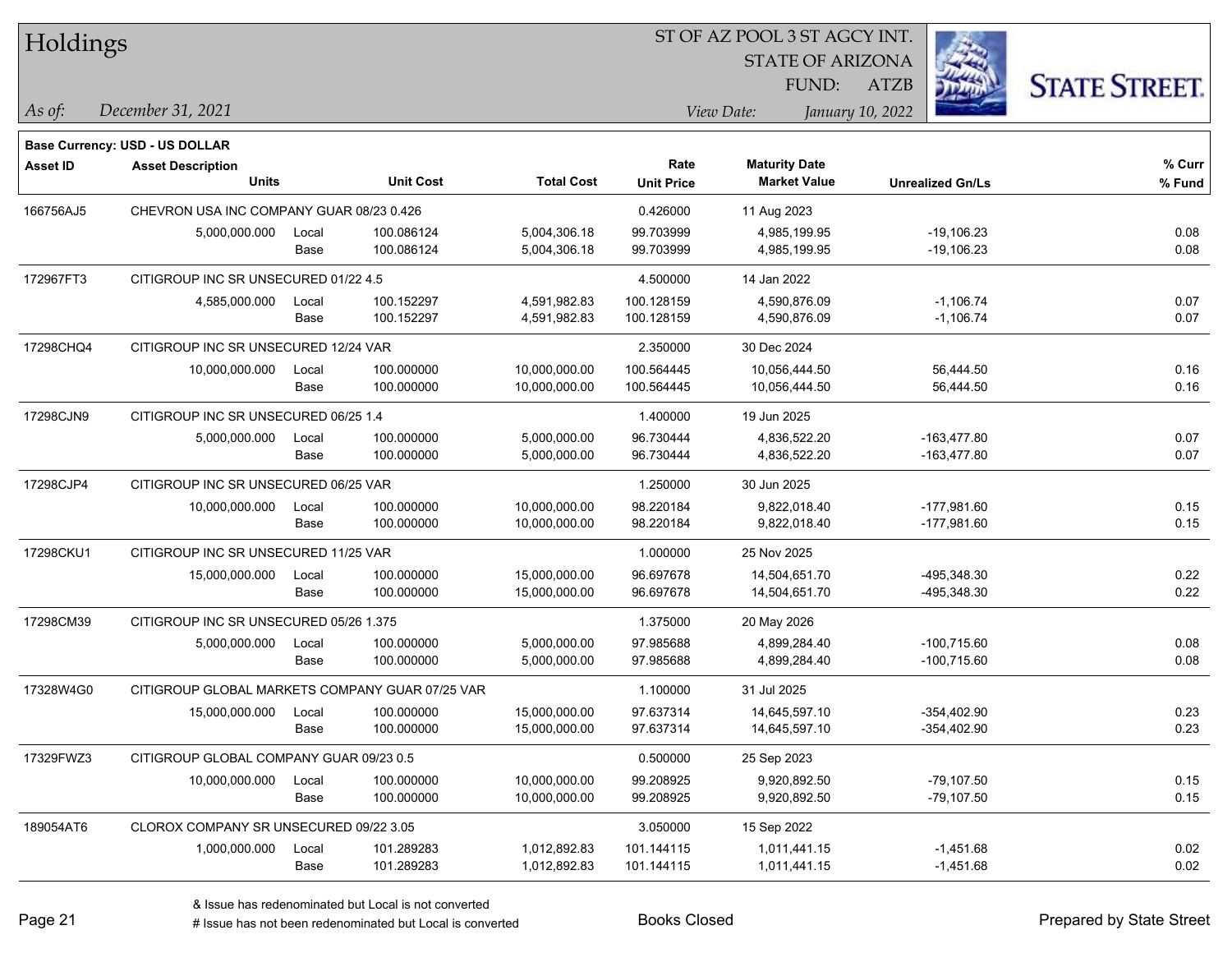| Holdings        |                                                  |       |                  |                   |                   | ST OF AZ POOL 3 ST AGCY INT. |                         |                      |
|-----------------|--------------------------------------------------|-------|------------------|-------------------|-------------------|------------------------------|-------------------------|----------------------|
|                 |                                                  |       |                  |                   |                   | <b>STATE OF ARIZONA</b>      |                         |                      |
|                 |                                                  |       |                  |                   |                   | FUND:                        | <b>ATZB</b>             | <b>STATE STREET.</b> |
| As of:          | December 31, 2021                                |       |                  |                   |                   | View Date:                   | January 10, 2022        |                      |
|                 | Base Currency: USD - US DOLLAR                   |       |                  |                   |                   |                              |                         |                      |
| <b>Asset ID</b> | <b>Asset Description</b>                         |       |                  |                   | Rate              | <b>Maturity Date</b>         |                         | % Curr               |
|                 | <b>Units</b>                                     |       | <b>Unit Cost</b> | <b>Total Cost</b> | <b>Unit Price</b> | <b>Market Value</b>          | <b>Unrealized Gn/Ls</b> | % Fund               |
| 191216CL2       | COCA COLA CO/THE SR UNSECURED 09/24 1.75         |       |                  |                   | 1.750000          | 06 Sep 2024                  |                         |                      |
|                 | 10,000,000.000                                   | Local | 101.640025       | 10,164,002.46     | 102.040213        | 10,204,021.30                | 40,018.84               | 0.16                 |
|                 |                                                  | Base  | 101.640025       | 10,164,002.46     | 102.040213        | 10,204,021.30                | 40,018.84               | 0.16                 |
| 205887CA8       | CONAGRA BRANDS INC SR UNSECURED 05/24 4.3        |       |                  |                   | 4.300000          | 01 May 2024                  |                         |                      |
|                 | 7,000,000.000                                    | Local | 107.491893       | 7,524,432.52      | 106.410334        | 7,448,723.38                 | $-75,709.14$            | 0.11                 |
|                 |                                                  | Base  | 107.491893       | 7,524,432.52      | 106.410334        | 7,448,723.38                 | $-75,709.14$            | 0.11                 |
| 24422ETV1       | JOHN DEERE CAPITAL CORP SR UNSECURED 09/22 2.15  |       |                  |                   | 2.150000          | 08 Sep 2022                  |                         |                      |
|                 | 2,000,000.000                                    | Local | 101.272441       | 2,025,448.81      | 101.148313        | 2,022,966.26                 | $-2,482.55$             | 0.03                 |
|                 |                                                  | Base  | 101.272441       | 2,025,448.81      | 101.148313        | 2,022,966.26                 | $-2,482.55$             | 0.03                 |
| 24422EVA4       | JOHN DEERE CAPITAL CORP SR UNSECURED 06/22 1.95  |       |                  |                   | 1.950000          | 13 Jun 2022                  |                         |                      |
|                 | 3,000,000.000                                    | Local | 100.741832       | 3,022,254.97      | 100.702080        | 3,021,062.40                 | $-1,192.57$             | 0.05                 |
|                 |                                                  | Base  | 100.741832       | 3,022,254.97      | 100.702080        | 3,021,062.40                 | $-1,192.57$             | 0.05                 |
| 24422EVH9       | JOHN DEERE CAPITAL CORP SR UNSECURED 07/23 0.7   |       |                  |                   | 0.700000          | 05 Jul 2023                  |                         |                      |
|                 | 5,000,000.000                                    | Local | 100.662259       | 5,033,112.97      | 99.961687         | 4,998,084.35                 | $-35,028.62$            | 0.08                 |
|                 |                                                  | Base  | 100.662259       | 5,033,112.97      | 99.961687         | 4,998,084.35                 | $-35,028.62$            | 0.08                 |
| 24422EVN6       | JOHN DEERE CAPITAL CORP SR UNSECURED 01/24 0.45  |       |                  |                   | 0.450000          | 17 Jan 2024                  |                         |                      |
|                 | 9,000,000.000                                    | Local | 99.949508        | 8,995,455.73      | 99.026101         | 8,912,349.09                 | $-83,106.64$            | 0.14                 |
|                 |                                                  | Base  | 99.949508        | 8,995,455.73      | 99.026101         | 8,912,349.09                 | $-83,106.64$            | 0.14                 |
| 254683CK9       | DISCOVER CARD EXECUTION NOTE T DCENT 2019 A1 A1  |       |                  |                   | 3.040000          | 15 Jul 2024                  |                         |                      |
|                 | 4,000,000.000                                    | Local | 99.999014        | 3,999,960.56      | 100.091380        | 4,003,655.20                 | 3,694.64                | 0.06                 |
| Original Face:  | 4,000,000.000                                    | Base  | 99.999014        | 3,999,960.56      | 100.091380        | 4,003,655.20                 | 3,694.64                | 0.06                 |
| 254687FJ0       | WALT DISNEY COMPANY/THE COMPANY GUAR 09/22 1.65  |       |                  |                   | 1.650000          | 01 Sep 2022                  |                         |                      |
|                 | 1,675,000.000                                    | Local | 100.854079       | 1,689,305.83      | 100.819321        | 1,688,723.63                 | -582.20                 | 0.03                 |
|                 |                                                  | Base  | 100.854079       | 1,689,305.83      | 100.819321        | 1,688,723.63                 | $-582.20$               | 0.03                 |
| 254687FN1       | WALT DISNEY COMPANY/THE COMPANY GUAR 03/25 3.35  |       |                  |                   | 3.350000          | 24 Mar 2025                  |                         |                      |
|                 | 7,000,000.000                                    | Local | 107.599126       | 7,531,938.83      | 106.450764        | 7,451,553.48                 | $-80,385.35$            | 0.11                 |
|                 |                                                  | Base  | 107.599126       | 7,531,938.83      | 106.450764        | 7,451,553.48                 | $-80,385.35$            | 0.11                 |
| 25468PCT1       | TWDC ENTERPRISES 18 CORP COMPANY GUAR 02/22 2.55 |       |                  |                   | 2.550000          | 15 Feb 2022                  |                         |                      |
|                 | 2,200,000.000                                    | Local | 100.283115       | 2,206,228.52      | 100.264456        | 2,205,818.03                 | -410.49                 | 0.03                 |
|                 |                                                  | Base  | 100.283115       | 2,206,228.52      | 100.264456        | 2,205,818.03                 | $-410.49$               | 0.03                 |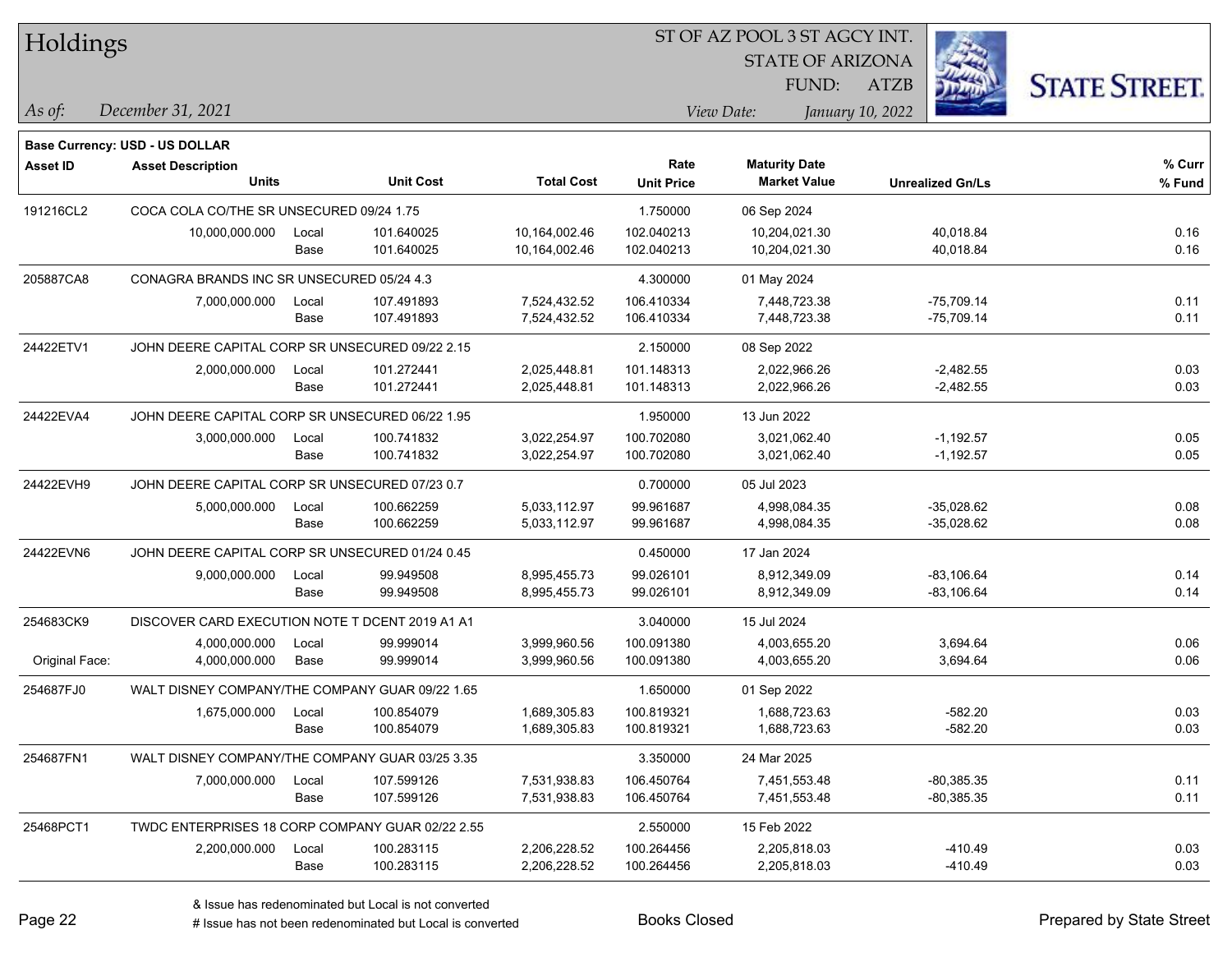| Holdings        |                                             |       |                  |                   | ST OF AZ POOL 3 ST AGCY INT. |                         |                         |                      |
|-----------------|---------------------------------------------|-------|------------------|-------------------|------------------------------|-------------------------|-------------------------|----------------------|
|                 |                                             |       |                  |                   |                              | <b>STATE OF ARIZONA</b> |                         |                      |
|                 |                                             |       |                  |                   |                              | FUND:                   | ATZB                    | <b>STATE STREET.</b> |
| As of:          | December 31, 2021                           |       |                  |                   |                              | View Date:              | January 10, 2022        |                      |
|                 | Base Currency: USD - US DOLLAR              |       |                  |                   |                              |                         |                         |                      |
| <b>Asset ID</b> | <b>Asset Description</b>                    |       |                  |                   | Rate                         | <b>Maturity Date</b>    |                         | % Curr               |
|                 | <b>Units</b>                                |       | <b>Unit Cost</b> | <b>Total Cost</b> | <b>Unit Price</b>            | <b>Market Value</b>     | <b>Unrealized Gn/Ls</b> | % Fund               |
| 278642AV5       | EBAY INC SR UNSECURED 03/25 1.9             |       |                  |                   | 1.900000                     | 11 Mar 2025             |                         |                      |
|                 | 2,000,000.000                               | Local | 102.292705       | 2,045,854.10      | 101.123059                   | 2,022,461.18            | $-23,392.92$            | 0.03                 |
|                 |                                             | Base  | 102.292705       | 2,045,854.10      | 101.123059                   | 2,022,461.18            | $-23,392.92$            | 0.03                 |
| 278642AX1       | EBAY INC SR UNSECURED 05/26 1.4             |       |                  |                   | 1.400000                     | 10 May 2026             |                         |                      |
|                 | 5,000,000.000                               | Local | 99.887082        | 4,994,354.12      | 98.482140                    | 4,924,107.00            | $-70,247.12$            | 0.08                 |
|                 |                                             | Base  | 99.887082        | 4,994,354.12      | 98.482140                    | 4,924,107.00            | $-70,247.12$            | 0.08                 |
| 29736RAE0       | ESTEE LAUDER CO INC SR UNSECURED 08/22 2.35 |       |                  |                   | 2.350000                     | 15 Aug 2022             |                         |                      |
|                 | 17,838,000.000                              | Local | 101.163001       | 18,045,456.18     | 101.151371                   | 18,043,381.56           | $-2,074.62$             | 0.28                 |
|                 |                                             | Base  | 101.163001       | 18,045,456.18     | 101.151371                   | 18,043,381.56           | $-2,074.62$             | 0.28                 |
| 3130AMU75       | FEDERAL HOME LOAN BANK BONDS 06/26 1        |       |                  |                   | 1.000000                     | 26 Jun 2026             |                         |                      |
|                 | 10,000,000.000                              | Local | 100.000000       | 10,000,000.00     | 98.576686                    | 9,857,668.60            | $-142,331.40$           | 0.15                 |
|                 |                                             | Base  | 100.000000       | 10,000,000.00     | 98.576686                    | 9,857,668.60            | $-142,331.40$           | 0.15                 |
| 3130AP6V2       | FEDERAL HOME LOAN BANK BONDS 09/26 1.05     |       |                  |                   | 1.050000                     | 30 Sep 2026             |                         |                      |
|                 | 7,000,000.000                               | Local | 100.000000       | 7,000,000.00      | 98.798508                    | 6,915,895.56            | $-84, 104.44$           | 0.11                 |
|                 |                                             | Base  | 100.000000       | 7,000,000.00      | 98.798508                    | 6,915,895.56            | $-84, 104.44$           | 0.11                 |
| 3130APL45       | FEDERAL HOME LOAN BANK BONDS 04/25 1        |       |                  |                   | 1.000000                     | 28 Apr 2025             |                         |                      |
|                 | 10,000,000.000                              | Local | 100.000000       | 10,000,000.00     | 99.635722                    | 9,963,572.20            | $-36,427.80$            | 0.15                 |
|                 |                                             | Base  | 100.000000       | 10,000,000.00     | 99.635722                    | 9,963,572.20            | -36,427.80              | 0.15                 |
| 3130APTT2       | FEDERAL HOME LOAN BANK BONDS 05/25 1        |       |                  |                   | 1.000000                     | 28 May 2025             |                         |                      |
|                 | 7,500,000.000                               | Local | 100.000000       | 7,500,000.00      | 99.430246                    | 7,457,268.45            | $-42,731.55$            | 0.12                 |
|                 |                                             | Base  | 100.000000       | 7,500,000.00      | 99.430246                    | 7,457,268.45            | $-42,731.55$            | 0.12                 |
| 3133ELAE4       | FEDERAL FARM CREDIT BANK BONDS 08/22 1.625  |       |                  |                   | 1.625000                     | 22 Aug 2022             |                         |                      |
|                 | 15,000,000.000                              | Local | 100.958164       | 15, 143, 724. 65  | 100.878576                   | 15,131,786.40           | $-11,938.25$            | 0.23                 |
|                 |                                             | Base  | 100.958164       | 15, 143, 724. 65  | 100.878576                   | 15,131,786.40           | $-11,938.25$            | 0.23                 |
| 3133EM7M8       | FEDERAL FARM CREDIT BANK BONDS 02/23 VAR    |       |                  |                   | 0.172500                     | 21 Feb 2023             |                         |                      |
|                 | 10,000,000.000                              | Local | 100.000000       | 10,000,000.00     | 100.054643                   | 10,005,464.30           | 5,464.30                | 0.15                 |
|                 |                                             | Base  | 100.000000       | 10,000,000.00     | 100.054643                   | 10,005,464.30           | 5,464.30                | 0.15                 |
| 3133EMBJ0       | FEDERAL FARM CREDIT BANK BONDS 09/25 0.53   |       |                  |                   | 0.530000                     | 29 Sep 2025             |                         |                      |
|                 | 15,000,000.000                              | Local | 100.000000       | 15,000,000.00     | 97.350807                    | 14,602,621.05           | -397,378.95             | 0.23                 |
|                 |                                             | Base  | 100.000000       | 15,000,000.00     | 97.350807                    | 14,602,621.05           | -397,378.95             | 0.23                 |

 $\overline{\phantom{0}}$ 

 $\overline{\phantom{a}}$ 

 $\overline{\phantom{0}}$ 

 $\overline{\phantom{a}}$ 

 $\overline{\phantom{0}}$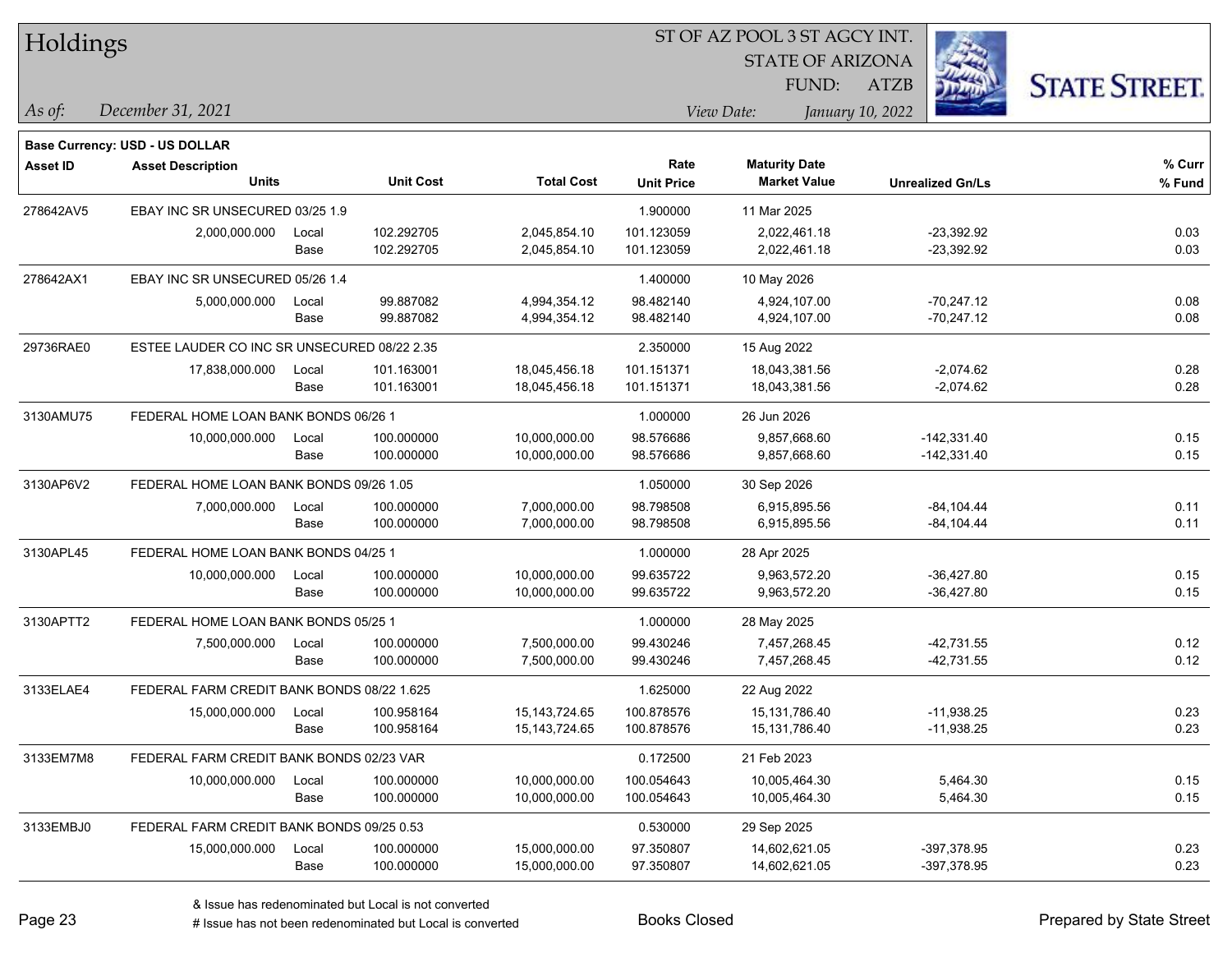| Holdings        |                                             |       |                  |                   | ST OF AZ POOL 3 ST AGCY INT. |                         |                         |                      |
|-----------------|---------------------------------------------|-------|------------------|-------------------|------------------------------|-------------------------|-------------------------|----------------------|
|                 |                                             |       |                  |                   |                              | <b>STATE OF ARIZONA</b> |                         |                      |
|                 |                                             |       |                  |                   |                              | FUND:                   | ATZB                    | <b>STATE STREET.</b> |
| As of:          | December 31, 2021                           |       |                  |                   |                              | View Date:              | January 10, 2022        |                      |
|                 | <b>Base Currency: USD - US DOLLAR</b>       |       |                  |                   |                              |                         |                         |                      |
| <b>Asset ID</b> | <b>Asset Description</b>                    |       |                  |                   | Rate                         | <b>Maturity Date</b>    |                         | % Curr               |
|                 | <b>Units</b>                                |       | <b>Unit Cost</b> | <b>Total Cost</b> | <b>Unit Price</b>            | <b>Market Value</b>     | <b>Unrealized Gn/Ls</b> | % Fund               |
| 3133EMHF2       | FEDERAL FARM CREDIT BANK BONDS 11/25 0.6    |       |                  |                   | 0.600000                     | 24 Nov 2025             |                         |                      |
|                 | 5,000,000.000                               | Local | 100.000000       | 5,000,000.00      | 97.546090                    | 4,877,304.50            | $-122,695.50$           | 0.08                 |
|                 |                                             | Base  | 100.000000       | 5,000,000.00      | 97.546090                    | 4,877,304.50            | $-122,695.50$           | 0.08                 |
| 3133EMPH9       | FEDERAL FARM CREDIT BANK BONDS 02/23 0.125  |       |                  |                   | 0.125000                     | 03 Feb 2023             |                         |                      |
|                 | 20,000,000.000                              | Local | 99.969469        | 19,993,893.70     | 99.676167                    | 19,935,233.40           | -58,660.30              | 0.31                 |
|                 |                                             | Base  | 99.969469        | 19,993,893.70     | 99.676167                    | 19,935,233.40           | -58,660.30              | 0.31                 |
| 3133EMWH1       | FEDERAL FARM CREDIT BANK BONDS 04/25 0.71   |       |                  |                   | 0.710000                     | 21 Apr 2025             |                         |                      |
|                 | 5,000,000.000                               | Local | 99.984848        | 4,999,242.42      | 98.345387                    | 4,917,269.35            | $-81,973.07$            | 0.08                 |
|                 |                                             | Base  | 99.984848        | 4,999,242.42      | 98.345387                    | 4,917,269.35            | $-81,973.07$            | 0.08                 |
| 3133ENAH3       | FEDERAL FARM CREDIT BANK BONDS 01/23 0.12   |       |                  |                   | 0.120000                     | 12 Jan 2023             |                         |                      |
|                 | 20,000,000.000                              | Local | 99.944055        | 19,988,810.97     | 99.738470                    | 19,947,694.00           | $-41,116.97$            | 0.31                 |
|                 |                                             | Base  | 99.944055        | 19,988,810.97     | 99.738470                    | 19,947,694.00           | -41,116.97              | 0.31                 |
| 3133ENGF1       | FEDERAL FARM CREDIT BANK BONDS 12/23 0.5    |       |                  |                   | 0.500000                     | 01 Dec 2023             |                         |                      |
|                 | 10,000,000.000                              | Local | 99.860767        | 9,986,076.73      | 99.574196                    | 9,957,419.60            | $-28,657.13$            | 0.15                 |
|                 |                                             | Base  | 99.860767        | 9,986,076.73      | 99.574196                    | 9,957,419.60            | $-28,657.13$            | 0.15                 |
| 3133L8CR4       | FED HM LN PC POOL RC1880 FR 03/36 FIXED 1.5 |       |                  |                   | 1.500000                     | 01 Mar 2036             |                         |                      |
|                 | 8,824,358.000                               | Local | 102.233720       | 9,021,469.47      | 100.201748                   | 8,842,160.97            | $-179,308.50$           | 0.14                 |
| Original Face:  | 10,000,000.000                              | Base  | 102.233720       | 9,021,469.47      | 100.201748                   | 8,842,160.97            | $-179,308.50$           | 0.14                 |
| 3134GVB31       | FREDDIE MAC NOTES 05/25 0.75                |       |                  |                   | 0.750000                     | 28 May 2025             |                         |                      |
|                 | 10,000,000.000                              | Local | 100.000000       | 10,000,000.00     | 99.060988                    | 9,906,098.80            | $-93,901.20$            | 0.15                 |
|                 |                                             | Base  | 100.000000       | 10,000,000.00     | 99.060988                    | 9,906,098.80            | -93,901.20              | 0.15                 |
| 3134GWH82       | FREDDIE MAC NOTES 09/25 0.625               |       |                  |                   | 0.625000                     | 08 Sep 2025             |                         |                      |
|                 | 5,000,000.000                               | Local | 100.000000       | 5,000,000.00      | 98.067973                    | 4,903,398.65            | -96,601.35              | 0.08                 |
|                 |                                             | Base  | 100.000000       | 5,000,000.00      | 98.067973                    | 4,903,398.65            | $-96,601.35$            | 0.08                 |
| 3134GWYX8       | FREDDIE MAC NOTES 10/25 0.5                 |       |                  |                   | 0.500000                     | 15 Oct 2025             |                         |                      |
|                 | 5,000,000.000                               | Local | 100.000000       | 5,000,000.00      | 97.366149                    | 4,868,307.45            | $-131,692.55$           | 0.08                 |
|                 |                                             | Base  | 100.000000       | 5,000,000.00      | 97.366149                    | 4,868,307.45            | $-131,692.55$           | 0.08                 |
| 3135G0T45       | <b>FANNIE MAE NOTES 04/22 1.875</b>         |       |                  |                   | 1.875000                     | 05 Apr 2022             |                         |                      |
|                 | 15,243,000.000                              | Local | 100.068764       | 15,253,481.63     | 100.419974                   | 15,307,016.64           | 53,535.01               | 0.24                 |
|                 |                                             | Base  | 100.068764       | 15,253,481.63     | 100.419974                   | 15,307,016.64           | 53,535.01               | 0.24                 |

# Issue has not been redenominated but Local is converted Books Closed Prepared by State Street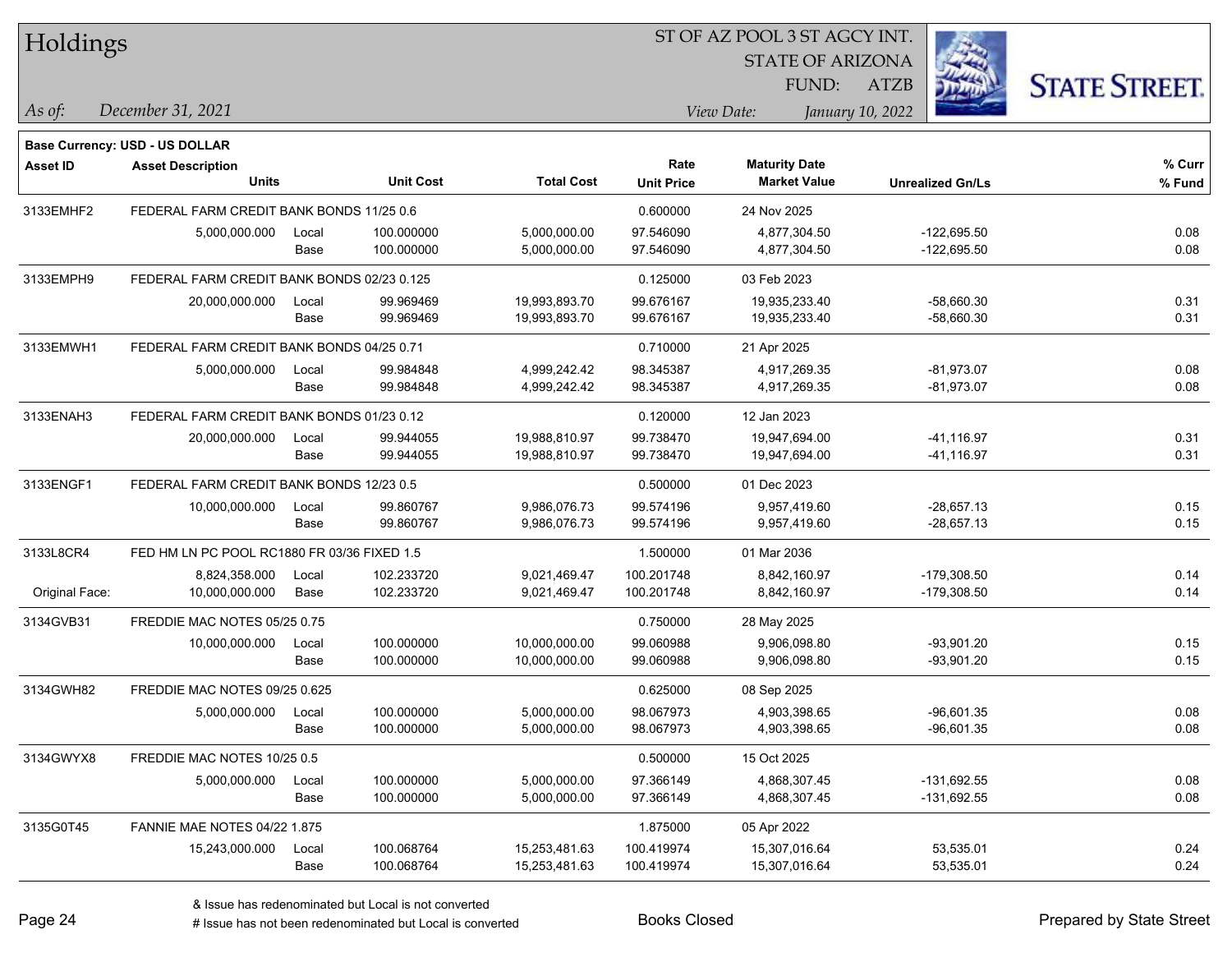| Holdings |
|----------|
|          |

STATE OF ARIZONA

ATZB



*December 31, 2021 As of: View Date: January 10, 2022*

**Base Currency: USD - US DOLLAR**

FUND:

| Asset ID       | <b>Asset Description</b>   |       |                  |                   | Rate              | <b>Maturity Date</b> |                         | % Curr |
|----------------|----------------------------|-------|------------------|-------------------|-------------------|----------------------|-------------------------|--------|
|                | Units                      |       | <b>Unit Cost</b> | <b>Total Cost</b> | <b>Unit Price</b> | <b>Market Value</b>  | <b>Unrealized Gn/Ls</b> | % Fund |
| 3136A0GS0      | FANNIE MAE FNR 2011 75 HP  |       |                  |                   | 2.500000          | 25 Jul 2040          |                         |        |
|                | 50,337.230                 | Local | 102.564305       | 51,628.03         | 101.012940        | 50,847.12            | $-780.91$               | 0.00   |
| Original Face: | 2,838,688.000              | Base  | 102.564305       | 51,628.03         | 101.012940        | 50,847.12            | $-780.91$               | 0.00   |
| 3136A6JR6      | FANNIE MAE FNR 2012 58 PA  |       |                  |                   | 2.000000          | 25 Apr 2042          |                         |        |
|                | 512,159.670                | Local | 101.376411       | 519,209.09        | 101.638650        | 520.552.17           | 1,343.08                | 0.01   |
| Original Face: | 5,677,376.000              | Base  | 101.376411       | 519,209.09        | 101.638650        | 520,552.17           | 1,343.08                | 0.01   |
| 3136AAEK7      | FANNIE MAE FNR 2012 129 TD |       |                  |                   | 2.000000          | 25 May 2040          |                         |        |
|                | 591,724.570                | Local | 101.291829       | 599,368.64        | 101.373720        | 599,853.21           | 484.57                  | 0.01   |
| Original Face: | 5,677,376.000              | Base  | 101.291829       | 599,368.64        | 101.373720        | 599,853.21           | 484.57                  | 0.01   |
| 3136ABRK1      | FANNIE MAE FNR 2013 9 PH   |       |                  |                   | 1.750000          | 25 Jul 2041          |                         |        |
|                | 807,938.630                | Local | 100.736190       | 813,886.59        | 100.775650        | 814,205.41           | 318.82                  | 0.01   |
| Original Face: | 6,713,909.000              | Base  | 100.736190       | 813,886.59        | 100.775650        | 814,205.41           | 318.82                  | 0.01   |
| 3136ABUD3      | FANNIE MAE FNR 2013 7 AC   |       |                  |                   | 1.250000          | 25 Feb 2028          |                         |        |
|                | 878,145.860                | Local | 99.802772        | 876.413.91        | 100.154160        | 879.499.61           | 3,085.70                | 0.01   |
| Original Face: | 5,677,376.000              | Base  | 99.802772        | 876,413.91        | 100.154160        | 879,499.61           | 3,085.70                | 0.01   |
| 3136ABUY7      | FANNIE MAE FNR 2013 7 GB   |       |                  |                   | 2.000000          | 25 Mar 2042          |                         |        |
|                | 1,218,401.890              | Local | 101.399904       | 1,235,458.35      | 101.184690        | 1,232,836.18         | $-2,622.17$             | 0.02   |
| Original Face: | 6,995,663.000              | Base  | 101.399904       | 1,235,458.35      | 101.184690        | 1,232,836.18         | $-2,622.17$             | 0.02   |
| 3136ABUZ4      | FANNIE MAE FNR 2013 7 AD   |       |                  |                   | 1.500000          | 25 Feb 2028          |                         |        |
|                | 878,145.860                | Local | 100.190868       | 879,821.96        | 100.785370        | 885,042.55           | 5,220.59                | 0.01   |
| Original Face: | 5,677,376.000              | Base  | 100.190868       | 879,821.96        | 100.785370        | 885,042.55           | 5,220.59                | 0.01   |
| 3136ABW74      | FANNIE MAE FNR 2013 6 AB   |       |                  |                   | 2.000000          | 25 Dec 2042          |                         |        |
|                | 1,094,393.800              | Local | 100.636244       | 1,101,356.82      | 100.619410        | 1,101,172.58         | $-184.24$               | 0.02   |
| Original Face: | 11,354,753.000             | Base  | 100.636244       | 1,101,356.82      | 100.619410        | 1,101,172.58         | $-184.24$               | 0.02   |
| 3136AD2H1      | FANNIE MAE FNR 2013 43 XP  |       |                  |                   | 1.500000          | 25 Aug 2041          |                         |        |
|                | 467,111.260                | Local | 98.710190        | 461,086.41        | 100.885490        | 471,247.48           | 10,161.07               | 0.01   |
| Original Face: | 2,000,000.000              | Base  | 98.710190        | 461,086.41        | 100.885490        | 471,247.48           | 10,161.07               | 0.01   |
| 3136AEBJ5      | FANNIE MAE FNR 2013 47 YA  |       |                  |                   | 2.000000          | 25 May 2040          |                         |        |
|                | 1,083,568.780              | Local | 101.465494       | 1,099,448.42      | 101.373720        | 1,098,453.98         | $-994.44$               | 0.02   |
| Original Face: | 8,516,065.000              | Base  | 101.465494       | 1,099,448.42      | 101.373720        | 1,098,453.98         | $-994.44$               | 0.02   |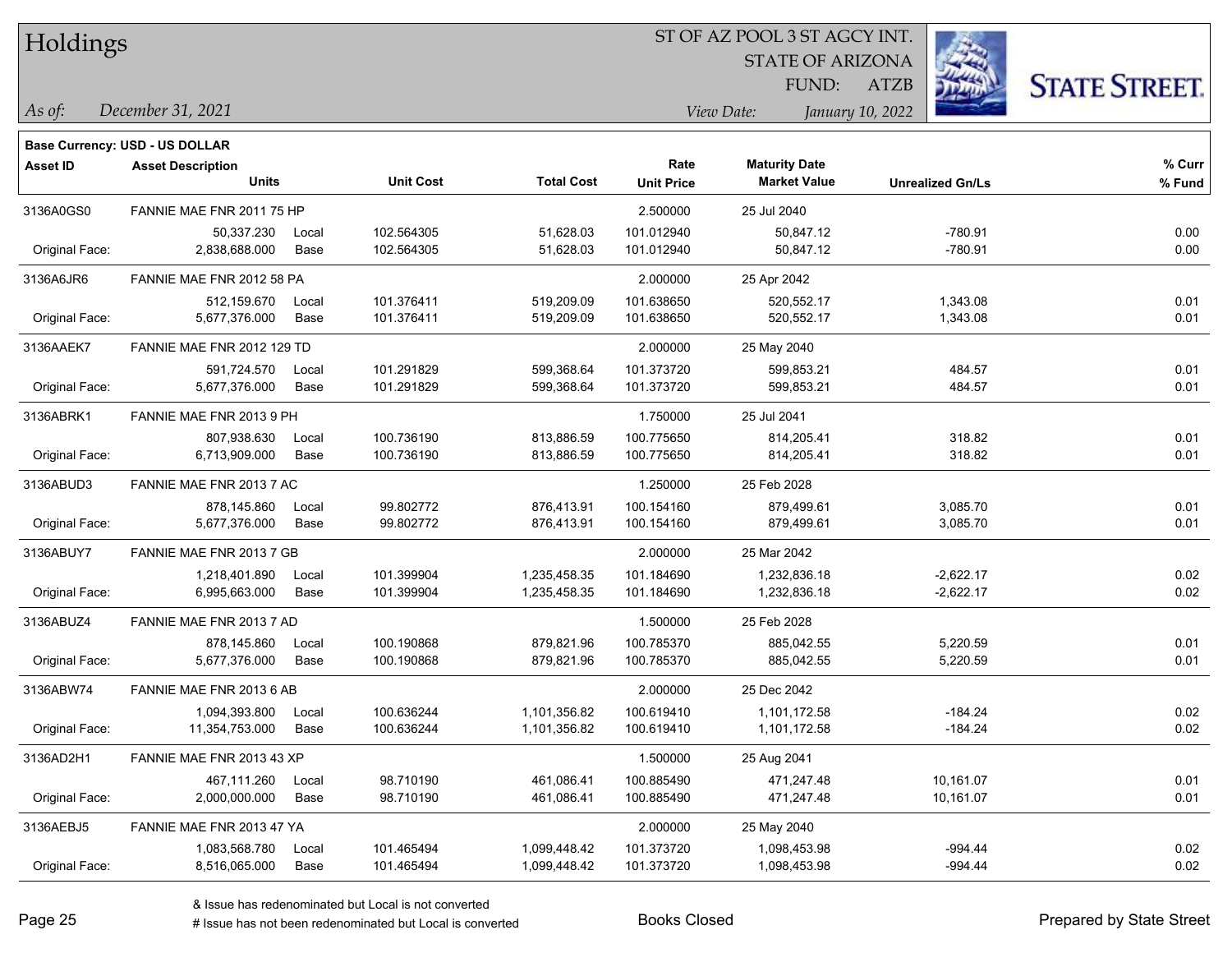STATE OF ARIZONA FUND:

ATZB



*December 31, 2021 As of: View Date: January 10, 2022*

|                 | <b>Base Currency: USD - US DOLLAR</b> |       |                  |                   |                   |                      |                         |        |
|-----------------|---------------------------------------|-------|------------------|-------------------|-------------------|----------------------|-------------------------|--------|
| <b>Asset ID</b> | <b>Asset Description</b>              |       |                  |                   | Rate              | <b>Maturity Date</b> |                         | % Curr |
|                 | <b>Units</b>                          |       | <b>Unit Cost</b> | <b>Total Cost</b> | <b>Unit Price</b> | <b>Market Value</b>  | <b>Unrealized Gn/Ls</b> | % Fund |
| 3136AELZ8       | FANNIE MAE FNR 2013 62 DB             |       |                  |                   | 1.250000          | 25 Jun 2028          |                         |        |
|                 | 738,839.010                           | Local | 99.905977        | 738,144.33        | 100.198450        | 740,305.24           | 2,160.91                | 0.01   |
| Original Face:  | 5,677,376.000                         | Base  | 99.905977        | 738,144.33        | 100.198450        | 740,305.24           | 2,160.91                | 0.01   |
| 3136AJ2X3       | FANNIE MAE FNR 2014 25 WA             |       |                  |                   | 1.500000          | 25 May 2029          |                         |        |
|                 | 1,270,859.960                         | Local | 98.740727        | 1,254,856.36      | 100.745510        | 1,280,334.35         | 25,477.99               | 0.02   |
| Original Face:  | 6,060,416.000                         | Base  | 98.740727        | 1,254,856.36      | 100.745510        | 1,280,334.35         | 25,477.99               | 0.02   |
| 3136BD2B3       | FANNIE MAE FNR 2021 1 PC              |       |                  |                   | 1.000000          | 25 Nov 2050          |                         |        |
|                 | 5,703,268.480                         | Local | 99.749566        | 5,688,985.58      | 97.075360         | 5,536,468.41         | $-152,517.17$           | 0.09   |
| Original Face:  | 7,000,000.000                         | Base  | 99.749566        | 5,688,985.58      | 97.075360         | 5,536,468.41         | $-152,517.17$           | 0.09   |
| 3136G4A37       | FANNIE MAE NOTES 07/25 0.67           |       |                  |                   | 0.670000          | 28 Jul 2025          |                         |        |
|                 | 10,000,000.000                        | Local | 100.000000       | 10,000,000.00     | 98.291185         | 9,829,118.50         | -170,881.50             | 0.15   |
|                 |                                       | Base  | 100.000000       | 10,000,000.00     | 98.291185         | 9,829,118.50         | -170,881.50             | 0.15   |
| 3136G4X40       | FANNIE MAE NOTES 08/25 0.6            |       |                  |                   | 0.600000          | 26 Aug 2025          |                         |        |
|                 | 10,000,000.000                        | Local | 100.000000       | 10,000,000.00     | 97.956749         | 9,795,674.90         | $-204,325.10$           | 0.15   |
|                 |                                       | Base  | 100.000000       | 10,000,000.00     | 97.956749         | 9,795,674.90         | -204,325.10             | 0.15   |
| 3137A1UN1       | FREDDIE MAC FHR 3725 PC               |       |                  |                   | 2.250000          | 15 Jan 2040          |                         |        |
|                 | 155,312.630                           | Local | 98.405236        | 152,835.76        | 101.619000        | 157,827.14           | 4,991.38                | 0.00   |
| Original Face:  | 2,838,688.000                         | Base  | 98.405236        | 152,835.76        | 101.619000        | 157,827.14           | 4,991.38                | 0.00   |
| 3137A62S0       | FREDDIE MAC FHR 3796 PE               |       |                  |                   | 2.000000          | 15 Feb 2040          |                         |        |
|                 | 268,991.410                           | Local | 100.120342       | 269,315.12        | 100.701420        | 270,878.17           | 1,563.05                | 0.00   |
| Original Face:  | 5,946,910.000                         | Base  | 100.120342       | 269,315.12        | 100.701420        | 270,878.17           | 1,563.05                | 0.00   |
| 3137A7HC7       | FREDDIE MAC FHR 3800 KE               |       |                  |                   | 3.500000          | 15 Feb 2026          |                         |        |
|                 | 53,224.670                            | Local | 102.353458       | 54,477.29         | 104.029990        | 55,369.62            | 892.33                  | 0.00   |
| Original Face:  | 500,000.000                           | Base  | 102.353458       | 54,477.29         | 104.029990        | 55,369.62            | 892.33                  | 0.00   |
| 3137ADHX8       | FREDDIE MAC FHR 3890 BA               |       |                  |                   | 2.500000          | 15 Nov 2040          |                         |        |
|                 | 114,801.780                           | Local | 101.259893       | 116,248.16        | 100.484010        | 115,357.43           | $-890.73$               | 0.00   |
| Original Face:  | 11,354,753.000                        | Base  | 101.259893       | 116,248.16        | 100.484010        | 115,357.43           | $-890.73$               | 0.00   |
| 3137AFPD8       | FREDDIE MAC FHR 3919 CD               |       |                  |                   | 2.500000          | 15 Oct 2040          |                         |        |
|                 | 93,839.250                            | Local | 99.453704        | 93,326.61         | 100.891860        | 94,676.16            | 1,349.55                | 0.00   |
| Original Face:  | 2,838,688.000                         | Base  | 99.453704        | 93,326.61         | 100.891860        | 94,676.16            | 1,349.55                | 0.00   |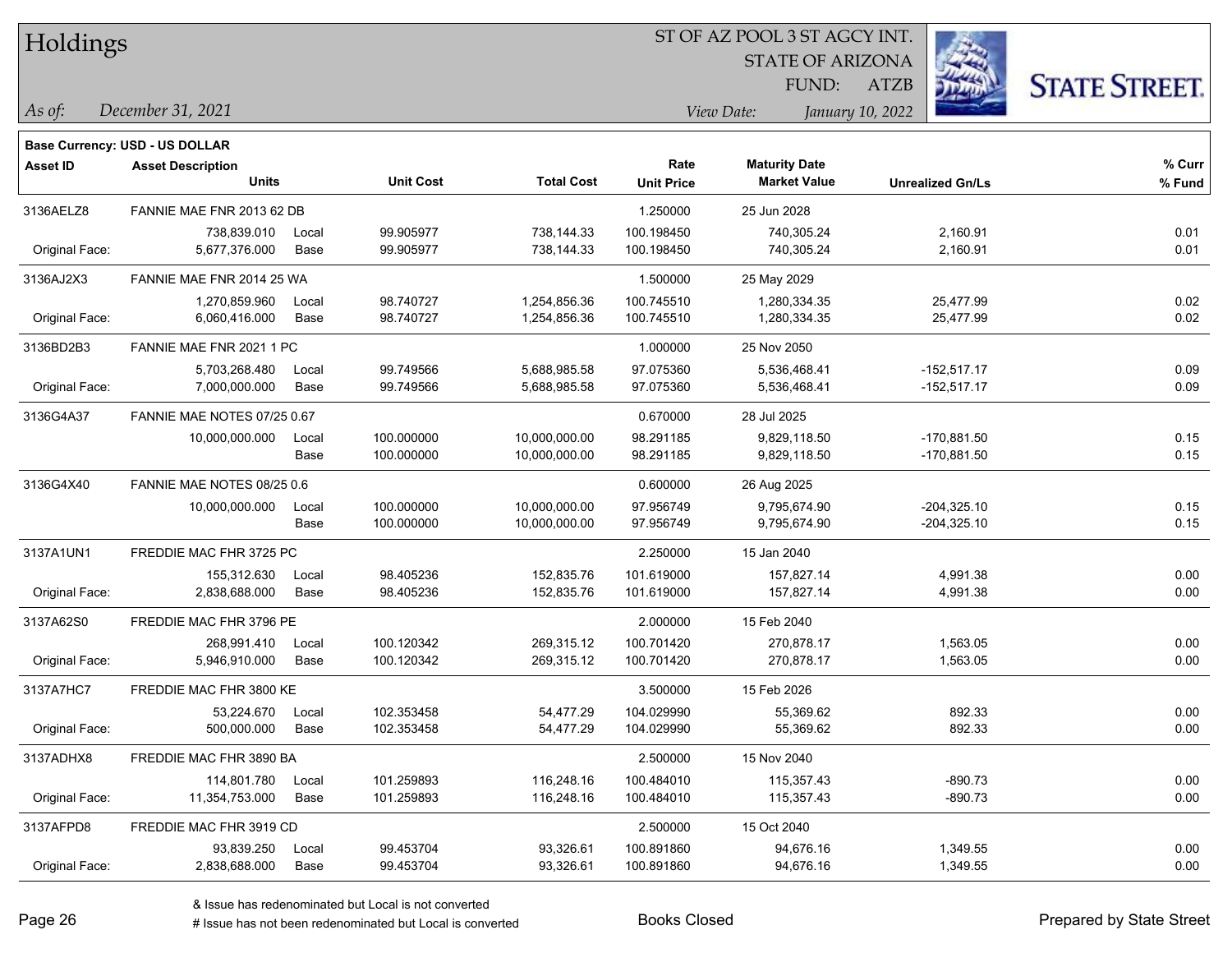| Holdings |
|----------|
|          |

STATE OF ARIZONA FUND:

ATZB



*As of: View Date: January 10, 2022*

| As of: | December 31, 2021 |  |
|--------|-------------------|--|
|        |                   |  |

|                 | Base Currency: USD - US DOLLAR |       |                  |                   |                   |                      |                         |        |
|-----------------|--------------------------------|-------|------------------|-------------------|-------------------|----------------------|-------------------------|--------|
| <b>Asset ID</b> | <b>Asset Description</b>       |       |                  |                   | Rate              | <b>Maturity Date</b> |                         | % Curr |
|                 | <b>Units</b>                   |       | <b>Unit Cost</b> | <b>Total Cost</b> | <b>Unit Price</b> | <b>Market Value</b>  | <b>Unrealized Gn/Ls</b> | % Fund |
| 3137AGAB6       | FREDDIE MAC FHR 3934 PB        |       |                  |                   | 2.000000          | 15 Jul 2041          |                         |        |
|                 | 258,340.080                    | Local | 99.979392        | 258,286.84        | 101.458320        | 262,107.51           | 3,820.67                | 0.00   |
| Original Face:  | 2,838,688.000                  | Base  | 99.979392        | 258,286.84        | 101.458320        | 262,107.51           | 3,820.67                | 0.00   |
| 3137AGRX0       | FREDDIE MAC FHR 3935 JA        |       |                  |                   | 2.000000          | 15 May 2041          |                         |        |
|                 | 203,973.520                    | Local | 99.958916        | 203,889.72        | 101.921020        | 207,891.89           | 4,002.17                | 0.00   |
| Original Face:  | 3,247,459.000                  | Base  | 99.958916        | 203,889.72        | 101.921020        | 207,891.89           | 4,002.17                | 0.00   |
| 3137ANK95       | FREDDIE MAC FHR 4024 C         |       |                  |                   | 3.000000          | 15 Mar 2027          |                         |        |
|                 | 537.223.800                    | Local | 100.152253       | 538,041.74        | 103.527780        | 556.175.87           | 18,134.13               | 0.01   |
| Original Face:  | 5,677,376.000                  | Base  | 100.152253       | 538,041.74        | 103.527780        | 556,175.87           | 18,134.13               | 0.01   |
| 3137AR5L6       | FREDDIE MAC FHR 4060 JC        |       |                  |                   | 2.000000          | 15 Feb 2041          |                         |        |
|                 | 430,452.000                    | Local | 100.334279       | 431,890.91        | 100.801120        | 433,900.44           | 2,009.53                | 0.01   |
| Original Face:  | 8,516,065.000                  | Base  | 100.334279       | 431,890.91        | 100.801120        | 433,900.44           | 2,009.53                | 0.01   |
| 3137AXMZ3       | FREDDIE MAC FHR 4152 AG        |       |                  |                   | 1.500000          | 15 Jan 2028          |                         |        |
|                 | 1,126,819.470                  | Local | 100.051318       | 1,127,397.73      | 100.470410        | 1.132.120.14         | 4,722.41                | 0.02   |
| Original Face:  | 7,380,589.000                  | Base  | 100.051318       | 1,127,397.73      | 100.470410        | 1,132,120.14         | 4,722.41                | 0.02   |
| 3137AYLB5       | FREDDIE MAC FHR 4161 CD        |       |                  |                   | 2.000000          | 15 Feb 2043          |                         |        |
|                 | 1,706,005.330                  | Local | 101.174230       | 1,726,037.76      | 99.589130         | 1,698,995.87         | $-27,041.89$            | 0.03   |
| Original Face:  | 5,677,376.000                  | Base  | 101.174230       | 1,726,037.76      | 99.589130         | 1,698,995.87         | $-27,041.89$            | 0.03   |
| 3137AYSG7       | FREDDIE MAC FHR 4165 TD        |       |                  |                   | 1.500000          | 15 Dec 2042          |                         |        |
|                 | 956,837.640                    | Local | 100.022103       | 957,049.13        | 99.498350         | 952.037.66           | $-5,011.47$             | 0.01   |
| Original Face:  | 5,677,376.000                  | Base  | 100.022103       | 957,049.13        | 99.498350         | 952,037.66           | $-5,011.47$             | 0.01   |
| 3137AYSH5       | FREDDIE MAC FHR 4165 TE        |       |                  |                   | 1.750000          | 15 Dec 2042          |                         |        |
|                 | 2.392.094.280                  | Local | 100.685262       | 2,408,486.39      | 100.534860        | 2,404,888.64         | $-3,597.75$             | 0.04   |
| Original Face:  | 14, 193, 441.000               | Base  | 100.685262       | 2,408,486.39      | 100.534860        | 2,404,888.64         | $-3,597.75$             | 0.04   |
| 3137B0GK4       | FREDDIE MAC FHR 4173 AG        |       |                  |                   | 2.000000          | 15 Mar 2043          |                         |        |
|                 | 1,220,382.860                  | Local | 100.436906       | 1,225,714.78      | 101.212140        | 1,235,175.61         | 9,460.83                | 0.02   |
| Original Face:  | 14, 193, 441.000               | Base  | 100.436906       | 1,225,714.78      | 101.212140        | 1,235,175.61         | 9,460.83                | 0.02   |
| 3137B1EM0       | FREDDIE MAC FHR 4191 AP        |       |                  |                   | 2.000000          | 15 Mar 2043          |                         |        |
|                 | 579,457.740                    | Local | 99.901917        | 578,889.39        | 101.202610        | 586,426.36           | 7,536.97                | 0.01   |
| Original Face:  | 3,250,000.000                  | Base  | 99.901917        | 578,889.39        | 101.202610        | 586,426.36           | 7,536.97                | 0.01   |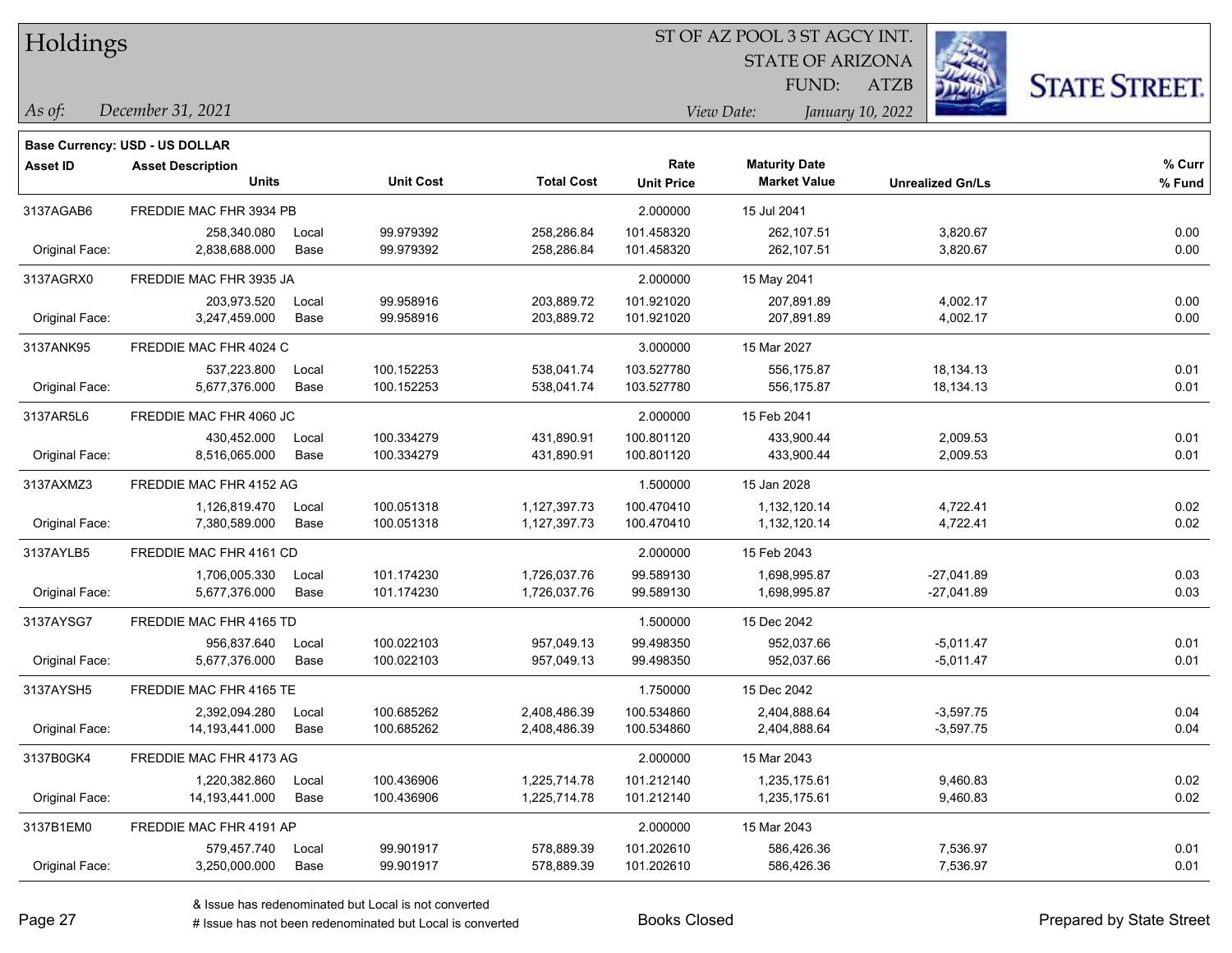| Holdings |
|----------|
|          |

STATE OF ARIZONA

ATZB



*December 31, 2021 As of: View Date: January 10, 2022*

**Base Currency: USD - US DOLLAR**

FUND:

| <b>Asset ID</b> | <b>Asset Description</b>   |       |                  |                   | Rate              | <b>Maturity Date</b> |                         | % Curr |
|-----------------|----------------------------|-------|------------------|-------------------|-------------------|----------------------|-------------------------|--------|
|                 | <b>Units</b>               |       | <b>Unit Cost</b> | <b>Total Cost</b> | <b>Unit Price</b> | <b>Market Value</b>  | <b>Unrealized Gn/Ls</b> | % Fund |
| 3137B1VH2       | FREDDIE MAC FHR 4210 AC    |       |                  |                   | 2.000000          | 15 Mar 2040          |                         |        |
|                 | 426,491.750                | Local | 100.477561       | 428,528.51        | 100.424350        | 428,301.57           | $-226.94$               | 0.01   |
| Original Face:  | 5,677,376.000              | Base  | 100.477561       | 428,528.51        | 100.424350        | 428,301.57           | $-226.94$               | 0.01   |
| 3137B1ZD7       | FREDDIE MAC FHR 4204 QA    |       |                  |                   | 1.500000          | 15 Jul 2042          |                         |        |
|                 | 1,607,400.460              | Local | 99.911889        | 1,605,984.16      | 100.545070        | 1,616,161.92         | 10,177.76               | 0.02   |
| Original Face:  | 8,516,065.000              | Base  | 99.911889        | 1,605,984.16      | 100.545070        | 1,616,161.92         | 10,177.76               | 0.02   |
| 3137B2CF5       | FREDDIE MAC FHR 4203 DC    |       |                  |                   | 1.750000          | 15 Apr 2033          |                         |        |
|                 | 393,208.500                | Local | 98.158829        | 385,968.86        | 100.819860        | 396,432.26           | 10,463.40               | 0.01   |
| Original Face:  | 2,500,000.000              | Base  | 98.158829        | 385,968.86        | 100.819860        | 396,432.26           | 10,463.40               | 0.01   |
| 3137F8AW3       | FREDDIE MAC FHR 5058 BD    |       |                  |                   | 3.000000          | 25 Dec 2035          |                         |        |
|                 | 1,627,490.400              | Local | 102.463554       | 1,667,584.51      | 100.993790        | 1,643,664.24         | $-23,920.27$            | 0.03   |
| Original Face:  | 5,000,000.000              | Base  | 102.463554       | 1,667,584.51      | 100.993790        | 1,643,664.24         | $-23,920.27$            | 0.03   |
| 3137H3UP5       | FREDDIE MAC FHR 5159 TC    |       |                  |                   | 1.500000          | 25 Oct 2051          |                         |        |
|                 | 4,968,739.500              | Local | 100.171072       | 4,977,239.64      | 97.606450         | 4,849,810.24         | $-127.429.40$           | 0.07   |
| Original Face:  | 5,000,000.000              | Base  | 100.171072       | 4,977,239.64      | 97.606450         | 4,849,810.24         | $-127,429.40$           | 0.07   |
| 31393DDG3       | FANNIE MAE FNR 2003 58 M   |       |                  |                   | 3.500000          | 25 Jul 2033          |                         |        |
|                 | 396,605.780                | Local | 101.024713       | 400,669.85        | 105.030480        | 416,556.95           | 15,887.10               | 0.01   |
| Original Face:  | 44,567,405.000             | Base  | 101.024713       | 400,669.85        | 105.030480        | 416,556.95           | 15,887.10               | 0.01   |
| 31396WBV7       | FANNIE MAE FNR 2007 56 EP  |       |                  |                   | 5.500000          | 25 Jun 2027          |                         |        |
|                 | 14,112.980                 | Local | 105.627444       | 14,907.18         | 108.296260        | 15,283.83            | 376.65                  | 0.00   |
| Original Face:  | 1,000,000.000              | Base  | 105.627444       | 14,907.18         | 108.296260        | 15,283.83            | 376.65                  | 0.00   |
| 31397NJ30       | FANNIE MAE FNR 2009 29 PA  |       |                  |                   | 5.000000          | 25 May 2049          |                         |        |
|                 | 618,664.350                | Local | 105.485603       | 652,601.82        | 113.858120        | 704,399.60           | 51,797.78               | 0.01   |
| Original Face:  | 24,898,134.000             | Base  | 105.485603       | 652,601.82        | 113.858120        | 704,399.60           | 51,797.78               | 0.01   |
| 31398SP80       | FANNIE MAE FNR 2010 135 EA |       |                  |                   | 3.000000          | 25 Jan 2040          |                         |        |
|                 | 21,560.860                 | Local | 99.292097        | 21,408.23         | 100.166030        | 21,596.66            | 188.43                  | 0.00   |
| Original Face:  | 5,677,376.000              | Base  | 99.292097        | 21,408.23         | 100.166030        | 21,596.66            | 188.43                  | 0.00   |
| 31398WC36       | FREDDIE MAC FHR 3620 PA    |       |                  |                   | 4.500000          | 15 Dec 2039          |                         |        |
|                 | 199,393.100                | Local | 104.595139       | 208,555.49        | 106.155450        | 211,666.64           | 3,111.15                | 0.00   |
| Original Face:  | 8,516,065.000              | Base  | 104.595139       | 208,555.49        | 106.155450        | 211,666.64           | 3,111.15                | 0.00   |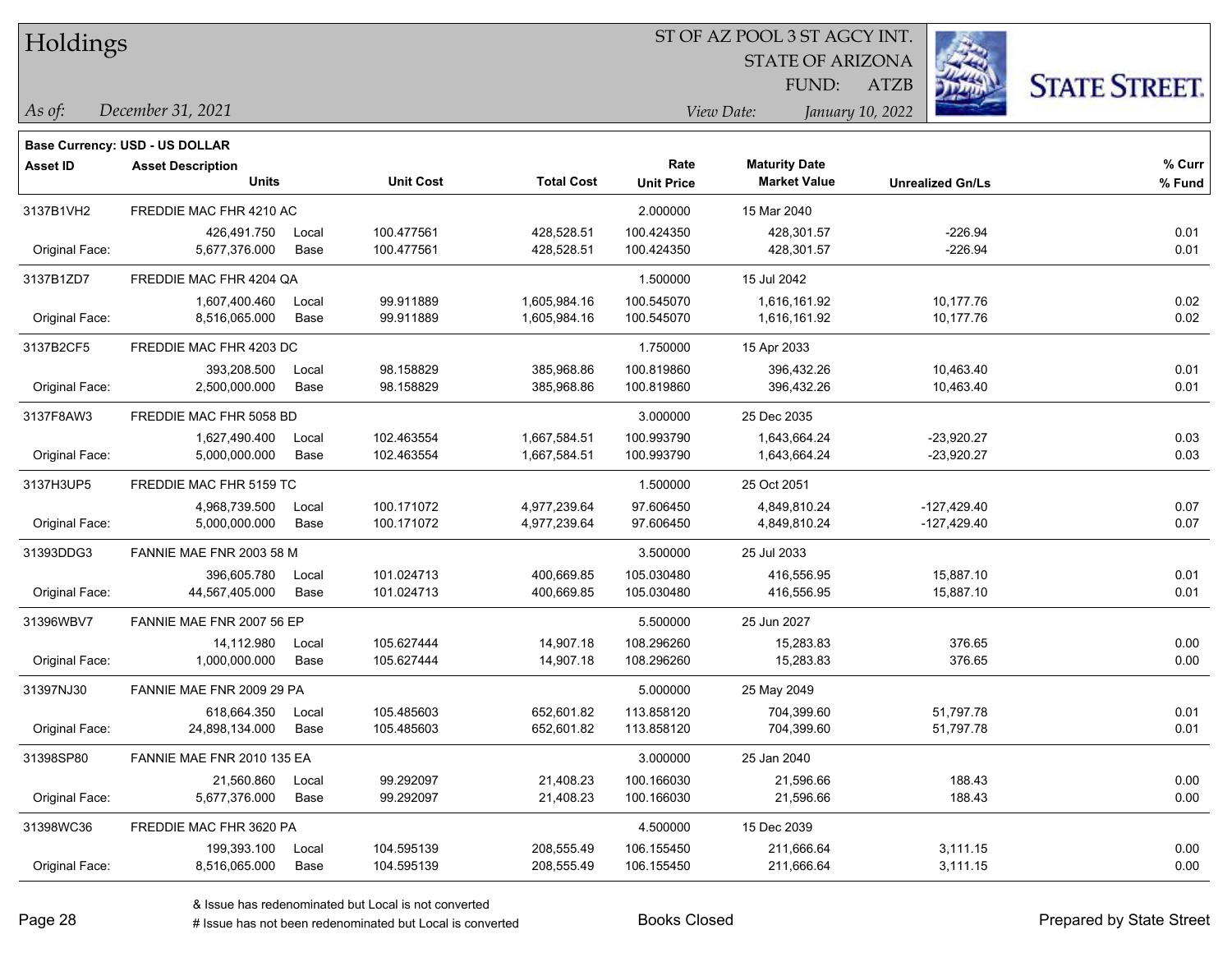Holdings

#### ST OF AZ POOL 3 ST AGCY INT.

STATE OF ARIZONA FUND:



*December 31, 2021 As of: View Date: January 10, 2022*

**Base Currency: USD - US DOLLAR**

ATZB

| <b>Asset ID</b> | <b>Asset Description</b><br><b>Units</b>         |       | <b>Unit Cost</b> | <b>Total Cost</b> | Rate<br><b>Unit Price</b> | <b>Maturity Date</b><br><b>Market Value</b> | <b>Unrealized Gn/Ls</b> | % Curr<br>% Fund |
|-----------------|--------------------------------------------------|-------|------------------|-------------------|---------------------------|---------------------------------------------|-------------------------|------------------|
| 341081GD3       | FLORIDA POWER + LIGHT CO SR UNSECURED 05/23 VAR  |       |                  |                   | 0.300000                  | 10 May 2023                                 |                         |                  |
|                 | 15,000,000.000                                   | Local | 100.000000       | 15,000,000.00     | 99.709810                 | 14,956,471.50                               | $-43,528.50$            | 0.23             |
|                 |                                                  | Base  | 100.000000       | 15,000,000.00     | 99.709810                 | 14,956,471.50                               | $-43,528.50$            | 0.23             |
| 34528QHA5       | FORD CREDIT FLOORPLAN MASTER O FORDF 2019 3 A1   |       |                  |                   | 2.230000                  | 15 Sep 2024                                 |                         |                  |
|                 | 20,000,000.000                                   | Local | 102.128542       | 20,425,708.47     | 101.195350                | 20,239,070.00                               | -186,638.47             | 0.31             |
| Original Face:  | 20,000,000.000                                   | Base  | 102.128542       | 20,425,708.47     | 101.195350                | 20,239,070.00                               | -186,638.47             | 0.31             |
| 345329AA4       | FORD CREDIT AUTO LEASE TRUST FORDL 2021 B A1     |       |                  |                   | 0.118380                  | 15 Oct 2022                                 |                         |                  |
|                 | 7,457,124.640                                    | Local | 100.000000       | 7,457,124.64      | 99.981850                 | 7,455,771.17                                | $-1,353.47$             | 0.12             |
| Original Face:  | 20,000,000.000                                   | Base  | 100.000000       | 7,457,124.64      | 99.981850                 | 7,455,771.17                                | $-1,353.47$             | 0.12             |
| 34532NAB1       | FORD CREDIT AUTO OWNER TRUST FORDO 2021 A A2     |       |                  |                   | 0.170000                  | 15 Oct 2023                                 |                         |                  |
|                 | 6,640,288.070                                    | Local | 99.999345        | 6,640,244.58      | 99.954230                 | 6,637,248.81                                | $-2,995.77$             | 0.10             |
| Original Face:  | 12,500,000.000                                   | Base  | 99.999345        | 6,640,244.58      | 99.954230                 | 6,637,248.81                                | $-2,995.77$             | 0.10             |
| 345397YP2       | FORD MOTOR CREDIT CO LLC SR UNSECURED 08/22 VAR  |       |                  |                   | 1.197750                  | 03 Aug 2022                                 |                         |                  |
|                 | 20,000,000.000                                   | Local | 100.000000       | 20,000,000.00     | 100.176793                | 20,035,358.60                               | 35,358.60               | 0.31             |
|                 |                                                  | Base  | 100.000000       | 20,000,000.00     | 100.176793                | 20,035,358.60                               | 35,358.60               | 0.31             |
| 369550AW8       | GENERAL DYNAMICS CORP COMPANY GUAR 08/23 1.875   |       |                  |                   | 1.875000                  | 15 Aug 2023                                 |                         |                  |
|                 | 1,250,000.000                                    | Local | 102.130928       | 1,276,636.60      | 101.604616                | 1,270,057.70                                | $-6,578.90$             | 0.02             |
|                 |                                                  | Base  | 102.130928       | 1,276,636.60      | 101.604616                | 1,270,057.70                                | $-6,578.90$             | 0.02             |
| 370334CE2       | GENERAL MILLS INC SR UNSECURED 10/23 3.7         |       |                  |                   | 3.700000                  | 17 Oct 2023                                 |                         |                  |
|                 | 2,610,000.000                                    | Local | 105.415675       | 2,751,349.13      | 104.639167                | 2,731,082.26                                | $-20,266.87$            | 0.04             |
|                 |                                                  | Base  | 105.415675       | 2,751,349.13      | 104.639167                | 2,731,082.26                                | $-20,266.87$            | 0.04             |
| 375558BW2       | GILEAD SCIENCES INC SR UNSECURED 09/23 0.75      |       |                  |                   | 0.750000                  | 29 Sep 2023                                 |                         |                  |
|                 | 7,500,000.000                                    | Local | 100.023333       | 7,501,750.00      | 99.515394                 | 7,463,654.55                                | $-38,095.45$            | 0.12             |
|                 |                                                  | Base  | 100.023333       | 7,501,750.00      | 99.515394                 | 7,463,654.55                                | $-38,095.45$            | 0.12             |
| 377373AL9       | GLAXOSMITHKLINE CAPITAL COMPANY GUAR 10/23 0.534 |       |                  |                   | 0.534000                  | 01 Oct 2023                                 |                         |                  |
|                 | 5,000,000.000                                    | Local | 100.000000       | 5,000,000.00      | 99.546610                 | 4,977,330.50                                | $-22,669.50$            | 0.08             |
|                 |                                                  | Base  | 100.000000       | 5,000,000.00      | 99.546610                 | 4,977,330.50                                | $-22,669.50$            | 0.08             |
| 38141GXZ2       | GOLDMAN SACHS GROUP INC SR UNSECURED 03/24 VAR   |       |                  |                   | 0.673000                  | 08 Mar 2024                                 |                         |                  |
|                 | 7,000,000.000                                    | Local | 100.000000       | 7,000,000.00      | 99.543347                 | 6,968,034.29                                | $-31,965.71$            | 0.11             |
|                 |                                                  | Base  | 100.000000       | 7,000,000.00      | 99.543347                 | 6,968,034.29                                | $-31,965.71$            | 0.11             |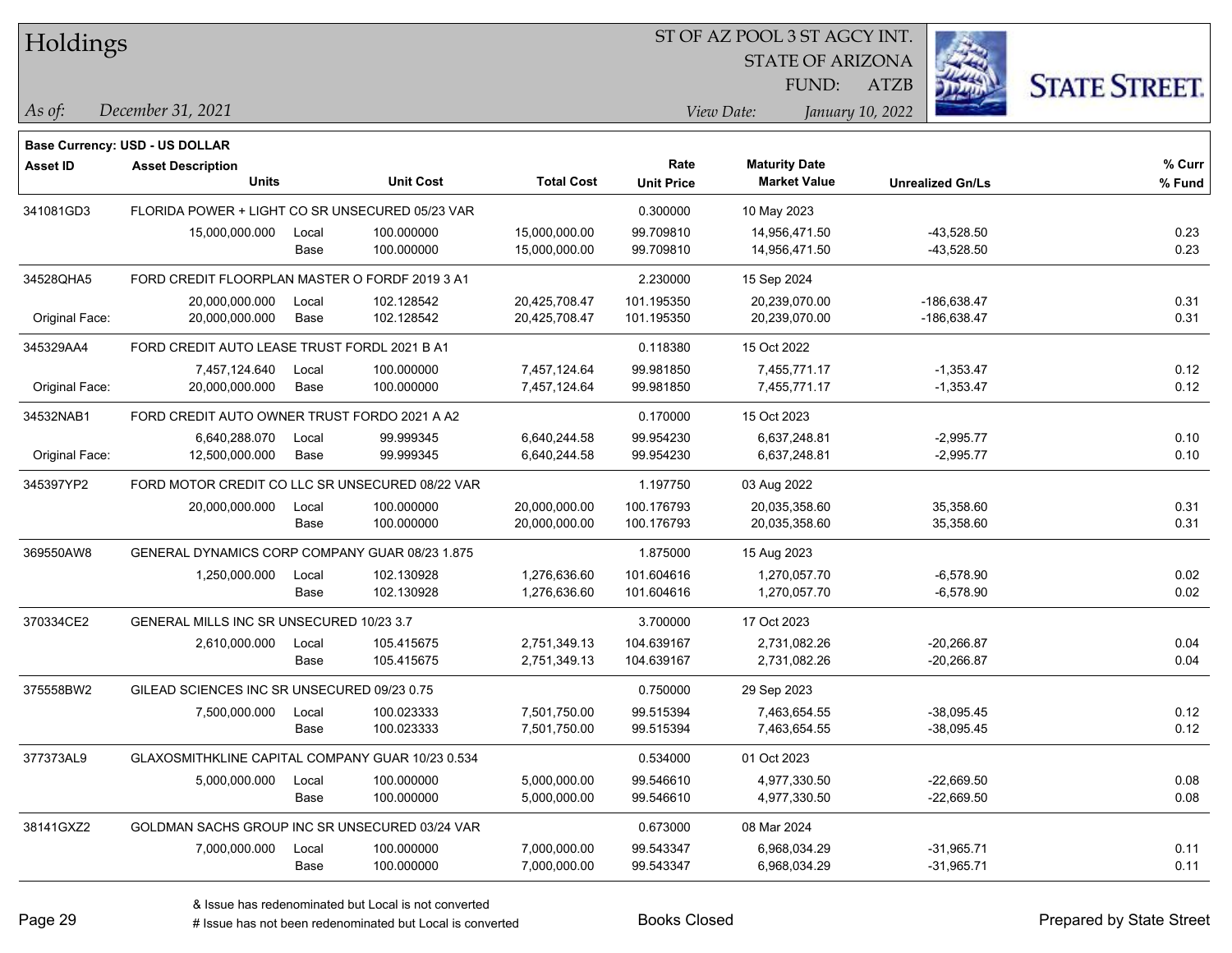| Holdings        |                                                 |       |                  | ST OF AZ POOL 3 ST AGCY INT. |                   |                      |                         |                         |                      |  |
|-----------------|-------------------------------------------------|-------|------------------|------------------------------|-------------------|----------------------|-------------------------|-------------------------|----------------------|--|
|                 |                                                 |       |                  |                              |                   |                      | <b>STATE OF ARIZONA</b> |                         |                      |  |
|                 |                                                 |       |                  |                              |                   | FUND:                | <b>ATZB</b>             |                         | <b>STATE STREET.</b> |  |
| As of:          | December 31, 2021                               |       |                  |                              |                   | View Date:           | January 10, 2022        |                         |                      |  |
|                 | Base Currency: USD - US DOLLAR                  |       |                  |                              |                   |                      |                         |                         |                      |  |
| <b>Asset ID</b> | <b>Asset Description</b>                        |       |                  |                              | Rate              | <b>Maturity Date</b> |                         |                         | % Curr               |  |
|                 | <b>Units</b>                                    |       | <b>Unit Cost</b> | <b>Total Cost</b>            | <b>Unit Price</b> | <b>Market Value</b>  |                         | <b>Unrealized Gn/Ls</b> | % Fund               |  |
| 38150AEL5       | GOLDMAN SACHS GROUP INC SR UNSECURED 12/25 1    |       |                  |                              | 1.000000          | 21 Dec 2025          |                         |                         |                      |  |
|                 | 20,000,000.000                                  | Local | 100.000000       | 20,000,000.00                | 94.611513         | 18,922,302.60        |                         | $-1,077,697.40$         | 0.29                 |  |
|                 |                                                 | Base  | 100.000000       | 20,000,000.00                | 94.611513         | 18,922,302.60        |                         | $-1,077,697.40$         | 0.29                 |  |
| 38150AF75       | GOLDMAN SACHS GROUP INC SR UNSECURED 03/26 VAR  |       |                  |                              | 1.000000          | 18 Mar 2026          |                         |                         |                      |  |
|                 | 10,000,000.000                                  | Local | 100.000000       | 10,000,000.00                | 96.824920         | 9,682,492.00         |                         | $-317,508.00$           | 0.15                 |  |
|                 |                                                 | Base  | 100.000000       | 10,000,000.00                | 96.824920         | 9,682,492.00         |                         | $-317,508.00$           | 0.15                 |  |
| 38150AF91       | GOLDMAN SACHS GROUP INC SR UNSECURED 03/24 0.8  |       |                  |                              | 0.800000          | 25 Mar 2024          |                         |                         |                      |  |
|                 | 5,000,000.000                                   | Local | 100.000000       | 5,000,000.00                 | 98.441844         | 4,922,092.20         |                         | $-77,907.80$            | 0.08                 |  |
|                 |                                                 | Base  | 100.000000       | 5,000,000.00                 | 98.441844         | 4,922,092.20         |                         | $-77,907.80$            | 0.08                 |  |
| 38150AFG5       | GOLDMAN SACHS GROUP INC SR UNSECURED 04/26 VAR  |       |                  |                              | 1.350000          | 30 Apr 2026          |                         |                         |                      |  |
|                 | 10,000,000.000                                  | Local | 100.000000       | 10,000,000.00                | 96.881549         | 9,688,154.90         |                         | $-311,845.10$           | 0.15                 |  |
|                 |                                                 | Base  | 100.000000       | 10,000,000.00                | 96.881549         | 9,688,154.90         |                         | $-311,845.10$           | 0.15                 |  |
| 38150AFJ9       | GOLDMAN SACHS GROUP INC SR UNSECURED 04/26 1.45 |       |                  |                              | 1.450000          | 30 Apr 2026          |                         |                         |                      |  |
|                 | 10,000,000.000                                  | Local | 100.000000       | 10,000,000.00                | 98.032319         | 9,803,231.90         |                         | $-196,768.10$           | 0.15                 |  |
|                 |                                                 | Base  | 100.000000       | 10,000,000.00                | 98.032319         | 9,803,231.90         |                         | $-196,768.10$           | 0.15                 |  |
| 38376JFP4       | GOVERNMENT NATIONAL MORTGAGE A GNR 2009 106 HA  |       |                  |                              | 4.000000          | 16 Nov 2039          |                         |                         |                      |  |
|                 | 41,612.550                                      | Local | 104.903881       | 43,653.18                    | 108.714200        | 45,238.75            |                         | 1,585.57                | 0.00                 |  |
| Original Face:  | 877,500.000                                     | Base  | 104.903881       | 43,653.18                    | 108.714200        | 45,238.75            |                         | 1,585.57                | 0.00                 |  |
| 38378BWR6       | GOVERNMENT NATIONAL MORTGAGE A GNR 2012 83 AC   |       |                  |                              | 1.718500          | 16 May 2045          |                         |                         |                      |  |
|                 | 750,574.830                                     | Local | 98.945554        | 742,660.42                   | 99.618060         | 747,708.08           |                         | 5,047.66                | 0.01                 |  |
| Original Face:  | 3,000,000.000                                   | Base  | 98.945554        | 742,660.42                   | 99.618060         | 747,708.08           |                         | 5,047.66                | 0.01                 |  |
| 38378BX38       | GOVERNMENT NATIONAL MORTGAGE A GNR 2012 132 AC  |       |                  |                              | 1.619870          | 16 Jun 2053          |                         |                         |                      |  |
|                 | 2,279,721.800                                   | Local | 95.692736        | 2,181,528.17                 | 99.819380         | 2,275,604.17         |                         | 94,076.00               | 0.04                 |  |
| Original Face:  | 10,000,000.000                                  | Base  | 95.692736        | 2,181,528.17                 | 99.819380         | 2,275,604.17         |                         | 94,076.00               | 0.04                 |  |
| 38378EQC0       | GOVERNMENT NATIONAL MORTGAGE A GNR 2012 69 QC   |       |                  |                              | 2.000000          | 16 Mar 2041          |                         |                         |                      |  |
|                 | 1,873,086.760                                   | Local | 101.919368       | 1,909,038.18                 | 101.626240        | 1,903,547.65         |                         | $-5,490.53$             | 0.03                 |  |
| Original Face:  | 10,493,495.000                                  | Base  | 101.919368       | 1,909,038.18                 | 101.626240        | 1,903,547.65         |                         | $-5,490.53$             | 0.03                 |  |
| 38379UW28       | GOVERNMENT NATIONAL MORTGAGE A GNR 2016 158 AE  |       |                  |                              | 2.050000          | 16 Aug 2057          |                         |                         |                      |  |
|                 | 2,686,651.050                                   | Local | 96.566691        | 2,594,410.02                 | 100.134930        | 2,690,276.15         |                         | 95,866.13               | 0.04                 |  |
| Original Face:  | 5,000,000.000                                   | Base  | 96.566691        | 2,594,410.02                 | 100.134930        | 2,690,276.15         |                         | 95,866.13               | 0.04                 |  |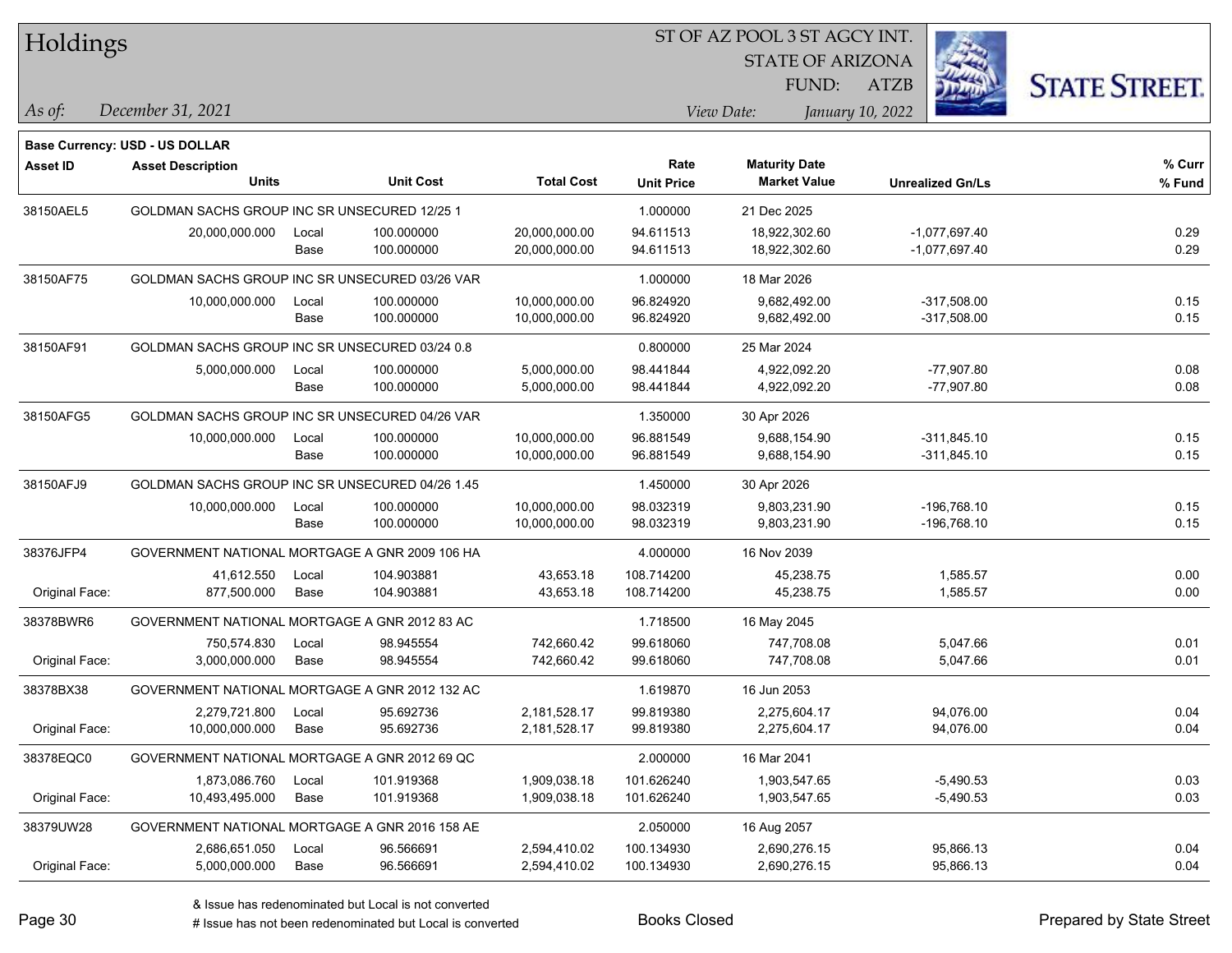Holdings

#### ST OF AZ POOL 3 ST AGCY INT.

STATE OF ARIZONA

ATZB



*December 31, 2021 As of: View Date: January 10, 2022*

**Base Currency: USD - US DOLLAR**

FUND:

| Asset ID       | <b>Asset Description</b><br><b>Units</b>           |       | <b>Unit Cost</b> | <b>Total Cost</b> | Rate<br><b>Unit Price</b> | <b>Maturity Date</b><br><b>Market Value</b> | <b>Unrealized Gn/Ls</b> | % Curr<br>% Fund |
|----------------|----------------------------------------------------|-------|------------------|-------------------|---------------------------|---------------------------------------------|-------------------------|------------------|
| 38380GPY4      | GOVERNMENT NATIONAL MORTGAGE A GNR 2017 118 KH     |       |                  |                   | 2.250000                  | 20 Oct 2046                                 |                         |                  |
|                | 302,315.900                                        | Local | 99.906786        | 302,034.10        | 101.110960                | 305,674.51                                  | 3,640.41                | 0.00             |
| Original Face: | 5,000,000.000                                      | Base  | 99.906786        | 302,034.10        | 101.110960                | 305,674.51                                  | 3,640.41                | 0.00             |
| 38381YQU1      | GOVERNMENT NATIONAL MORTGAGE A GNR 2019 111 BG     |       |                  |                   | 2.500000                  | 20 Apr 2049                                 |                         |                  |
|                | 565,746.700                                        | Local | 100.651627       | 569,433.26        | 100.086330                | 566,235.11                                  | $-3,198.15$             | 0.01             |
| Original Face: | 5,000,000.000                                      | Base  | 100.651627       | 569,433.26        | 100.086330                | 566,235.11                                  | $-3,198.15$             | 0.01             |
| 38382NFY8      | GOVERNMENT NATIONAL MORTGAGE A GNR 2021 27 TA      |       |                  |                   | 1.500000                  | 20 Feb 2051                                 |                         |                  |
|                | 3,915,431.300                                      | Local | 102.257372       | 4,003,817.14      | 97.749390                 | 3,827,310.21                                | -176,506.93             | 0.06             |
| Original Face: | 5,000,000.000                                      | Base  | 102.257372       | 4,003,817.14      | 97.749390                 | 3,827,310.21                                | -176,506.93             | 0.06             |
| 39154TBN7      | GREAT AMERICA LEASING RECEIVAB GALC 2021 2 A1 144A |       |                  |                   | 0.149440                  | 17 Oct 2022                                 |                         |                  |
|                | 3,077,244.000                                      | Local | 100.000000       | 3,077,244.00      | 99.961880                 | 3,076,070.95                                | $-1,173.05$             | 0.05             |
| Original Face: | 4,000,000.000                                      | Base  | 100.000000       | 3,077,244.00      | 99.961880                 | 3,076,070.95                                | $-1,173.05$             | 0.05             |
| 41284NAB6      | HARLEY DAVIDSON MOTORCYCLE TRU HDMOT 2021 A A2     |       |                  |                   | 0.220000                  | 15 Apr 2024                                 |                         |                  |
|                | 3,180,333.570                                      | Local | 99.992509        | 3,180,095.32      | 99.986870                 | 3,179,915.99                                | $-179.33$               | 0.05             |
| Original Face: | 8,000,000.000                                      | Base  | 99.992509        | 3,180,095.32      | 99.986870                 | 3,179,915.99                                | $-179.33$               | 0.05             |
| 427866BC1      | HERSHEY COMPANY SR UNSECURED 11/24 2.05            |       |                  |                   | 2.050000                  | 15 Nov 2024                                 |                         |                  |
|                | 1,000,000.000                                      | Local | 99.951657        | 999,516.57        | 102.737935                | 1,027,379.35                                | 27,862.78               | 0.02             |
|                |                                                    | Base  | 99.951657        | 999,516.57        | 102.737935                | 1,027,379.35                                | 27,862.78               | 0.02             |
| 427866BF4      | HERSHEY COMPANY SR UNSECURED 06/25 0.9             |       |                  |                   | 0.900000                  | 01 Jun 2025                                 |                         |                  |
|                | 2,000,000.000                                      | Local | 99.874674        | 1,997,493.48      | 98.673974                 | 1,973,479.48                                | $-24,014.00$            | 0.03             |
|                |                                                    | Base  | 99.874674        | 1,997,493.48      | 98.673974                 | 1,973,479.48                                | $-24,014.00$            | 0.03             |
| 438516BT2      | HONEYWELL INTERNATIONAL SR UNSECURED 08/22 2.15    |       |                  |                   | 2.150000                  | 08 Aug 2022                                 |                         |                  |
|                | 15,680,000.000                                     | Local | 100.297167       | 15,726,595.84     | 100.877000                | 15,817,513.60                               | 90,917.76               | 0.24             |
|                |                                                    | Base  | 100.297167       | 15,726,595.84     | 100.877000                | 15,817,513.60                               | 90,917.76               | 0.24             |
| 438516CB0      | HONEYWELL INTERNATIONAL SR UNSECURED 06/25 1.35    |       |                  |                   | 1.350000                  | 01 Jun 2025                                 |                         |                  |
|                | 3,000,000.000                                      | Local | 99.993278        | 2,999,798.34      | 100.394424                | 3,011,832.72                                | 12,034.38               | 0.05             |
|                |                                                    | Base  | 99.993278        | 2,999,798.34      | 100.394424                | 3,011,832.72                                | 12,034.38               | 0.05             |
| 459200JQ5      | IBM CORP SR UNSECURED 01/22 2.5                    |       |                  |                   | 2.500000                  | 27 Jan 2022                                 |                         |                  |
|                | 4,000,000.000                                      | Local | 100.156471       | 4,006,258.84      | 100.147930                | 4,005,917.20                                | $-341.64$               | 0.06             |
|                |                                                    | Base  | 100.156471       | 4,006,258.84      | 100.147930                | 4,005,917.20                                | $-341.64$               | 0.06             |

# Issue has not been redenominated but Local is converted Books Closed Prepared by State Street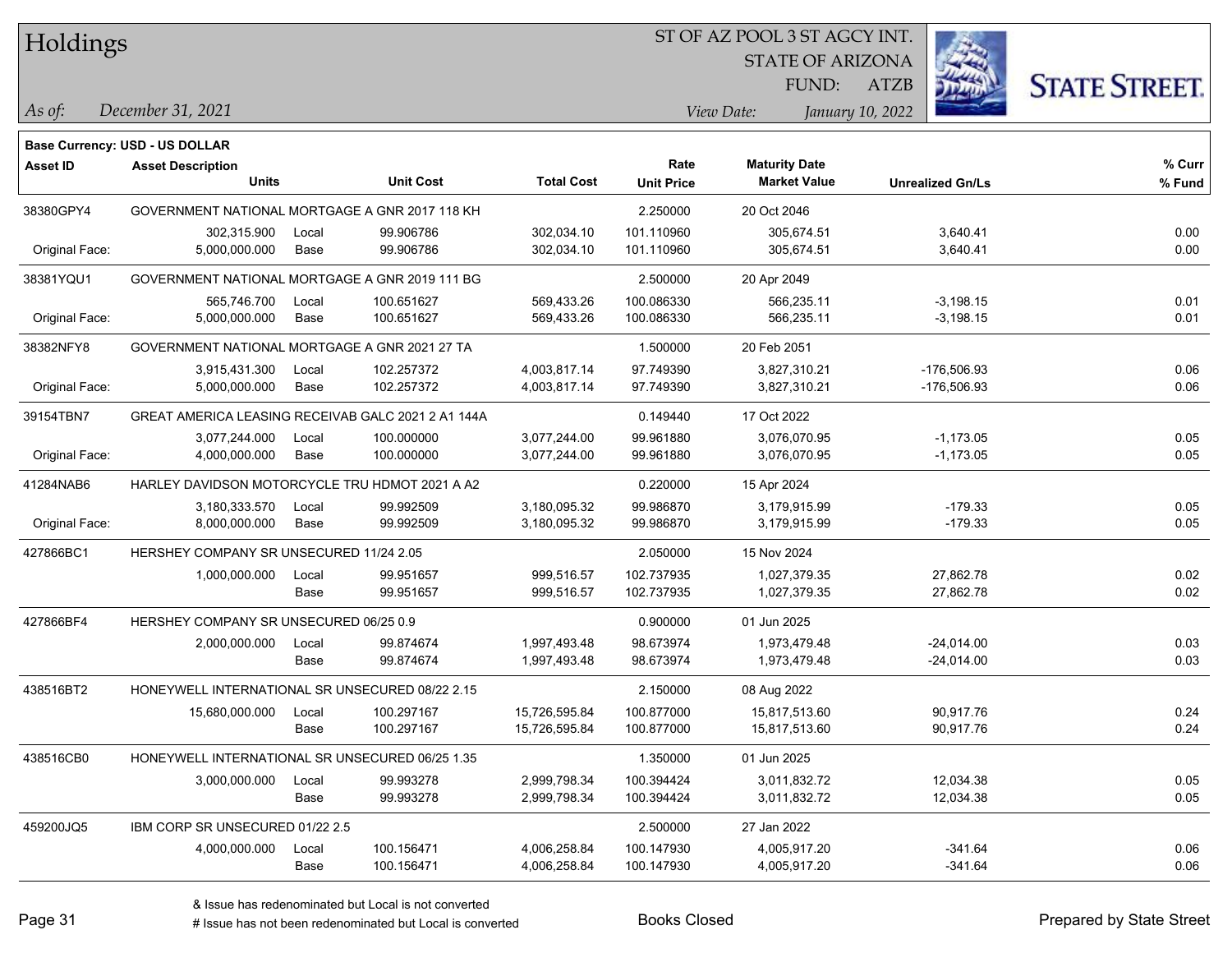| Holdings        |                                                 |       |                  |                   | ST OF AZ POOL 3 ST AGCY INT. |                      |                         |                         |                      |  |  |
|-----------------|-------------------------------------------------|-------|------------------|-------------------|------------------------------|----------------------|-------------------------|-------------------------|----------------------|--|--|
|                 |                                                 |       |                  |                   |                              |                      | <b>STATE OF ARIZONA</b> |                         |                      |  |  |
|                 |                                                 |       |                  |                   |                              |                      | FUND:<br><b>ATZB</b>    |                         | <b>STATE STREET.</b> |  |  |
| As of:          | December 31, 2021                               |       |                  |                   |                              | View Date:           | January 10, 2022        |                         |                      |  |  |
|                 | <b>Base Currency: USD - US DOLLAR</b>           |       |                  |                   |                              |                      |                         |                         |                      |  |  |
| <b>Asset ID</b> | <b>Asset Description</b>                        |       |                  |                   | Rate                         | <b>Maturity Date</b> |                         |                         | % Curr               |  |  |
|                 | <b>Units</b>                                    |       | <b>Unit Cost</b> | <b>Total Cost</b> | <b>Unit Price</b>            | <b>Market Value</b>  |                         | <b>Unrealized Gn/Ls</b> | % Fund               |  |  |
| 46513JCE9       | <b>ISRAEL ST 03/23 1.75</b>                     |       |                  |                   | 1.750000                     | 01 Mar 2023          |                         |                         |                      |  |  |
|                 | 3,800,000.000                                   | Local | 100.000000       | 3,800,000.00      | 99.829871                    | 3,793,535.10         |                         | $-6,464.90$             | 0.06                 |  |  |
|                 |                                                 | Base  | 100.000000       | 3,800,000.00      | 99.829871                    | 3,793,535.10         |                         | $-6,464.90$             | 0.06                 |  |  |
| 46513JQC8       | ISRAEL ST 03/23 2.02                            |       |                  |                   | 2.020000                     | 01 Mar 2023          |                         |                         |                      |  |  |
|                 | 1,200,000.000                                   | Local | 100.000000       | 1,200,000.00      | 99.830740                    | 1,197,968.88         |                         | $-2,031.12$             | 0.02                 |  |  |
|                 |                                                 | Base  | 100.000000       | 1,200,000.00      | 99.830740                    | 1,197,968.88         |                         | $-2,031.12$             | 0.02                 |  |  |
| 46513JQG9       | <b>ISRAEL ST 05/23 1.79</b>                     |       |                  |                   | 1.790000                     | 01 May 2023          |                         |                         |                      |  |  |
|                 | 5,000,000.000                                   | Local | 100.000000       | 5,000,000.00      | 99.805731                    | 4,990,286.55         |                         | $-9,713.45$             | 0.08                 |  |  |
|                 |                                                 | Base  | 100.000000       | 5,000,000.00      | 99.805731                    | 4,990,286.55         |                         | $-9,713.45$             | 0.08                 |  |  |
| 46625HJE1       | JPMORGAN CHASE + CO SR UNSECURED 09/22 3.25     |       |                  |                   | 3.250000                     | 23 Sep 2022          |                         |                         |                      |  |  |
|                 | 10,000,000.000                                  | Local | 102.206652       | 10,220,665.23     | 101.923916                   | 10,192,391.60        |                         | $-28,273.63$            | 0.16                 |  |  |
|                 |                                                 | Base  | 102.206652       | 10,220,665.23     | 101.923916                   | 10,192,391.60        |                         | $-28,273.63$            | 0.16                 |  |  |
| 478160CN2       | JOHNSON + JOHNSON SR UNSECURED 09/25 0.55       |       |                  |                   | 0.550000                     | 01 Sep 2025          |                         |                         |                      |  |  |
|                 | 5,000,000.000                                   | Local | 99.920881        | 4,996,044.06      | 97.581517                    | 4,879,075.85         |                         | $-116,968.21$           | 0.08                 |  |  |
|                 |                                                 | Base  | 99.920881        | 4,996,044.06      | 97.581517                    | 4,879,075.85         |                         | $-116,968.21$           | 0.08                 |  |  |
| 48128GV56       | JPMORGAN CHASE + CO SR UNSECURED 08/25 0.8      |       |                  |                   | 0.800000                     | 18 Aug 2025          |                         |                         |                      |  |  |
|                 | 5,000,000.000                                   | Local | 100.000000       | 5,000,000.00      | 96.192530                    | 4,809,626.50         |                         | -190,373.50             | 0.07                 |  |  |
|                 |                                                 | Base  | 100.000000       | 5,000,000.00      | 96.192530                    | 4,809,626.50         |                         | -190,373.50             | 0.07                 |  |  |
| 48130UVH5       | JPMORGAN CHASE FINANCIAL COMPANY GUAR 03/24 0.5 |       |                  |                   | 0.500000                     | 18 Mar 2024          |                         |                         |                      |  |  |
|                 | 5,000,000.000                                   | Local | 100.000000       | 5,000,000.00      | 97.045745                    | 4,852,287.25         |                         | $-147,712.75$           | 0.07                 |  |  |
|                 |                                                 | Base  | 100.000000       | 5,000,000.00      | 97.045745                    | 4,852,287.25         |                         | $-147,712.75$           | 0.07                 |  |  |
| 49327M2Z6       | KEY BANK NA SR UNSECURED 03/23 1.25             |       |                  |                   | 1.250000                     | 10 Mar 2023          |                         |                         |                      |  |  |
|                 | 3,000,000.000                                   | Local | 99.981415        | 2,999,442.44      | 100.593613                   | 3,017,808.39         |                         | 18,365.95               | 0.05                 |  |  |
|                 |                                                 | Base  | 99.981415        | 2,999,442.44      | 100.593613                   | 3,017,808.39         |                         | 18,365.95               | 0.05                 |  |  |
| 49327M3A0       | KEY BANK NA SR UNSECURED 01/24 VAR              |       |                  |                   | 0.423000                     | 03 Jan 2024          |                         |                         |                      |  |  |
|                 | 5,000,000.000                                   | Local | 100.000000       | 5,000,000.00      | 99.626468                    | 4,981,323.40         |                         | $-18,676.60$            | 0.08                 |  |  |
|                 |                                                 | Base  | 100.000000       | 5,000,000.00      | 99.626468                    | 4,981,323.40         |                         | $-18,676.60$            | 0.08                 |  |  |
| 571900BB4       | MARRIOTT INTERNATIONAL SR UNSECURED 04/24 3.6   |       |                  |                   | 3.600000                     | 15 Apr 2024          |                         |                         |                      |  |  |
|                 | 3,000,000.000                                   | Local | 99.787821        | 2,993,634.63      | 104.569928                   | 3,137,097.84         |                         | 143,463.21              | 0.05                 |  |  |
|                 |                                                 | Base  | 99.787821        | 2,993,634.63      | 104.569928                   | 3,137,097.84         |                         | 143,463.21              | 0.05                 |  |  |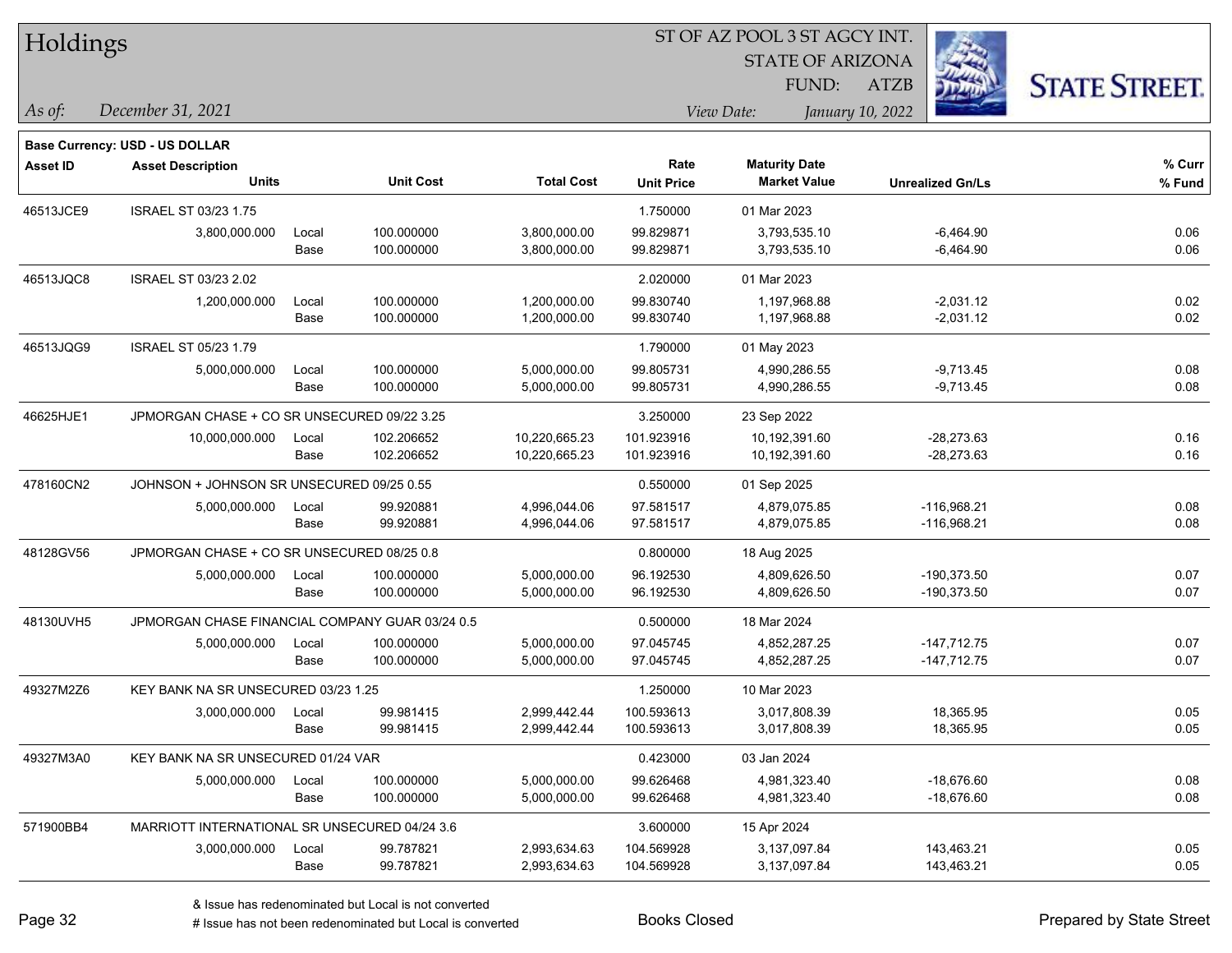| Holdings        |                                                        |       |                  |                   |                   | ST OF AZ POOL 3 ST AGCY INT. |                         |                      |
|-----------------|--------------------------------------------------------|-------|------------------|-------------------|-------------------|------------------------------|-------------------------|----------------------|
|                 |                                                        |       |                  |                   |                   | <b>STATE OF ARIZONA</b>      |                         |                      |
|                 |                                                        |       |                  |                   |                   | FUND:                        | ATZB                    | <b>STATE STREET.</b> |
| As of:          | December 31, 2021                                      |       |                  |                   |                   | View Date:                   | January 10, 2022        |                      |
|                 |                                                        |       |                  |                   |                   |                              |                         |                      |
|                 | Base Currency: USD - US DOLLAR                         |       |                  |                   | Rate              | <b>Maturity Date</b>         |                         | % Curr               |
| <b>Asset ID</b> | <b>Asset Description</b><br><b>Units</b>               |       | <b>Unit Cost</b> | <b>Total Cost</b> | <b>Unit Price</b> | <b>Market Value</b>          | <b>Unrealized Gn/Ls</b> | % Fund               |
| 573284AY2       | MARTIN MARIETTA SR UNSECURED 07/23 0.65                |       |                  |                   | 0.650000          | 15 Jul 2023                  |                         |                      |
|                 | 5,000,000.000                                          | Local | 99.993810        | 4,999,690.48      | 99.634374         | 4,981,718.70                 | $-17,971.78$            | 0.08                 |
|                 |                                                        | Base  | 99.993810        | 4,999,690.48      | 99.634374         | 4,981,718.70                 | $-17,971.78$            | 0.08                 |
| 579780AR8       | MCCORMICK + CO SR UNSECURED 02/26 0.9                  |       |                  |                   | 0.900000          | 15 Feb 2026                  |                         |                      |
|                 | 5,000,000.000                                          | Local | 99.783546        | 4,989,177.32      | 96.415873         | 4,820,793.65                 | $-168,383.67$           | 0.07                 |
|                 |                                                        | Base  | 99.783546        | 4,989,177.32      | 96.415873         | 4,820,793.65                 | $-168,383.67$           | 0.07                 |
| 58013MFE9       | MCDONALD S CORP SR UNSECURED 04/23 3.35                |       |                  |                   | 3.350000          | 01 Apr 2023                  |                         |                      |
|                 | 3,250,000.000                                          | Local | 103.237256       | 3,355,210.81      | 102.946173        | 3,345,750.62                 | $-9,460.19$             | 0.05                 |
|                 |                                                        | Base  | 103.237256       | 3,355,210.81      | 102.946173        | 3,345,750.62                 | $-9,460.19$             | 0.05                 |
| 58933YAF2       | MERCK + CO INC SR UNSECURED 05/23 2.8                  |       |                  |                   | 2.800000          | 18 May 2023                  |                         |                      |
|                 | 10,000,000.000                                         | Local | 103.444596       | 10,344,459.60     | 102.942509        | 10,294,250.90                | $-50,208.70$            | 0.16                 |
|                 |                                                        | Base  | 103.444596       | 10,344,459.60     | 102.942509        | 10,294,250.90                | $-50,208.70$            | 0.16                 |
| 58933YBC8       | MERCK + CO INC SR UNSECURED 06/27 1.7                  |       |                  |                   | 1.700000          | 10 Jun 2027                  |                         |                      |
|                 | 4,250,000.000                                          | Local | 99.958452        | 4,248,234.20      | 100.672263        | 4,278,571.18                 | 30,336.98               | 0.07                 |
|                 |                                                        | Base  | 99.958452        | 4,248,234.20      | 100.672263        | 4,278,571.18                 | 30,336.98               | 0.07                 |
| 59217GEK1       | MET LIFE GLOB FUNDING I SECURED 144A 09/23 0.45        |       |                  |                   | 0.450000          | 01 Sep 2023                  |                         |                      |
|                 | 4,000,000.000                                          | Local | 99.991893        | 3,999,675.73      | 99.405477         | 3,976,219.08                 | $-23,456.65$            | 0.06                 |
|                 |                                                        | Base  | 99.991893        | 3,999,675.73      | 99.405477         | 3,976,219.08                 | $-23,456.65$            | 0.06                 |
| 594918BW3       | MICROSOFT CORP SR UNSECURED 02/22 2.4                  |       |                  |                   | 2.400000          | 06 Feb 2022                  |                         |                      |
|                 | 10,354,000.000                                         | Local | 100.008280       | 10,354,857.31     | 100.018153        | 10,355,879.56                | 1,022.25                | 0.16                 |
|                 |                                                        | Base  | 100.008280       | 10,354,857.31     | 100.018153        | 10,355,879.56                | 1,022.25                | 0.16                 |
| 60920LAE4       | MONDELEZ INTL HLDINGS NE COMPANY GUAR 144A 09/22 2.125 |       |                  |                   | 2.125000          | 19 Sep 2022                  |                         |                      |
|                 | 1,341,000.000                                          | Local | 101.222475       | 1,357,393.39      | 101.052160        | 1,355,109.47                 | $-2,283.92$             | 0.02                 |
|                 |                                                        | Base  | 101.222475       | 1,357,393.39      | 101.052160        | 1,355,109.47                 | $-2,283.92$             | 0.02                 |
| 60920LAQ7       | MONDELEZ INTL HLDINGS NE COMPANY GUAR 144A 09/24 0.75  |       |                  |                   | 0.750000          | 24 Sep 2024                  |                         |                      |
|                 | 4,000,000.000                                          | Local | 99.859898        | 3,994,395.92      | 98.313028         | 3,932,521.12                 | $-61,874.80$            | 0.06                 |
|                 |                                                        | Base  | 99.859898        | 3,994,395.92      | 98.313028         | 3,932,521.12                 | $-61,874.80$            | 0.06                 |
| 637432NM3       | NATIONAL RURAL UTIL COOP COLLATERAL T 04/22 2.4        |       |                  |                   | 2.400000          | 25 Apr 2022                  |                         |                      |
|                 | 8,867,000.000                                          | Local | 100.409758       | 8,903,333.24      | 100.474813        | 8,909,101.67                 | 5,768.43                | 0.14                 |
|                 |                                                        | Base  | 100.409758       | 8,903,333.24      | 100.474813        | 8,909,101.67                 | 5,768.43                | 0.14                 |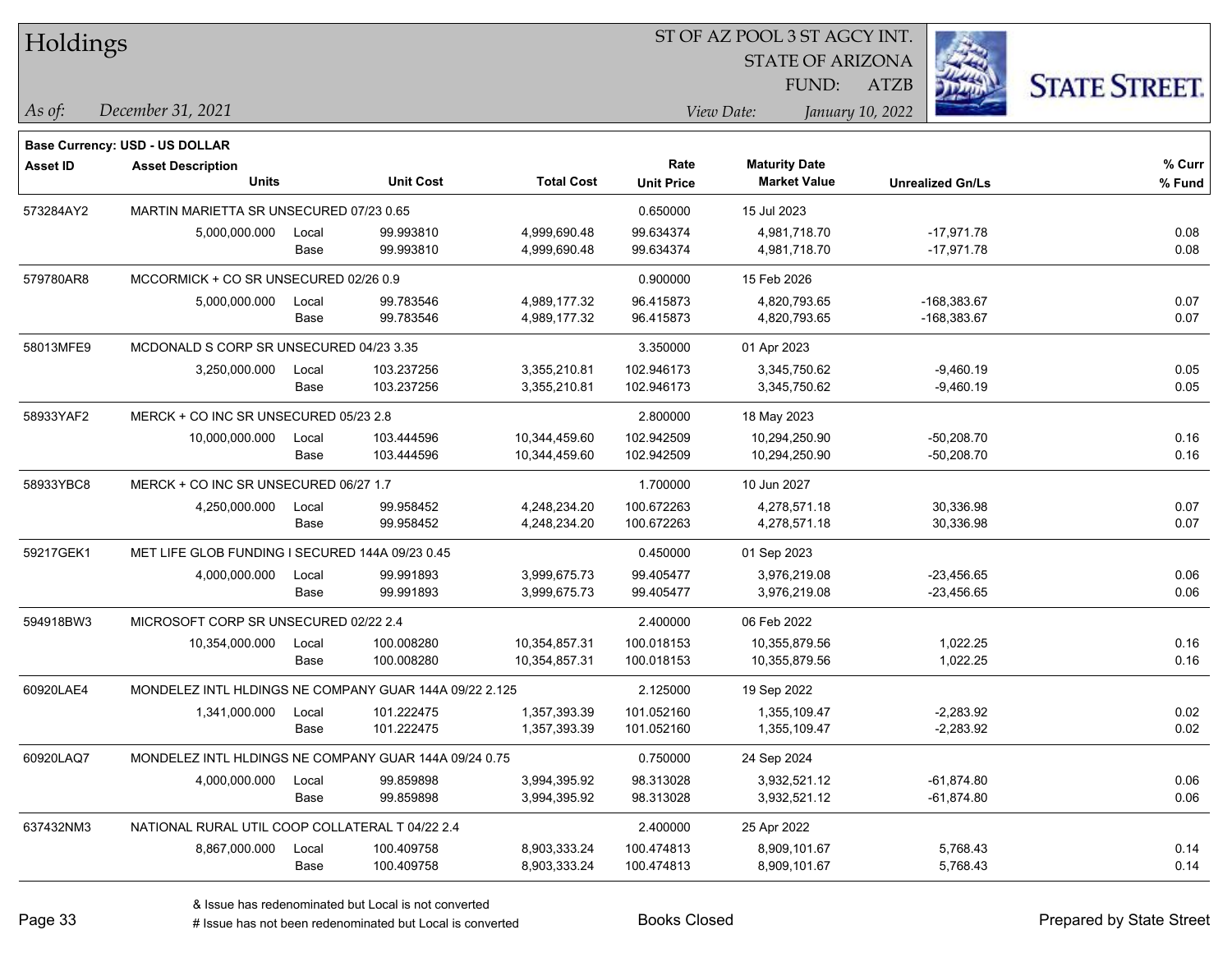| Holdings        |                                                      |       |                  |                   |                           | ST OF AZ POOL 3 ST AGCY INT.                |                         |                      |  |
|-----------------|------------------------------------------------------|-------|------------------|-------------------|---------------------------|---------------------------------------------|-------------------------|----------------------|--|
|                 |                                                      |       |                  |                   |                           | <b>STATE OF ARIZONA</b>                     |                         |                      |  |
|                 |                                                      |       |                  |                   |                           | FUND:                                       | <b>ATZB</b>             | <b>STATE STREET.</b> |  |
| As of:          | December 31, 2021                                    |       |                  |                   |                           | View Date:                                  | January 10, 2022        |                      |  |
|                 |                                                      |       |                  |                   |                           |                                             |                         |                      |  |
|                 | Base Currency: USD - US DOLLAR                       |       |                  |                   |                           |                                             |                         |                      |  |
| <b>Asset ID</b> | <b>Asset Description</b><br><b>Units</b>             |       | <b>Unit Cost</b> | <b>Total Cost</b> | Rate<br><b>Unit Price</b> | <b>Maturity Date</b><br><b>Market Value</b> | <b>Unrealized Gn/Ls</b> | % Curr<br>% Fund     |  |
|                 |                                                      |       |                  |                   |                           |                                             |                         |                      |  |
| 63743HEQ1       | NATIONAL RURAL UTIL COOP SR UNSECURED 09/22 2.3      |       |                  |                   | 2.300000                  | 15 Sep 2022                                 |                         |                      |  |
|                 | 1,000,000.000                                        | Local | 101.177517       | 1,011,775.17      | 101.076965                | 1,010,769.65                                | $-1,005.52$             | 0.02                 |  |
|                 |                                                      | Base  | 101.177517       | 1,011,775.17      | 101.076965                | 1,010,769.65                                | $-1,005.52$             | 0.02                 |  |
| 63743HET5       | NATIONAL RURAL UTIL COOP SR UNSECURED 01/22 1.75     |       |                  |                   | 1.750000                  | 21 Jan 2022                                 |                         |                      |  |
|                 | 4,533,000.000                                        | Local | 100.083712       | 4,536,794.66      | 100.069930                | 4,536,169.93                                | $-624.73$               | 0.07                 |  |
|                 |                                                      | Base  | 100.083712       | 4,536,794.66      | 100.069930                | 4,536,169.93                                | $-624.73$               | 0.07                 |  |
| 63743HEU2       | NATIONAL RURAL UTIL COOP SR UNSECURED 02/24 0.35     |       |                  |                   | 0.350000                  | 08 Feb 2024                                 |                         |                      |  |
|                 | 10,000,000.000                                       | Local | 99.951605        | 9,995,160.54      | 98.455437                 | 9,845,543.70                                | $-149,616.84$           | 0.15                 |  |
|                 |                                                      | Base  | 99.951605        | 9,995,160.54      | 98.455437                 | 9,845,543.70                                | -149,616.84             | 0.15                 |  |
| 63743HEW8       | NATIONAL RURAL UTIL COOP SR UNSECURED 06/26 1        |       |                  |                   | 1.000000                  | 15 Jun 2026                                 |                         |                      |  |
|                 | 15,000,000.000                                       | Local | 99.784934        | 14,967,740.16     | 97.526826                 | 14,629,023.90                               | -338,716.26             | 0.23                 |  |
|                 |                                                      | Base  | 99.784934        | 14,967,740.16     | 97.526826                 | 14,629,023.90                               | -338,716.26             | 0.23                 |  |
| 63743HEY4       | NATIONAL RURAL UTIL COOP SR UNSECURED 10/24 1        |       |                  |                   | 1.000000                  | 18 Oct 2024                                 |                         |                      |  |
|                 | 5,000,000.000                                        | Local | 99.914631        | 4,995,731.55      | 99.127214                 | 4,956,360.70                                | $-39,370.85$            | 0.08                 |  |
|                 |                                                      | Base  | 99.914631        | 4,995,731.55      | 99.127214                 | 4,956,360.70                                | $-39,370.85$            | 0.08                 |  |
| 637639AC9       | NATIONAL SECS CLEARING SR UNSECURED 144A 12/23 0.4   |       |                  |                   | 0.400000                  | 07 Dec 2023                                 |                         |                      |  |
|                 | 5,000,000.000                                        | Local | 99.920775        | 4,996,038.73      | 99.083705                 | 4,954,185.25                                | -41,853.48              | 0.08                 |  |
|                 |                                                      | Base  | 99.920775        | 4,996,038.73      | 99.083705                 | 4,954,185.25                                | $-41,853.48$            | 0.08                 |  |
| 641062AQ7       | NESTLE HOLDINGS INC COMPANY GUAR 144A 01/24 0.375    |       |                  |                   | 0.375000                  | 15 Jan 2024                                 |                         |                      |  |
|                 | 15,000,000.000                                       | Local | 99.852667        | 14,977,900.08     | 98.781418                 | 14,817,212.70                               | -160,687.38             | 0.23                 |  |
|                 |                                                      | Base  | 99.852667        | 14,977,900.08     | 98.781418                 | 14,817,212.70                               | -160,687.38             | 0.23                 |  |
| 65339KBU3       | NEXTERA ENERGY CAPITAL COMPANY GUAR 03/23 0.65       |       |                  |                   | 0.650000                  | 01 Mar 2023                                 |                         |                      |  |
|                 | 10,000,000.000                                       | Local | 99.994062        | 9,999,406.16      | 99.793404                 | 9,979,340.40                                | $-20,065.76$            | 0.15                 |  |
|                 |                                                      | Base  | 99.994062        | 9,999,406.16      | 99.793404                 | 9,979,340.40                                | $-20,065.76$            | 0.15                 |  |
| 654740BQ1       | NISSAN MOTOR ACCEPTANCE SR UNSECURED 144A 03/24 1.05 |       |                  |                   | 1.050000                  | 08 Mar 2024                                 |                         |                      |  |
|                 | 7,000,000.000                                        | Local | 99.993449        | 6,999,541.45      | 98.801214                 | 6,916,084.98                                | $-83,456.47$            | 0.11                 |  |
|                 |                                                      | Base  | 99.993449        | 6,999,541.45      | 98.801214                 | 6,916,084.98                                | $-83,456.47$            | 0.11                 |  |
| 655844BJ6       | NORFOLK SOUTHERN CORP SR UNSECURED 04/22 3           |       |                  |                   | 3.000000                  | 01 Apr 2022                                 |                         |                      |  |
|                 | 3,140,000.000                                        | Local | 100.000000       | 3,140,000.01      | 100.172768                | 3,145,424.92                                | 5,424.91                | 0.05                 |  |
|                 |                                                      | Base  | 100.000000       | 3,140,000.01      | 100.172768                | 3,145,424.92                                | 5,424.91                | 0.05                 |  |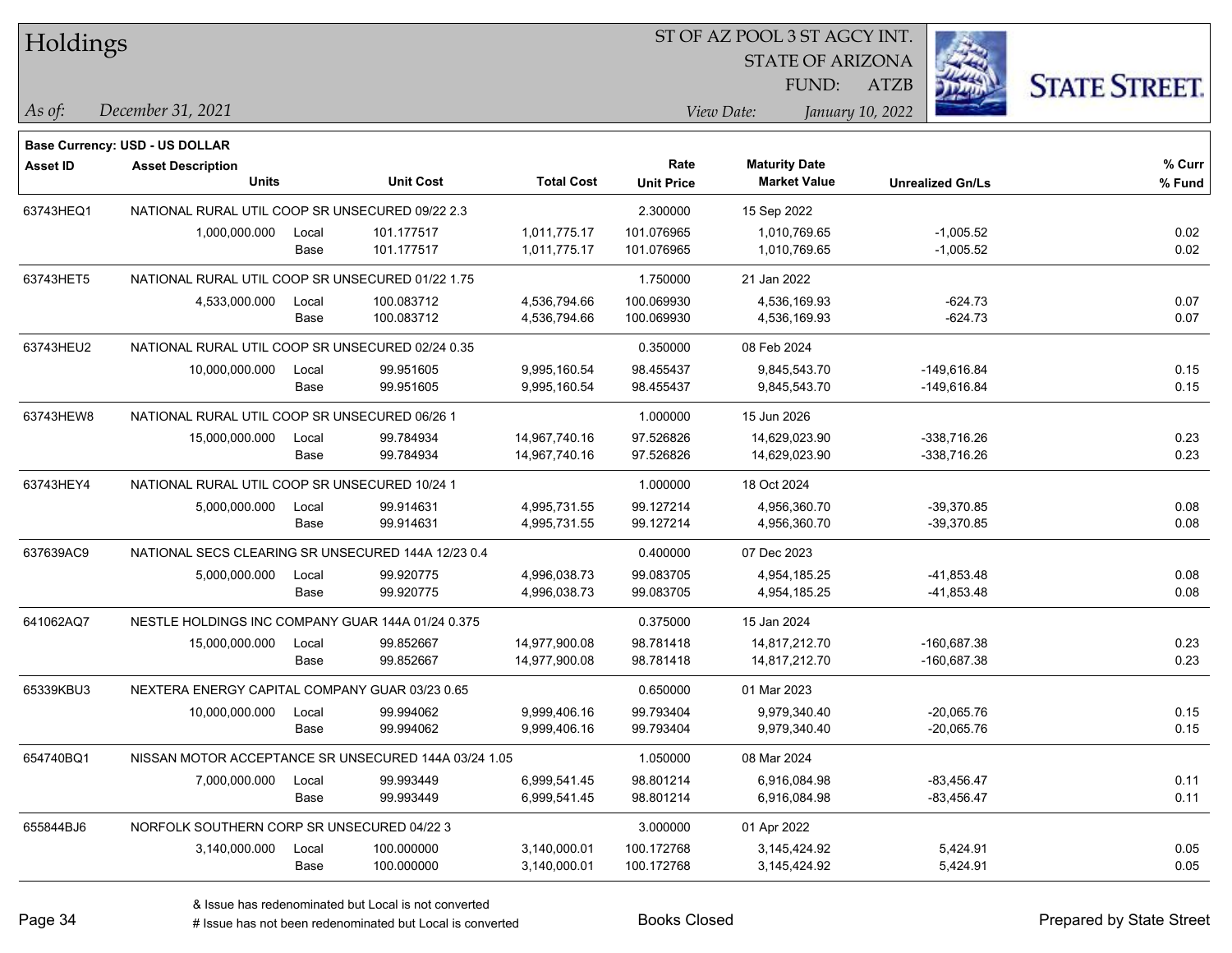| Holdings        |                                             |       |                  |                   |                   | ST OF AZ POOL 3 ST AGCY INT.   |                         |                      |
|-----------------|---------------------------------------------|-------|------------------|-------------------|-------------------|--------------------------------|-------------------------|----------------------|
|                 |                                             |       |                  |                   |                   | <b>STATE OF ARIZONA</b>        |                         |                      |
|                 |                                             |       |                  |                   |                   | FUND:                          | ATZB                    | <b>STATE STREET.</b> |
| As of:          | December 31, 2021                           |       |                  |                   |                   | View Date:<br>January 10, 2022 |                         |                      |
|                 | Base Currency: USD - US DOLLAR              |       |                  |                   |                   |                                |                         |                      |
| <b>Asset ID</b> | <b>Asset Description</b>                    |       |                  |                   | Rate              | <b>Maturity Date</b>           |                         | % Curr               |
|                 | <b>Units</b>                                |       | <b>Unit Cost</b> | <b>Total Cost</b> | <b>Unit Price</b> | <b>Market Value</b>            | <b>Unrealized Gn/Ls</b> | % Fund               |
| 665859AP9       | NORTHERN TRUST CORP SUBORDINATED 10/25 3.95 |       |                  |                   | 3.950000          | 30 Oct 2025                    |                         |                      |
|                 | 4,455,000.000                               | Local | 112.219730       | 4,999,388.98      | 109.288755        | 4,868,814.04                   | $-130,574.94$           | 0.08                 |
|                 |                                             | Base  | 112.219730       | 4,999,388.98      | 109.288755        | 4,868,814.04                   | $-130,574.94$           | 0.08                 |
| 67066GAK0       | NVIDIA CORP SR UNSECURED 06/23 0.309        |       |                  |                   | 0.309000          | 15 Jun 2023                    |                         |                      |
|                 | 20,000,000.000                              | Local | 100.000000       | 20,000,000.00     | 99.252876         | 19,850,575.20                  | $-149,424.80$           | 0.31                 |
|                 |                                             | Base  | 100.000000       | 20,000,000.00     | 99.252876         | 19,850,575.20                  | $-149,424.80$           | 0.31                 |
| 68389XBB0       | ORACLE CORP SR UNSECURED 05/22 2.5          |       |                  |                   | 2.500000          | 15 May 2022                    |                         |                      |
|                 | 34,033,000.000                              | Local | 100.438622       | 34, 182, 276. 15  | 100.376074        | 34,160,989.26                  | $-21,286.89$            | 0.53                 |
|                 |                                             | Base  | 100.438622       | 34, 182, 276. 15  | 100.376074        | 34,160,989.26                  | $-21,286.89$            | 0.53                 |
| 68389XBL8       | ORACLE CORP SR UNSECURED 09/23 2.4          |       |                  |                   | 2.400000          | 15 Sep 2023                    |                         |                      |
|                 | 6,700,000.000                               | Local | 103.044237       | 6,903,963.86      | 101.938858        | 6,829,903.49                   | $-74,060.37$            | 0.11                 |
|                 |                                             | Base  | 103.044237       | 6,903,963.86      | 101.938858        | 6,829,903.49                   | $-74,060.37$            | 0.11                 |
| 68389XCC7       | ORACLE CORP SR UNSECURED 03/26 1.65         |       |                  |                   | 1.650000          | 25 Mar 2026                    |                         |                      |
|                 | 8,000,000.000                               | Local | 99.959551        | 7,996,764.07      | 99.212502         | 7,937,000.16                   | $-59,763.91$            | 0.12                 |
|                 |                                             | Base  | 99.959551        | 7,996,764.07      | 99.212502         | 7,937,000.16                   | $-59,763.91$            | 0.12                 |
| 70450YAB9       | PAYPAL HOLDINGS INC SR UNSECURED 09/22 2.2  |       |                  |                   | 2.200000          | 26 Sep 2022                    |                         |                      |
|                 | 10,000,000.000                              | Local | 101.473974       | 10,147,397.35     | 101.416605        | 10,141,660.50                  | $-5,736.85$             | 0.16                 |
|                 |                                             | Base  | 101.473974       | 10,147,397.35     | 101.416605        | 10,141,660.50                  | $-5,736.85$             | 0.16                 |
| 713448EY0       | PEPSICO INC SR UNSECURED 05/23 0.75         |       |                  |                   | 0.750000          | 01 May 2023                    |                         |                      |
|                 | 4,888,000.000                               | Local | 100.566265       | 4,915,679.02      | 100.123691        | 4,894,046.02                   | $-21,633.00$            | 0.08                 |
|                 |                                             | Base  | 100.566265       | 4,915,679.02      | 100.123691        | 4,894,046.02                   | $-21,633.00$            | 0.08                 |
| 713448FB9       | PEPSICO INC SR UNSECURED 10/23 0.4          |       |                  |                   | 0.400000          | 07 Oct 2023                    |                         |                      |
|                 | 9,909,000.000                               | Local | 100.123090       | 9,921,197.00      | 99.261755         | 9,835,847.30                   | $-85,349.70$            | 0.15                 |
|                 |                                             | Base  | 100.123090       | 9,921,197.00      | 99.261755         | 9,835,847.30                   | $-85,349.70$            | 0.15                 |
| 717081DM2       | PFIZER INC SR UNSECURED 05/24 3.4           |       |                  |                   | 3.400000          | 15 May 2024                    |                         |                      |
|                 | 4,753,000.000                               | Local | 106.767238       | 5,074,646.81      | 105.916297        | 5,034,201.60                   | $-40,445.21$            | 0.08                 |
|                 |                                             | Base  | 106.767238       | 5,074,646.81      | 105.916297        | 5,034,201.60                   | $-40,445.21$            | 0.08                 |
| 717081ER0       | PFIZER INC SR UNSECURED 03/22 2.8           |       |                  |                   | 2.800000          | 11 Mar 2022                    |                         |                      |
|                 | 3,000,000.000                               | Local | 99.999622        | 2,999,988.66      | 100.455830        | 3,013,674.90                   | 13,686.24               | 0.05                 |
|                 |                                             | Base  | 99.999622        | 2,999,988.66      | 100.455830        | 3,013,674.90                   | 13,686.24               | 0.05                 |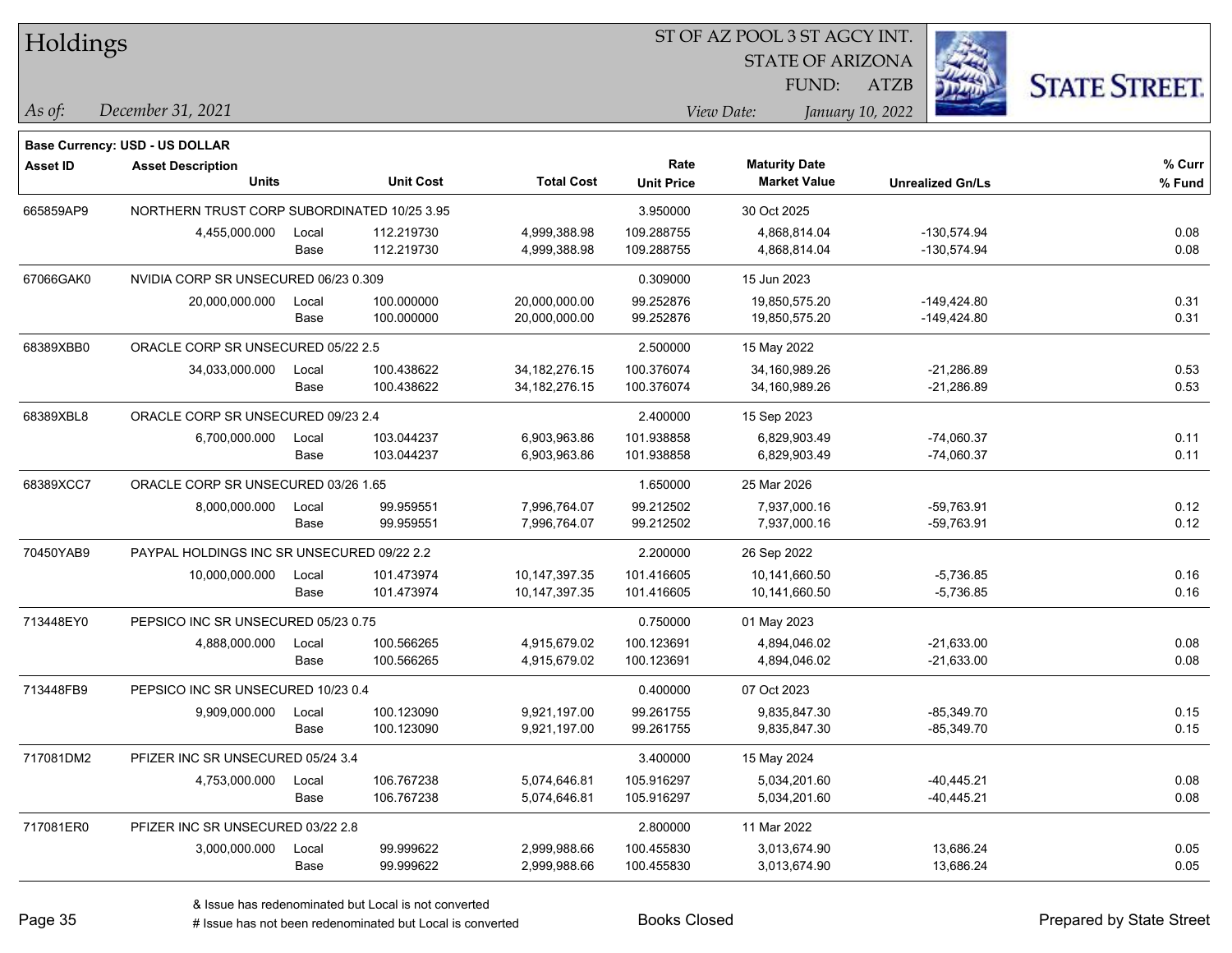| Holdings        |                                                 |               |                        |                                |                        | ST OF AZ POOL 3 ST AGCY INT.   |                                |                      |  |
|-----------------|-------------------------------------------------|---------------|------------------------|--------------------------------|------------------------|--------------------------------|--------------------------------|----------------------|--|
|                 |                                                 |               |                        |                                |                        | <b>STATE OF ARIZONA</b>        |                                |                      |  |
|                 |                                                 |               |                        |                                |                        | FUND:                          | <b>ATZB</b>                    | <b>STATE STREET.</b> |  |
| $\vert$ As of:  | December 31, 2021                               |               |                        |                                |                        | View Date:                     | January 10, 2022               |                      |  |
|                 |                                                 |               |                        |                                |                        |                                |                                |                      |  |
|                 | <b>Base Currency: USD - US DOLLAR</b>           |               |                        |                                | Rate                   | <b>Maturity Date</b>           |                                | $%$ Curr             |  |
| <b>Asset ID</b> | <b>Asset Description</b><br><b>Units</b>        |               | <b>Unit Cost</b>       | <b>Total Cost</b>              | <b>Unit Price</b>      | <b>Market Value</b>            | <b>Unrealized Gn/Ls</b>        | % Fund               |  |
|                 |                                                 |               |                        |                                |                        |                                |                                |                      |  |
| 723484AH4       | PINNACLE WEST CAPITAL SR UNSECURED 06/25 1.3    |               |                        |                                | 1.300000               | 15 Jun 2025                    |                                |                      |  |
|                 | 12,000,000.000                                  | Local<br>Base | 99.993140<br>99.993140 | 11,999,176.79<br>11,999,176.79 | 98.404269<br>98.404269 | 11,808,512.28<br>11,808,512.28 | $-190,664.51$<br>$-190,664.51$ | 0.18<br>0.18         |  |
|                 |                                                 |               |                        |                                |                        |                                |                                |                      |  |
| 74256LEM7       | PRINCIPAL LFE GLB FND II SECURED 144A 04/24 VAR |               |                        |                                | 0.500000               | 12 Apr 2024                    |                                |                      |  |
|                 | 5,000,000.000                                   | Local         | 100.000000             | 5,000,000.00                   | 100.022922             | 5,001,146.10                   | 1,146.10                       | 0.08                 |  |
|                 |                                                 | Base          | 100.000000             | 5,000,000.00                   | 100.022922             | 5,001,146.10                   | 1,146.10                       | 0.08                 |  |
| 742718FL8       | PROCTER + GAMBLE CO/THE SR UNSECURED 10/25 0.55 |               |                        |                                | 0.550000               | 29 Oct 2025                    |                                |                      |  |
|                 | 15,000,000.000                                  | Local         | 99.876060              | 14,981,409.03                  | 97.556919              | 14,633,537.85                  | $-347,871.18$                  | 0.23                 |  |
|                 |                                                 | Base          | 99.876060              | 14,981,409.03                  | 97.556919              | 14,633,537.85                  | $-347,871.18$                  | 0.23                 |  |
| 742718FP9       | PROCTER + GAMBLE CO/THE SR UNSECURED 04/26 1    |               |                        |                                | 1.000000               | 23 Apr 2026                    |                                |                      |  |
|                 | 5,500,000.000                                   | Local         | 99.966404              | 5,498,152.20                   | 98.856800              | 5.437.124.00                   | $-61,028.20$                   | 0.08                 |  |
|                 |                                                 | Base          | 99.966404              | 5,498,152.20                   | 98.856800              | 5,437,124.00                   | $-61,028.20$                   | 0.08                 |  |
| 771196BR2       | ROCHE HOLDINGS INC COMPANY GUAR 144A 03/24 VAR  |               |                        |                                | 0.290000               | 05 Mar 2024                    |                                |                      |  |
|                 | 7,000,000.000                                   | Local         | 100.000000             | 7,000,000.00                   | 100.000000             | 7,000,000.00                   | 0.00                           | 0.11                 |  |
|                 |                                                 | Base          | 100.000000             | 7,000,000.00                   | 100.000000             | 7,000,000.00                   | 0.00                           | 0.11                 |  |
| 78014RBX7       | ROYAL BANK OF CANADA SR UNSECURED 01/25 VAR     |               |                        |                                | 2.300000               | 30 Jan 2025                    |                                |                      |  |
|                 | 10,000,000.000                                  | Local         | 100.000000             | 10,000,000.00                  | 99.995903              | 9,999,590.30                   | $-409.70$                      | 0.15                 |  |
|                 |                                                 | Base          | 100.000000             | 10,000,000.00                  | 99.995903              | 9,999,590.30                   | $-409.70$                      | 0.15                 |  |
| 78014RCM0       | ROYAL BANK OF CANADA SR UNSECURED 03/25 VAR     |               |                        |                                | 1.500000               | 27 Mar 2025                    |                                |                      |  |
|                 | 10,000,000.000                                  | Local         | 100.000000             | 10,000,000.00                  | 99.882000              | 9,988,200.00                   | $-11,800.00$                   | 0.15                 |  |
|                 |                                                 | Base          | 100.000000             | 10,000,000.00                  | 99.882000              | 9,988,200.00                   | $-11,800.00$                   | 0.15                 |  |
| 78014RDC1       | ROYAL BANK OF CANADA SR UNSECURED 10/25 VAR     |               |                        |                                | 0.625000               | 09 Oct 2025                    |                                |                      |  |
|                 | 5,000,000.000                                   | Local         | 100.000000             | 5,000,000.00                   | 96.810000              | 4,840,500.00                   | $-159,500.00$                  | 0.07                 |  |
|                 |                                                 | Base          | 100.000000             | 5,000,000.00                   | 96.810000              | 4,840,500.00                   | -159,500.00                    | 0.07                 |  |
| 78015K7L2       | ROYAL BANK OF CANADA SR UNSECURED 01/24 0.425   |               |                        |                                | 0.425000               | 19 Jan 2024                    |                                |                      |  |
|                 | 15,000,000.000                                  | Local         | 99.997951              | 14,999,692.60                  | 98.762577              | 14,814,386.55                  | $-185,306.05$                  | 0.23                 |  |
|                 |                                                 | Base          | 99.997951              | 14,999,692.60                  | 98.762577              | 14,814,386.55                  | $-185,306.05$                  | 0.23                 |  |
| 78016EZX8       | ROYAL BANK OF CANADA SR UNSECURED 10/24 0.75    |               |                        |                                | 0.750000               | 07 Oct 2024                    |                                |                      |  |
|                 | 15,000,000.000                                  | Local         | 99.877371              | 14,981,605.62                  | 98.977601              | 14,846,640.15                  | -134,965.47                    | 0.23                 |  |
|                 |                                                 | Base          | 99.877371              | 14,981,605.62                  | 98.977601              | 14,846,640.15                  | $-134,965.47$                  | 0.23                 |  |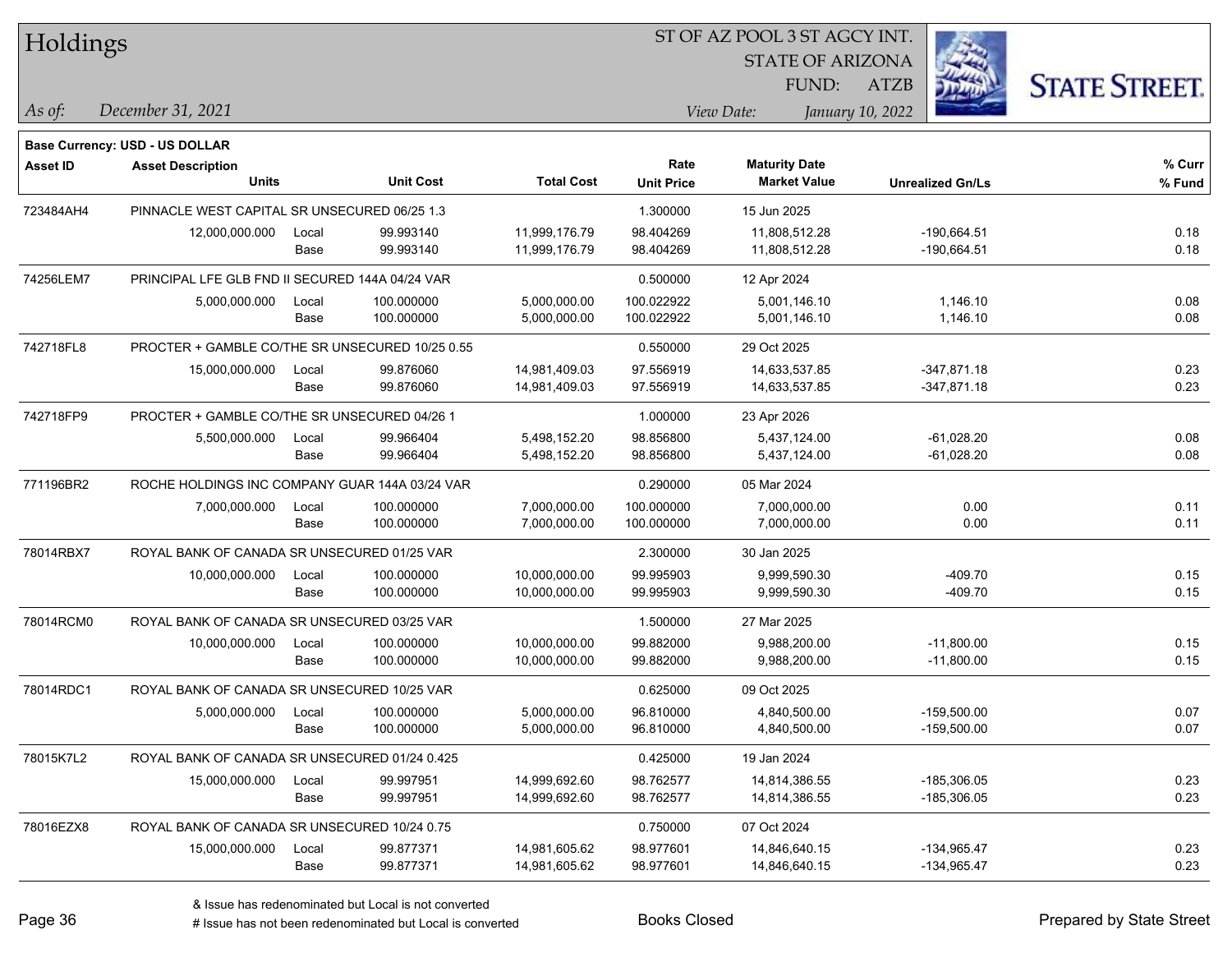| Holdings        |                                                 |       |                  |                   |                   | 51 OF AZ POOL 3 51 AGCY INT. |                         |                      |
|-----------------|-------------------------------------------------|-------|------------------|-------------------|-------------------|------------------------------|-------------------------|----------------------|
|                 |                                                 |       |                  |                   |                   | <b>STATE OF ARIZONA</b>      |                         |                      |
|                 |                                                 |       |                  |                   |                   | FUND:                        | <b>ATZB</b>             | <b>STATE STREET.</b> |
| As of:          | December 31, 2021                               |       |                  |                   |                   | View Date:                   | January 10, 2022        |                      |
|                 | <b>Base Currency: USD - US DOLLAR</b>           |       |                  |                   |                   |                              |                         |                      |
| <b>Asset ID</b> | <b>Asset Description</b>                        |       |                  |                   | Rate              | <b>Maturity Date</b>         |                         | $%$ Curr             |
|                 | <b>Units</b>                                    |       | <b>Unit Cost</b> | <b>Total Cost</b> | <b>Unit Price</b> | <b>Market Value</b>          | <b>Unrealized Gn/Ls</b> | % Fund               |
| 78446YAA1       | SLM STUDENT LOAN TRUST SLMA 2012 2 A            |       |                  |                   | 0.792000          | 25 Jan 2029                  |                         |                      |
|                 | 790,798.450                                     | Local | 100.000000       | 790,798.45        | 97.624360         | 772,011.93                   | $-18,786.52$            | 0.01                 |
| Original Face:  | 2,838,688.000                                   | Base  | 100.000000       | 790,798.45        | 97.624360         | 772,011.93                   | $-18,786.52$            | 0.01                 |
| 79466LAG9       | SALESFORCE.COM INC SR UNSECURED 07/24 0.625     |       |                  |                   | 0.625000          | 15 Jul 2024                  |                         |                      |
|                 | 5,000,000.000                                   | Local | 99.972976        | 4,998,648.78      | 99.061168         | 4,953,058.40                 | $-45,590.38$            | 0.08                 |
|                 |                                                 | Base  | 99.972976        | 4,998,648.78      | 99.061168         | 4,953,058.40                 | $-45,590.38$            | 0.08                 |
| 842587CU9       | SOUTHERN CO SR UNSECURED 07/23 2.95             |       |                  |                   | 2.950000          | 01 Jul 2023                  |                         |                      |
|                 | 10,000,000.000                                  | Local | 103.144417       | 10,314,441.67     | 102.410225        | 10,241,022.50                | $-73,419.17$            | 0.16                 |
|                 |                                                 | Base  | 103.144417       | 10,314,441.67     | 102.410225        | 10,241,022.50                | $-73,419.17$            | 0.16                 |
| 8426EPAA6       | SOUTHERN CO GAS CAPITAL COMPANY GUAR 10/23 2.45 |       |                  |                   | 2.450000          | 01 Oct 2023                  |                         |                      |
|                 | 15,000,000.000                                  | Local | 103.039130       | 15,455,869.52     | 102.083319        | 15,312,497.85                | $-143,371.67$           | 0.24                 |
|                 |                                                 | Base  | 103.039130       | 15,455,869.52     | 102.083319        | 15,312,497.85                | $-143,371.67$           | 0.24                 |
| 855244AG4       | STARBUCKS CORP SR UNSECURED 06/22 2.7           |       |                  |                   | 2.700000          | 15 Jun 2022                  |                         |                      |
|                 | 9,055,000.000                                   | Local | 100.712990       | 9,119,561.22      | 100.646272        | 9,113,519.93                 | $-6,041.29$             | 0.14                 |
|                 |                                                 | Base  | 100.712990       | 9,119,561.22      | 100.646272        | 9,113,519.93                 | $-6,041.29$             | 0.14                 |
| 863667BA8       | STRYKER CORP SR UNSECURED 06/25 1.15            |       |                  |                   | 1.150000          | 15 Jun 2025                  |                         |                      |
|                 | 5,000,000.000                                   | Local | 99.840631        | 4,992,031.56      | 98.999536         | 4,949,976.80                 | $-42,054.76$            | 0.08                 |
|                 |                                                 | Base  | 99.840631        | 4,992,031.56      | 98.999536         | 4,949,976.80                 | $-42,054.76$            | 0.08                 |
| 86787EBE6       | TRUIST BANK SR UNSECURED 05/22 2.8              |       |                  |                   | 2.800000          | 17 May 2022                  |                         |                      |
|                 | 10,000,000.000                                  | Local | 99.993672        | 9,999,367.15      | 100.724480        | 10,072,448.00                | 73,080.85               | 0.16                 |
|                 |                                                 | Base  | 99.993672        | 9,999,367.15      | 100.724480        | 10,072,448.00                | 73,080.85               | 0.16                 |
| 87612EBD7       | TARGET CORP SR UNSECURED 07/24 3.5              |       |                  |                   | 3.500000          | 01 Jul 2024                  |                         |                      |
|                 | 3,678,000.000                                   | Local | 107.595827       | 3,957,374.50      | 106.027658        | 3,899,697.26                 | $-57,677.24$            | 0.06                 |
|                 |                                                 | Base  | 107.595827       | 3,957,374.50      | 106.027658        | 3,899,697.26                 | $-57,677.24$            | 0.06                 |
| 880591EN8       | TENN VALLEY AUTHORITY SR UNSECURED 08/22 1.875  |       |                  |                   | 1.875000          | 15 Aug 2022                  |                         |                      |
|                 | 6,127,000.000                                   | Local | 101.083999       | 6,193,416.62      | 100.965084        | 6,186,130.70                 | $-7,285.92$             | 0.10                 |
|                 |                                                 | Base  | 101.083999       | 6,193,416.62      | 100.965084        | 6,186,130.70                 | $-7,285.92$             | 0.10                 |
| 880591ER9       | TENN VALLEY AUTHORITY SR UNSECURED 09/24 2.875  |       |                  |                   | 2.875000          | 15 Sep 2024                  |                         |                      |
|                 | 21,515,000.000                                  | Local | 106.562643       | 22,926,952.70     | 104.986870        | 22,587,925.08                | $-339,027.62$           | 0.35                 |
|                 |                                                 | Base  | 106.562643       | 22,926,952.70     | 104.986870        | 22,587,925.08                | -339,027.62             | 0.35                 |

 $\overline{\text{SUSP}}$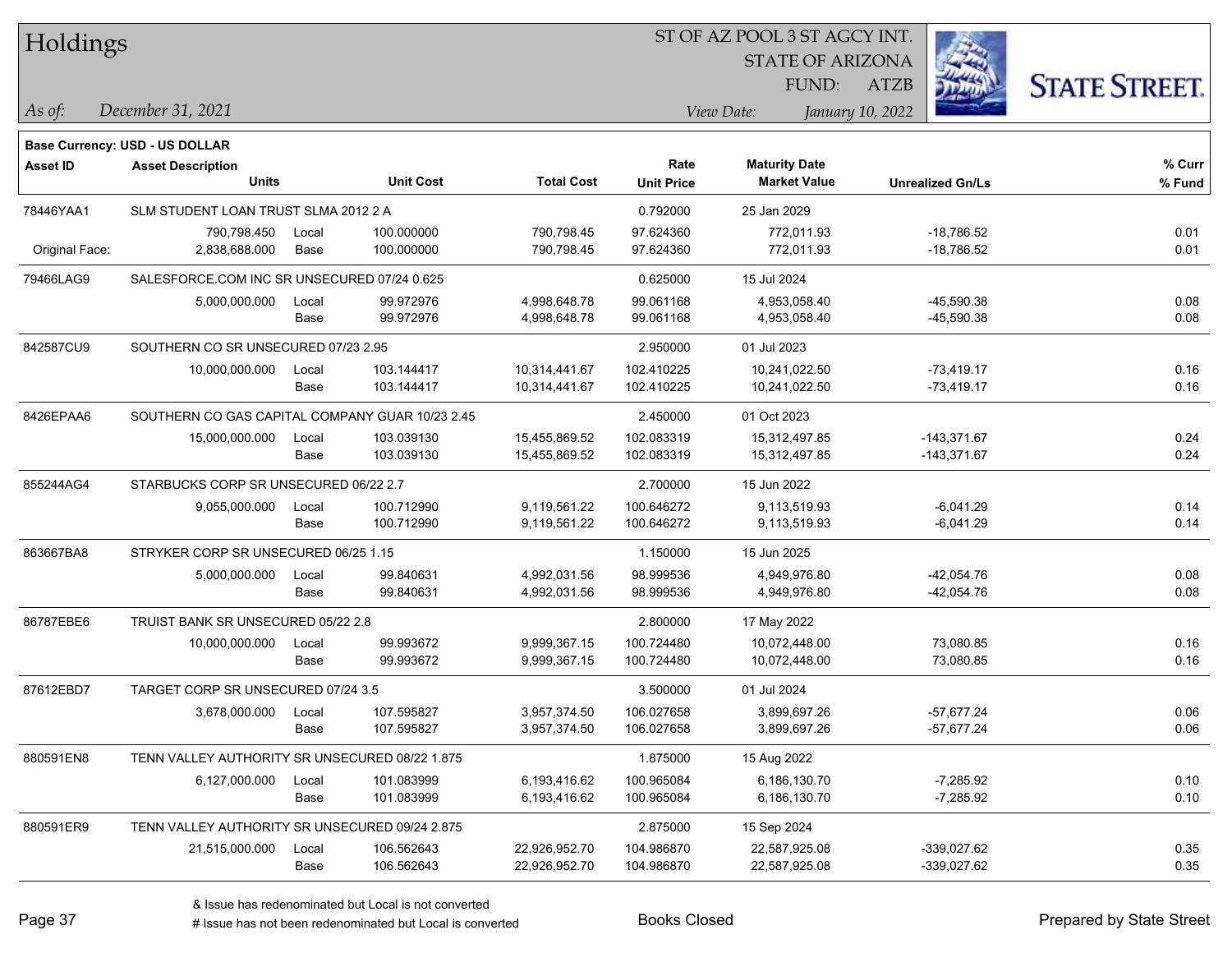| Holdings        |                                                  |       |                  |                   |                   | ST OF AZ POOL 3 ST AGCY INT. |                         |                      |
|-----------------|--------------------------------------------------|-------|------------------|-------------------|-------------------|------------------------------|-------------------------|----------------------|
|                 |                                                  |       |                  |                   |                   | <b>STATE OF ARIZONA</b>      |                         |                      |
|                 |                                                  |       |                  |                   |                   | FUND:                        | ATZB                    | <b>STATE STREET.</b> |
| As of:          | December 31, 2021                                |       |                  |                   |                   | View Date:                   | January 10, 2022        |                      |
|                 | <b>Base Currency: USD - US DOLLAR</b>            |       |                  |                   |                   |                              |                         |                      |
| <b>Asset ID</b> | <b>Asset Description</b>                         |       |                  |                   | Rate              | <b>Maturity Date</b>         |                         | % Curr               |
|                 | <b>Units</b>                                     |       | <b>Unit Cost</b> | <b>Total Cost</b> | <b>Unit Price</b> | <b>Market Value</b>          | <b>Unrealized Gn/Ls</b> | % Fund               |
| 88579YAX9       | 3M COMPANY SR UNSECURED 03/23 2.25               |       |                  |                   | 2.250000          | 15 Mar 2023                  |                         |                      |
|                 | 1,500,000.000                                    | Local | 102.043492       | 1,530,652.38      | 101.638030        | 1,524,570.45                 | $-6,081.93$             | 0.02                 |
|                 |                                                  | Base  | 102.043492       | 1,530,652.38      | 101.638030        | 1,524,570.45                 | $-6,081.93$             | 0.02                 |
| 89114Q3J5       | TORONTO DOMINION BANK SR UNSECURED 07/22 VAR     |       |                  |                   | 0.478250          | 22 Jul 2022                  |                         |                      |
|                 | 5,000,000.000                                    | Local | 100.000000       | 5,000,000.00      | 99.992974         | 4,999,648.70                 | $-351.30$               | 0.08                 |
|                 |                                                  | Base  | 100.000000       | 5,000,000.00      | 99.992974         | 4,999,648.70                 | $-351.30$               | 0.08                 |
| 89114Q5A2       | TORONTO DOMINION BANK SR UNSECURED 08/24 VAR     |       |                  |                   | 2.450000          | 14 Aug 2024                  |                         |                      |
|                 | 10,000,000.000                                   | Local | 100.000000       | 10,000,000.00     | 100.692811        | 10,069,281.10                | 69,281.10               | 0.16                 |
|                 |                                                  | Base  | 100.000000       | 10,000,000.00     | 100.692811        | 10,069,281.10                | 69,281.10               | 0.16                 |
| 89114QCR7       | TORONTO DOMINION BANK SR UNSECURED 03/24 VAR     |       |                  |                   | 0.405000          | 04 Mar 2024                  |                         |                      |
|                 | 11,000,000.000                                   | Local | 100.000000       | 11,000,000.00     | 100.054656        | 11,006,012.16                | 6,012.16                | 0.17                 |
|                 |                                                  | Base  | 100.000000       | 11,000,000.00     | 100.054656        | 11,006,012.16                | 6,012.16                | 0.17                 |
| 89114TZA3       | TORONTO DOMINION BANK SR UNSECURED 06/23 0.3     |       |                  |                   | 0.300000          | 02 Jun 2023                  |                         |                      |
|                 | 22,000,000.000                                   | Local | 99.961704        | 21,991,574.81     | 99.368972         | 21,861,173.84                | $-130,400.97$           | 0.34                 |
|                 |                                                  | Base  | 99.961704        | 21,991,574.81     | 99.368972         | 21,861,173.84                | $-130,400.97$           | 0.34                 |
| 89236TFX8       | TOYOTA MOTOR CREDIT CORP SR UNSECURED 04/22 2.65 |       |                  |                   | 2.650000          | 12 Apr 2022                  |                         |                      |
|                 | 13,000,000.000                                   | Local | 99.994194        | 12,999,245.26     | 100.634496        | 13,082,484.48                | 83,239.22               | 0.20                 |
|                 |                                                  | Base  | 99.994194        | 12,999,245.26     | 100.634496        | 13,082,484.48                | 83,239.22               | 0.20                 |
| 89236TGT6       | TOYOTA MOTOR CREDIT CORP SR UNSECURED 02/25 1.8  |       |                  |                   | 1.800000          | 13 Feb 2025                  |                         |                      |
|                 | 10,000,000.000                                   | Local | 99.958230        | 9,995,823.04      | 101.497817        | 10,149,781.70                | 153,958.66              | 0.16                 |
|                 |                                                  | Base  | 99.958230        | 9,995,823.04      | 101.497817        | 10,149,781.70                | 153,958.66              | 0.16                 |
| 89236THH1       | TOYOTA MOTOR CREDIT CORP SR UNSECURED 09/25 0.62 |       |                  |                   | 0.620000          | 16 Sep 2025                  |                         |                      |
|                 | 5,000,000.000                                    | Local | 100.000000       | 5,000,000.00      | 96.555556         | 4,827,777.80                 | $-172,222.20$           | 0.07                 |
|                 |                                                  | Base  | 100.000000       | 5,000,000.00      | 96.555556         | 4,827,777.80                 | $-172,222.20$           | 0.07                 |
| 89236THM0       | TOYOTA MOTOR CREDIT CORP SR UNSECURED 10/22 0.35 |       |                  |                   | 0.350000          | 14 Oct 2022                  |                         |                      |
|                 | 10,000,000.000                                   | Local | 99.965036        | 9,996,503.57      | 99.854081         | 9,985,408.10                 | $-11,095.47$            | 0.15                 |
|                 |                                                  | Base  | 99.965036        | 9,996,503.57      | 99.854081         | 9,985,408.10                 | $-11,095.47$            | 0.15                 |
| 89236THQ1       | TOYOTA MOTOR CREDIT CORP SR UNSECURED 10/25 0.65 |       |                  |                   | 0.650000          | 09 Oct 2025                  |                         |                      |
|                 | 5,000,000.000                                    | Local | 100.000000       | 5,000,000.00      | 96.402457         | 4,820,122.85                 | $-179,877.15$           | 0.07                 |
|                 |                                                  | Base  | 100.000000       | 5,000,000.00      | 96.402457         | 4,820,122.85                 | $-179,877.15$           | 0.07                 |
|                 |                                                  |       |                  |                   |                   |                              |                         |                      |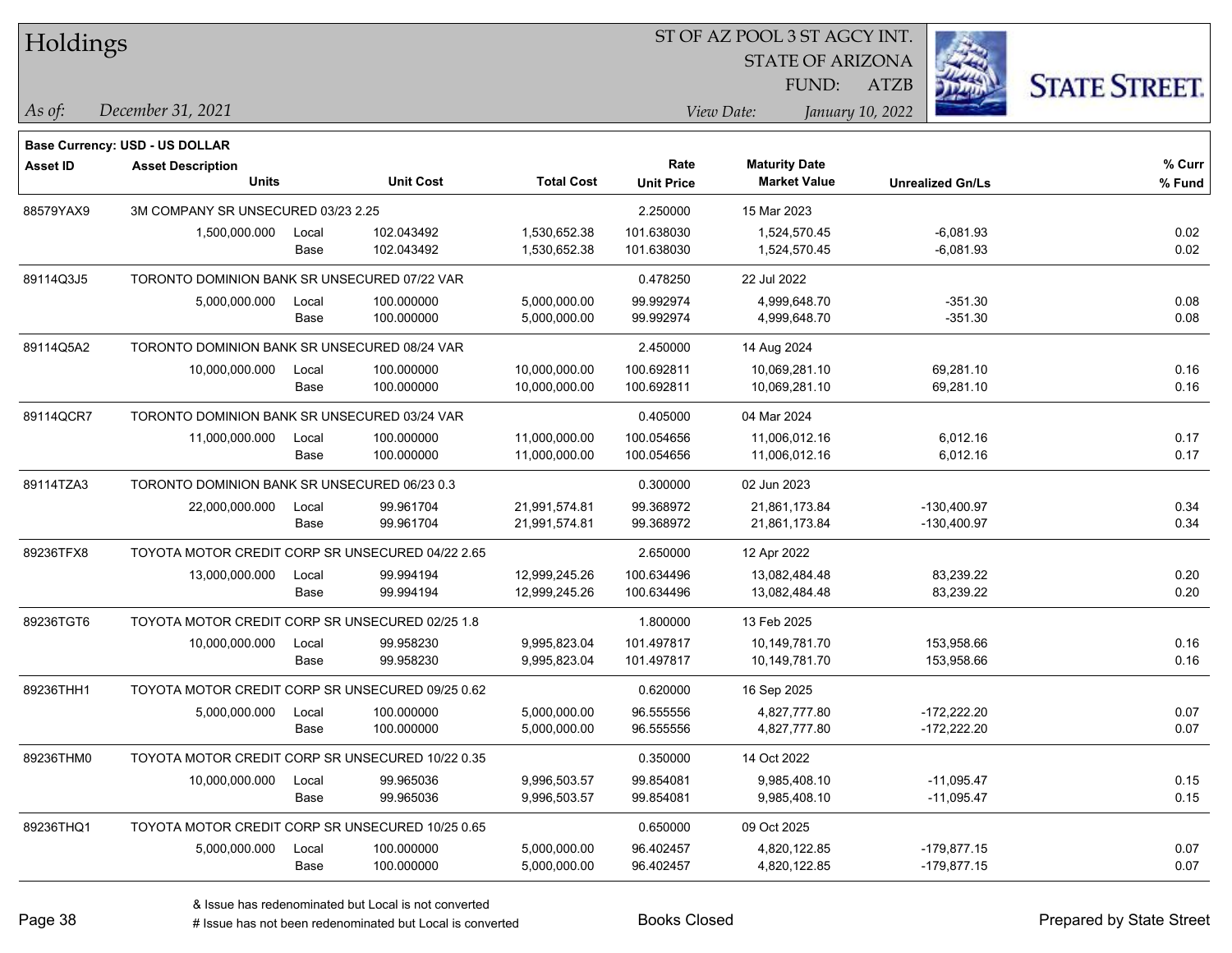| Holdings        |                                                 |       |                  |                   |                   | ST OF AZ POOL 3 ST AGCY INT. |                         |                      |
|-----------------|-------------------------------------------------|-------|------------------|-------------------|-------------------|------------------------------|-------------------------|----------------------|
|                 |                                                 |       |                  |                   |                   | <b>STATE OF ARIZONA</b>      |                         |                      |
|                 |                                                 |       |                  |                   |                   | FUND:                        | ATZB                    | <b>STATE STREET.</b> |
| As of:          | December 31, 2021                               |       |                  |                   |                   | View Date:                   | January 10, 2022        |                      |
|                 | Base Currency: USD - US DOLLAR                  |       |                  |                   |                   |                              |                         |                      |
| <b>Asset ID</b> | <b>Asset Description</b>                        |       |                  |                   | Rate              | <b>Maturity Date</b>         |                         | % Curr               |
|                 | <b>Units</b>                                    |       | <b>Unit Cost</b> | <b>Total Cost</b> | <b>Unit Price</b> | <b>Market Value</b>          | <b>Unrealized Gn/Ls</b> | % Fund               |
| 89236THS7       | TOYOTA MOTOR CREDIT CORP SR UNSECURED 06/22 VAR |       |                  |                   | 0.350000          | 13 Jun 2022                  |                         |                      |
|                 | 10,000,000.000                                  | Local | 100.000000       | 10,000,000.00     | 100.022313        | 10,002,231.30                | 2,231.30                | 0.15                 |
|                 |                                                 | Base  | 100.000000       | 10,000,000.00     | 100.022313        | 10,002,231.30                | 2,231.30                | 0.15                 |
| 89236TJD8       | TOYOTA MOTOR CREDIT CORP SR UNSECURED 04/23 0.4 |       |                  |                   | 0.400000          | 06 Apr 2023                  |                         |                      |
|                 | 12,000,000.000                                  | Local | 99.948748        | 11,993,849.79     | 99.744624         | 11,969,354.88                | -24,494.91              | 0.18                 |
|                 |                                                 | Base  | 99.948748        | 11,993,849.79     | 99.744624         | 11,969,354.88                | -24,494.91              | 0.18                 |
| 89236TJP1       | TOYOTA MOTOR CREDIT CORP SR UNSECURED 09/24 VAR |       |                  |                   | 0.340000          | 13 Sep 2024                  |                         |                      |
|                 | 7,000,000.000                                   | Local | 100.000000       | 7,000,000.00      | 99.701618         | 6,979,113.26                 | $-20,886.74$            | 0.11                 |
|                 |                                                 | Base  | 100.000000       | 7,000,000.00      | 99.701618         | 6,979,113.26                 | $-20,886.74$            | 0.11                 |
| 89788JAA7       | TRUIST BANK SR UNSECURED 03/25 1.5              |       |                  |                   | 1.500000          | 10 Mar 2025                  |                         |                      |
|                 | 2,000,000.000                                   | Local | 99.869919        | 1,997,398.38      | 100.577825        | 2,011,556.50                 | 14,158.12               | 0.03                 |
|                 |                                                 | Base  | 99.869919        | 1,997,398.38      | 100.577825        | 2,011,556.50                 | 14,158.12               | 0.03                 |
| 89788JAD1       | TRUIST BANK SR UNSECURED 01/24 VAR              |       |                  |                   | 0.250000          | 17 Jan 2024                  |                         |                      |
|                 | 7,000,000.000                                   | Local | 100.000000       | 7,000,000.00      | 99.605066         | 6,972,354.62                 | $-27,645.38$            | 0.11                 |
|                 |                                                 | Base  | 100.000000       | 7,000,000.00      | 99.605066         | 6,972,354.62                 | $-27,645.38$            | 0.11                 |
| 89788MAF9       | TRUIST FINANCIAL CORP SR UNSECURED 06/25 VAR    |       |                  |                   | 0.450000          | 09 Jun 2025                  |                         |                      |
|                 | 15,000,000.000                                  | Local | 100.000000       | 15,000,000.00     | 99.721660         | 14,958,249.00                | $-41,751.00$            | 0.23                 |
|                 |                                                 | Base  | 100.000000       | 15,000,000.00     | 99.721660         | 14,958,249.00                | $-41,751.00$            | 0.23                 |
| 90327QD48       | USAA CAPITAL CORP SR UNSECURED 144A 05/23 1.5   |       |                  |                   | 1.500000          | 01 May 2023                  |                         |                      |
|                 | 2,000,000.000                                   | Local | 101.582107       | 2,031,642.13      | 100.983910        | 2,019,678.20                 | $-11,963.93$            | 0.03                 |
|                 |                                                 | Base  | 101.582107       | 2,031,642.13      | 100.983910        | 2,019,678.20                 | $-11,963.93$            | 0.03                 |
| 90331HNV1       | US BANK NA CINCINNATI SR UNSECURED 07/23 3.4    |       |                  |                   | 3.400000          | 24 Jul 2023                  |                         |                      |
|                 | 2,775,000.000                                   | Local | 104.304501       | 2,894,449.91      | 103.979273        | 2,885,424.83                 | $-9,025.08$             | 0.04                 |
|                 |                                                 | Base  | 104.304501       | 2,894,449.91      | 103.979273        | 2,885,424.83                 | $-9,025.08$             | 0.04                 |
| 91159HHX1       | US BANCORP SR UNSECURED 07/24 2.4               |       |                  |                   | 2.400000          | 30 Jul 2024                  |                         |                      |
|                 | 2,000,000.000                                   | Local | 99.949553        | 1,998,991.05      | 103.314073        | 2,066,281.46                 | 67,290.41               | 0.03                 |
|                 |                                                 | Base  | 99.949553        | 1,998,991.05      | 103.314073        | 2,066,281.46                 | 67,290.41               | 0.03                 |
| 912828F96       | US TREASURY N/B 10/21 2                         |       |                  |                   | 2.000000          | 31 Oct 2021                  |                         |                      |
|                 | 0.000                                           | Local | 0.000000         | $-0.30$           | 0.000000          | 0.00                         | 0.30                    | 0.00                 |
|                 |                                                 | Base  | 0.000000         | $-0.30$           | 0.000000          | 0.00                         | 0.30                    | 0.00                 |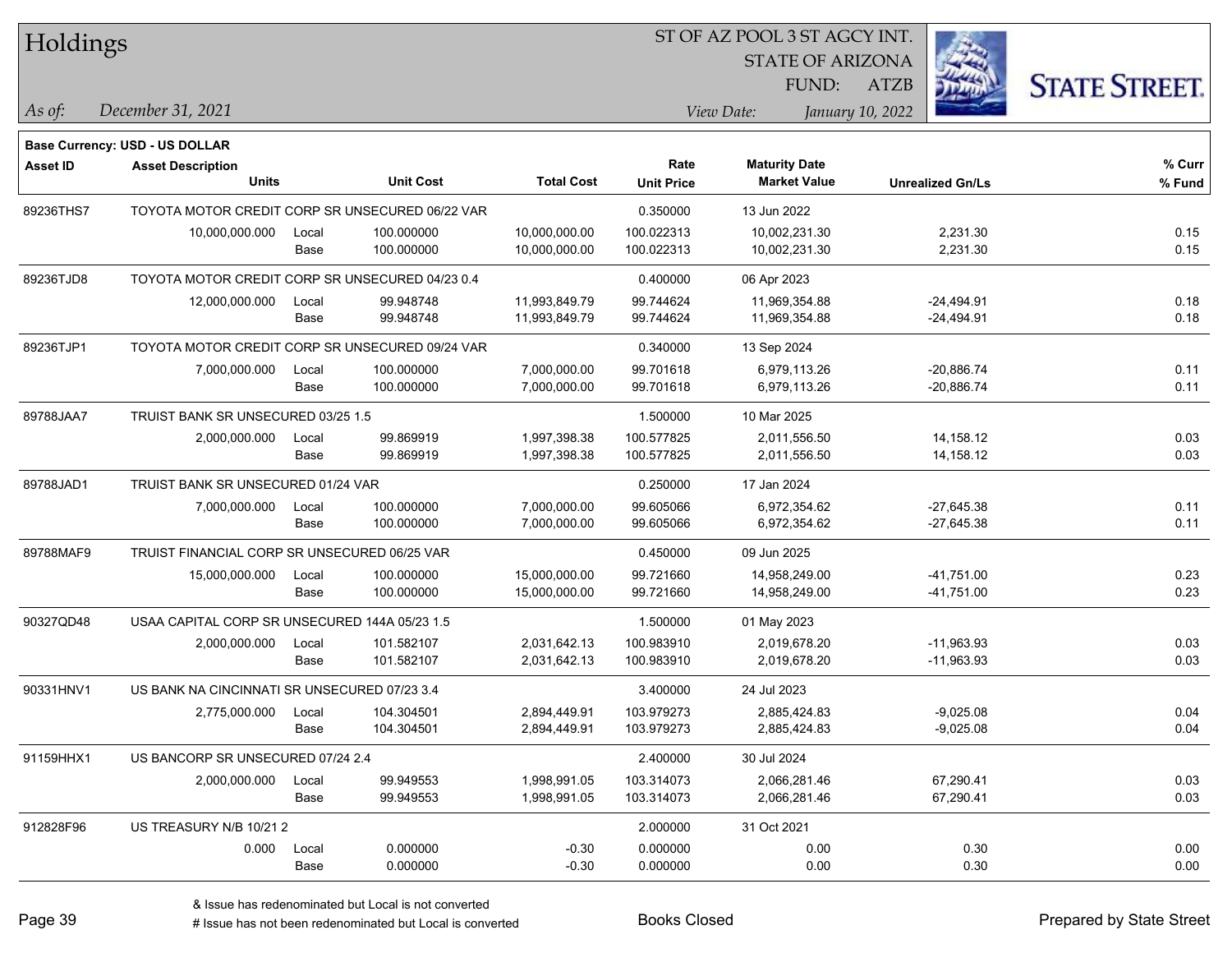| Holdings        |                                                      |       |                                                       |                   | ST OF AZ POOL 3 ST AGCY INT. |                         |                         |                      |  |  |
|-----------------|------------------------------------------------------|-------|-------------------------------------------------------|-------------------|------------------------------|-------------------------|-------------------------|----------------------|--|--|
|                 |                                                      |       |                                                       |                   |                              | <b>STATE OF ARIZONA</b> |                         |                      |  |  |
|                 |                                                      |       |                                                       |                   |                              | FUND:                   | ATZB                    | <b>STATE STREET.</b> |  |  |
| As of:          | December 31, 2021                                    |       |                                                       |                   |                              | View Date:              | January 10, 2022        |                      |  |  |
|                 | Base Currency: USD - US DOLLAR                       |       |                                                       |                   |                              |                         |                         |                      |  |  |
| <b>Asset ID</b> | <b>Asset Description</b>                             |       |                                                       |                   | Rate                         | <b>Maturity Date</b>    |                         | % Curr               |  |  |
|                 | <b>Units</b>                                         |       | <b>Unit Cost</b>                                      | <b>Total Cost</b> | <b>Unit Price</b>            | <b>Market Value</b>     | <b>Unrealized Gn/Ls</b> | % Fund               |  |  |
| 91282CBQ3       | US TREASURY N/B 02/26 0.5                            |       |                                                       |                   | 0.500000                     | 28 Feb 2026             |                         |                      |  |  |
|                 | 20,000,000.000                                       | Local | 98.777648                                             | 19,755,529.54     | 97.148438                    | 19,429,687.60           | $-325,841.94$           | 0.30                 |  |  |
|                 |                                                      | Base  | 98.777648                                             | 19,755,529.54     | 97.148438                    | 19,429,687.60           | $-325,841.94$           | 0.30                 |  |  |
| 91324PDM1       | UNITEDHEALTH GROUP INC SR UNSECURED 02/24 3.5        |       |                                                       |                   | 3.500000                     | 15 Feb 2024             |                         |                      |  |  |
|                 | 10,000,000.000                                       | Local | 106.075172                                            | 10,607,517.18     | 105.232478                   | 10,523,247.80           | $-84,269.38$            | 0.16                 |  |  |
|                 |                                                      | Base  | 106.075172                                            | 10,607,517.18     | 105.232478                   | 10,523,247.80           | $-84,269.38$            | 0.16                 |  |  |
| 92343VGE8       | <b>VERIZON COMMUNICATIONS SR UNSECURED 03/26 VAR</b> |       |                                                       |                   | 0.840000                     | 20 Mar 2026             |                         |                      |  |  |
|                 | 12,000,000.000                                       | Local | 100.000000                                            | 12,000,000.00     | 101.187367                   | 12,142,484.04           | 142,484.04              | 0.19                 |  |  |
|                 |                                                      | Base  | 100.000000                                            | 12,000,000.00     | 101.187367                   | 12, 142, 484. 04        | 142,484.04              | 0.19                 |  |  |
| 92343VGF5       | VERIZON COMMUNICATIONS SR UNSECURED 03/24 0.75       |       |                                                       |                   | 0.750000                     | 22 Mar 2024             |                         |                      |  |  |
|                 | 3,000,000.000                                        | Local | 99.995560                                             | 2,999,866.81      | 99.547521                    | 2,986,425.63            | $-13,441.18$            | 0.05                 |  |  |
|                 |                                                      | Base  | 99.995560                                             | 2,999,866.81      | 99.547521                    | 2,986,425.63            | $-13,441.18$            | 0.05                 |  |  |
| 92343VGG3       | VERIZON COMMUNICATIONS SR UNSECURED 03/26 1.45       |       |                                                       |                   | 1.450000                     | 20 Mar 2026             |                         |                      |  |  |
|                 | 8,000,000.000                                        | Local | 100.449652                                            | 8,035,972.16      | 99.470648                    | 7,957,651.84            | $-78,320.32$            | 0.12                 |  |  |
|                 |                                                      | Base  | 100.449652                                            | 8,035,972.16      | 99.470648                    | 7,957,651.84            | $-78,320.32$            | 0.12                 |  |  |
| 92347YAA2       | VERIZON OWNER TRUST VZOT 2019 A A1A                  |       |                                                       |                   | 2.930000                     | 20 Sep 2023             |                         |                      |  |  |
|                 | 2,045,213.230                                        | Local | 99.992409                                             | 2,045,057.98      | 100.554520                   | 2,056,554.35            | 11,496.37               | 0.03                 |  |  |
| Original Face:  | 8,000,000.000                                        | Base  | 99.992409                                             | 2,045,057.98      | 100.554520                   | 2,056,554.35            | 11,496.37               | 0.03                 |  |  |
| 92348CAA9       | VERIZON OWNER TRUST VZOT 2020 C A                    |       |                                                       |                   | 0.410000                     | 21 Apr 2025             |                         |                      |  |  |
|                 | 20,000,000.000                                       | Local | 99.987999                                             | 19,997,599.83     | 99.544960                    | 19,908,992.00           | $-88,607.83$            | 0.31                 |  |  |
| Original Face:  | 20,000,000.000                                       | Base  | 99.987999                                             | 19,997,599.83     | 99.544960                    | 19,908,992.00           | $-88,607.83$            | 0.31                 |  |  |
| 92348TAA2       | VERIZON OWNER TRUST VZOT 2020 A A1A                  |       |                                                       |                   | 1.850000                     | 22 Jul 2024             |                         |                      |  |  |
|                 | 5,500,000.000                                        | Local | 99.993322                                             | 5,499,632.70      | 100.754260                   | 5,541,484.30            | 41,851.60               | 0.09                 |  |  |
| Original Face:  | 5,500,000.000                                        | Base  | 99.993322                                             | 5,499,632.70      | 100.754260                   | 5,541,484.30            | 41,851.60               | 0.09                 |  |  |
| 92348XAA3       | VERIZON OWNER TRUST VZOT 2018 A A1A                  |       |                                                       |                   | 3.230000                     | 20 Apr 2023             |                         |                      |  |  |
|                 | 17,031.580                                           | Local | 99.999530                                             | 17,031.50         | 100.166900                   | 17,060.01               | 28.51                   | 0.00                 |  |  |
| Original Face:  | 5,000,000.000                                        | Base  | 99.999530                                             | 17,031.50         | 100.166900                   | 17,060.01               | 28.51                   | 0.00                 |  |  |
| 928668BG6       |                                                      |       | VOLKSWAGEN GROUP AMERICA COMPANY GUAR 144A 11/22 0.75 |                   | 0.750000                     | 23 Nov 2022             |                         |                      |  |  |
|                 | 5,000,000.000                                        | Local | 99.978088                                             | 4,998,904.39      | 99.983741                    | 4,999,187.05            | 282.66                  | 0.08                 |  |  |
|                 |                                                      | Base  | 99.978088                                             | 4,998,904.39      | 99.983741                    | 4,999,187.05            | 282.66                  | 0.08                 |  |  |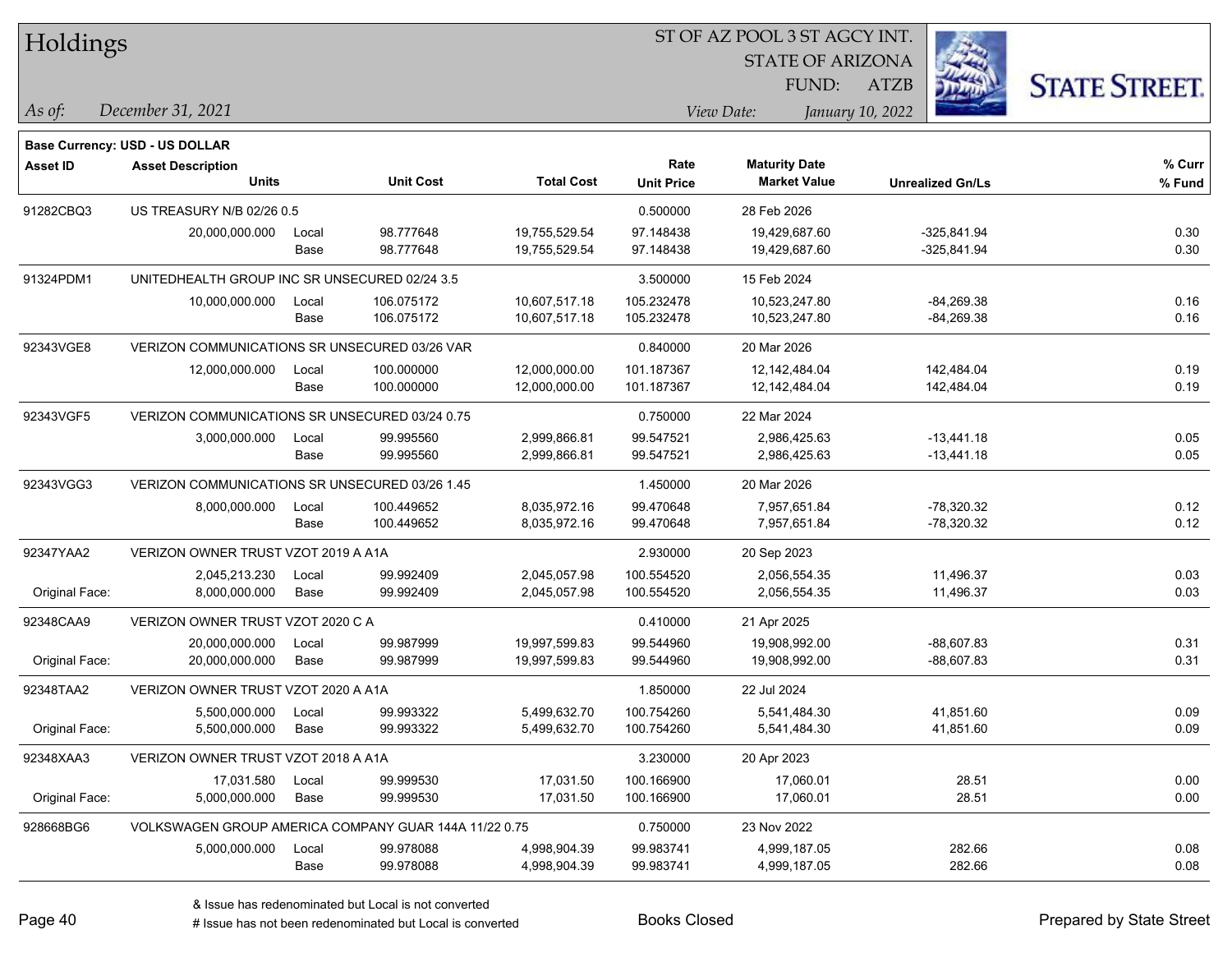| Holdings |  |
|----------|--|
|----------|--|

STATE OF ARIZONA FUND:

ATZB



*December 31, 2021 As of: View Date: January 10, 2022*

**Base Currency: USD - US DOLLAR**

| <b>Asset ID</b> | <b>Asset Description</b>                               |       |                  |                   | Rate              | <b>Maturity Date</b> |                         | % Curr |
|-----------------|--------------------------------------------------------|-------|------------------|-------------------|-------------------|----------------------|-------------------------|--------|
|                 | <b>Units</b>                                           |       | <b>Unit Cost</b> | <b>Total Cost</b> | <b>Unit Price</b> | <b>Market Value</b>  | <b>Unrealized Gn/Ls</b> | % Fund |
| 928668BJ0       | VOLKSWAGEN GROUP AMERICA COMPANY GUAR 144A 11/23 0.875 |       |                  |                   | 0.875000          | 22 Nov 2023          |                         |        |
|                 | 5,000,000.000                                          | Local | 99.905306        | 4,995,265.32      | 99.325092         | 4,966,254.60         | $-29,010.72$            | 0.08   |
|                 |                                                        | Base  | 99.905306        | 4,995,265.32      | 99.325092         | 4,966,254.60         | $-29,010.72$            | 0.08   |
| 92868KAA1       | VOLKSWAGEN AUTO LOAN ENHANCED VALET 2021 1 A1          |       |                  |                   | 0.159460          | 21 Nov 2022          |                         |        |
|                 | 12,694,486.090                                         | Local | 100.000000       | 12,694,486.09     | 100.031470        | 12,698,481.04        | 3,994.95                | 0.20   |
| Original Face:  | 20,000,000.000                                         | Base  | 100.000000       | 12,694,486.09     | 100.031470        | 12,698,481.04        | 3,994.95                | 0.20   |
| 931142DP5       | WALMART INC SR UNSECURED 04/24 3.3                     |       |                  |                   | 3.300000          | 22 Apr 2024          |                         |        |
|                 | 1,000,000.000                                          | Local | 105.828777       | 1,058,287.77      | 104.823388        | 1,048,233.88         | $-10,053.89$            | 0.02   |
|                 |                                                        | Base  | 105.828777       | 1,058,287.77      | 104.823388        | 1,048,233.88         | $-10,053.89$            | 0.02   |
| 931142EK5       | WALMART INC SR UNSECURED 06/23 3.4                     |       |                  |                   | 3.400000          | 26 Jun 2023          |                         |        |
|                 | 20,000,000.000                                         | Local | 104.325586       | 20,865,117.16     | 104.201325        | 20,840,265.00        | $-24,852.16$            | 0.32   |
|                 |                                                        | Base  | 104.325586       | 20,865,117.16     | 104.201325        | 20,840,265.00        | $-24,852.16$            | 0.32   |
| 931142EL3       | WALMART INC SR UNSECURED 07/24 2.85                    |       |                  |                   | 2.850000          | 08 Jul 2024          |                         |        |
|                 | 4,886,000.000                                          | Local | 102.261777       | 4,996,510.41      | 104.447919        | 5,103,325.32         | 106,814.91              | 0.08   |
|                 |                                                        | Base  | 102.261777       | 4,996,510.41      | 104.447919        | 5,103,325.32         | 106,814.91              | 0.08   |
| 931142ER0       | WALMART INC SR UNSECURED 09/26 1.05                    |       |                  |                   | 1.050000          | 17 Sep 2026          |                         |        |
|                 | 5,000,000.000                                          | Local | 99.821810        | 4,991,090.52      | 98.609982         | 4,930,499.10         | $-60,591.42$            | 0.08   |
|                 |                                                        | Base  | 99.821810        | 4,991,090.52      | 98.609982         | 4,930,499.10         | $-60,591.42$            | 0.08   |
| 931422AH2       | WALGREEN CO COMPANY GUAR 09/22 3.1                     |       |                  |                   | 3.100000          | 15 Sep 2022          |                         |        |
|                 | 6,682,000.000                                          | Local | 101.740520       | 6,798,301.52      | 101.709500        | 6,796,228.79         | $-2,072.73$             | 0.10   |
|                 |                                                        | Base  | 101.740520       | 6,798,301.52      | 101.709500        | 6,796,228.79         | $-2,072.73$             | 0.10   |
| 931427AU2       | WALGREENS BOOTS ALLIANCE SR UNSECURED 11/23 0.95       |       |                  |                   | 0.950000          | 17 Nov 2023          |                         |        |
|                 | 3,000,000.000                                          | Local | 99.987979        | 2,999,639.37      | 99.941163         | 2,998,234.89         | $-1,404.48$             | 0.05   |
|                 |                                                        | Base  | 99.987979        | 2,999,639.37      | 99.941163         | 2,998,234.89         | $-1,404.48$             | 0.05   |
| 94106LAY5       | WASTE MANAGEMENT INC COMPANY GUAR 09/22 2.9            |       |                  |                   | 2.900000          | 15 Sep 2022          |                         |        |
|                 | 1,625,000.000                                          | Local | 101.002337       | 1,641,287.97      | 101.182629        | 1,644,217.72         | 2,929.75                | 0.03   |
|                 |                                                        | Base  | 101.002337       | 1,641,287.97      | 101.182629        | 1,644,217.72         | 2,929.75                | 0.03   |
| 94106LBL2       | WASTE MANAGEMENT INC COMPANY GUAR 11/25 0.75           |       |                  |                   | 0.750000          | 15 Nov 2025          |                         |        |
|                 | 5,000,000.000                                          | Local | 99.868102        | 4,993,405.10      | 97.391534         | 4,869,576.70         | $-123,828.40$           | 0.08   |
|                 |                                                        | Base  | 99.868102        | 4,993,405.10      | 97.391534         | 4,869,576.70         | $-123,828.40$           | 0.08   |

# Issue has not been redenominated but Local is converted Books Closed Prepared by State Street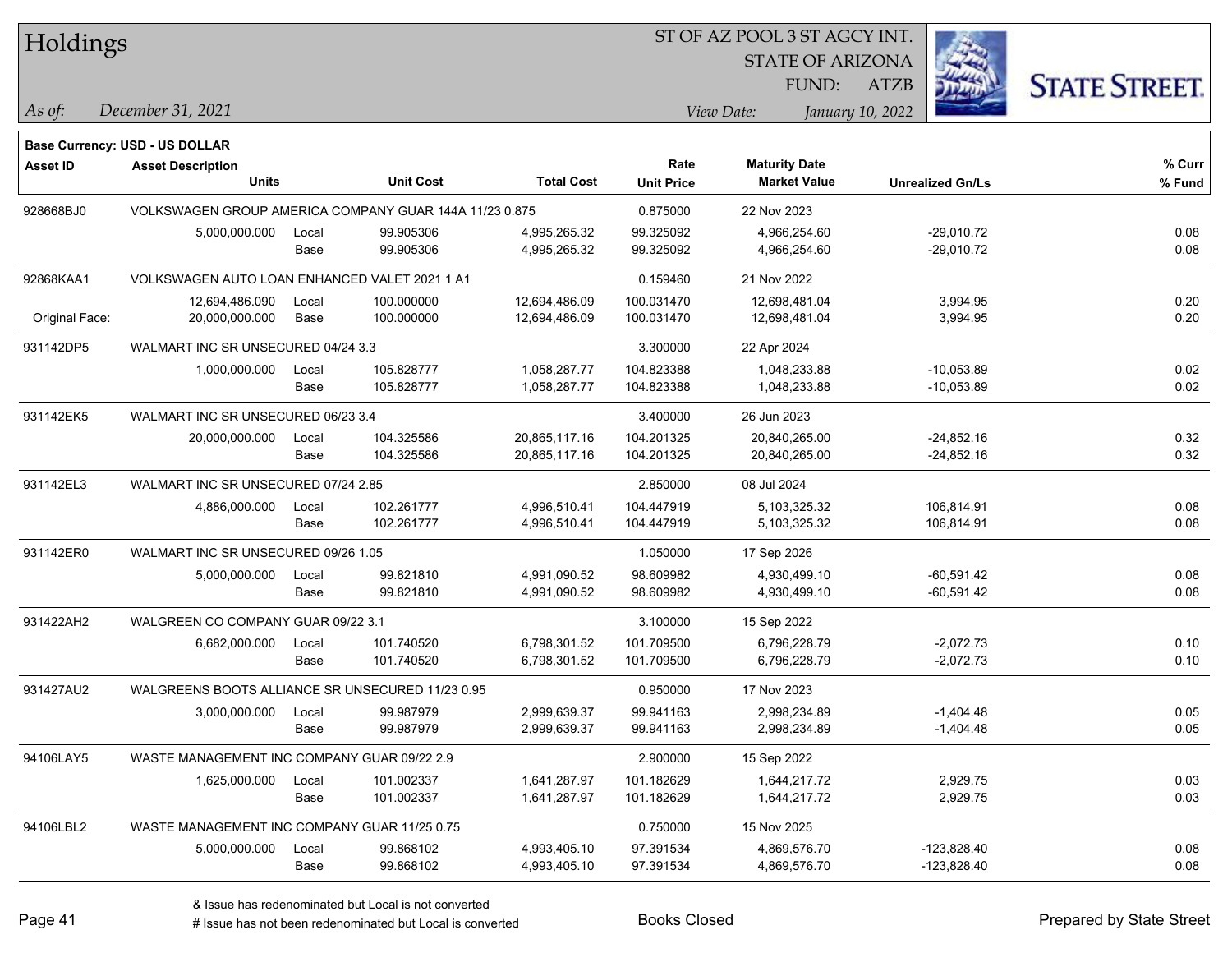| Holdings                  |                                                |               |                          |                              |                           | ST OF AZ POOL 3 ST AGCY INT.<br><b>STATE OF ARIZONA</b> |                              |                      |
|---------------------------|------------------------------------------------|---------------|--------------------------|------------------------------|---------------------------|---------------------------------------------------------|------------------------------|----------------------|
|                           |                                                |               |                          |                              |                           | FUND:                                                   | ATZB                         | <b>STATE STREET.</b> |
| As of:                    | December 31, 2021                              |               |                          |                              |                           | View Date:                                              | January 10, 2022             |                      |
|                           | Base Currency: USD - US DOLLAR                 |               |                          |                              |                           |                                                         |                              |                      |
| <b>Asset ID</b>           | <b>Asset Description</b><br><b>Units</b>       |               | <b>Unit Cost</b>         | <b>Total Cost</b>            | Rate<br><b>Unit Price</b> | <b>Maturity Date</b><br><b>Market Value</b>             | <b>Unrealized Gn/Ls</b>      | % Curr<br>% Fund     |
| 95000U2C6                 | WELLS FARGO + COMPANY SR UNSECURED 01/24 3.75  |               |                          |                              | 3.750000                  | 24 Jan 2024                                             |                              |                      |
|                           | 5,000,000.000                                  | Local<br>Base | 99.925360<br>99.925360   | 4,996,267.98<br>4,996,267.98 | 105.066754<br>105.066754  | 5,253,337.70<br>5,253,337.70                            | 257,069.72<br>257,069.72     | 0.08<br>0.08         |
| 95000U2T9                 | WELLS FARGO + COMPANY SR UNSECURED 05/25 VAR   |               |                          |                              | 0.805000                  | 19 May 2025                                             |                              |                      |
|                           | 7,000,000.000                                  | Local<br>Base | 100.000000<br>100.000000 | 7,000,000.00<br>7,000,000.00 | 98.835953<br>98.835953    | 6,918,516.71<br>6,918,516.71                            | $-81,483.29$<br>$-81,483.29$ | 0.11<br>0.11         |
| 98163LAA8                 | WORLD OMNI AUTO RECEIVABLES TR WOART 2021 B A1 |               |                          |                              | 0.110250                  | 16 May 2022                                             |                              |                      |
| Original Face:            | 0.030<br>8,750,000.000                         | Local<br>Base | 100.000000<br>100.000000 | 0.03<br>0.03                 | 100.000000<br>100.000000  | 0.03<br>0.03                                            | 0.00<br>0.00                 | 0.00<br>0.00         |
| 98163LAB6                 | WORLD OMNI AUTO RECEIVABLES TR WOART 2021 B A2 |               |                          |                              | 0.200000                  | 15 Jul 2024                                             |                              |                      |
| Original Face:            | 4,467,977.320<br>5,250,000.000                 | Local<br>Base | 99.997291<br>99.997291   | 4,467,856.28<br>4,467,856.28 | 99.862790<br>99.862790    | 4,461,846.81<br>4,461,846.81                            | $-6,009.47$<br>$-6,009.47$   | 0.07<br>0.07         |
| <b>US DOLLAR Total</b>    |                                                |               |                          |                              |                           |                                                         |                              |                      |
|                           | 2,024,687,235.530                              | Local         |                          | 2,034,516,759.53             |                           | 2,021,255,844.82                                        | -13,260,914.71               | 31.19                |
| Original Face:            | 504,059,328.000                                | Base          |                          | 2,034,516,759.53             |                           | 2,021,255,844.82                                        | -13,260,914.71               | 31.19                |
| <b>FIXED INCOME Total</b> |                                                |               |                          |                              |                           |                                                         |                              |                      |
|                           | 2,024,687,235.530                              | Base          |                          | 2,034,516,759.53             |                           | 2,021,255,844.82                                        | -13,260,914.71               | 31.19                |
| Original Face:            | 504,059,328.000                                |               |                          |                              |                           |                                                         |                              |                      |

Page 42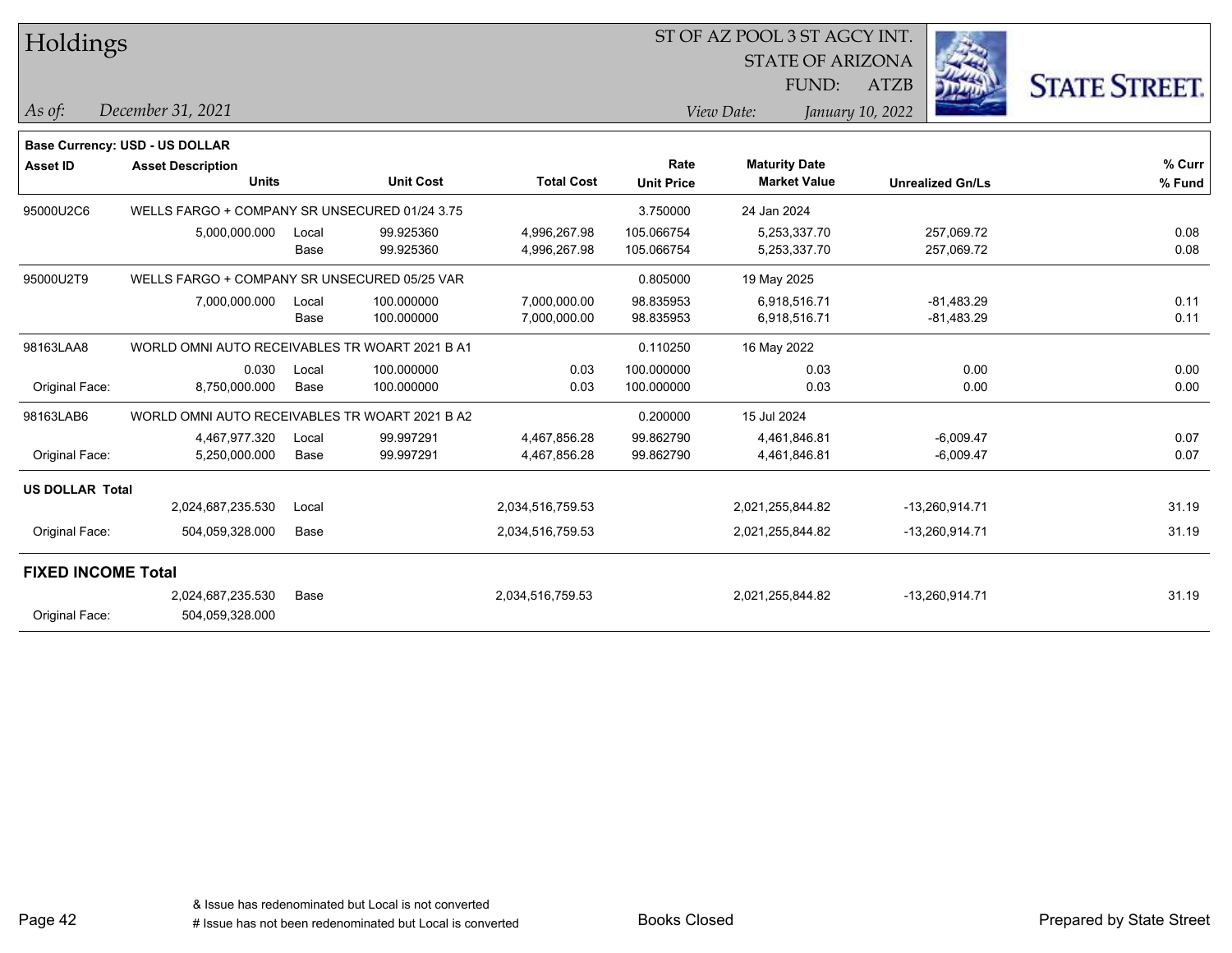| Holdings          |                                          |      |                  |                   |                           | ST OF AZ POOL 3 ST AGCY INT.<br><b>STATE OF ARIZONA</b> |                                 |                |                      |  |
|-------------------|------------------------------------------|------|------------------|-------------------|---------------------------|---------------------------------------------------------|---------------------------------|----------------|----------------------|--|
| $\vert$ As of:    | December 31, 2021                        |      |                  |                   |                           | FUND:<br>View Date:                                     | <b>ATZB</b><br>January 10, 2022 |                | <b>STATE STREET.</b> |  |
|                   | Base Currency: USD - US DOLLAR           |      |                  |                   |                           |                                                         |                                 |                |                      |  |
| Asset ID          | <b>Asset Description</b><br><b>Units</b> |      | <b>Unit Cost</b> | <b>Total Cost</b> | Rate<br><b>Unit Price</b> | <b>Maturity Date</b><br><b>Market Value</b>             | <b>Unrealized Gn/Ls</b>         |                | % Curr<br>% Fund     |  |
| <b>FUND Total</b> |                                          |      |                  |                   |                           |                                                         |                                 |                |                      |  |
|                   | 6,485,708,535.890                        | Base |                  | 6,494,680,924.55  |                           | 6,481,144,181.39                                        |                                 | -13,536,743.16 | 100.00               |  |
| Original Face:    | 504,059,328.000                          |      |                  |                   |                           |                                                         |                                 |                |                      |  |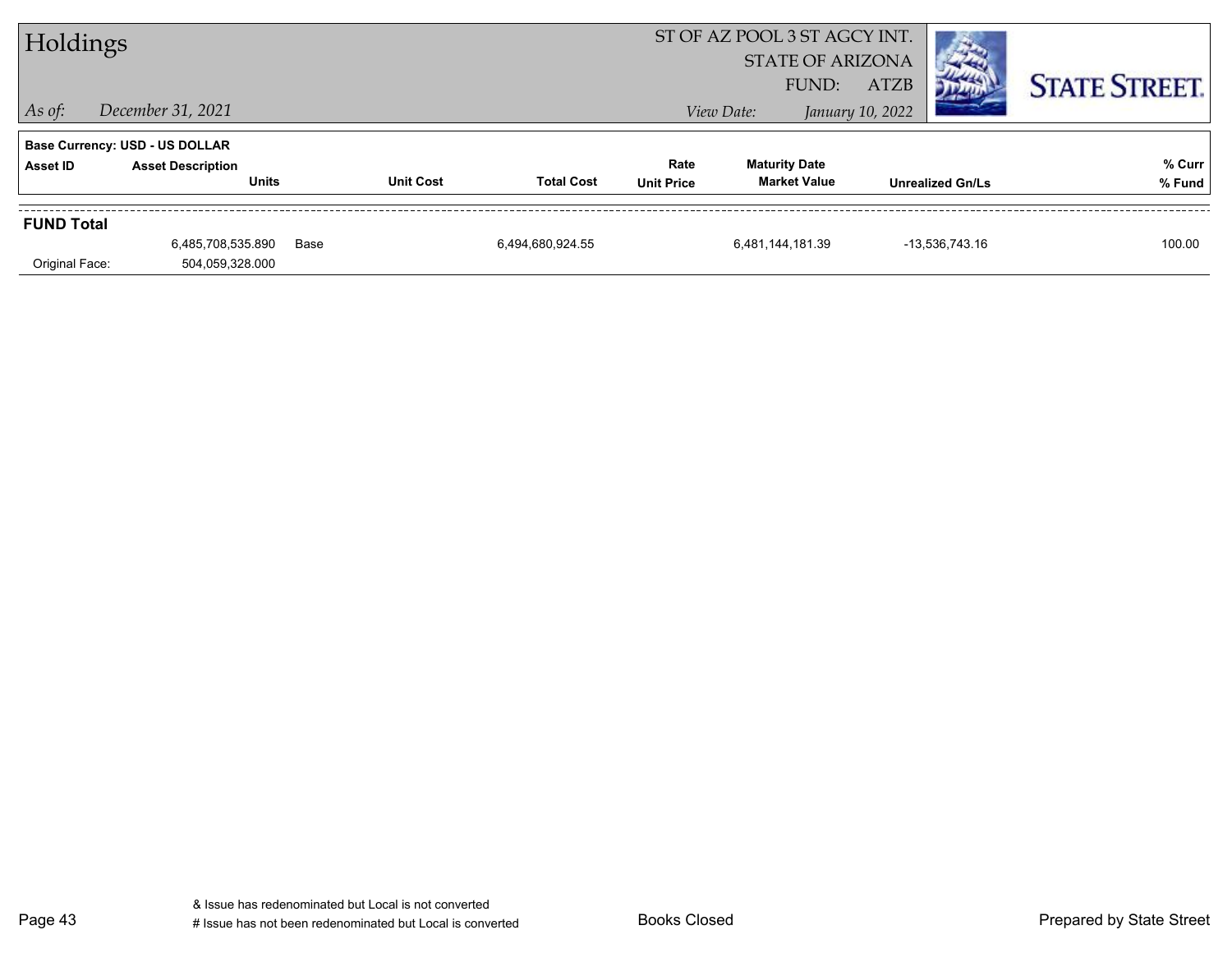# Holdings

### Currency Summary

*As of: December 31, 2021*

## ST OF AZ POOL 3 ST AGCY INT.

 STATE OF ARIZONAFUND:

ATZB



*View Date:January 10, 2022*

| Base Currency: USD - US DOLLAR |  |  |
|--------------------------------|--|--|
|--------------------------------|--|--|

| Dase Ourlelicy.OOD - OO DOLLAR |                   |       |                   |                     | % Currency |                         |                          |                           |
|--------------------------------|-------------------|-------|-------------------|---------------------|------------|-------------------------|--------------------------|---------------------------|
|                                | <b>Units</b>      |       | <b>Total Cost</b> | <b>Market Value</b> | % Fund     | <b>Unreal Sec Gn/Ls</b> | <b>Unreal Curr Gn/Ls</b> | <b>Total Unreal Gn/Ls</b> |
| <b>US DOLLAR</b>               |                   |       |                   |                     |            |                         | Exchange Rate:           | 1.000000                  |
| <b>CASH</b>                    |                   |       |                   |                     |            |                         |                          |                           |
|                                | 117,500.000       | Local | 117,500.00        | 117,500.00          | 0.00       | 0.00                    |                          | 0.00                      |
|                                |                   | Base  | 117,500.00        | 117,500.00          | 0.00       | 0.00                    | 0.00                     | 0.00                      |
| <b>CASH EQUIVALENT</b>         |                   |       |                   |                     |            |                         |                          |                           |
|                                | 4,460,903,800.360 | Local | 4,460,046,665.02  | 4,459,770,836.57    | 68.81      | $-275,828.45$           |                          | $-275,828.45$             |
|                                |                   | Base  | 4,460,046,665.02  | 4,459,770,836.57    | 68.81      | $-275,828.45$           | 0.00                     | $-275,828.45$             |
| <b>FIXED INCOME</b>            |                   |       |                   |                     |            |                         |                          |                           |
|                                | 2,024,687,235.530 | Local | 2,034,516,759.53  | 2,021,255,844.82    | 31.19      | -13,260,914.71          |                          | -13,260,914.71            |
| Original Face:                 | 504,059,328.000   | Base  | 2,034,516,759.53  | 2,021,255,844.82    | 31.19      | -13,260,914.71          | 0.00                     | -13,260,914.71            |
| <b>US DOLLAR Total</b>         |                   |       |                   |                     |            |                         |                          |                           |
|                                | 6,485,708,535.890 | Local | 6,494,680,924.55  | 6,481,144,181.39    | 100.00     | -13,536,743.16          |                          | -13,536,743.16            |
| Original Face:                 | 504,059,328.000   | Base  | 6,494,680,924.55  | 6,481,144,181.39    | 100.00     | -13,536,743.16          | 0.00                     | $-13,536,743.16$          |
| <b>FUND Total</b>              |                   |       |                   |                     |            |                         |                          |                           |
|                                | 6,485,708,535.890 | Base  | 6,494,680,924.55  | 6,481,144,181.39    | 100.00     | -13,536,743.16          | 0.00                     | -13,536,743.16            |
| Original Face:                 | 504,059,328.000   |       |                   |                     |            |                         |                          |                           |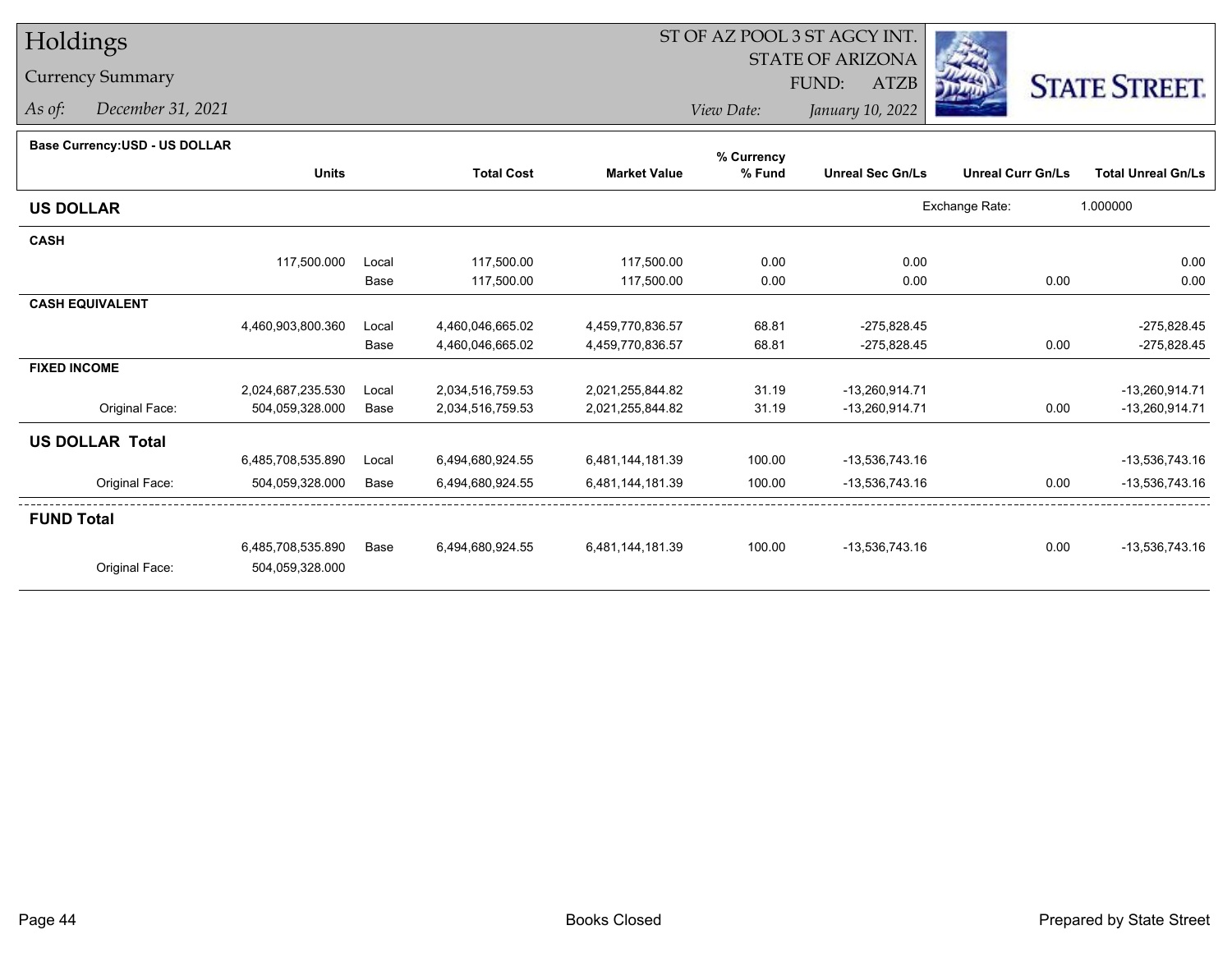| Holdings             |                                |                   |                     |            | ST OF AZ POOL 3 ST AGCY INT. |                          |                           |  |
|----------------------|--------------------------------|-------------------|---------------------|------------|------------------------------|--------------------------|---------------------------|--|
| <b>Asset Summary</b> |                                |                   |                     |            | <b>STATE OF ARIZONA</b>      |                          |                           |  |
|                      |                                |                   |                     |            | <b>ATZB</b><br>FUND:         |                          | <b>STATE STREET.</b>      |  |
| As of:               | December 31, 2021              |                   |                     | View Date: | January 10, 2022             |                          |                           |  |
|                      | Base Currency: USD - US DOLLAR |                   |                     |            |                              |                          |                           |  |
|                      | <b>Units</b>                   | <b>Total Cost</b> | <b>Market Value</b> | % Fund     | <b>Unreal Sec Gn/Ls</b>      | <b>Unreal Curr Gn/Ls</b> | <b>Total Unreal Gn/Ls</b> |  |
| <b>CASH</b>          |                                |                   |                     |            |                              |                          |                           |  |
| <b>US DOLLAR</b>     |                                |                   |                     |            |                              |                          |                           |  |
|                      | 117,500.000                    | 117,500.00        | 117,500.00          | 0.00       | 0.00                         | 0.00                     | 0.00                      |  |
| <b>CASH Total</b>    |                                |                   |                     |            |                              |                          |                           |  |
|                      | 117,500.000                    | 117,500.00        | 117,500.00          | 0.00       | 0.00                         | 0.00                     | 0.00                      |  |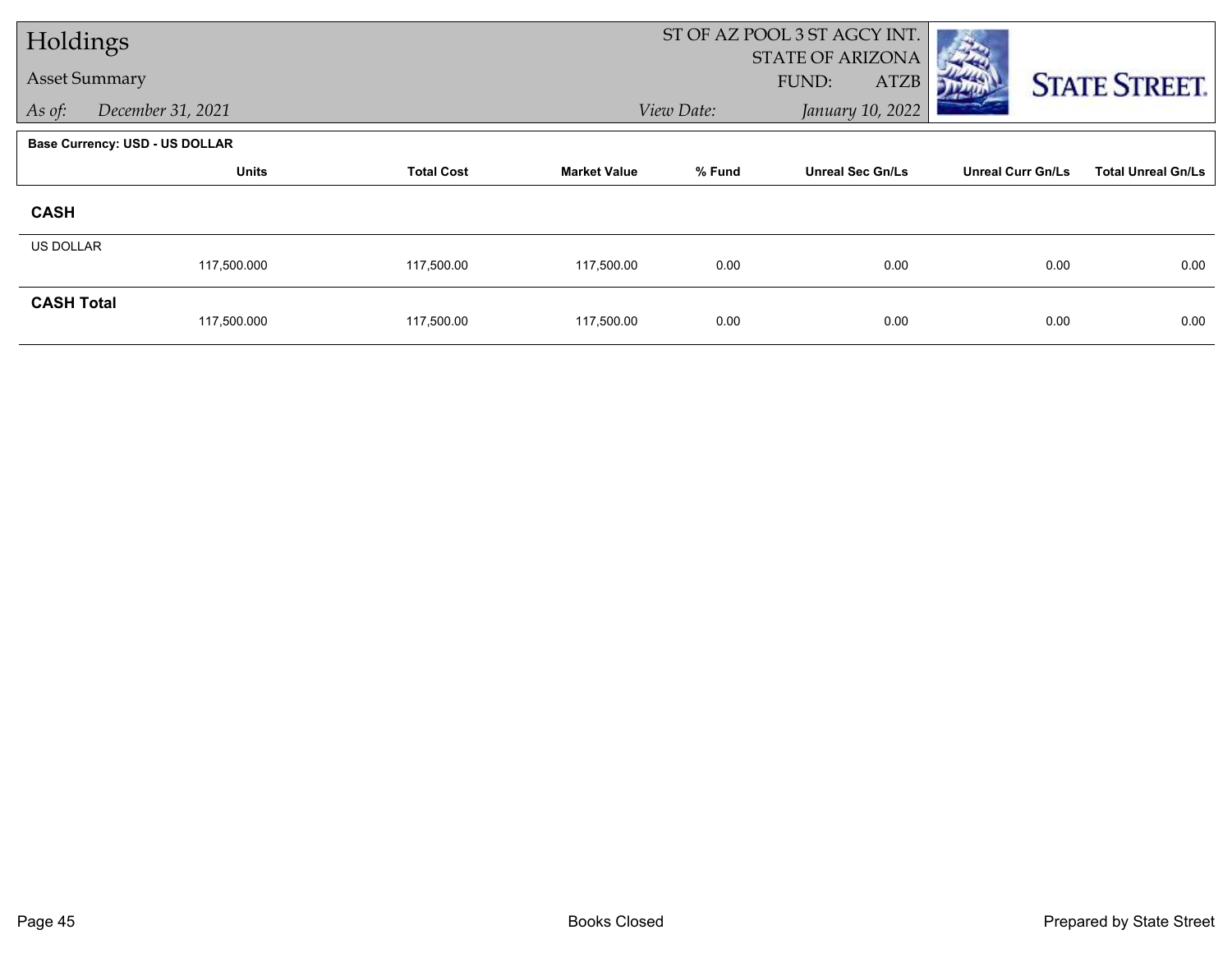| Holdings             |                                       |                   |                     |            | ST OF AZ POOL 3 ST AGCY INT.            |                          |                           |
|----------------------|---------------------------------------|-------------------|---------------------|------------|-----------------------------------------|--------------------------|---------------------------|
| <b>Asset Summary</b> |                                       |                   |                     |            | <b>STATE OF ARIZONA</b><br><b>FUND:</b> |                          |                           |
|                      |                                       |                   |                     |            | <b>ATZB</b>                             |                          | <b>STATE STREET.</b>      |
| As of:               | December 31, 2021                     |                   |                     | View Date: | January 10, 2022                        |                          |                           |
|                      | <b>Base Currency: USD - US DOLLAR</b> |                   |                     |            |                                         |                          |                           |
|                      | <b>Units</b>                          | <b>Total Cost</b> | <b>Market Value</b> | % Fund     | <b>Unreal Sec Gn/Ls</b>                 | <b>Unreal Curr Gn/Ls</b> | <b>Total Unreal Gn/Ls</b> |
|                      | <b>CASH EQUIVALENT</b>                |                   |                     |            |                                         |                          |                           |
| <b>US DOLLAR</b>     |                                       |                   |                     |            |                                         |                          |                           |
|                      | 4,460,903,800.360                     | 4,460,046,665.02  | 4,459,770,836.57    | 68.81      | $-275,828.45$                           | 0.00                     | $-275,828.45$             |
|                      | <b>CASH EQUIVALENT Total</b>          |                   |                     |            |                                         |                          |                           |
|                      | 4,460,903,800.360                     | 4,460,046,665.02  | 4,459,770,836.57    | 68.81      | $-275,828.45$                           | 0.00                     | $-275,828.45$             |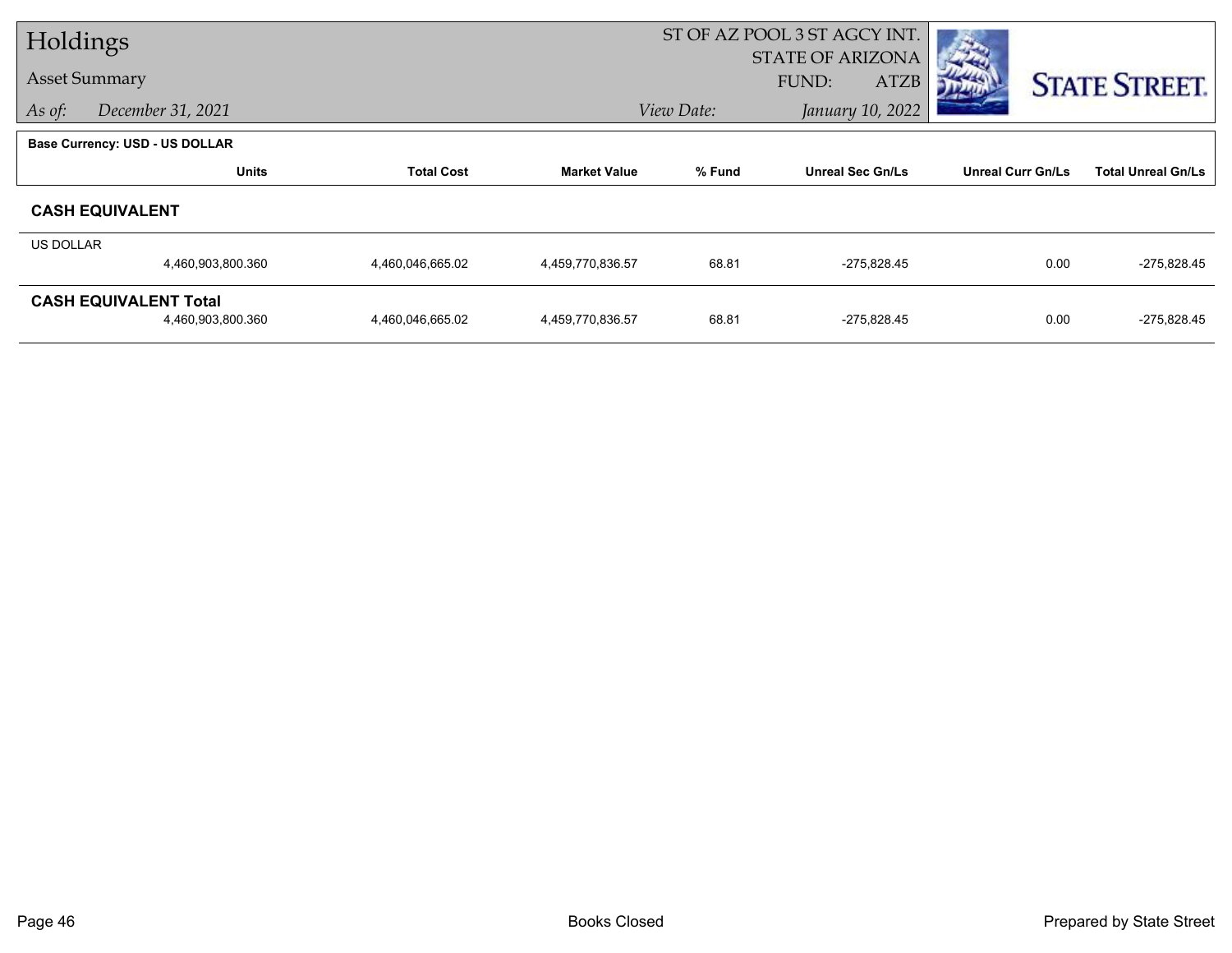| Holdings         |                                       |                   |                     |            | ST OF AZ POOL 3 ST AGCY INT.                    |                          |                           |
|------------------|---------------------------------------|-------------------|---------------------|------------|-------------------------------------------------|--------------------------|---------------------------|
|                  | <b>Asset Summary</b>                  |                   |                     |            | <b>STATE OF ARIZONA</b><br><b>ATZB</b><br>FUND: |                          |                           |
| As of:           | December 31, 2021                     |                   |                     | View Date: | January 10, 2022                                |                          | <b>STATE STREET.</b>      |
|                  |                                       |                   |                     |            |                                                 |                          |                           |
|                  | <b>Base Currency: USD - US DOLLAR</b> |                   |                     |            |                                                 |                          |                           |
|                  | <b>Units</b>                          | <b>Total Cost</b> | <b>Market Value</b> | % Fund     | <b>Unreal Sec Gn/Ls</b>                         | <b>Unreal Curr Gn/Ls</b> | <b>Total Unreal Gn/Ls</b> |
|                  | <b>FIXED INCOME</b>                   |                   |                     |            |                                                 |                          |                           |
| <b>US DOLLAR</b> |                                       |                   |                     |            |                                                 |                          |                           |
|                  | 2,024,687,235.530                     | 2,034,516,759.53  | 2,021,255,844.82    | 31.19      | -13,260,914.71                                  | 0.00                     | -13,260,914.71            |
|                  | <b>FIXED INCOME Total</b>             |                   |                     |            |                                                 |                          |                           |
|                  | 2,024,687,235.530                     | 2,034,516,759.53  | 2,021,255,844.82    | 31.19      | -13,260,914.71                                  | 0.00                     | -13,260,914.71            |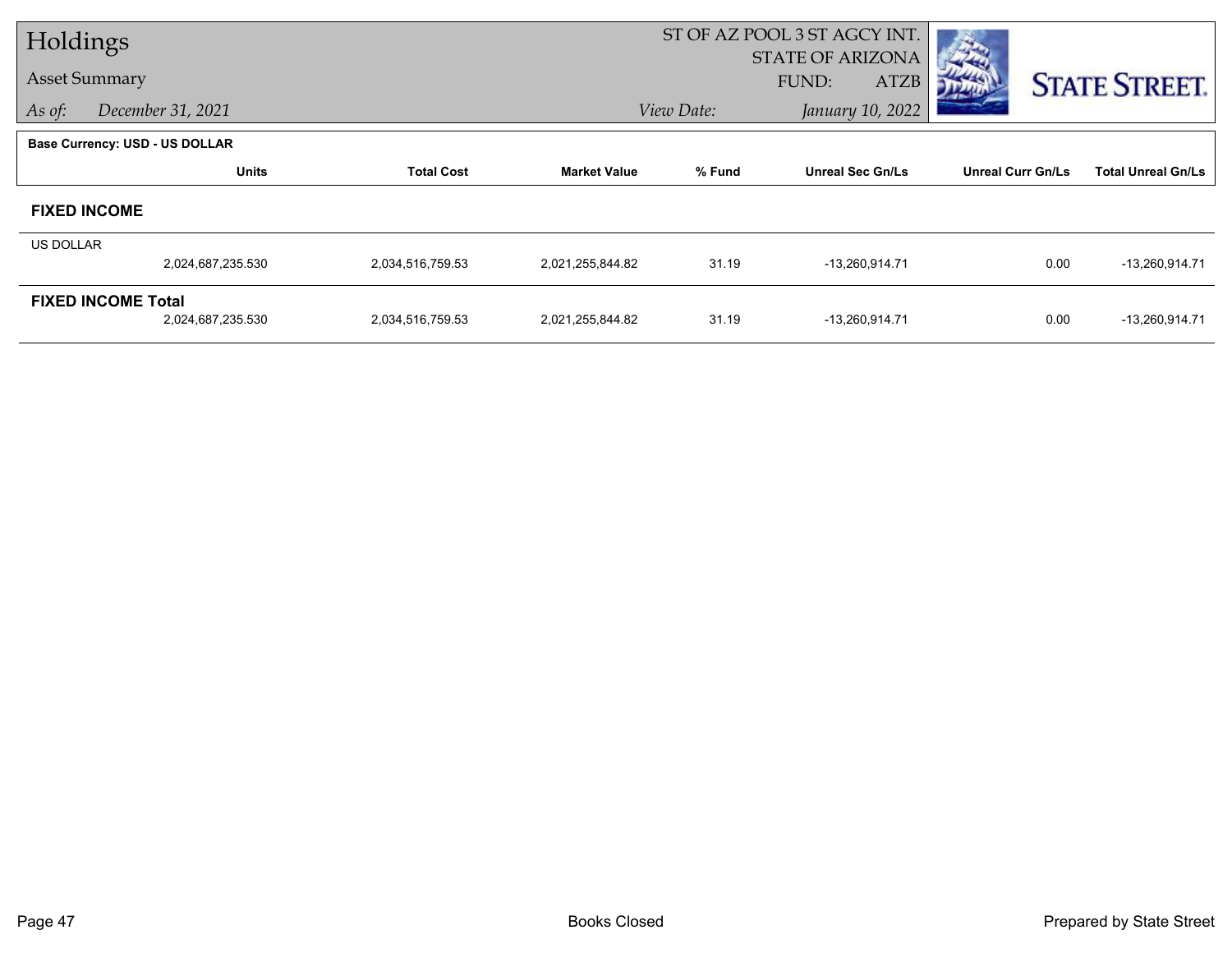| Holdings          |                                       |                   |                     |                                | ST OF AZ POOL 3 ST AGCY INT. |                   |                           |
|-------------------|---------------------------------------|-------------------|---------------------|--------------------------------|------------------------------|-------------------|---------------------------|
|                   |                                       |                   |                     | <b>STATE OF ARIZONA</b>        |                              |                   |                           |
|                   | <b>Asset Summary</b>                  |                   |                     |                                | <b>ATZB</b><br>FUND:         |                   | <b>STATE STREET.</b>      |
| As of:            | December 31, 2021                     |                   |                     | January 10, 2022<br>View Date: |                              |                   |                           |
|                   | <b>Base Currency: USD - US DOLLAR</b> |                   |                     |                                |                              |                   |                           |
|                   | <b>Units</b>                          | <b>Total Cost</b> | <b>Market Value</b> | % Fund                         | <b>Unreal Sec Gn/Ls</b>      | Unreal Curr Gn/Ls | <b>Total Unreal Gn/Ls</b> |
| <b>FUND Total</b> |                                       |                   |                     |                                |                              |                   |                           |
|                   | 6,485,708,535.890                     | 6.494.680.924.55  | 6,481,144,181.39    | 100.00                         | -13.536.743.16               | 0.00              | -13,536,743.16            |